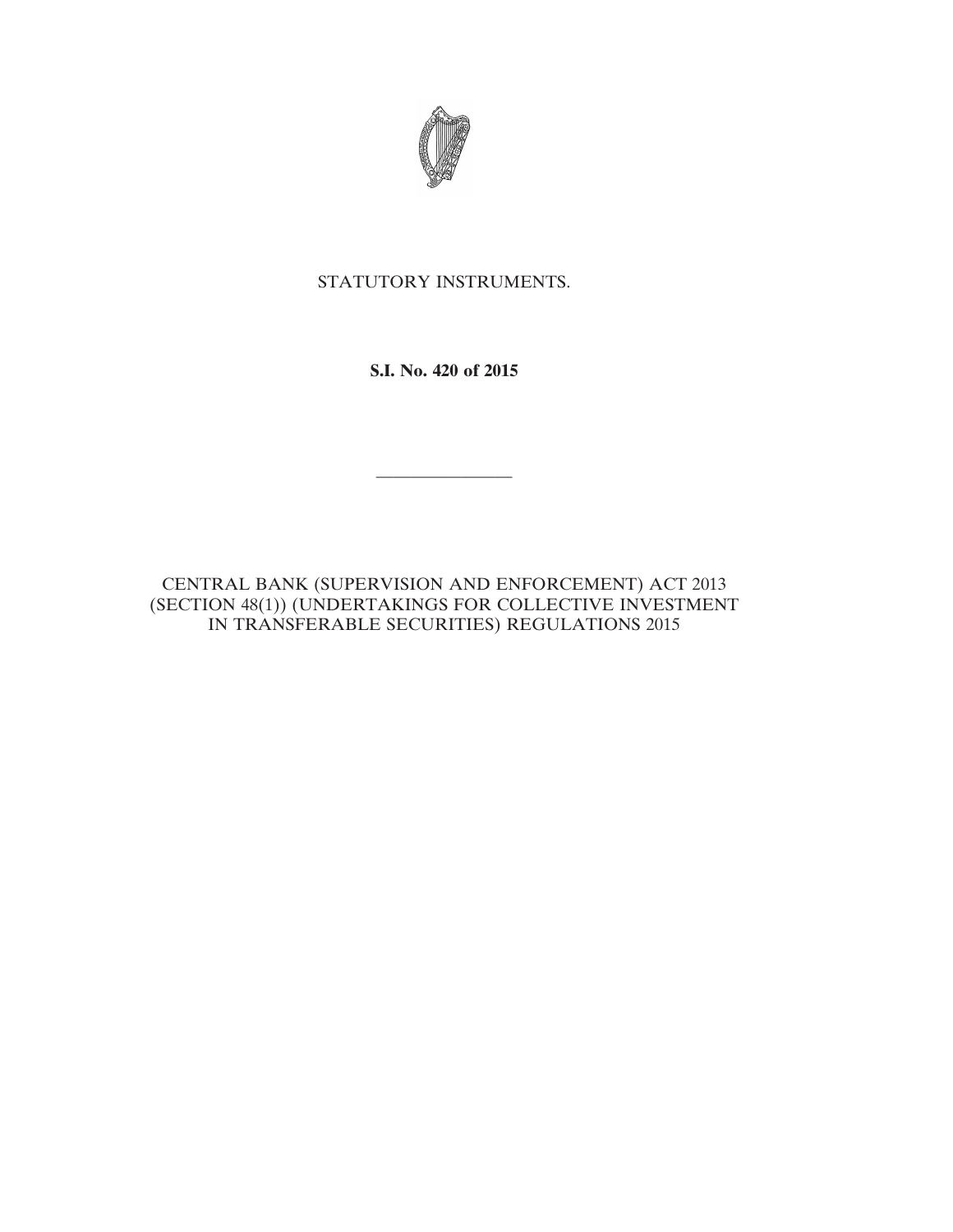## CENTRAL BANK (SUPERVISION AND ENFORCEMENT) ACT 2013 (SECTION 48(1)) (UNDERTAKINGS FOR COLLECTIVE INVESTMENT IN TRANSFERABLE SECURITIES) REGULATIONS 2015

## ARRANGEMENT OF REGULATIONS

## *PART 1*

## PRELIMINARY AND GENERAL

- 1. Citation and commencement
- 2. Interpretation

## *PART 2*

# RESTRICTIONS ON UCITS

## Chapter 1

*General*

- 3. General restrictions
- 4. Eligible assets: transferable securities
- 5. Closed-ended funds
- 6. Money-market instruments
- 7. Deposits with credit institutions
- 8. Financial derivative instruments
- 9. Financial index

## Chapter 2

### *Investment Restrictions*

- 10. Investment funds
- 11. Deposits
- 12. Recently issued transferable securities
- 13. Financial derivative instruments
- 14. Borrowings by a UCITS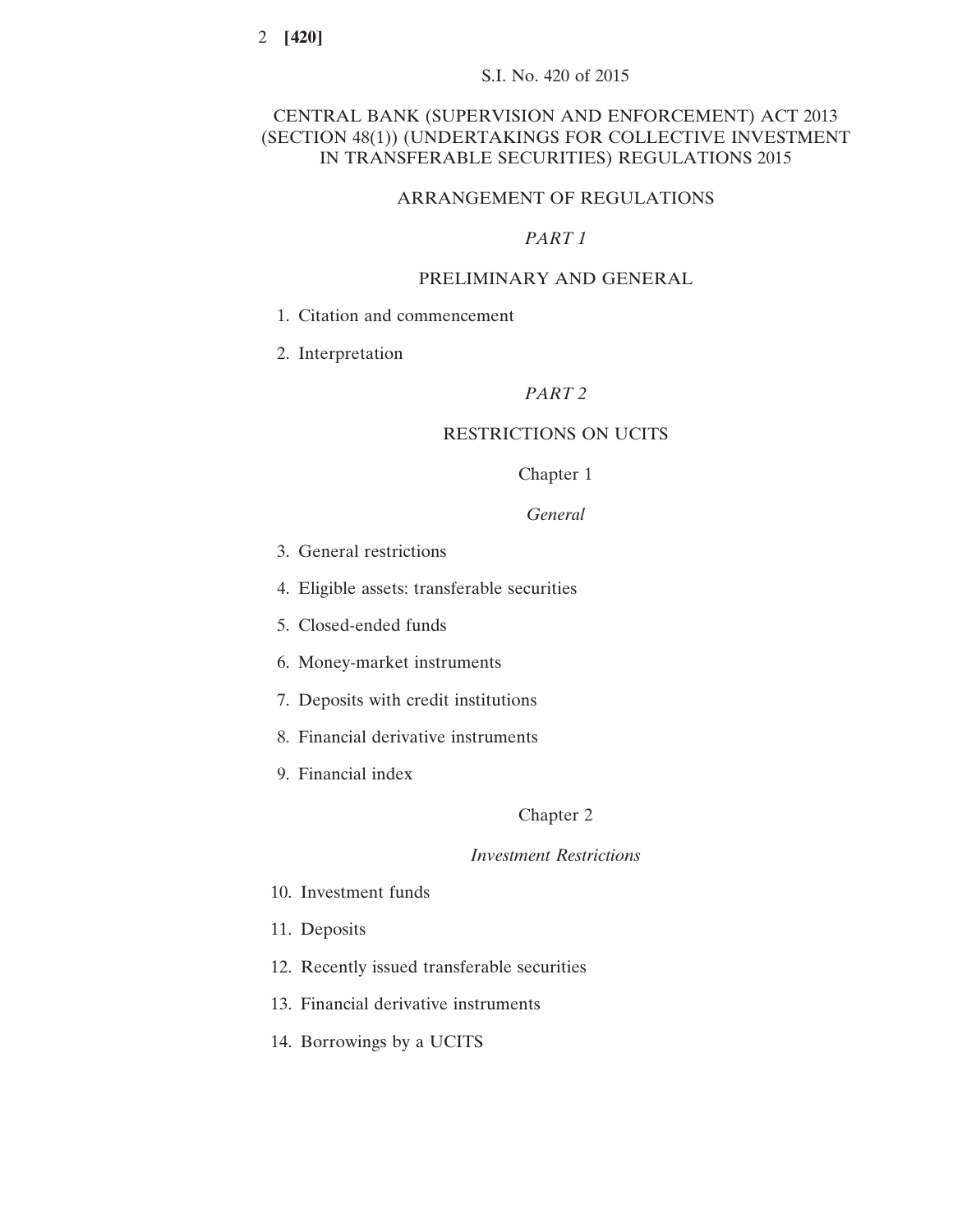## Chapter 3

### *Financial Derivative Instruments*

- 15. Cover requirements
- 16. Risk management process and reporting
- 17. Calculation of global exposure
- 18. Global exposure: commitment approach (structured UCITS)
- 19. Global exposure: Value at Risk approach
- 20. Back-testing
- 21. Stress-testing
- 22. Value at Risk approach: additional safeguards

## Chapter 4

## *Efficient Portfolio Management*

- 23. Portfolio management techniques
- 24. Collateral
- 25. Repurchase and reverse repurchase agreements

Chapter 5

### *Share Classes*

26. Creation of share classes in a UCITS

### Chapter 6

## *Constitutional Documents*

- 27. Fees
- 28. Investment
- 29. Umbrella UCITS
- 30. Distributions out of, and charging of fees and expenses to, capital
- 31. Dealing *in specie*
- 32. Replacement of depositary

## Chapter 7

### *Dealing*

33. Subscriptions and redemptions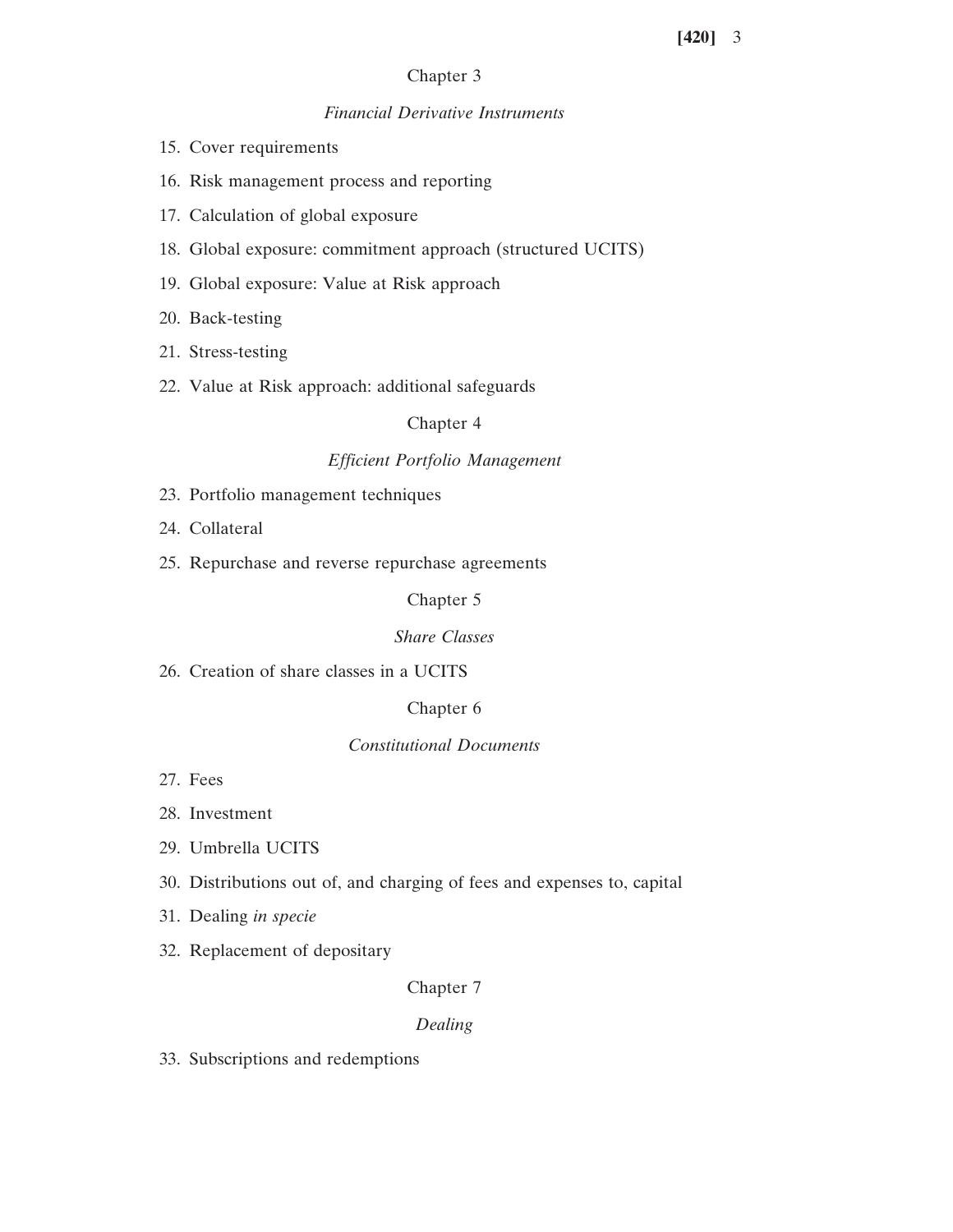## Chapter 8

*Valuation*

- 34. Valuation policy
- 35. Dealing
- 36. Methods of valuation
- 37. Responsibility for valuations
- 38. Anti-dilution levy

### Chapter 9

### *Remuneration*

39. Restriction on payment of certain fees

### Chapter 10

## *Transactions involving Connected Persons*

- 40. Interpretation: Chapter 10 of Part 2
- 41. Restrictions on transactions with connected persons

## Chapter 11

## *Directed Brokerage Services*

- 42. Rebates of commission
- 43. Costs, fees and expenses of directed brokerage services

## *PART 3*

### SUPERVISORY REQUIREMENTS

- 44. General conditions
- 45. Charges for redemption or repurchase of units
- 46. Replacement of depositary
- 47. Replacement of management company, general partner or third party
- 48. Monthly returns
- 49. Quarterly returns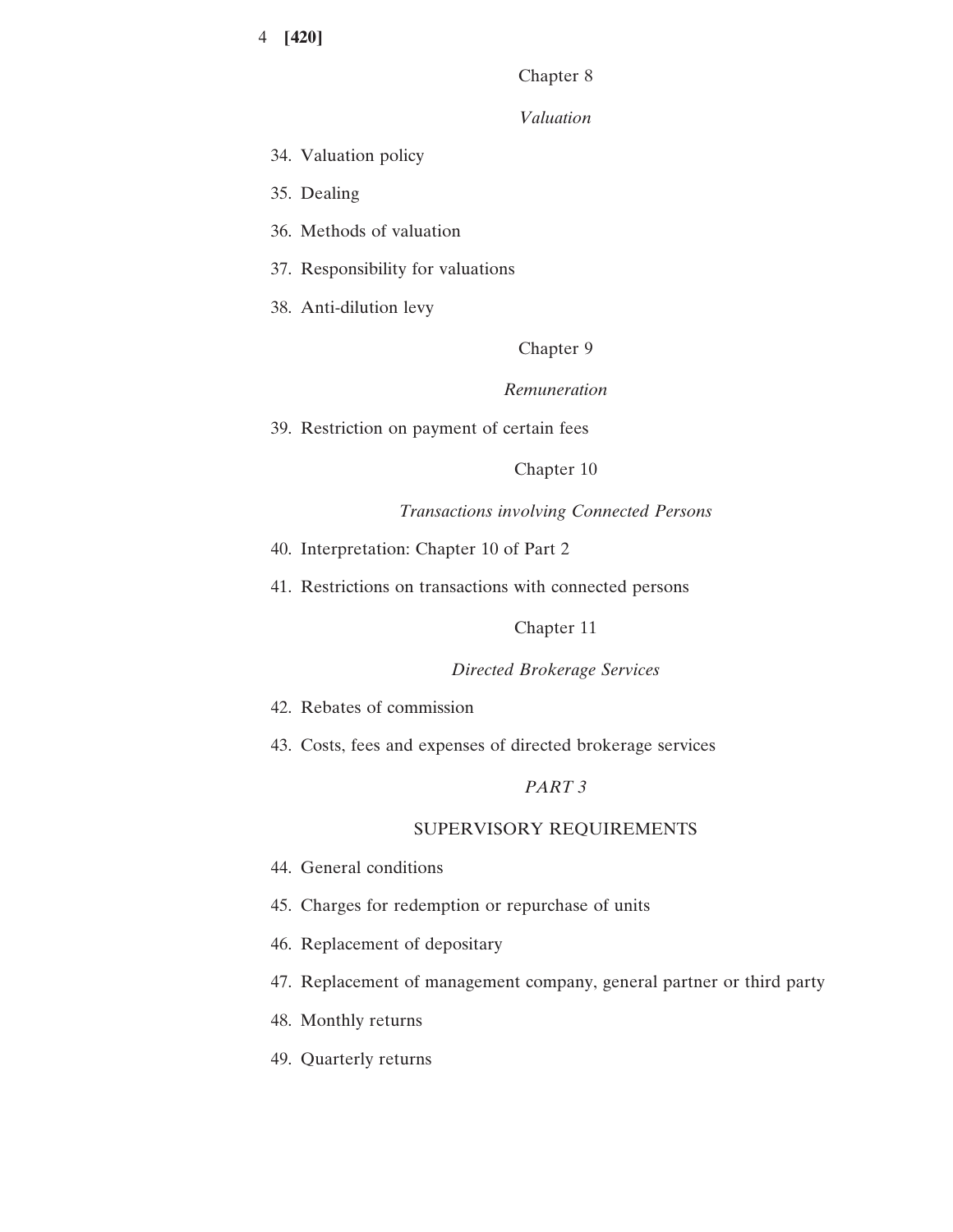## *PART 4*

## PROSPECTUS REQUIREMENTS

- 50. General requirements
- 51. Advertising
- 52. Prospectus: general
- 53. Prospectus: investment policy
- 54. Financial index
- 55. Structured UCITS
- 56. Fund of funds
- 57. Index-tracking funds
- 58. Efficient portfolio management
- 59. Dealing
- 60. Redemption *in specie*
- 61. Remuneration and costs arising
- 62. Umbrella UCITS
- 63. Authorisation status
- 64. Risk disclosures
- 65. UCITS that use financial derivative instruments
- 66. Cash and money-market funds
- 67. Structured UCITS
- 68. Distributions out of capital
- 69. Conflicts of interest
- 70. Directed brokerage services and similar arrangements
- 71. Share classes

### *PART 5*

## KEY INVESTOR INFORMATION DOCUMENT

- 72. General
- 73. Investment objective and policy
- 74. Risk and reward profile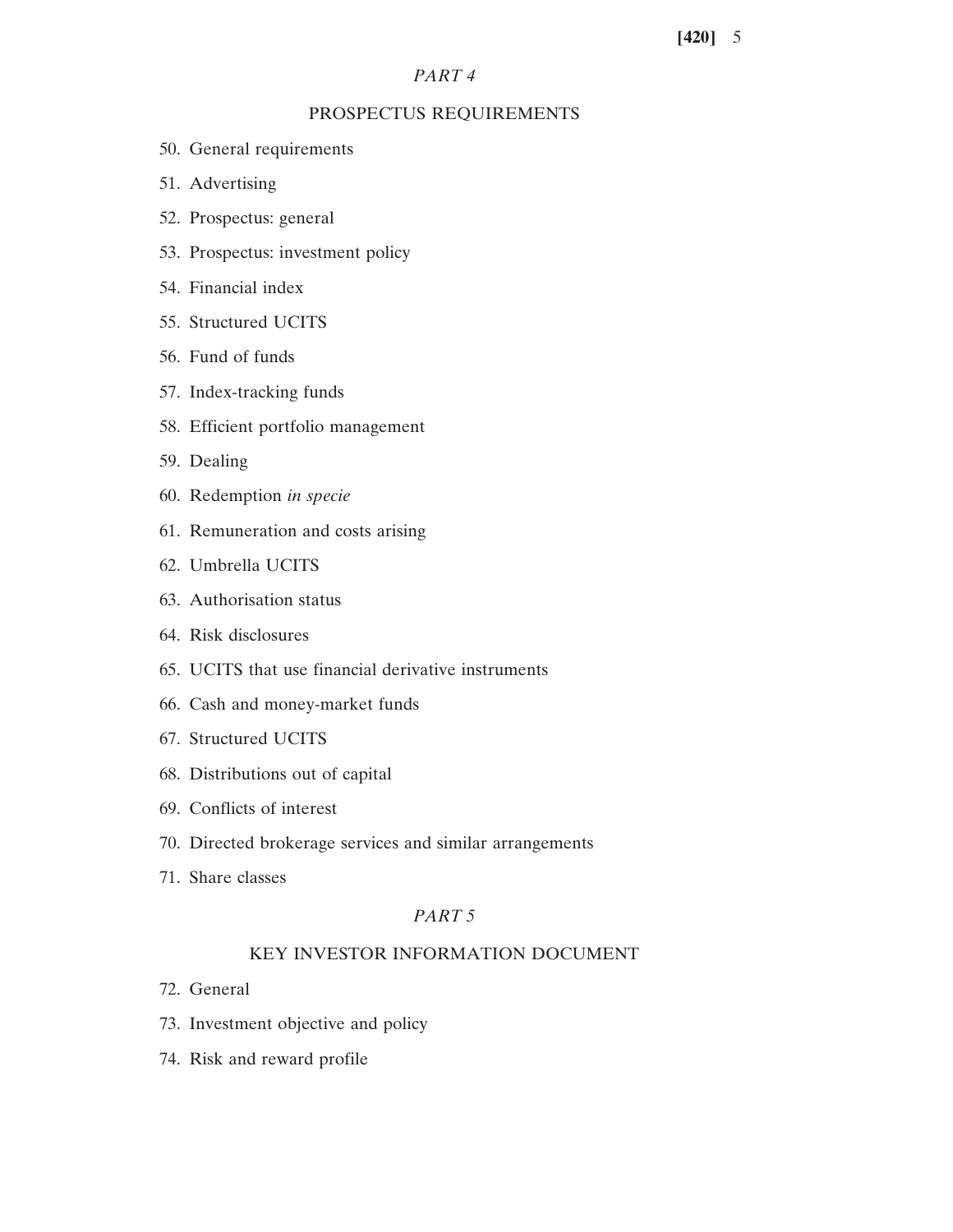75. Filing requirements

### *PART 6*

### GENERAL OPERATIONAL REQUIREMENTS

- 76. Regulated markets
- 77. Directed brokerage services or similar arrangements

## *PART 7*

## ANNUAL AND HALF-YEARLY REPORTS OF A UCITS

- 78. Publication of annual and half-yearly reports
- 79. Additional information to be included in the annual report
- 80. Additional information to be included in the half-yearly report

## *PART 8*

## REQUIREMENTS IN RESPECT OF SPECIFIC TYPES OF UCITS

- 81. Interpretation: Part 8
- 82. Exchange-traded UCITS
- 83. Actively managed UCITS ETFs
- 84. Treatment of secondary market investors of a UCITS ETF
- 85. Money-Market UCITS
- 86. Short-Term Money-Market Funds
- 87. Money-Market Funds
- 88. Short-Term Money-Market Funds: valuation on the basis of amortised cost
- 89. European Central Bank reporting requirements

## *PART 9*

### GUARANTEED UCITS

- 90. General
- 91. Legal agreement
- 92. Disclosure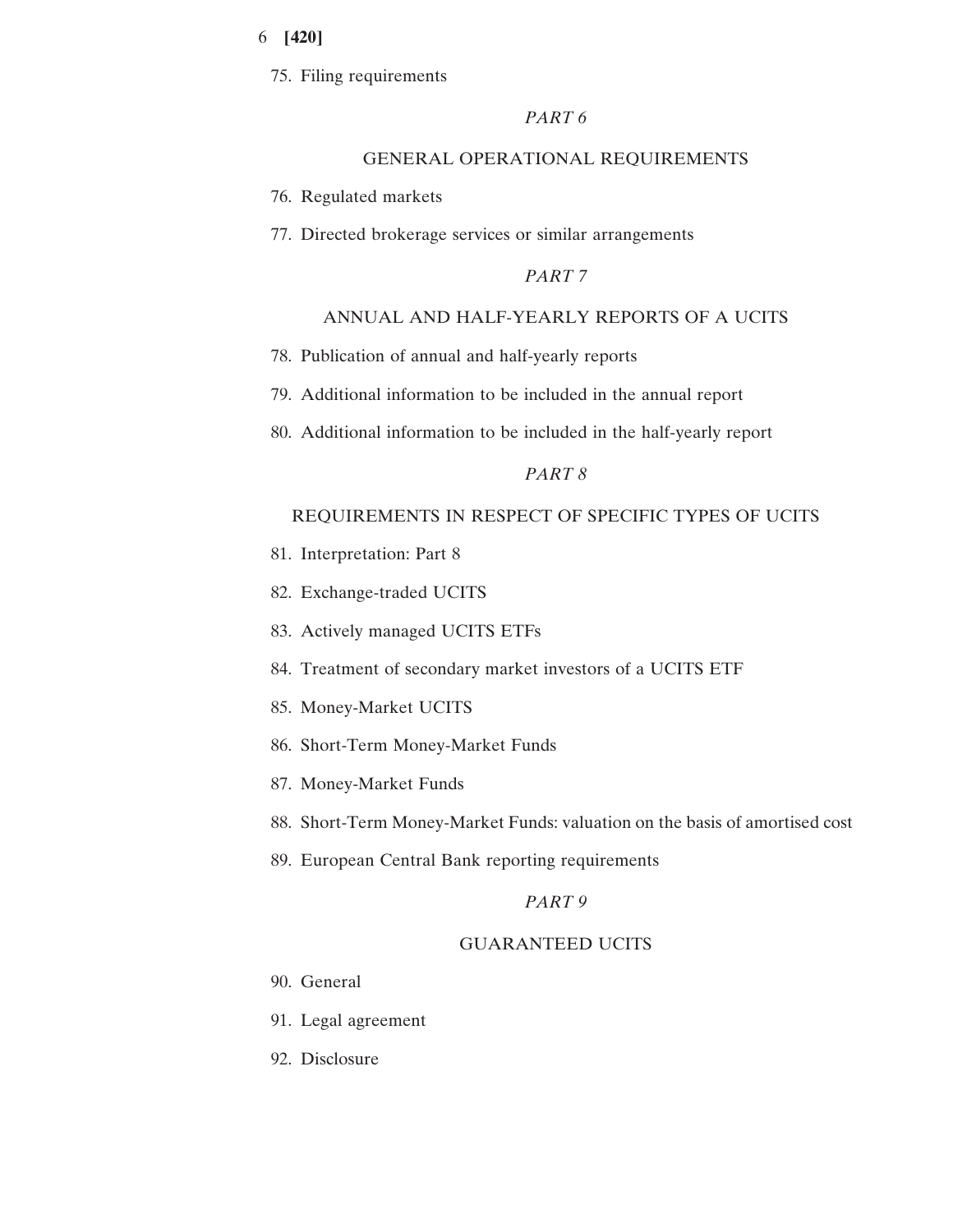## *PART 10*

## CROSS-BORDER NOTIFICATION OF UCITS

- 93. Outward marketing: UCITS authorised under the UCITS Regulations
- 94. Inward marketing: UCITS authorised in another Member State

## *PART 11*

## MANAGEMENT COMPANIES

## Chapter 1

### *General Requirements*

- 95. Operating conditions
- 96. Capital
- 97. Organisational requirements: general
- 98. Organisational requirements: delegation
- 99. Code of conduct in relation to collective portfolio management
- 100. Directors
- 101. Record-keeping
- 102. Management resources
- 103. Relationship with the Bank
- 104. Financial control and management and company secretarial information
- 105. Internally-Managed investment companies

## Chapter 2

### *Management company Passport*

- 106. Notifications
- 107. Assessment: general requirements
- 108. Assessment: governance issues
- 109. Assessment: administrator issues
- 110. Assessment: depositary issues

## *PART 12*

## UCITS DEPOSITARIES

111. Organisational requirements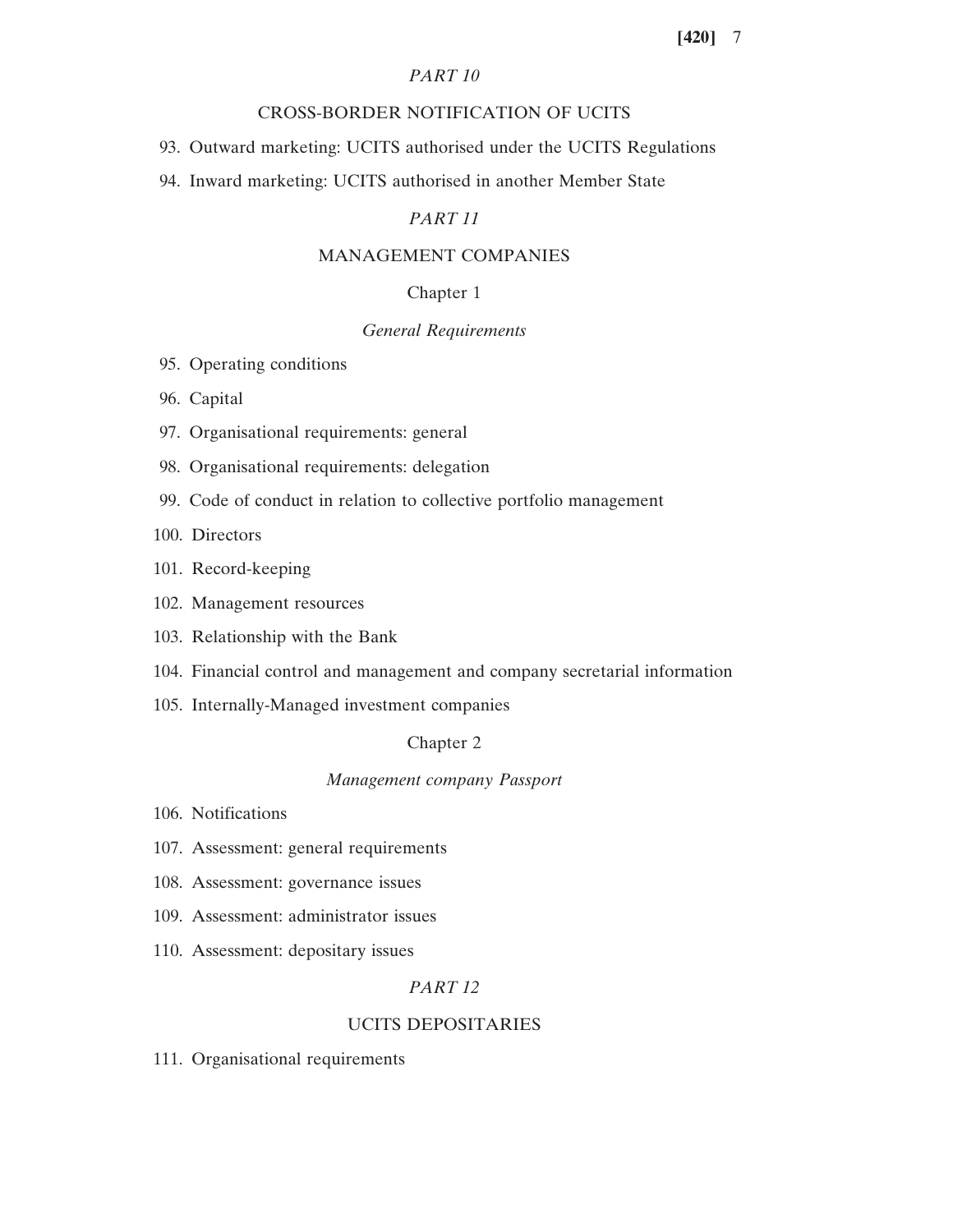- 112. Governance
- 113. Operating conditions
- 114. Depositary obligations and restrictions
- 115. Operating conditions
- 116. Depositary agreement
- 117. Permitted markets
- 118. Valuation of a UCITS
- 119. Dealing *in specie*
- 120. Relationship with the Bank

# *PART 13*

# MISCELLANEOUS PROVISIONS

- 121. Reporting requirements
- 122. Service of notice or other document by the Bank
- 123. Records and Compliance
- 124. Transitional arrangements

## SCHEDULE 1

## REGULATORY CRITERIA

# SCHEDULE 2

### Netting and Hedging

## SCHEDULE 3

## Conditions for Collateral Received by a UCITS

### SCHEDULE 4

## Calculation of Global Exposure using the Value at Risk Approach

### SCHEDULE 5

## Methods of Valuation

## SCHEDULE 6

## Advertising Standards for Certain UCITS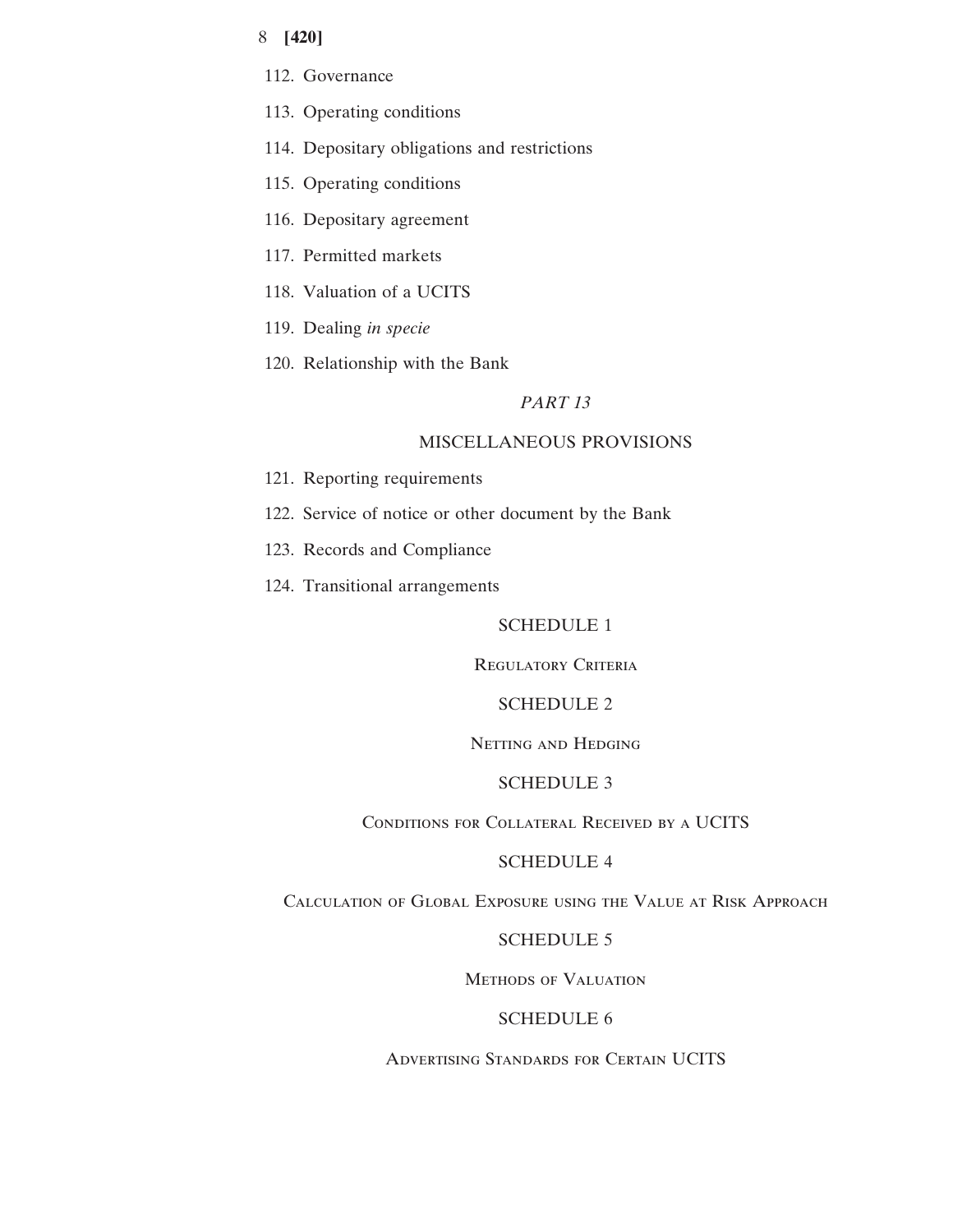## SCHEDULE 7

Additional information to be included in the annual report

## SCHEDULE 8

Additional information to be included in the half-yearly report

## SCHEDULE 9

Minimum Capital Requirement Report

### SCHEDULE 10

Managerial functions of the management company

## SCHEDULE 11

Records of a Management company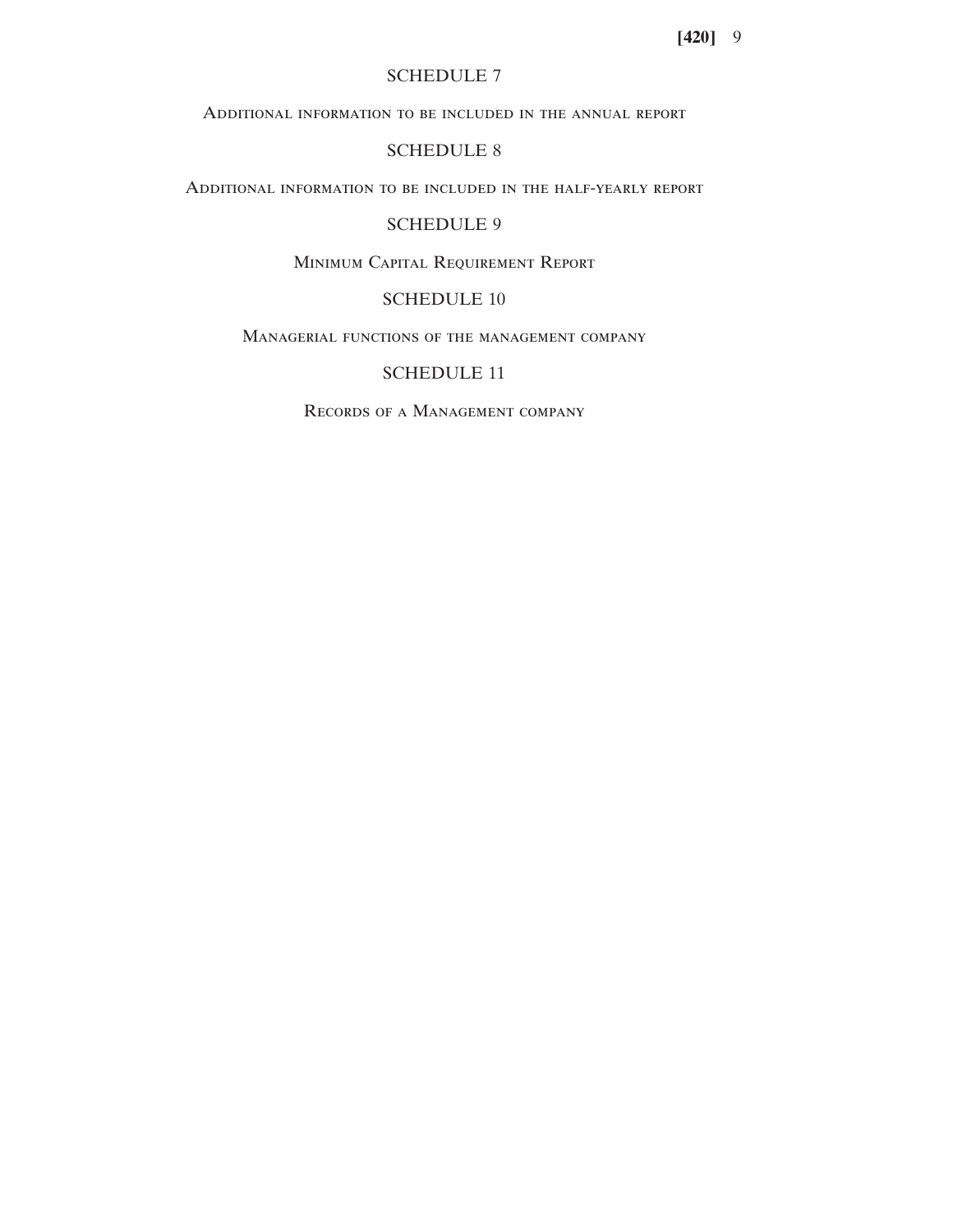## CENTRAL BANK (SUPERVISION AND ENFORCEMENT) ACT 2013 (SECTION 48(1)) (UNDERTAKINGS FOR COLLECTIVE INVESTMENT IN TRANSFERABLE SECURITIES) REGULATIONS 2015

In exercise of the powers conferred on the Central Bank of Ireland (the"Bank") by section 48 of the Central Bank (Supervision and Enforcement) Act 2013 (the "Act"), the Bank, having consulted with the Minister for Finance and the Minister for Enterprise, Jobs and Innovation in accordance with section 49(1) of the Act hereby makes the following regulations:

## PART 1

## PRELIMINARY AND GENERAL

#### *Citation and commencement*

1. (1) These Regulations may be cited as the Central Bank (Supervision and Enforcement) Act 2013 (Section 48(1)) (Undertakings for Collective Investment in Transferable Securities) Regulations 2015.

- (2) (*a*) Subject to paragraph (*b*), these Regulations commence on 1 November 2015.
	- (*b*) In relation to UCITS authorised by the Bank prior to the date of commencement of these Regulations, as referred to in paragraph (*a*), Regulation 33(3) of these Regulations shall commence on 1 November 2016.

#### *Interpretation*

2. (1) In these Regulations, unless the context otherwise requires:

"actively managed UCITS ETF" means a UCITS ETF, in respect of which the responsible person has discretion over the composition of its portfolio and which, subject to the stated investment objectives and policies, may have the objective of outperforming an index;

"alternative investment fund" has the meaning given to the term in Regulation 5(1) of the European Union (Alternative Investment Fund Managers) Regulations 2013 (S.I. No. 257 of 2013);

"AIF" means an alternative investment fund;

*Notice of the making of this Statutory Instrument was published in "Iris Oifigiúil" of* 6*th October*, 2015.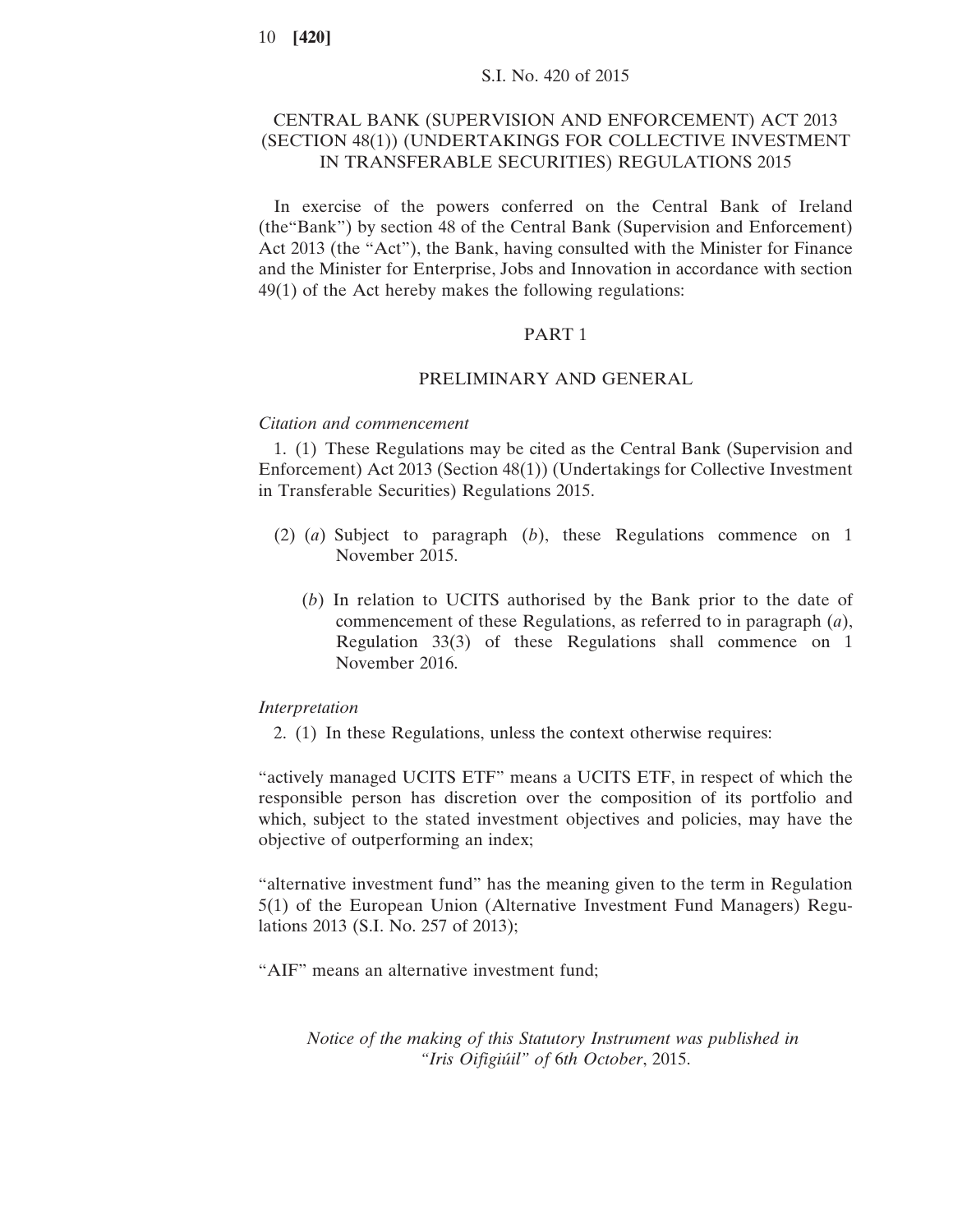"annual tracking difference" means the difference between the annual return of an index-tracking UCITS and the annual return of the tracked index;

"anti-dilution levy" means a charge imposed on subscriptions or on redemptions as relevant, to offset the dealing costs of buying or selling assets of the UCITS, as a result of net subscriptions or of net redemptions on a dealing day;

"associated company" has the meaning given to the term in schedule 4, paragraph 20 of the Companies Act 2014 (No. 38 of 2014);

"central counterparty" means a person specified in Regulation 8(5);

"constitutional document" means:

- (*a*) in the case of a unit trust, the trust deed,
- (*b*) in the case of an investment company, the memorandum and articles of association,
- (*c*) in the case of a common contractual fund, the deed of constitution; and
- (*d*) in the case of an Irish Collective Asset-management Vehicle, the instrument of incorporation.

"directed brokerage services" means brokerage services in relation to a UCITS pursuant to which a commission or similar payment is paid to or secured by the entity which issues instructions;

"EMIR" means Regulation (EU) No 648/2012 of the European Parliament and of the Council of 4 July 2012 on OTC derivatives, central counterparties and trade repositories;

"ESMA" means the European Securities and Markets Authority;

"FDI" means a financial derivative instrument;

"financial resources" has the meaning given to the term in Schedule 9;

"group undertaking" means an undertaking that is included in the same group for the purposes of preparing consolidated accounts, in accordance with Directive 2013/34/EU or in accordance with recognised international accounting rules;

"index-tracking UCITS" means a UCITS the strategy of which is to replicate (by any means including physical or synthetic replication) or track the performance of an index or indices;

"index-tracking leveraged UCITS" means a UCITS the strategy of which is to have a leveraged exposure to an index or exposure to a leveraged index;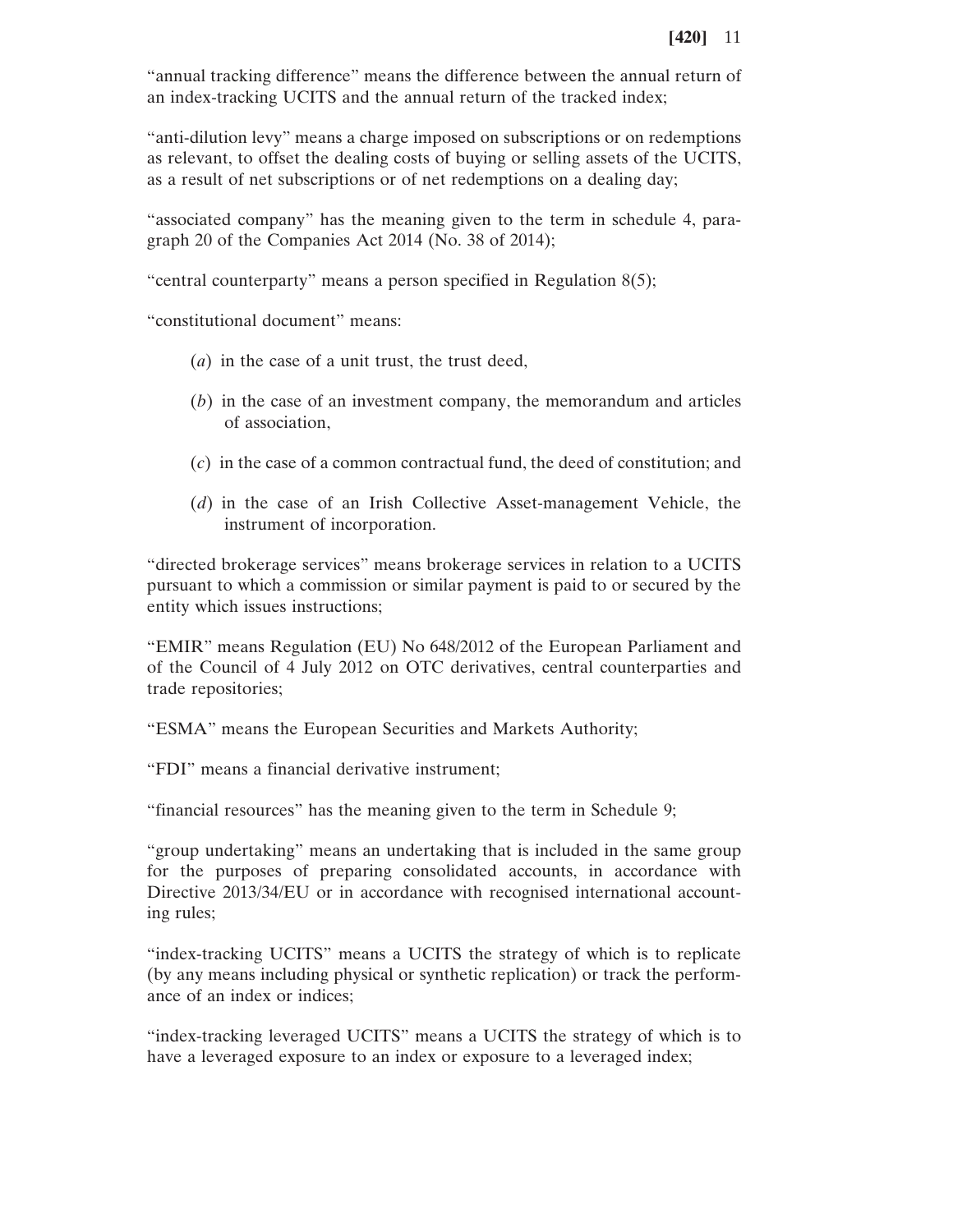"indicative net asset value" means a measure of the intraday value of the net asset value of a UCITS ETF based on the most up-to-date information. For the avoidance of doubt the indicative net asset value is not necessarily the value at which investors on the secondary market purchase and sell their units;

"investment adviser" means a firm appointed by:

- (*a*) a responsible person, or
- (*b*) an investment manager (including any sub investment manager),

to provide investment advice in respect of some or all of the assets of a UCITS and which does not have any discretionary powers over any of the assets of that UCITS;

"investment fund" means a UCITS or an AIF;

"investment manager" means a firm appointed by a responsible person to manage some or all of the assests of a UCITS on a discretionary basis and shall include any sub investment manager appointed by an investment manager;

"KIID" means a key investor information document of a UCITS;

"legal maturity" means the date when the principal of a security is to be repaid in full and which is not subject to any optionality;

"management company" has the meaning given to the term in the UCITS Regulations, with the exception of Part 11 where the term refers exclusively to a management company for which the Bank is the management company's home Member State;

"minimum capital requirement report" means a report prepared in accordance with Regulation 95;

"multilateral trading facility" has the meaning given to the term in Article 4 of MiFID;

"resident in the State" means a person who is present in the State for the whole of 110 business days per year;

"regulatory criteria" means those non-exhaustive considerations in respect of a regulated market, including those set out in Schedule 1, to which the responsible person shall have regard when assessing the eligibility of a market for investment;

"responsible person" means a management company, where one has been designated to act in respect of a particular UCITS and in the absence of any such designation, the UCITS itself. In the case of Regulation 47, the responsible person means the UCITS investment company where the designated management company is being replaced;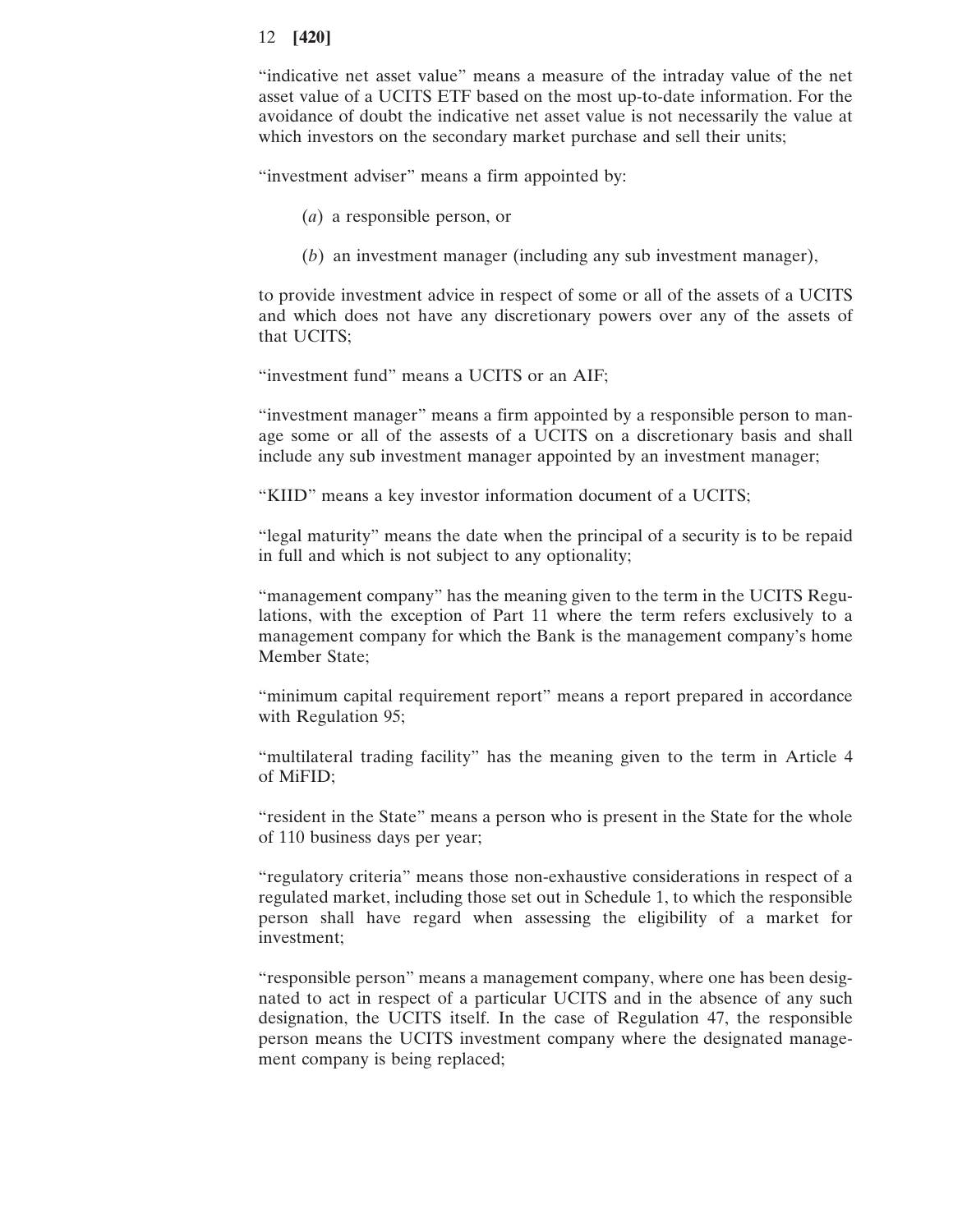"SEC" means the Securities and Exchange Commission of the United States of America;

"soft commission" means an agreement or other arrangement under which an entity receives goods or services in return for which it agrees to direct, or in fact directs, business through or to another person or otherwise confers an economic advantage on that other person;

"tracking error" means the volatility of the difference between the return of the index-tracking UCITS and the return of the index or indices that is or are tracked;

"UCITS ETF" means a UCITS at least one unit or share class of which is traded throughout the day on at least one regulated market or multilateral trading facility with at least one market maker which takes action to ensure that the stock exchange value of its units does not vary significantly from its net asset value and where applicable from its indicative net asset value;

"UCITS Regulations" means European Communities (Undertakings for Collective Investment in Transferable Securities) Regulations 2011 (S.I. No. 352 of 2011) (as amended);

"umbrella UCITS" means a UCITS which has one or more sub-funds;

"valuation policy" has the meaning given to that term by Regulation 34;

"weighted average life" ("WAL") means the average length of time to the legal maturity of all the underlying assets in the UCITS reflecting the relative holdings in each asset;

"weighted average maturity" ("WAM") means the average length of time to maturity or, if shorter, to the next interest rate reset to a money market rate, of all the underlying assets in the UCITS reflecting the relative holding in each case.

(2) For the purposes of these Regulations, in particular Part 2, Chapter 2 of these Regulations, any investment restrictions (which are applicable to particular types of assets invested in by a UCITS) or borrowing restrictions (which are applicable to borrowing by a UCITS) apply to the net asset value of the UCITS and to each sub- fund of an umbrella fund as if each sub-fund was a separate UCITS.

(3) A word or expression used in these Regulations and also used in the UCITS Regulations or the description or explanation of a matter set out in the UCITS Regulations and referred to in these Regulations has, unless the contrary intention appears, the same meaning (description or explanation) in these Regulations that it has in the UCITS Regulations.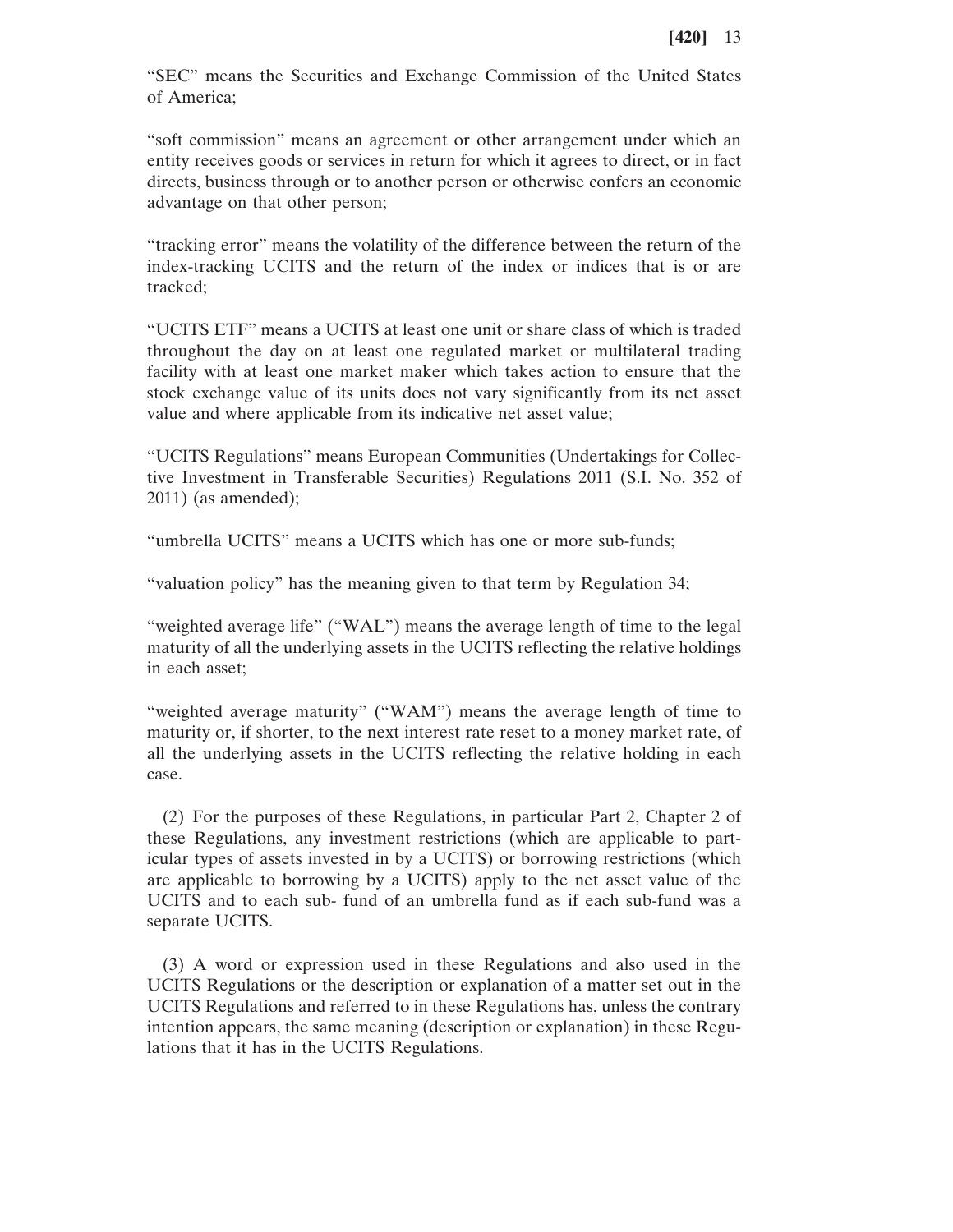## PART 2

### RESTRICTIONS ON UCITS

### Chapter 1

### *General*

### *General restrictions*

3. Where a counterparty has discretion over the composition or management of a UCITS investment portfolio or of the underlying of the FDI, the arrangement between the relevant UCITS and the counterparty shall be an investment management delegation arrangement and the responsible person shall comply with the requirements on delegation in the UCITS Regulations.

#### *Eligible assets: transferable securities*

4. (1) A responsible person shall ensure that investment by a UCITS in a partly paid transferable security does not expose the UCITS to loss beyond the amount to be paid for it.

(2) For the purpose of ensuring the ability of the UCITS to comply with Regulation 104(1) of the UCITS Regulations, a responsible person shall:

- (*a*) assess (and document this assessment in writing) its liquidity risk, where information is available to the responsible person that would lead it to determine that investment by the UCITS in a transferable security could compromise the ability of the UCITS to comply with Regulation 104(1) of the UCITS Regulations;
- (*b*) assess (and document this assessment in writing), by reference to the factors specified in this sub-paragraph at a minimum, the liquidity risk of a transferable security when investing in any transferable security:
	- (i) the volume of and turnover in the transferable security;
	- (ii) if price is determined by supply and demand in the market, the issue size and the portion of the issue that the investment manager plans to buy;
	- (iii) the opportunity and timeframe to buy or sell the transferable security;
	- (iv) an assessment of the quality of secondary market activity in the transferable security and an analysis of the quality and number of intermediaries and market makers dealing in the transferable security concerned;
- (*c*) assess (and document this assessment in writing):
	- (i) the liquidity of transferable securities; and
	- (ii) the negotiability of transferable securities held in the portfolio;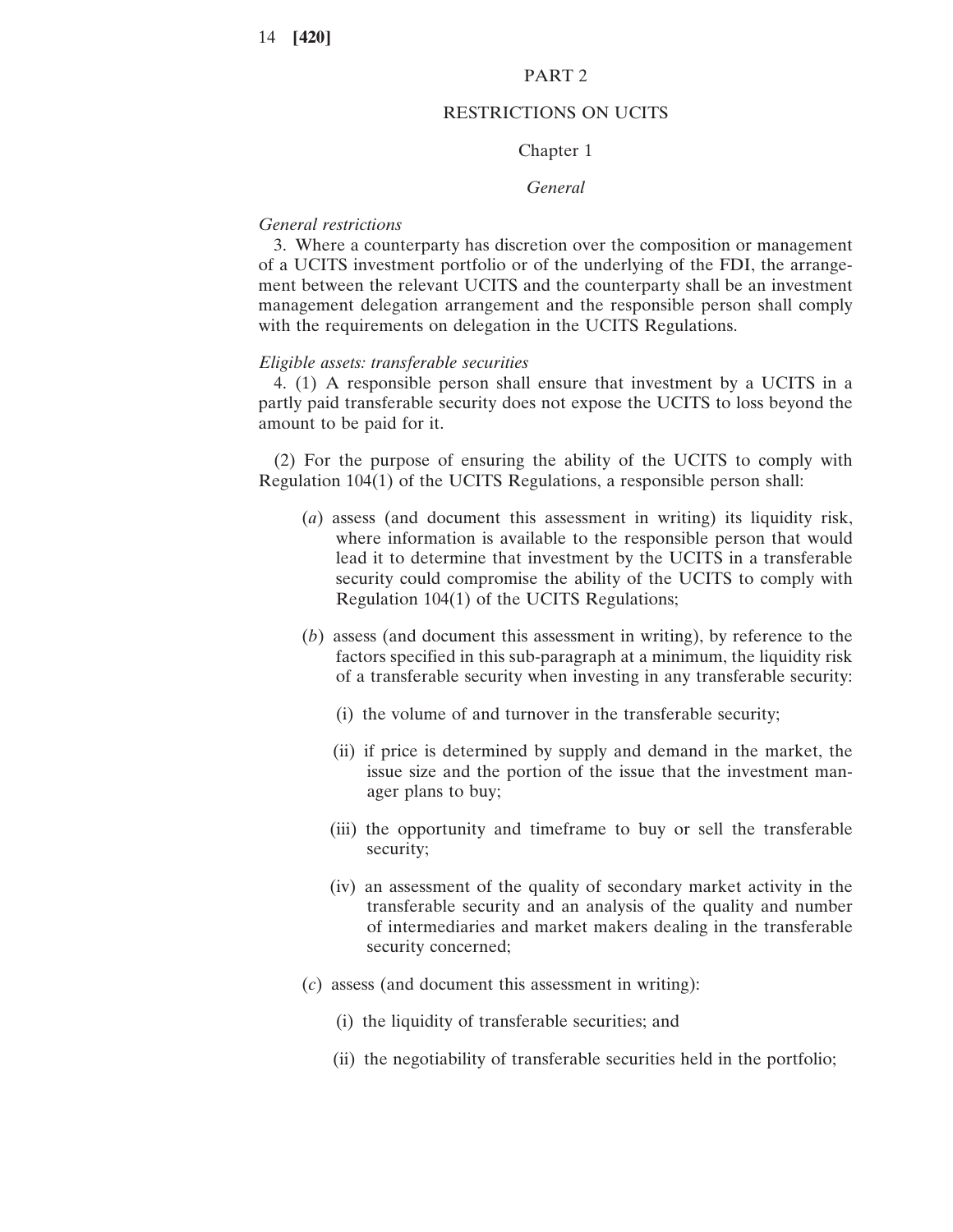where such transferable securities are not admitted to trading on a regulated market as defined in Regulation  $68(1)(a)$  to  $(d)$  of the UCITS Regulations, in order to ensure compliance with Regulation 104(1) of the UCITS Regulations.

#### *Closed-ended funds*

5. A responsible person shall not invest the assets of a UCITS in a closedended fund for the purpose of circumventing the investment restrictions set out in the UCITS Regulations.

#### *Money-market instruments*

6. (1) A responsible person shall only invest assets of a UCITS in a moneymarket instrument where the responsible person has:

- (*a*) assessed the liquidity of that money-market instrument;
- (*b*) retained written records of that assessment.

(2) In assessing the liquidity of a money-market instrument for the purpose of sub-paragraph  $(1)(a)$ , the responsible person shall take the following factors into account:

- (*a*) in respect of the particular money-market instrument:
	- (i) the frequency of trades and quotes for the instrument;
	- (ii) the number of dealers who are willing to purchase and sell the instrument;
	- (iii) the willingness of the relevant dealers to make a market in the relevant instrument;
	- (iv) the nature of market place trades;
	- (v) the size of the particular issuance or programme; and
	- (vi) the possibility to repurchase, redeem or sell the relevant instrument in a short period and whether such repurchase, redemption or sale can be achieved at limited cost in terms of fees and bid/offer prices and with very short settlement delay; and
- (*b*) in respect of the UCITS:
	- (i) unit-holder structure and the concentration of unit-holders of the UCITS;
	- (ii) the purpose of funding of unit-holders;
	- (iii) the quality of information on the cash flow patterns of the UCITS; and
	- (iv) the prospectus's guidelines of the UCITS on limiting withdrawals.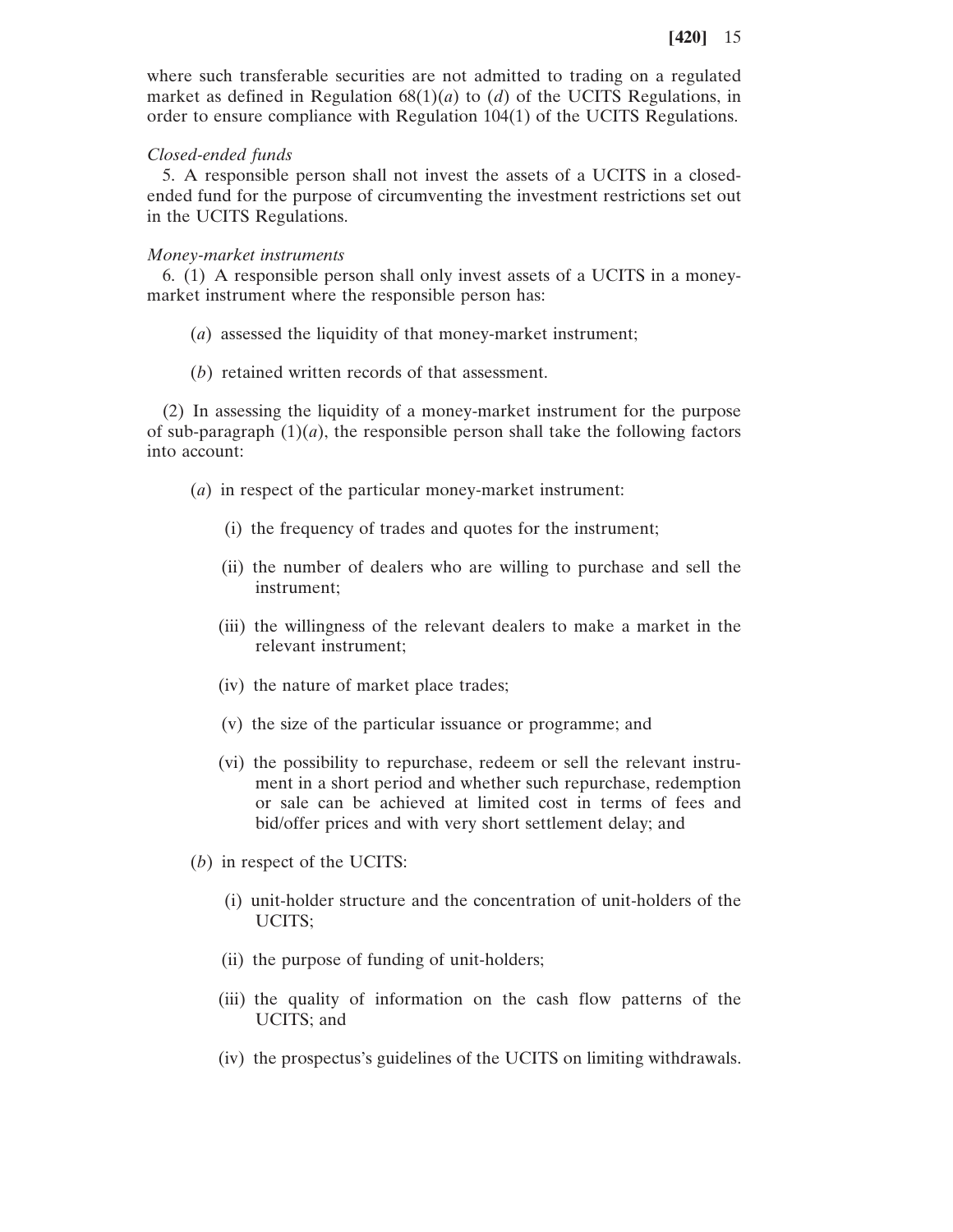(3) Where a responsible person considers that an amortization method can be used to assess the value of a money-market instrument it shall ensure that this method will not result in a material discrepancy between the value of the money-market instrument and the value calculated according to the amortization method as set out in Regulation 88.

(4) Where the presumption of liquidity and accurate valuation provided for in paragraph 5 of Schedule 3 of the UCITS Regulations cannot be relied upon, the money-market instrument shall be subject to an appropriate assessment by the responsible person.

(5) A responsible person must be able to demonstrate that it has assessed liquidity for all money-market instruments which are traded on a regulated market but for which the responsible person was not able to rely on a presumption of liquidity.

### *Deposits with credit institutions*

7. A responsible person shall only invest assets of the UCITS in deposits if such deposits meet the requirements of Regulation  $68(1)(f)$  of the UCITS Regulations and are made with a credit institution which is within at least one of the following categories:

- (*a*) a credit institution authorised in the EEA;
- (*b*) a credit institution authorised within a signatory state, other than a Member State of the EEA, to the Basle Capital Convergence Agreement of July 1988; or
- (*c*) a credit institution authorised in Jersey, Guernsey, the Isle of Man, Australia or New Zealand.

### *Financial derivative instruments*

- 8. (1) A responsible person shall only invest assets of the UCITS in an FDI if:
	- (*a*) the FDI does not expose the UCITS to risks which the UCITS could not otherwise assume;
	- (*b*) the FDI does not cause the UCITS to diverge from its investment objectives disclosed in its prospectus; and
	- (*c*) the FDI is dealt in on a regulated market or alternatively the conditions in paragraph (3) are satisfied.

(2) Where a responsible person enters, on behalf of a UCITS, into a total return swap or invests in other FDIs with similar characteristics, the assets held by the UCITS shall comply with Regulations 70, 71, 72, 73 and 74 of the UCITS Regulations.

(3) A responsible person shall only invest assets of the UCITS in an OTC derivative if the derivative counterparty is within at least one of the following categories: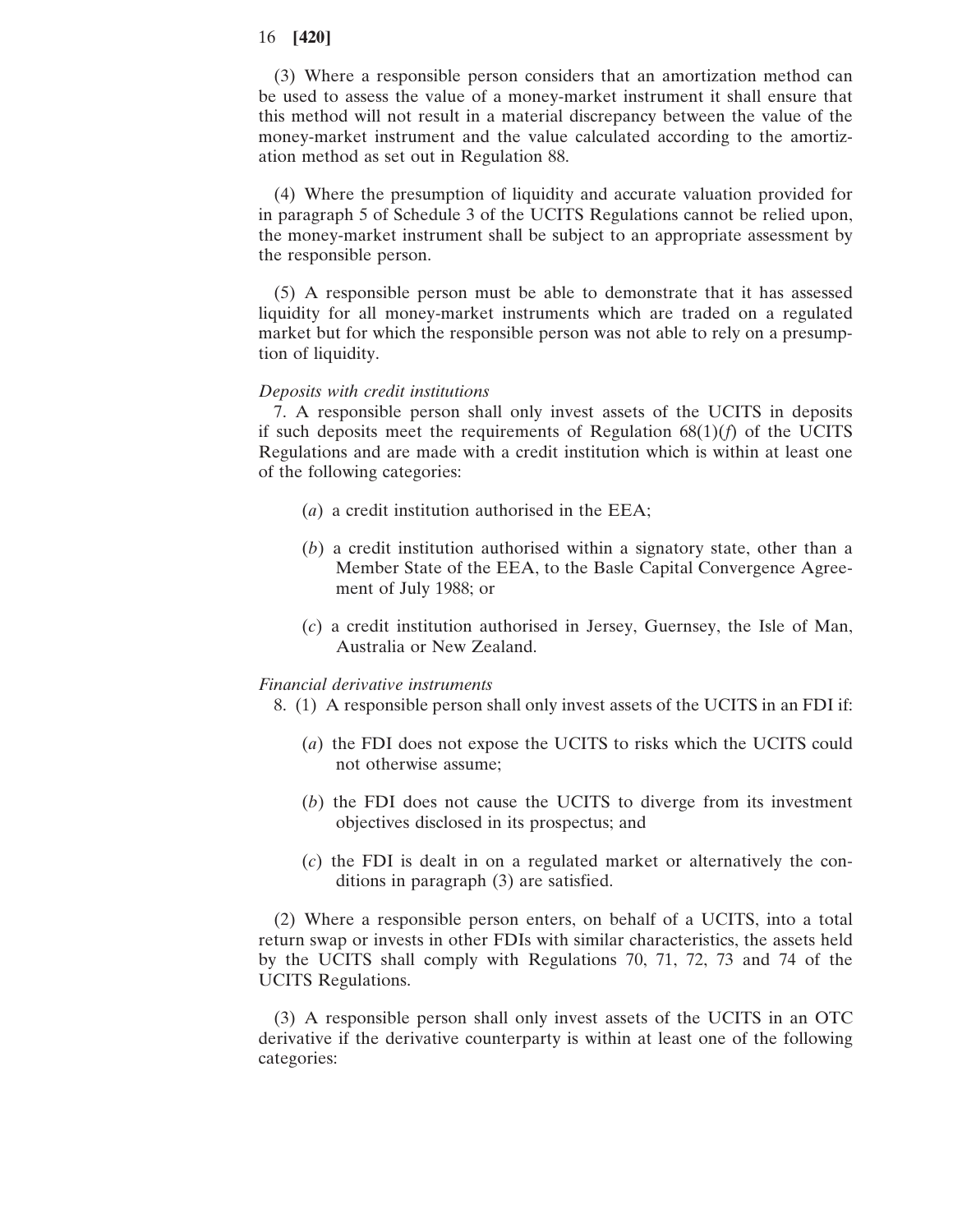- (*a*) a credit institution that is within any of the categories set out in Regulation 7;
- (*b*) an investment firm authorised in accordance with MiFID; or
- (*c*) a group company of an entity issued with a bank holding company licence from the Federal Reserve of the United States of America where that group company is subject to bank holding company consolidated supervision by that Federal Reserve.
- (4) Where a counterparty within subparagraphs (*b*) or (*c*) of paragraph (3):
	- (*a*) was subject to a credit rating by an agency registered and supervised by ESMA that rating shall be taken into account by the responsible person in the credit assessment process; and
	- (*b*) where a counterparty is downgraded to A-2 or below (or comparable rating) by the credit rating agency refered to in subparagraph (*a*) this shall result in a new credit assessment being conducted of the counterparty by the responsible person without delay.

(5) Where an OTC derivative referred to in subparagraphs (*a*), (*b*) and (*c*) of paragraph (3) is subject to a novation, the counterparty after the novation must be:

- (*a*) an entity that is within any of the categories set out in subparagraphs (*a*), (*b*) and (*c*) of paragraph (3); or
- (*b*) a central counterparty that is:
	- (i) authorised or recognised under EMIR; or
	- (ii) pending recognition by ESMA under Article 25 of EMIR, an entity classified:
		- (I) by the SEC as a clearing agency; or
		- (II) by the Commodity Futures Trading Commission of the United States of America as a derivatives clearing organisation.
- (6) (*a*) Risk exposure to the counterparty shall not exceed the limits set out in Regulation 70(1)(*c*) of the UCITS Regulations, assessed in accordance with subparagraph (*b*).
	- (*b*) In assessing risk exposure to the counterparty to an OTC derivative for the purpose of Regulation  $70(1)(c)$  of the UCITS Regulations:
		- (i) a responsible person shall calculate the exposure to the counterparty using the positive mark-to-market value of the OTC derivative with that counterparty;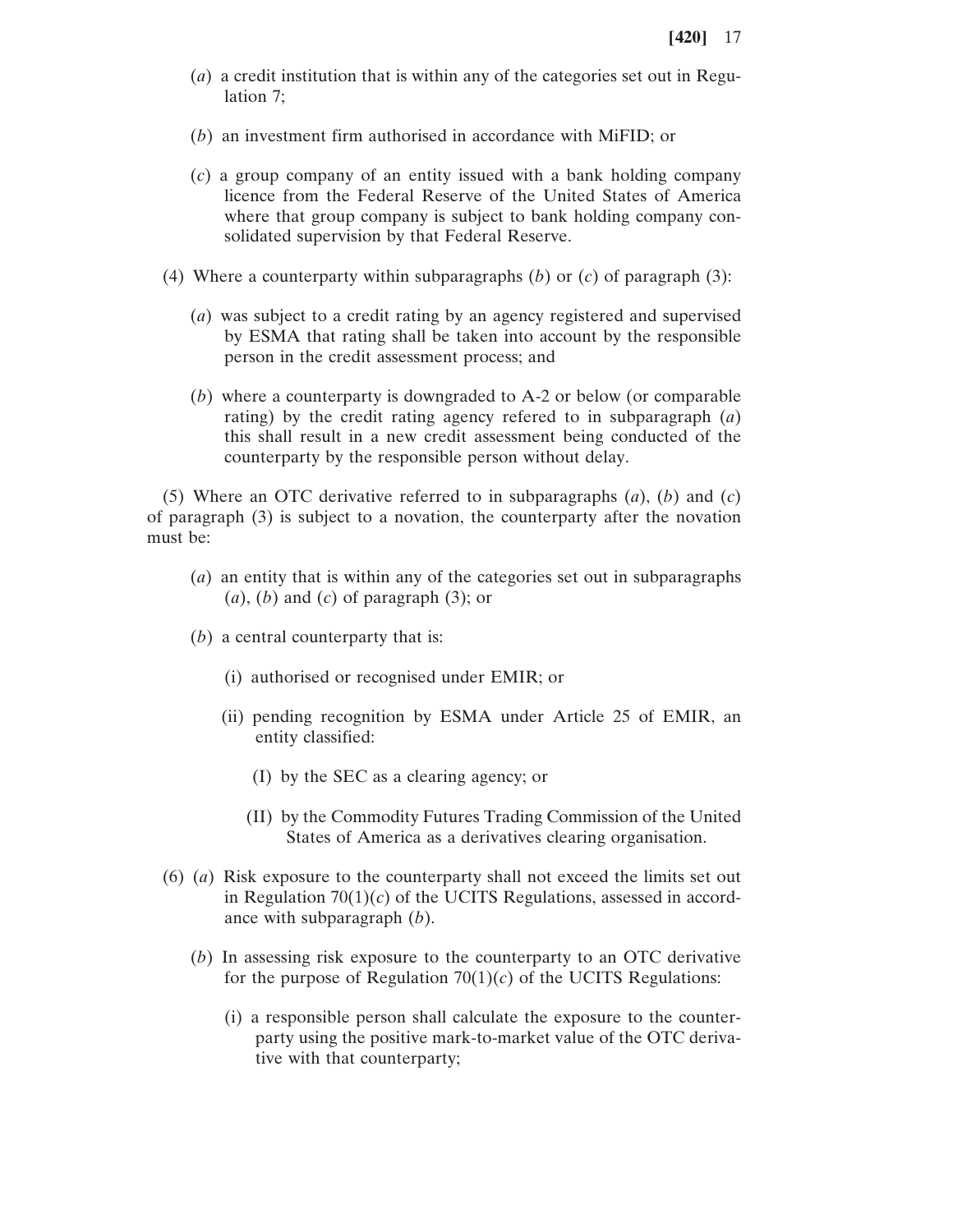- 18 **[420]**
	- (ii) a responsible person may net derivative positions with the same counterparty, provided that the UCITS is able to legally enforce netting arrangements with the counterparty. For this purpose netting is permissible only in respect of OTC derivatives with the same counterparty and not in relation to any other exposures the UCITS has with the same counterparty;
	- (iii) a responsible person may take account of collateral received by the UCITS in order to reduce the exposure to the counterparty, provided that the collateral meets with the requirements specified in paragraphs (3), (4), (5), (6), (7), (8), (9) and (10) of Regulation 24.

## *Financial Index*

9. (1) A responsible person shall ensure that it is able to demonstrate that a financial index in which assets of the UCITS are invested satisfies the following:

- (*a*) an index should have a clear, single objective in order to represent an adequate benchmark for the market;
- (*b*) the universe of the index components and the basis on which these components are selected for the strategy should be clear to investors and competent authorities; and
- (*c*) if cash management is included as part of the index strategy, the responsible person must be able to demonstrate that this cash management does not affect the objective nature of the index calculation methodology.

(2) If a financial index has been created and calculated on the request of a single market participant, or of a very limited number of market participants, and according to the specifications of that market participant or those market participants, it shall not constitute an adequate benchmark of the market to which it refers.

(3) A responsible person shall ensure that a due diligence exercise on the quality of the financial index is carried out and documented, prior to investment of the assets of the UCITS in the index, and on an on-going basis, considering matters including:

- (*a*) whether the index methodology contains an adequate explanation of the weightings and classification of the components on the basis of the investment strategy;
- (*b*) whether the index represents an adequate benchmark;
- (*c*) matters relating to the index components; and
- (*d*) an assessment of the availability of information on the index, including: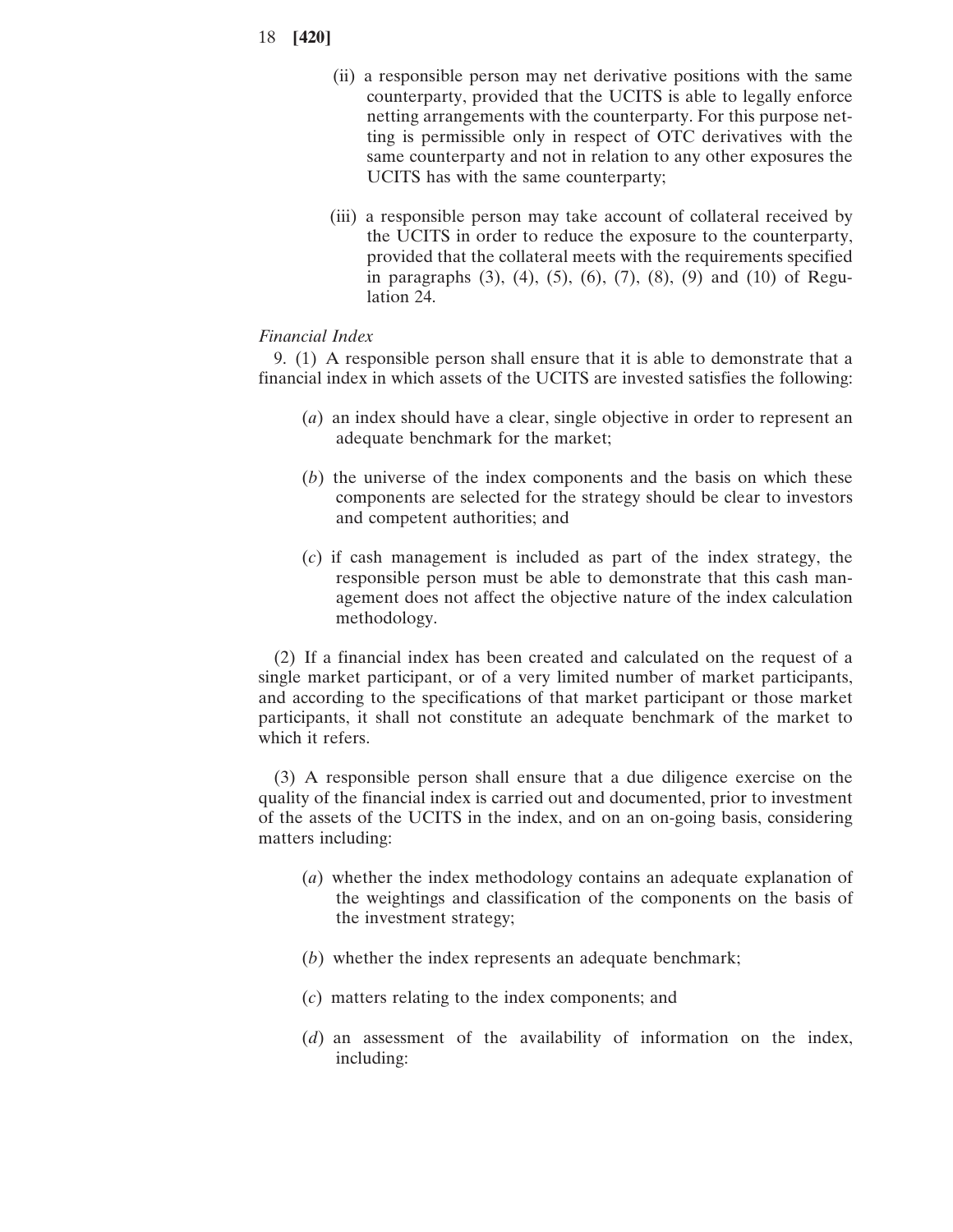- (i) whether there is a clear narrative description of the benchmark;
- (ii) whether there is an independent audit and the scope of such an audit; and
- (iii) the frequency with which the index is published and whether this will affect the ability of the UCITS to calculate its net asset value.

(4) A responsible person shall not invest assets of the UCITS in a financial index where a single component's impact on the overall return of that index exceeds the diversification requirements set out in Regulation 71 of the UCITS Regulations.

(5) A responsible person shall not invest assets of the UCITS in a leveraged financial index where a single component's impact on the overall return of that index, taking into account the leverage, exceeds the diversification requirements set out in Regulation 71 of the UCITS Regulations.

(6) A responsible person shall not invest assets of the UCITS in a financial index:

- (*a*) that rebalances on an intraday or daily basis, or the rebalancing frequency of which prevents investors from being able to replicate the financial index;
- (*b*) in respect of which the index provider does not disclose, in a manner that is easily accessible by and free of charge to investors and prospective investors, the information prescribed in paragraph (7) on the full calculation methodology sufficient to enable investors to replicate the financial index; or
- (*c*) information on the performance of which is not freely available to investors.

(7) The information on the full calculation methodology that must be disclosed shall include:

- (*a*) index constituents;
- (*b*) index calculation (including the effect of leverage within the index);
- (*c*) re-balancing methodologies;
- (*d*) index changes;
- (*e*) information on any operational difficulties in providing timely or accurate information; and
- (*f*) important parameters or elements to be taken into account by investors to replicate the financial index.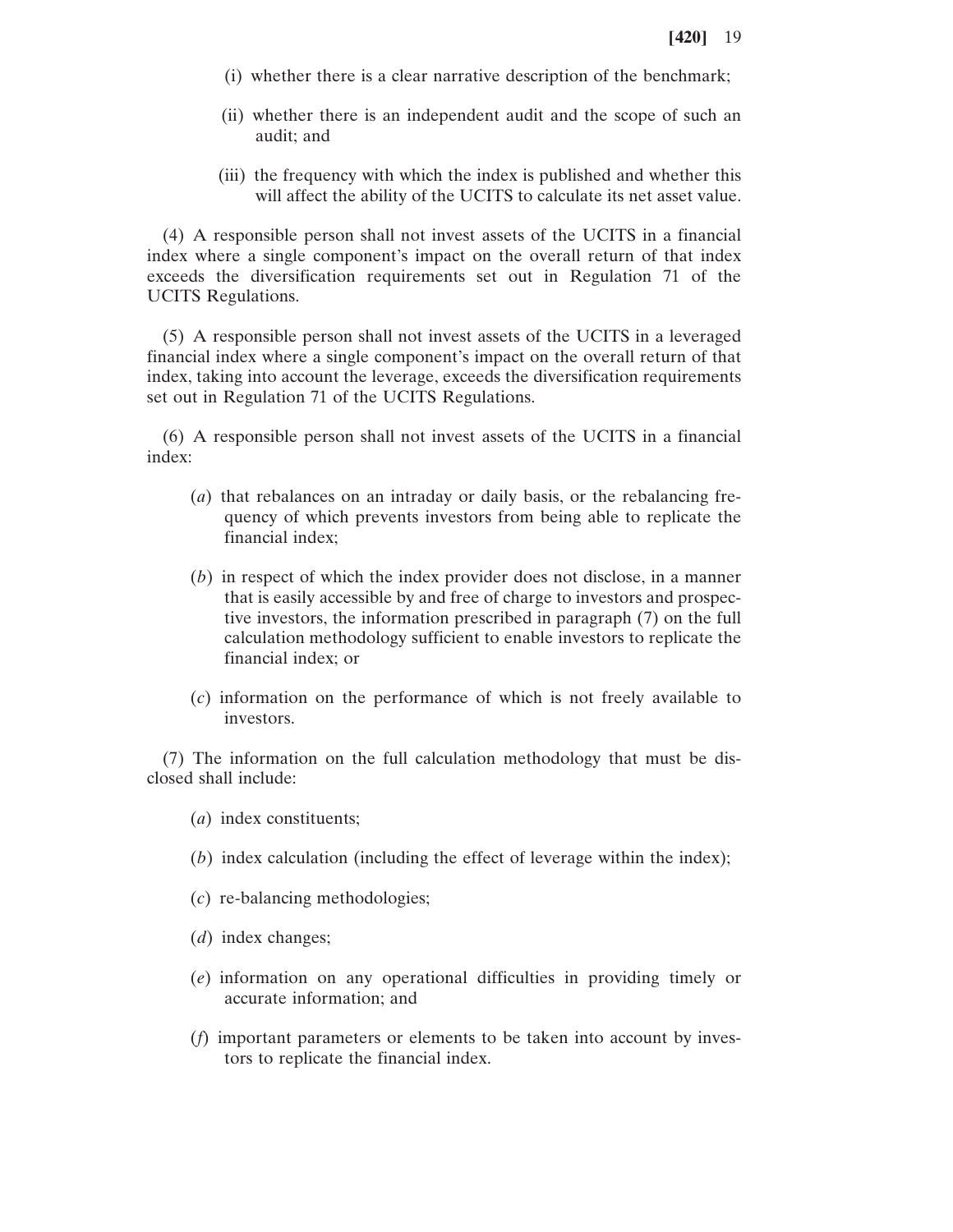(8) A responsible person shall only invest assets of the UCITS in a financial index if that index complies with the conditions set out in paragraph (9).

- (9) (*a*) The conditions to which paragraph (8) refers are that:
	- (i) the financial index publishes, in a manner that is easily accessible by and free of charge to investors and prospective investors, its constituents together with, in accordance with subparagraph (*b*), their respective weightings;
	- (ii) the methodology for the selection and the rebalancing of the components of the financial index is based on a set of pre-determined rules and objective criteria;
	- (iii) the index-provider does not accept payments from potential index components for inclusion in the index;
	- (iv) the methodology of the financial index does not permit retrospective changes to previously published index values; and
	- (v) the financial index is subject to independent valuation.
	- (*b*) The requirements to which subparagraph (*a*)(i) refers are that:
		- (i) weightings are published after each re-balancing which publication may be on a retrospective basis; and
		- (ii) the information on the constituents of the financial index and their respective weightings shall:
			- (I) cover the previous period since the last rebalancing; and
			- (II) include all levels of the index.

(10) A responsible person shall only invest assets of the UCITS in a commodity index if the conditions specified in paragraph (11) are satisfied in respect of that investment in that commodity index.

- (11) The conditions to which paragraph (10) refers are that:
	- (*a*) the relevant commodity index is comprised of different commodities; and
	- (*b*) sub-categories of a commodity shall be regarded as being the same commodity for the calculation of the diversification limits set out in Regulation 71 of the UCITS Regulations if those sub-categories are highly correlated within the meaning of paragraph (12).

(12) For the purposes of paragraph (11) two components of a commodity index that are sub-categories of the same commodity are highly correlated if 75 per cent of the correlation observations are above 0.8, where correlation observations are calculated as follows: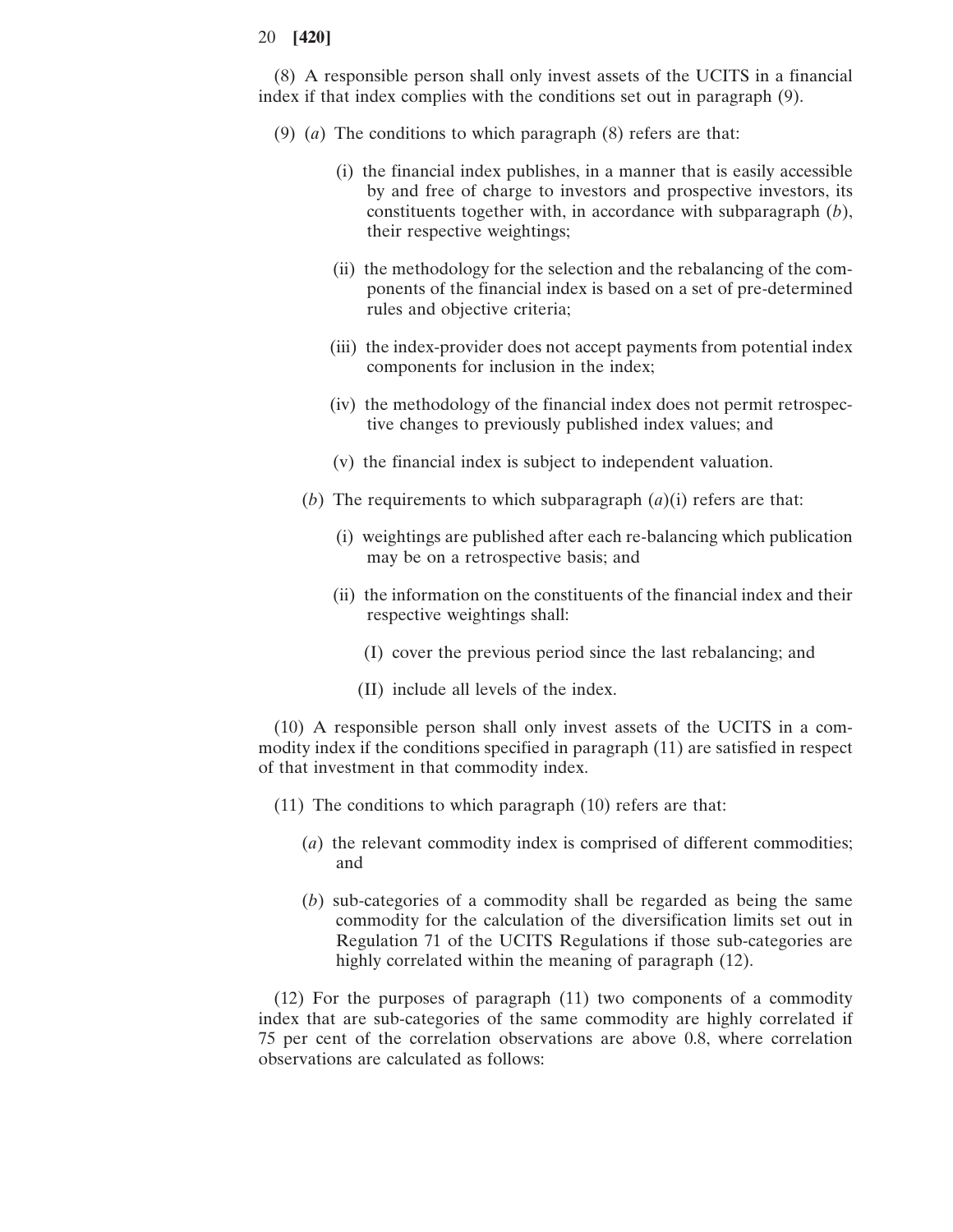- (*a*) on the basis of equally-weighted daily returns of the corresponding commodity prices, and
- (*b*) from a 250-day rolling time window over a five-year period.

#### Chapter 2

#### *Investment Restrictions*

#### *Investment funds*

10. (1) Where, by virtue of an investment in the units of another investment fund, a responsible person, an investment manager or an investment adviser receives a commission on behalf of the UCITS (including a rebated commission), the responsible person shall ensure that the relevant commission is paid into the property of the UCITS.

(2) Where a responsible person invests the assets of a sub-fund within an umbrella UCITS in the units of another sub-fund within that umbrella UCITS, that investment is subject to the requirements in paragraph (3), in addition to the provisions of paragraph (1).

(3) The requirements for the purposes of paragraph (2) are:

- (*a*) the investment shall not be made in a sub-fund which itself holds units in any other sub-fund within the umbrella UCITS; and
- (*b*) where a responsible person, on behalf of a sub-fund (the "Investing Fund") of an umbrella UCITS invests in the units of other sub-funds of that umbrella (each a "Receiving Fund"), the rate of the annual management fee which investors in the Investing Fund are charged in respect of that portion of the Investing Fund's assets invested in Receiving Funds (whether such fee is paid directly at the Investing Fund level, indirectly at the level of the Receiving Funds or a combination of both) shall not exceed the rate of the maximum annual management fee which investors in the Investing Fund may be charged in respect of the balance of the Investing Fund's assets, such that there shall be no double charging of the annual management fee to the Investing Fund as a result of its investments in the Receiving Fund. This provision is also applicable to the annual fee charged by an investment manager where this fee is paid directly out of the assets of the UCITS.

(4) Where a responsible person proposes that a sub-fund within an umbrella UCITS will invest in the units of another sub-fund within that umbrella by way of transfer for consideration, that responsible person shall, in writing, notify the Bank of that proposal and of the rationale for the proposed investment, in advance of the proposed date of investment.

#### *Deposits*

11. (1) Deposits with any single credit institution, other than a credit institution specified in Regulation 7, held as ancillary liquidity, shall not exceed: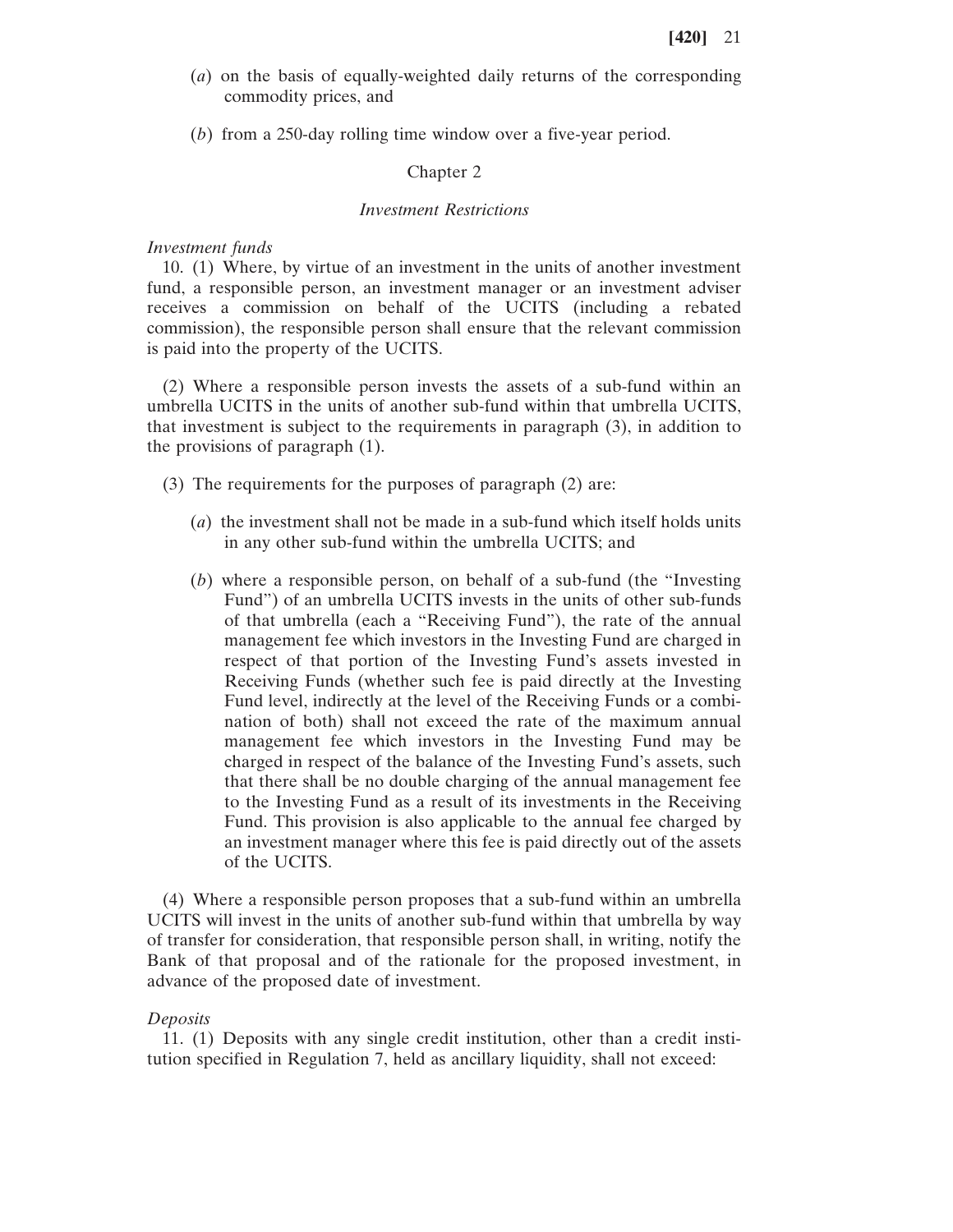- (*a*) 10 per cent of net assets of the UCITS; or
- (*b*) where the deposit is made with the depositary, 20 per cent of net assets of the UCITS.

(2) For the purposes of paragraph (1), credit institutions which are group companies shall be regarded as a single credit institution for the purpose of calculating the limits contained in this Regulation.

## *Recently issued transferable securities*

12. (1) Subject to paragraph (2), a responsible person shall not invest any more than 10 per cent of the assets of a UCITS in securities of the type to which Regulation  $68(1)(d)$  of the UCITS Regulations applies.

(2) Paragraph (1) does not apply to investment by a responsible person in US securities known as "Rule 144A securities" provided that:

- (*a*) the relevant securities have been issued with an undertaking to register the securities with the SEC within one year of issue; and
- (*b*) the securities can be realised by the UCITS within seven days at the price, or approximately at the price, at which they are valued by the UCITS.

#### *Financial derivative instruments*

13. (1) For the purpose of Regulation 70 of the UCITS Regulations and the calculation of issuer concentration limits of a UCITS, a responsible person shall:

- (*a*) include any net exposure to a counterparty generated through a securities lending or repurchase agreement, where net exposure means the amount receivable by a UCITS less any collateral provided by the UCITS;
- (*b*) include exposures created through the reinvestment of collateral; and
- (*c*) establish whether the exposure of the UCITS is to an OTC counterparty, a broker, a central counterparty or a clearing house.

(2) The position exposure of a UCITS, if any, to the underlying assets of an FDI, including an FDI that is embedded in transferable securities, moneymarket instruments or investment funds, when combined with positions resulting from direct investments:

- (*a*) shall be calculated in accordance with paragraph (3); and
- (*b*) shall not exceed the investment limits set out in Regulations 70 and 73 of the UCITS Regulations.
- (3) For the purposes of paragraph (2):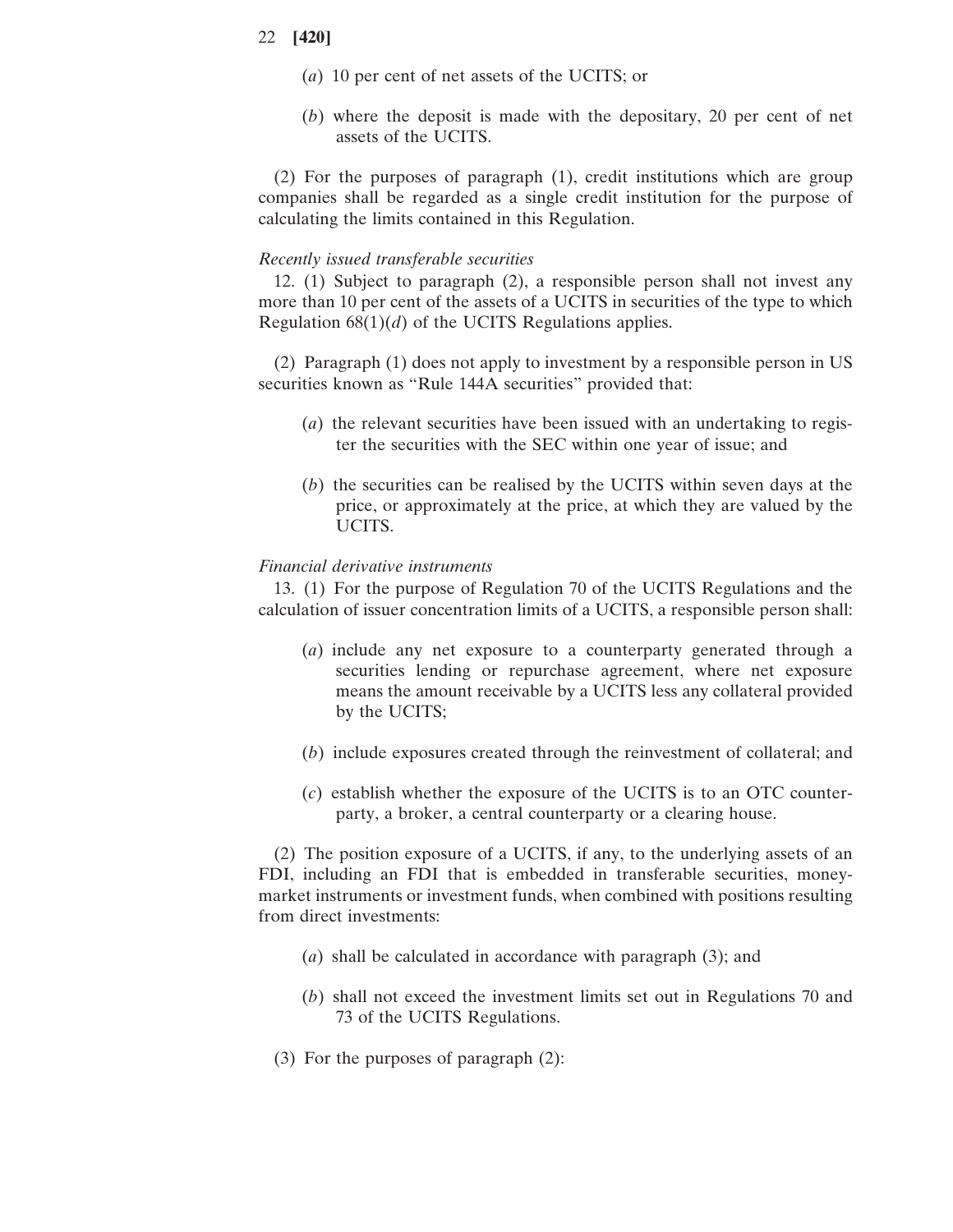- (*a*) when calculating issuer-concentration risk, the FDI (including embedded FDI) must be looked through in determining the resultant position exposure and this position exposure shall be taken into account in the issuer concentration calculations;
- (*b*) a responsible person shall calculate the position exposure of the UCITS using the commitment approach or the maximum potential loss as a result of default by the issuer approach, whichever is greater; and
- (*c*) a responsible person shall calculate the position exposure, regardless of whether a UCITS uses VaR for global exposure purposes.

(4) Paragraph (2) does not apply in the case of an index-based FDI provided the underlying index meets the criteria set out in Regulation 71(1) of the UCITS Regulations.

#### *Borrowings by a UCITS*

14. (1) A responsible person shall not offset credit balances of a UCITS, such as cash, against borrowings, when determining the percentage of borrowings that are outstanding.

(2) A responsible person shall ensure that a UCITS with foreign currency borrowings which exceed the value of the back to back deposit treats that excess as borrowing for the purpose of Regulation 103 of the UCITS Regulations.

Chapter 3

#### *Financial Derivative Instruments*

#### *Cover requirements*

15. (1) Where the initial margin posted to and variation margin receivable from a broker relating to an exchange-traded derivative or an OTC derivative is not protected by client money rules or other similar arrangements to protect the UCITS in the event of the insolvency of the broker, the responsible person shall calculate exposure of the UCITS within the OTC counterparty limit as referred to in Regulation  $70(1)(c)$  of the UCITS Regulations.

(2) A responsible person shall ensure that, at all times:

- (*a*) the UCITS is capable of meeting all its payment and delivery obligations incurred by transactions involving FDI;
- (*b*) the risk management process of the UCITS includes the monitoring of FDI transactions to ensure that every such transaction is covered adequately;
- (*c*) a transaction in FDI which gives rise to, or could potentially give rise to, a future commitment on behalf of a UCITS is covered in accordance with the conditions specified in paragraph (3).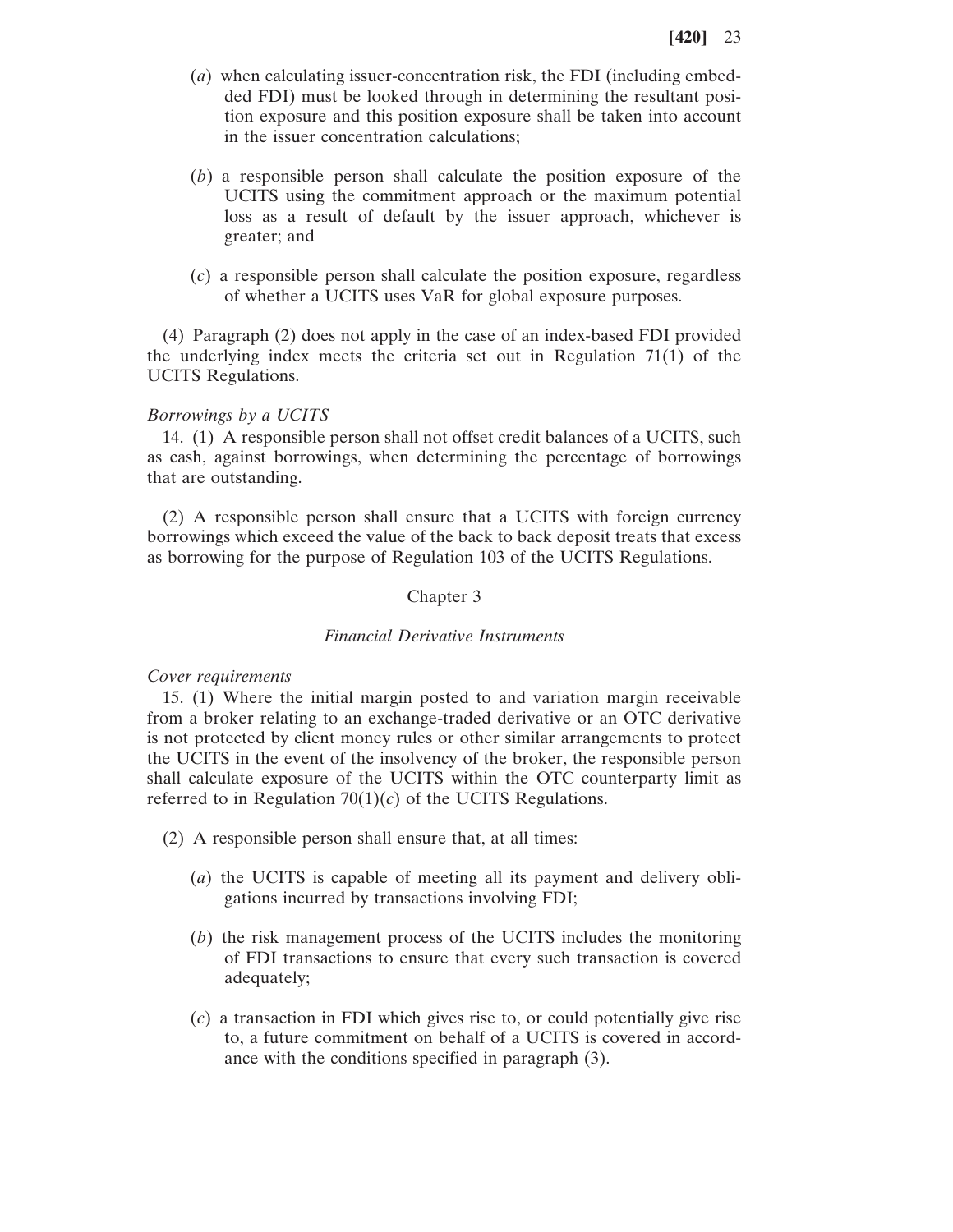- (3) The conditions to which subparagraph (*c*) of paragraph (2) refers are:
	- (*a*) in the case of an FDI that is, automatically or at the discretion of the UCITS, cash-settled, the UCITS must, at all times, hold liquid assets that are sufficient to cover the exposure;
	- (*b*) in the case of an FDI that requires physical delivery of the underlying asset, either:
		- (i) the asset must at all times be held by a UCITS; or
		- (ii) where either or both of the conditions in subparagraphs (*a*) and (*b*) of paragraph (4) applies, the UCITS must cover the exposure with sufficient liquid assets.

(4) The conditions to which clause (ii) of subparagraph (*b*) of paragraph (3) refers are:

- (*a*) the underlying asset consists, or the underlying assets consist, of highly liquid fixed income securities;
- (*b*) (i) the exposure can be covered without the need to hold the underlying assets;
	- (ii) the specific FDI is addressed in the risk management process; and
	- (iii) details of the exposure are provided in the prospectus.

*Risk management process and reporting*

16. (1) A responsible person shall in writing notify the Bank of material amendments to the initial filing of the risk management process of a UCITS, in advance of the amendment being made.

(2) The Bank may object to the making of any proposed amendment that is notified to it under paragraph (1).

- (3) (*a*) No proposed amendment to which the Bank has objected under paragraph (2) shall be made to the risk management process of a UCITS.
	- (*b*) Where the Bank has objected under paragraph (2) to the making of a proposed amendment to the risk management process of a UCITS, neither:
		- (i) the relevant management company, nor (ii) the relevant UCITS,

shall engage in any activity that is associated with or which would derive from the proposed amendment to which the objection has been made.

## *Calculation of global exposure*

- 17. A responsible person shall ensure that, at all times:
	- (*a*) the UCITS complies with the limits on global exposure;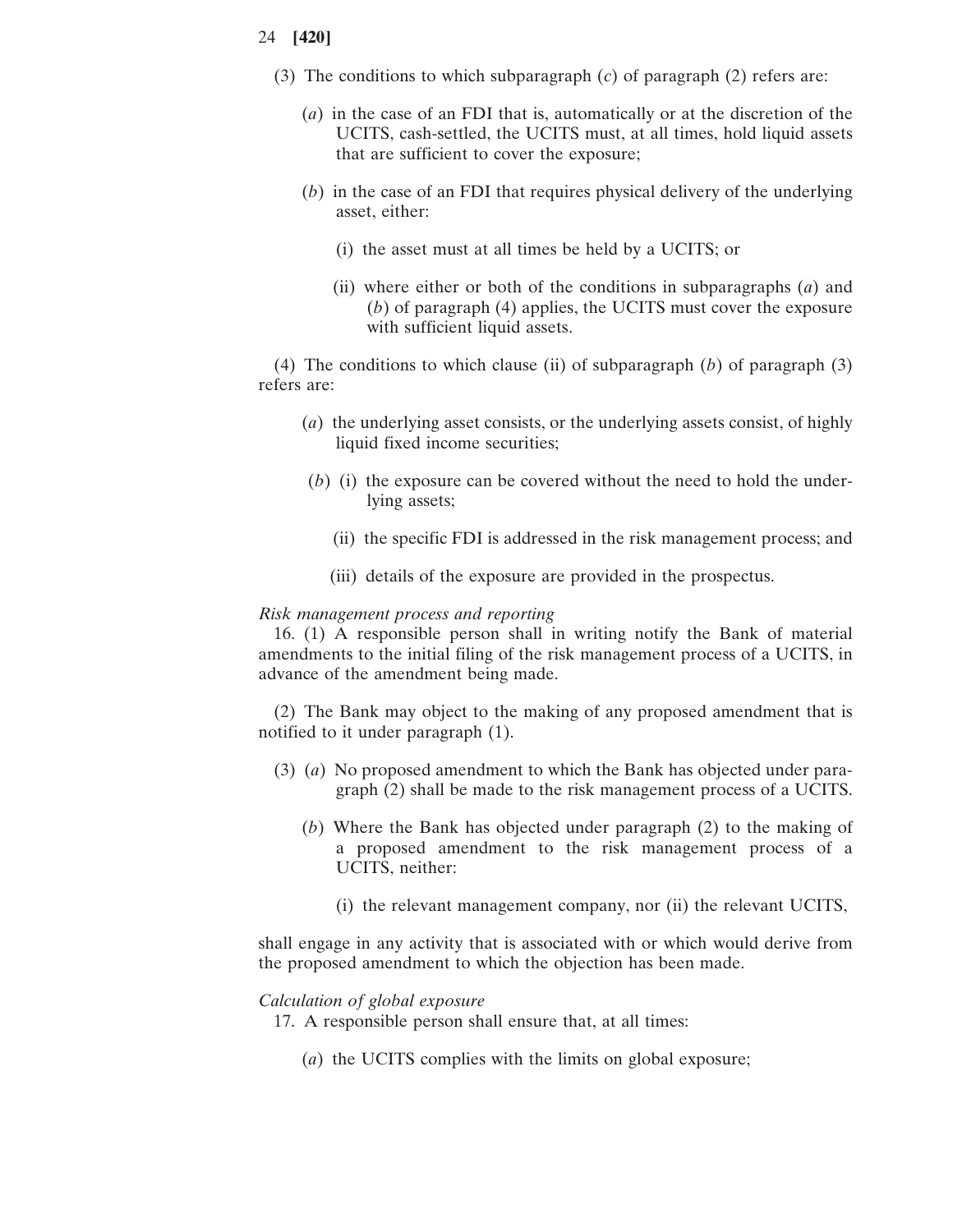- (*b*) the UCITS establishes and implements appropriate internal risk management measures and limits, irrespective of whether the UCITS uses a commitment approach or the VaR approach or any other methodology to calculate global exposure. For the purpose of subparagraph (1), paragraph 12 of Schedule 9 of the UCITS Regulations, a UCITS shall only select a methodology where ESMA has published guidelines on the selected methodology; and
- (*c*) it calculates the global exposure in accordance with Schedule 2.

## *Global exposure: commitment approach (structured UCITS)*

18. (1) The responsible person of a structured UCITS within the meaning of Article 36(1) of Commission Regulation (EU) No 583/2010, shall only calculate global exposure of a structured UCITS using the commitment approach as set out in paragraphs 14 to 18 of Schedule 9 of the UCITS Regulations in the following circumstances:

- (*a*) the UCITS is managed passively and structured to achieve, at maturity, the pre-defined payoff and holds at all times the assets needed to ensure that this pre-defined payoff will be met;
- (*b*) the UCITS is formula-based and the pre-defined payoff can be divided into a limited number of separate scenarios which are dependent on the value of the underlying assets and which offer investors different payoffs;
- (*c*) an investor can be exposed to only one payoff profile at any time during the life of the UCITS;
- (*d*) the use of the commitment approach as set out in paragraphs 14 to 18 of Schedule 9 of the UCITS Regulations to calculate global exposure for the individual scenarios is appropriate taking into account the provisions of:
	- (i) guideline 1, paragraph 2(*d*) of the ESMA Guidelines on Risk Measurement and the Calculation of Global Exposure for Certain Types of Structured UCITS (Ref: ESMA 4/2011/112);
	- (ii) paragraphs 11 to 13 of Schedule 9 of the UCITS Regulations; and
	- (iii) guidelines 1, 4 and 5 of box 1 of the ESMA Guidelines on Risk Measurement and the Calculation of Global Exposure and Counterparty Risk for UCITS (Ref: CESR/10-788);
- (*e*) the UCITS has a final maturity not exceeding nine years;
- (*f*) the UCITS does not accept new subscriptions from the public after the initial marketing period;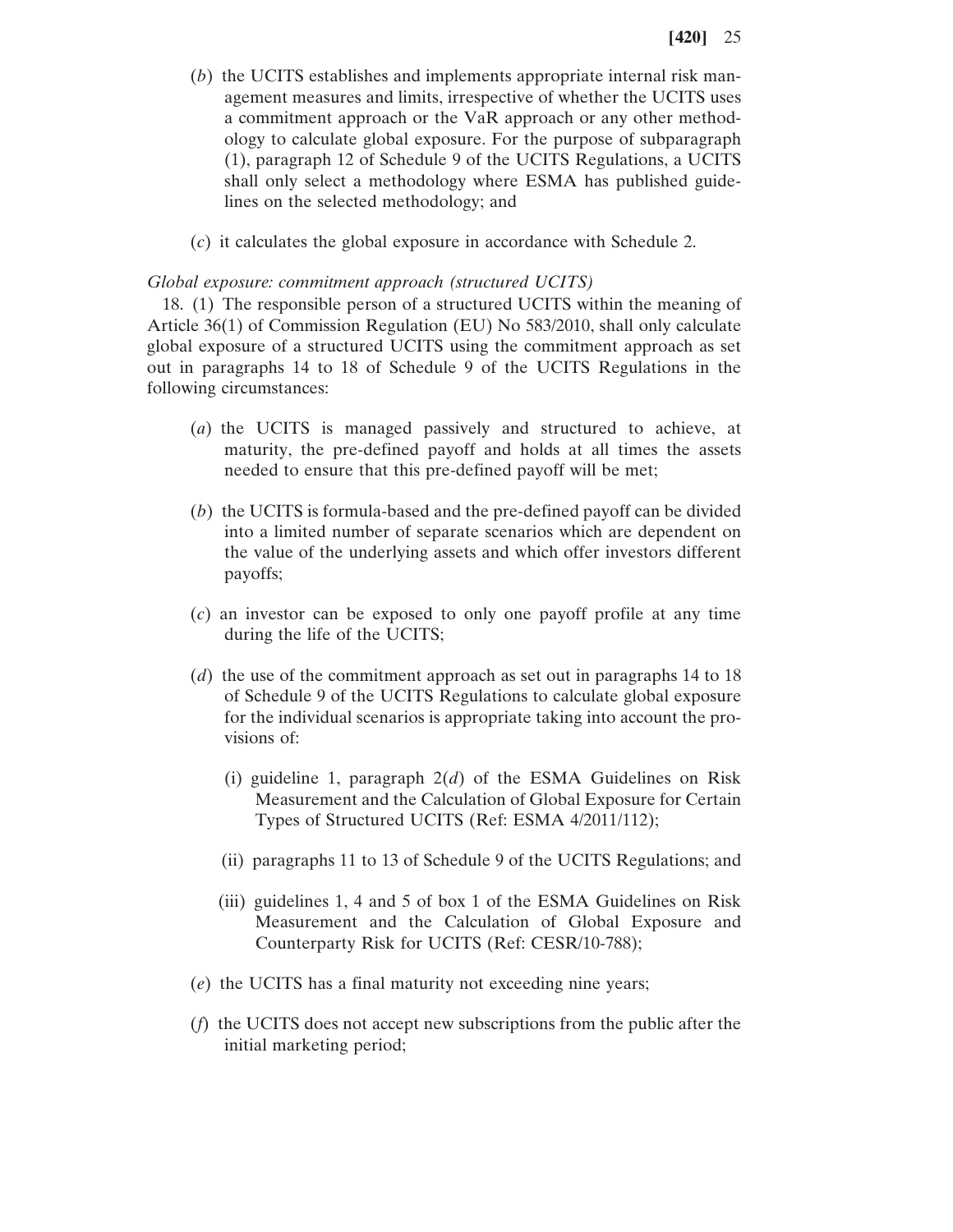- 26 **[420]**
	- (*g*) the maximum loss the UCITS can suffer when the portfolio switches from one payoff profile to another is limited to 100 per cent of the initial offer price; and
	- (*h*) the impact of the performance of a single underlying asset on the payoff profile, when the UCITS switches from one scenario to another, complies with the diversification requirements of the UCITS Regulations based on the initial net asset value of the UCITS.

(2) The responsible person of a structured UCITS, within the meaning of Article 36(1) of Commission Regulation (EU) No 583/2010, shall use the commitment approach as set out in paragraphs 14 to 18 of Schedule 9 of the UCITS Regulations, adjusted as provided for in paragraph (3), as the calculation method for a structured UCITS.

- (3) The adjustments to which paragraph (2) refers are that:
	- (*a*) the formula-based investment strategy for each pre-defined payoff is broken down into individual payoff scenarios;
	- (*b*) the FDI implied in each scenario is assessed to establish whether the derivative may be excluded from the calculation of global exposure under boxes 3 and 4 of the ESMA Guidelines on Risk Measurement and the Calculation of Global Exposure and Counterparty Risk for UCITS (Ref: CESR/10-788); and
	- (*c*) the responsible person calculates the global exposure of the individual scenarios to assess compliance with the global exposure limit of 100 per cent of net asset value.

#### *Global exposure: Value at Risk approach*

19. (1) A responsible person that calculates the global exposure of a UCITS using the VaR approach shall consider all of the positions of the UCITS portfolio.

(2) A responsible person shall at all times set the maximum VaR limit of a UCITS according to its defined risk profile.

(3) A responsible person shall ensure that a UCITS that uses the VaR approach uses:

- (*a*) the relative VaR approach, or
- (*b*) the absolute VaR approach,

whichever is the most appropriate methodology given the risk profile and investment strategy of the UCITS to calculate global exposure as set out in Schedule 4.

- (4) For the purposes of paragraph (3):
	- (*a*) a responsible person shall ensure that there is consistency in the choice of the type of VaR used by the UCITS; and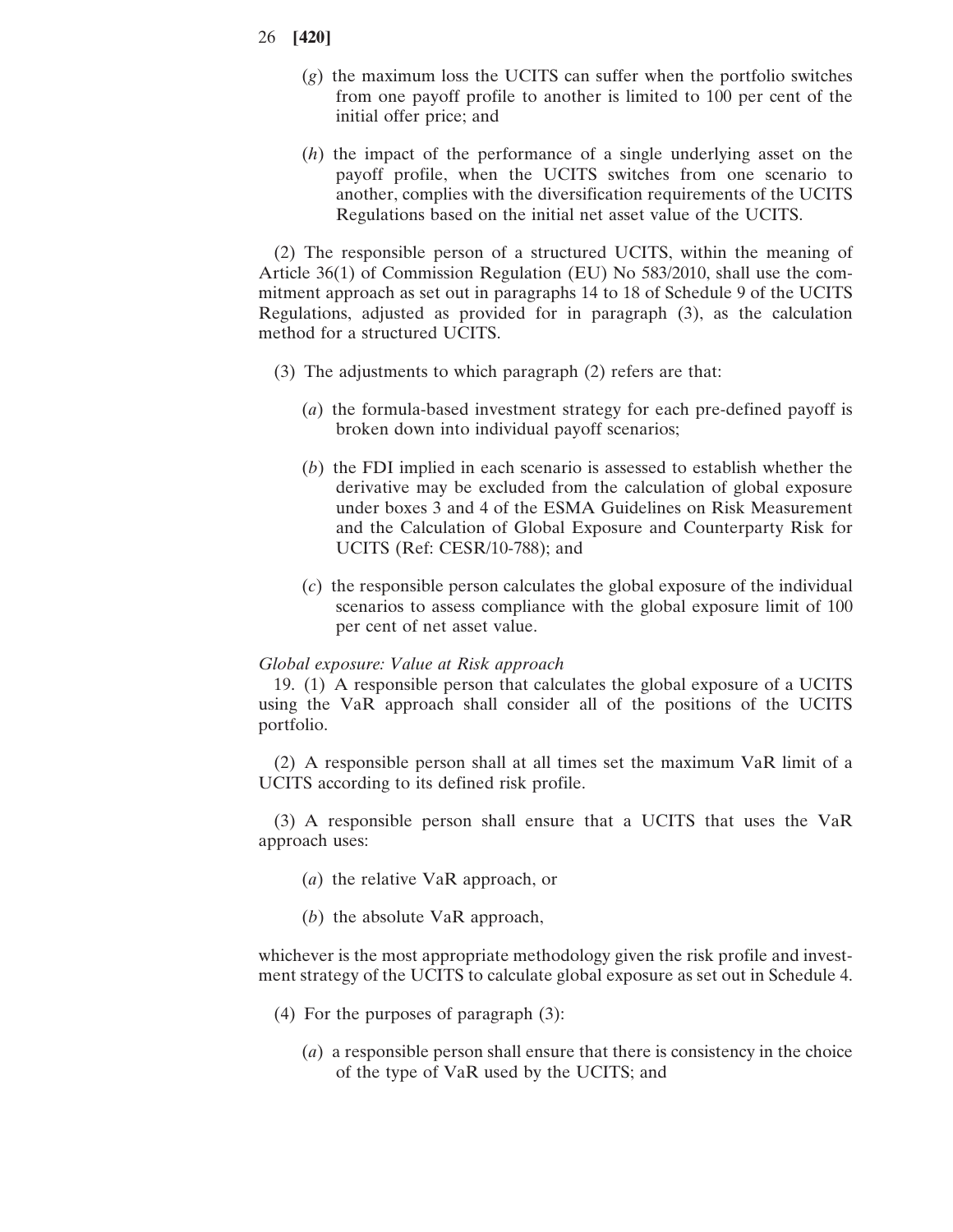- (*b*) the decision as to whether to use the relative VaR approach or the absolute VaR approach, and the assumptions underlying that decision, must be documented fully by the responsible person.
- (5) A responsible person shall ensure that:
	- (*a*) the VaR approach used by the UCITS takes into account, as a minimum, general market risk and, if applicable, idiosyncratic risk;
	- (*b*) the event risks or the default risks, or (as the case may be) both, to which the UCITS is exposed following its investments are also be taken into account in the stress testing programme for the purposes of Regulation 21;
	- (*c*) the VaR approach used by the UCITS is appropriate having regard to the investment strategy that is being pursued and the types and complexity of the financial instruments used by the UCITS;
	- (*d*) the VaR approach it selects for the UCITS:
		- (i) provides for completeness;
		- (ii) assesses the risks with a high level of accuracy; and
		- (iii) complies with the conditions set out in paragraph (6); and
	- (*e*) in assessing the global exposure by means of a VaR approach, it complies with the quantitative and qualitative minimum requirements set out in Schedule 4.

(6) The conditions to which clause (iii) of subparagraph (*d*) of paragraph (5) refers are that:

- (*a*) all the positions of the UCITS portfolio are included in the VaR calculation;
- (*b*) the approach captures adequately all the material market risks associated with portfolio positions and, in particular, the specific risks associated with FDI. For this purpose, the VaR approach must cover all the risk factors that have more than a negligible influence on the fluctuation of the portfolio's value;
- (*c*) the quantitative models that are used within the VaR approach, including pricing tools, estimation of volatilities and correlations, shall provide for a high level of accuracy; and
- (*d*) all data that is used within the VaR approach shall provide for consistency, timeliness and reliability.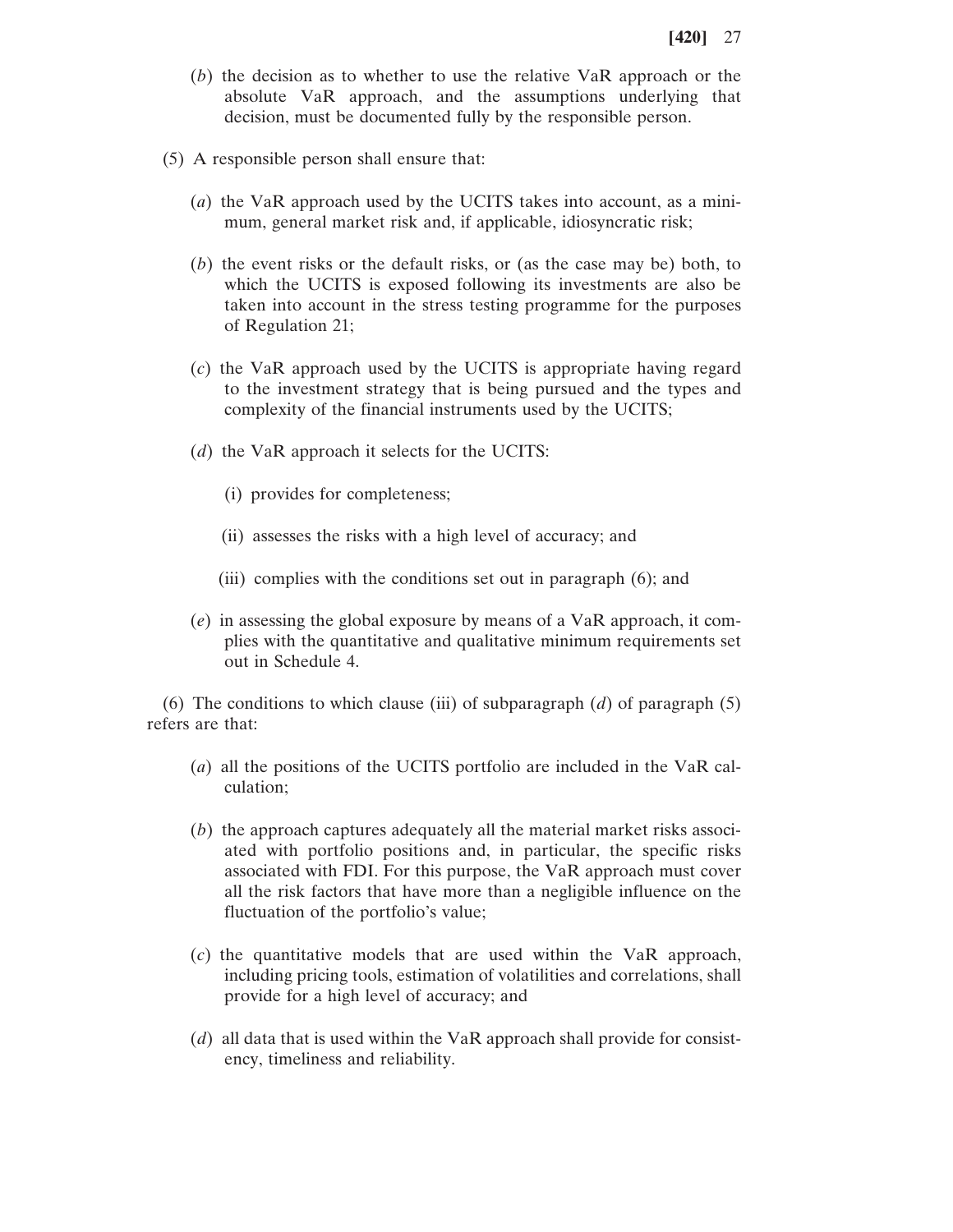#### *Back-testing*

20. (1) A responsible person shall conduct a back-testing programme for the UCITS for the purpose of monitoring the accuracy and performance of its VaR approach.

(2) The back-testing programme to which paragraph (1) refers shall provide, for each business day, a comparison of:

- (*a*) the one-day VaR measure generated by the UCITS model for the UCITS end-of-day positions; and
- (*b*) the one-day change of the UCITS portfolio value by the end of the subsequent business day.

(3) The back-testing programme to which paragraph (1) refers shall be conducted at least on a monthly basis, subject to always performing retroactively the comparison for each business day as detailed in paragraph (2).

(4) A responsible person shall determine and monitor any overshooting of a UCITS on the basis of its back-testing programme.

(5) Where the results of the back-testing programme undertaken by virtue of this Regulation reveal a percentage of overshootings that exceeds 4 for the most recent 250 business days in the case of a 99 per cent confidence interval, the responsible person must review the VaR approach and make appropriate adjustments.

(6) Where, in the case of a 99 per cent confidence interval, the number of overshootings for a UCITS for the most recent 250 business days exceeds 4, the responsible person shall:

- (*a*) inform the senior management of the responsible person, at least quarterly; and
- (*b*) inform the Bank, at least semi-annually; and
- (*c*) comply with paragraph (7).

(7) A responsible person shall provide the senior management of the responsible person and the Bank with:

- (*a*) an analysis of the sources of overshootings;
- (*b*) an explanation of the sources of overshootings; and
- (*c*) a statement of what measures, if any, have been taken to improve the accuracy of the VaR approach.

(8) For the purposes of this Regulation, "overshooting" means a one-day change in the value of the relevant portfolio that exceeds the related one-day value-at-risk measure calculated by the VaR approach.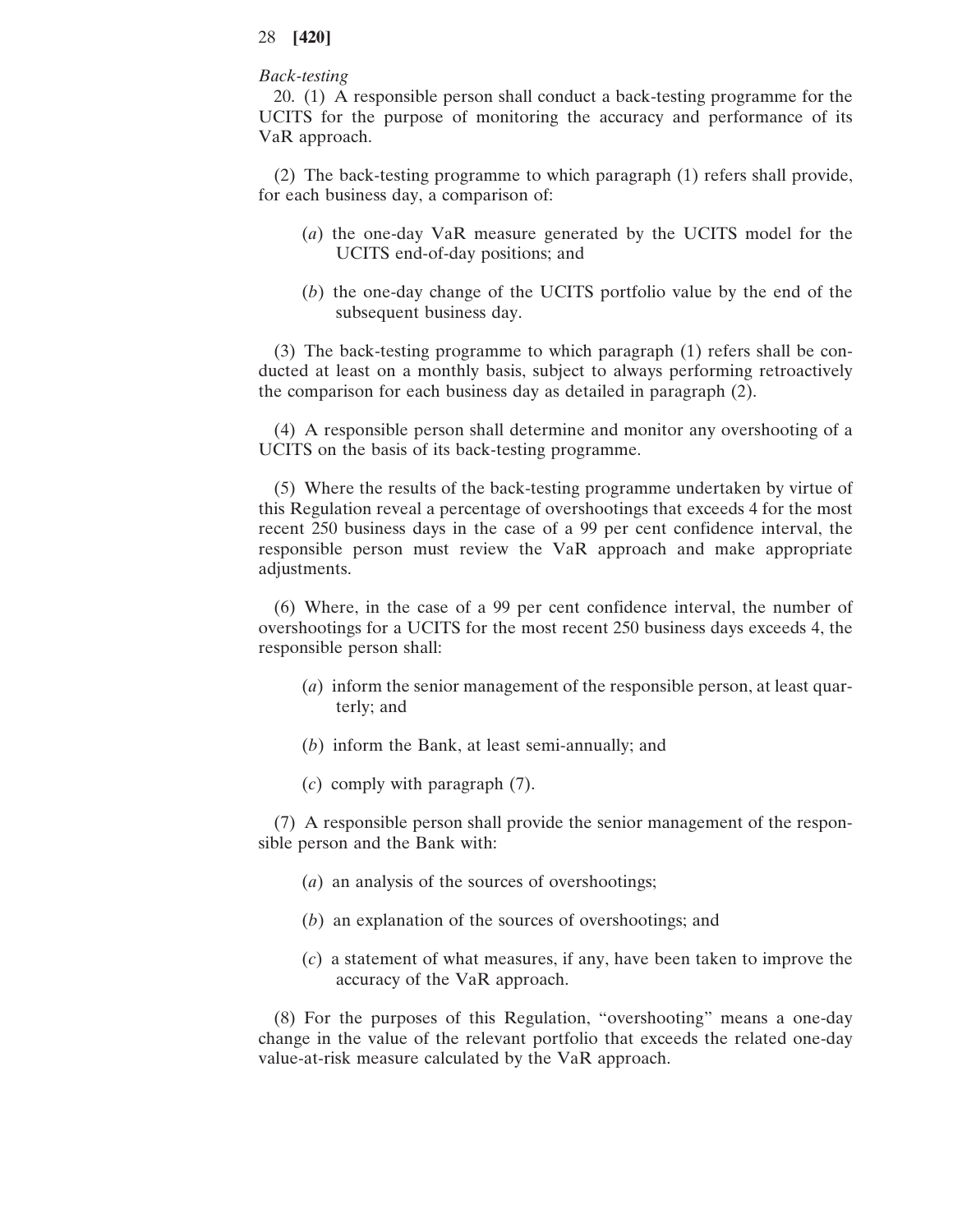*Stress-testing*

21. (1) A responsible person shall, in accordance with paragraph (2), conduct a rigorous, comprehensive and adequate stress-testing programme for a UCITS which uses the VaR approach.

- (2) The requirements to which paragraph (1) refers are:
	- (*a*) the stress-testing programme shall be conducted in accordance with the qualitative and quantitative requirements of paragraphs (5) and (6);
	- (*b*) without prejudice to subparagraph (*c*), stress tests shall be conducted regularly and in any event not less frequently than once a month;
	- (*c*) stress tests shall be conducted whenever a change in the value or the composition of a UCITS or a change in market conditions makes it likely that the test results will differ significantly from the results of the then-most-recent stress test.
- (3) A responsible person shall ensure that the stress-testing programme:
	- (*a*) is designed to measure any potential major depreciation of the value of a UCITS as a result of unexpected changes in the relevant market parameters and correlation factors; and
	- (*b*) measures changes in the relevant market parameters and correlation factors which could result in a major depreciation of the value of a UCITS.
- (4) A responsible person shall:
	- (*a*) integrate the stress tests required by this Regulation into the risk management process of a UCITS;
	- (*b*) consider the results of the stress tests when making investment decisions for the UCITS; and
	- (*c*) adapt the design of the stress tests in line with the composition of the UCITS and the market conditions that are relevant for the UCITS.
- (5) A responsible person shall ensure that the stress tests:
	- (*a*) cover all risks that affect the value or the fluctuations in value of the UCITS to any significant degree;
	- (*b*) without prejudice to the generality of subparagraph (*a*), take into account those risks that are not fully captured by the VaR approach that is used;
	- (*c*) are appropriate for analysing potential situations in which the use of significant leverage would expose the UCITS to significant downside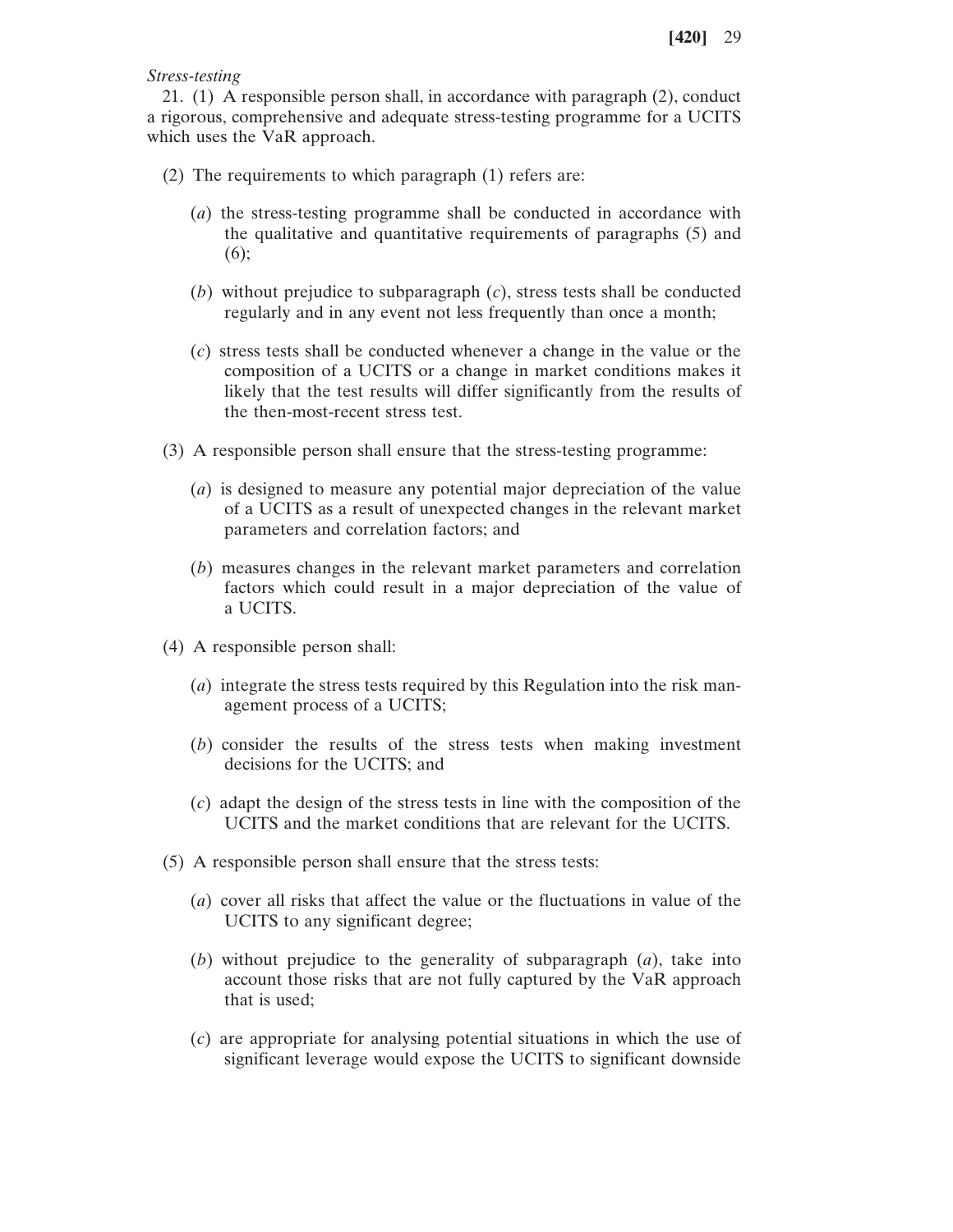risk and could potentially lead to the UCITS having a net asset value less than zero; and

- (*d*) focus on those risks which, though not significant in normal circumstances, are likely to be significant in stress situations, including:
	- (i) the risk of unusual correlation changes;
	- (ii) the illiquidity of markets in stressed market situations; and
	- (iii) the behaviour of complex structured products under stressed liquidity conditions.
- (6) A responsible person shall:
	- (*a*) establish and implement written clear procedures relating to the design of, and ongoing adaptation of, the stress tests of a UCITS;
	- (*b*) on the basis of the procedures established and implemented in accordance with subparagraph (*a*), develop a written programme for conducting stress tests;
	- (*c*) include in the programme developed in accordance with subparagraph (*b*) an explanation as to why the programme is suitable for the UCITS; and
	- (*d*) document clearly, in the programme developed in accordance with subparagraph (*b*):
		- (i) completed stress tests;
		- (ii) the results of completed stress tests; and
		- (iii) the reasons behind any intention to deviate from the programme.

#### *Value at Risk approach: additional safeguards*

22. (1) A responsible person which calculates global exposure using a VaR approach for a UCITS shall monitor the leverage of the UCITS regularly.

(2) A responsible person shall ensure that the UCITS supplements both the VaR approach and the stress-testing framework, by taking into account the risk profile and the investment strategy that is being pursued, with other risk measurement methods.

### Chapter 4

### *Efficient Portfolio Management*

#### *Portfolio management techniques*

23. (1) A responsible person shall only use efficient portfolio management techniques and instruments for the purposes of Regulation 69(2) of the UCITS Regulations where same are in the best interests of the UCITS.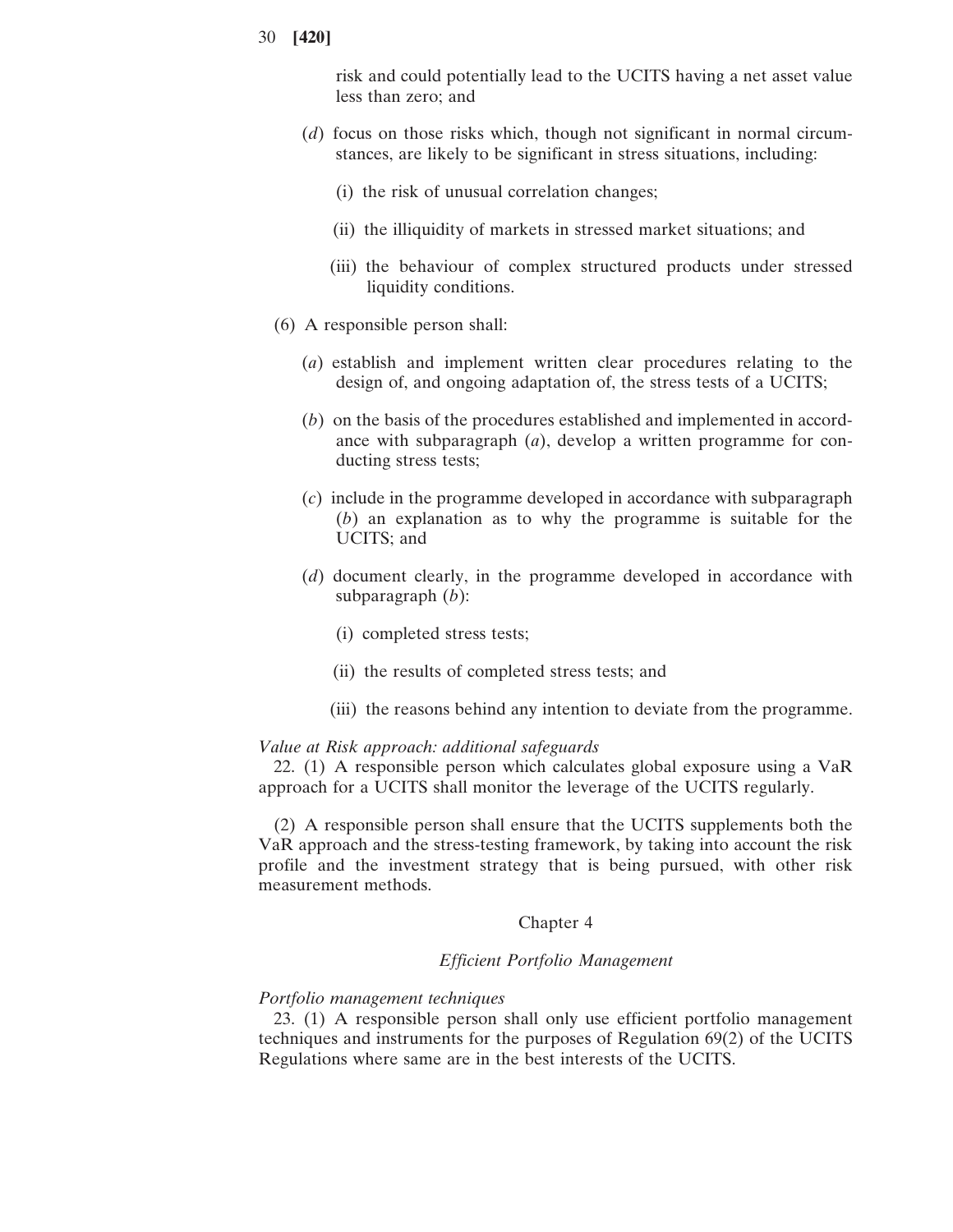(2) A responsible person shall ensure that all the revenues arising from efficient portfolio management techniques and instruments, net of direct and indirect operational costs, are returned to the UCITS.

### *Collateral*

24. (1) A responsible person shall ensure, in engaging in efficient portfolio management techniques and instruments, that:

- (*a*) every asset that is received by a UCITS as a result of engaging in efficient portfolio management techniques and instruments is treated as collateral;
- (*b*) such techniques comply with the criteria set down in paragraph (2);
- (*c*) at all times, collateral that is received by a UCITS meets the criteria specified in Schedule 3.

(2) A responsible person shall ensure that the UCITS risk management process identifies, manages and mitigates risks linked to the management of collateral, including operational risks and legal risks.

- (3) (*a*) Where a UCITS receives collateral on a title transfer basis, the responsible person shall ensure that that collateral is be held by the depositary.
	- (*b*) Where a UCITS receives collateral on any basis other than a title transfer basis, that collateral may be held by a third party depositary provided that that depositary is subject to prudential supervision and is unrelated and unconnected to the provider of the collateral.

(4) A responsible person shall not sell, pledge or re-invest the non-cash collateral received by the UCITS.

(5) Where a responsible person invests the cash collateral received by the UCITS, such investments shall only be made in one or more of the following:

- (*a*) a deposit with a credit institution referred to in Regulation 7;
- (*b*) a high-quality government bond;
- (*c*) a reverse repurchase agreement, provided the transaction is with a credit institution referred to in Regulation 7 and the UCITS is able to recall at any time the full amount of cash on an accrued basis; or
- (*d*) a short-term money-market fund as defined in the ESMA Guidelines on a Common Definition of European Money-Market Funds (Ref: CESR/10-049).

(6) Where a responsible person invests the cash collateral received by the UCITS: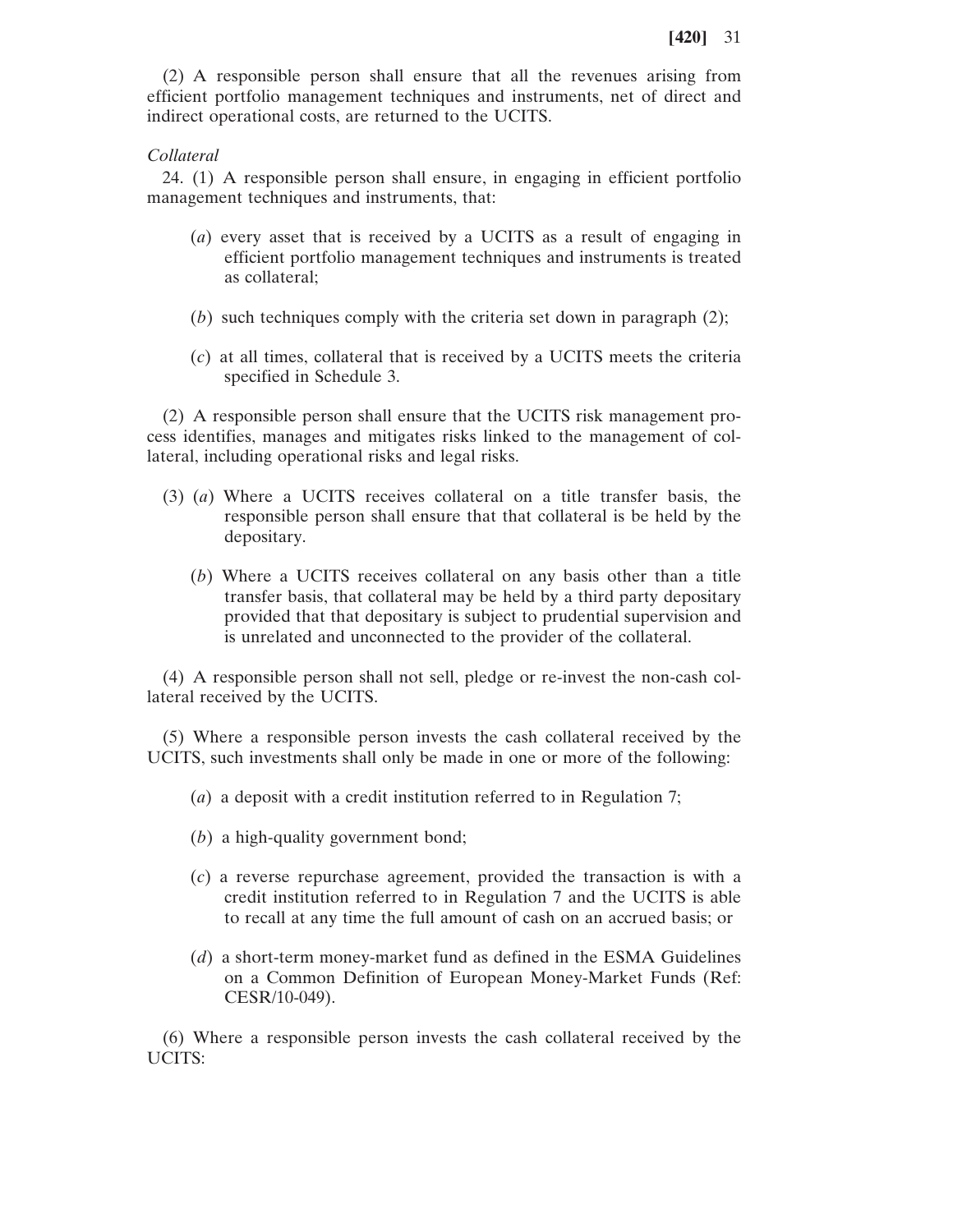- 32 **[420]**
	- (*a*) that investment shall comply with the diversification requirements applicable to non-cash collateral; and
	- (*b*) invested cash collateral shall not be placed on deposit with the counterparty or with any entity that is related or connected to the counterparty.

(7) A responsible person shall ensure that, where a UCITS receives collateral for at least 30 per cent of its assets:

- (*a*) there is in place a stress testing policy that prescribes the components set out in paragraph (8); and
- (*b*) stress tests are carried out regularly under normal and exceptional liquidity conditions to enable the responsible person to assess the liquidity risk attached to the collateral.

(8) The components of the stress-testing policy to which paragraph (7) refers are:

- (*a*) the design of stress test scenario analysis including calibration, certification and sensitivity analysis;
- (*b*) the empirical approach to impact assessment, including back-testing of liquidity risk estimates;
- (*c*) the reporting frequency and the threshold(*s*) for limits and losses; and
- (*d*) the mitigation actions to be taken to reduce loss including haircut policy and gap risk protection.

(9) A responsible person shall, in accordance with paragraph (10), establish and ensure adherence to a haircut policy for the UCITS, adapted for each class of assets received as collateral.

- (10) The requirements to which paragraph (9) refers are:
	- (*a*) when devising the haircut policy, a responsible person shall take into account the characteristics of the assets, such as the credit standing or the price volatility, as well as the outcome of the stress tests performed in accordance with Regulation 21;
	- (*b*) the responsible person shall document the haircut policy; and
	- (*c*) the responsible person shall justify and document each decision to apply a specific haircut or to refrain from applying any haircut, to any specific class of assets.

(11) Where a counterparty to a repurchase or a securities lending agreement, which has been entered into by the responsible person on behalf of the UCITS: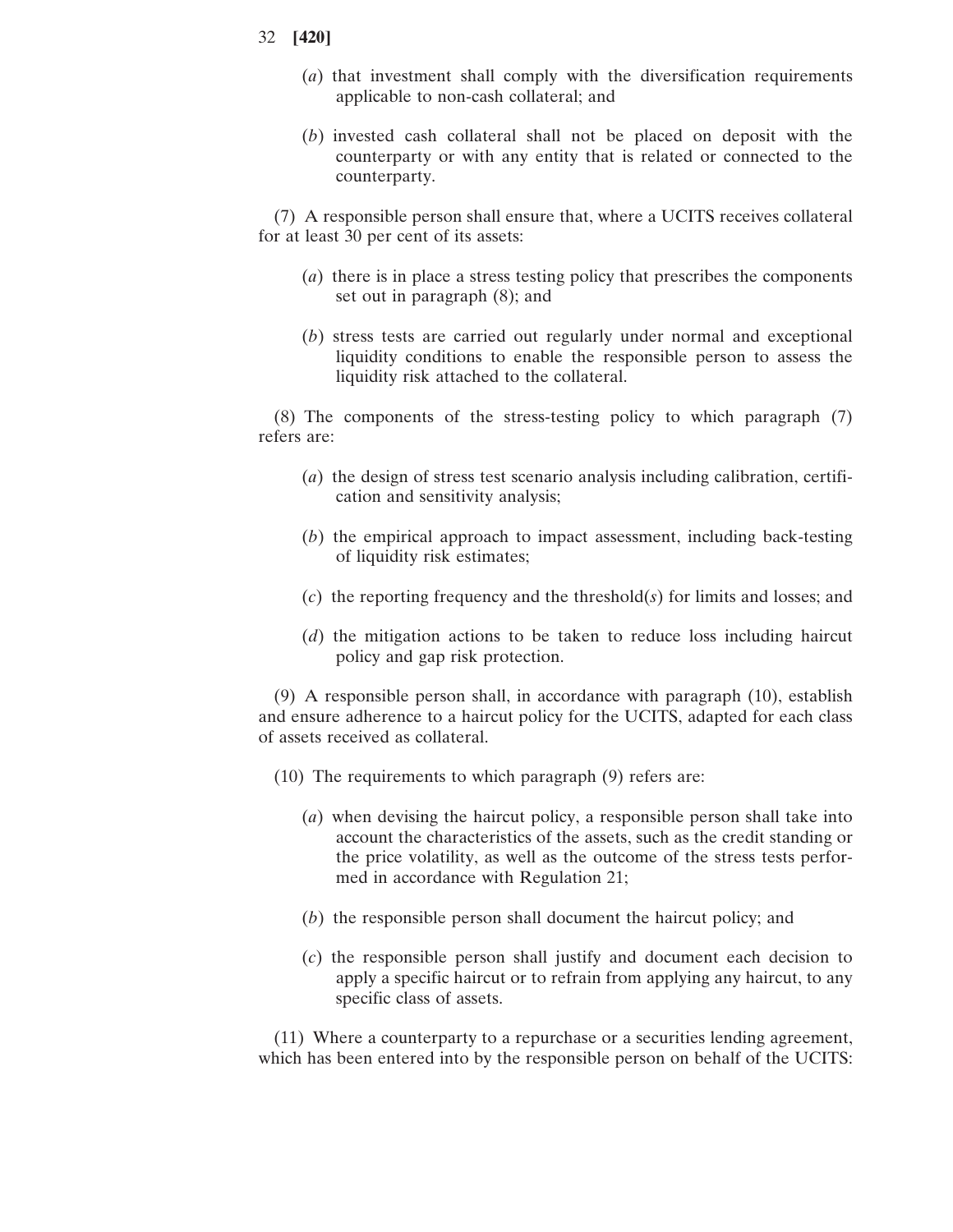- (*a*) was subject to a credit rating by an agency registered and supervised by ESMA that rating shall be taken into account by the responsible person in the credit assessment process; and
- (*b*) where a counterparty is downgraded to A-2 or below (or comparable rating) by the credit rating agency referred to in subparagraph (*a*) this shall result in a new credit assessment being conducted of the counterparty by the responsible person without delay.

(12) A responsible person shall ensure that it is at all times able to recall any security that has been lent out or to terminate any securities lending agreement to which it is party.

### *Repurchase and reverse repurchase agreements*

25. (1) A responsible person that enters into a reverse repurchase agreement on behalf of a UCITS shall ensure that the UCITS is at all times able to recall the full amount of cash or to terminate the relevant agreement on either an accrued basis or a mark-to-market basis.

(2) In circumstances in which cash is, by virtue of the obligation under paragraph (1), recallable at any time on a mark-to-market basis, the responsible person shall use the mark-to-market value of the reverse repurchase agreement for the calculation of the net asset value of the UCITS.

(3) A responsible person that enters into a repurchase agreement shall ensure that a UCITS is at all times able to recall any securities that are subject to the repurchase agreement or to terminate the repurchase agreement into which it has entered.

#### Chapter 5

## *Share Classes*

*Creation of share classes in a UCITS*

26. (1) Subject to paragraphs (2) and (3), a responsible person may create a share class, or more than one share class, within the relevant UCITS, or within a sub-fund of an umbrella UCITS, only if the following conditions are satisfied:

- (*a*) the constitutional document of the UCITS provides for the creation of share classes and, in the case of an umbrella UCITS, the provision in the constitutional document to establish the way in which subfunds, and share classes within sub-funds, are created, is clear and unambiguous;
- (*b*) each UCITS and, in the case of umbrella UCITS, each sub-fund thereof consists of a single common pool of assets;
- (*c*) the capital gains or losses and income arising from the common pool of assets must be distributed or must accrue equally to each unitholder relative to their participation in the UCITS or sub-fund thereof, or must both be distributed and accrue in that manner; and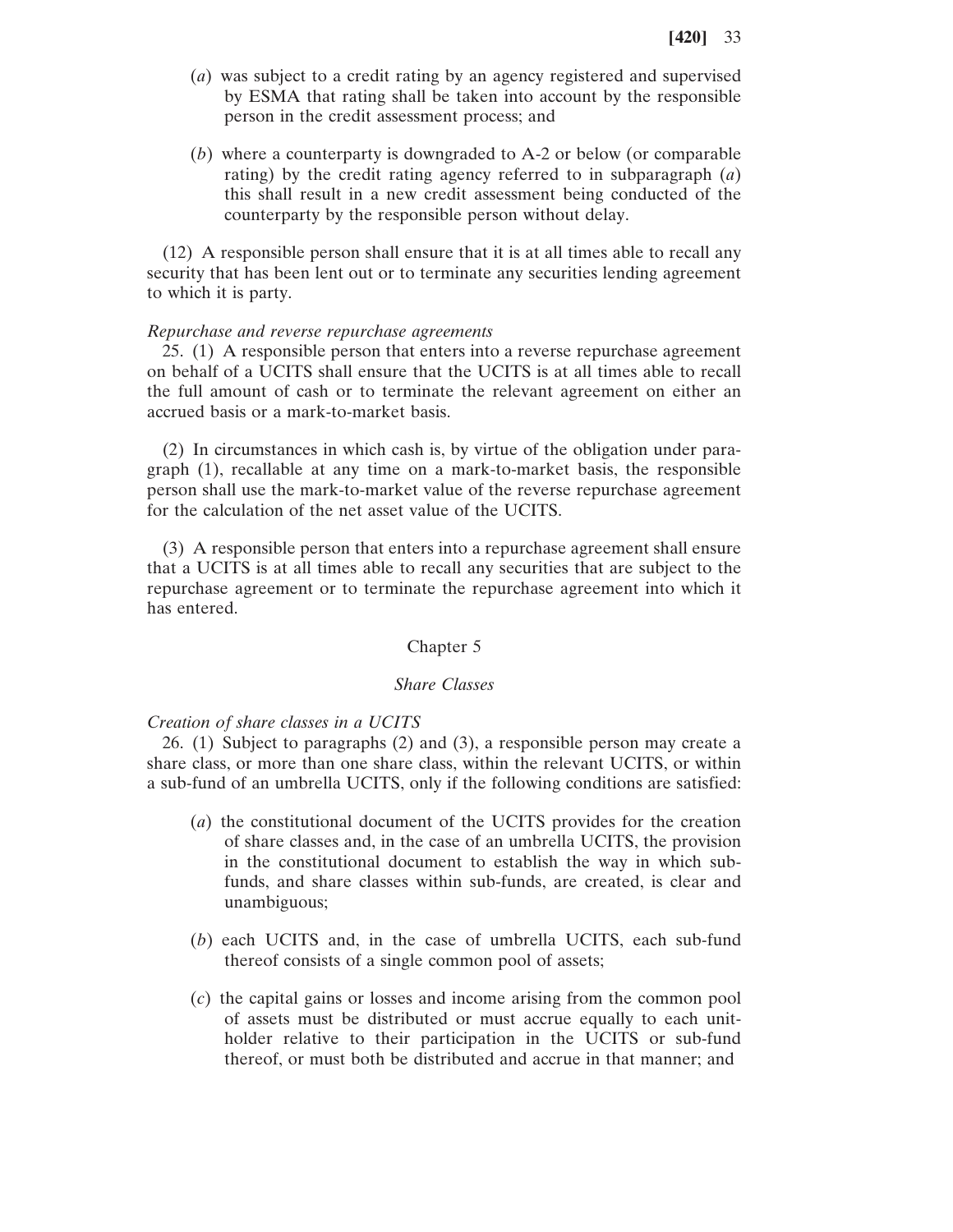(*d*) unit-holders in a share class must be treated equally and fairly, or where there is more than one share class all unit-holders in the different share classes must be treated fairly.

(2) A responsible person shall ensure that all share classes within the UCITS or sub-funds thereof have the same dealing procedures and frequencies.

(3) Where a UCITS engages in currency hedging at the level of a share class, the responsible person shall:

- (*a*) ensure that over-hedged positions do not exceed 105 per cent of the net asset value of the hedged currency share class;
- (*b*) keep hedged positions under review to ensure that over-hedged positions do not exceed the level permitted by subparagraph (*a*);
- (*c*) in the review that is required by virtue of subparagraph (*b*), incorporate a procedure to ensure that any position that is materially in excess of 100 per cent of net assets shall not be carried forward from month to month;
- (*d*) clearly attribute transactions to a specific class;
- (*e*) not combine or offset currency exposures of different currency classes or allocate currency exposures of assets of the UCITS to separate share classes; and
- (*f*) ensure that the costs and gains or losses of the hedging transactions will accrue solely to the relevant class.

### Chapter 6

#### *Constitutional Documents*

### *Fees*

- 27. (1) (*a*) Subject to subparagraph (*b*), a responsible person shall ensure that the constitutional document of the UCITS specifies, as applicable:
	- (i) the maximum fee that may be charged by the management company; and
	- (ii) the maximum fee that may be charged by an investment manager appointed by the responsible person, where that fee is paid directly out of the assets of the UCITS.
	- (*b*) In the case of a UCITS constituted as an ICAV or investment company the matters specified in subparagraph (*a*) may be included in either the constitutional documents of the UCITS or in the relevant management agreement.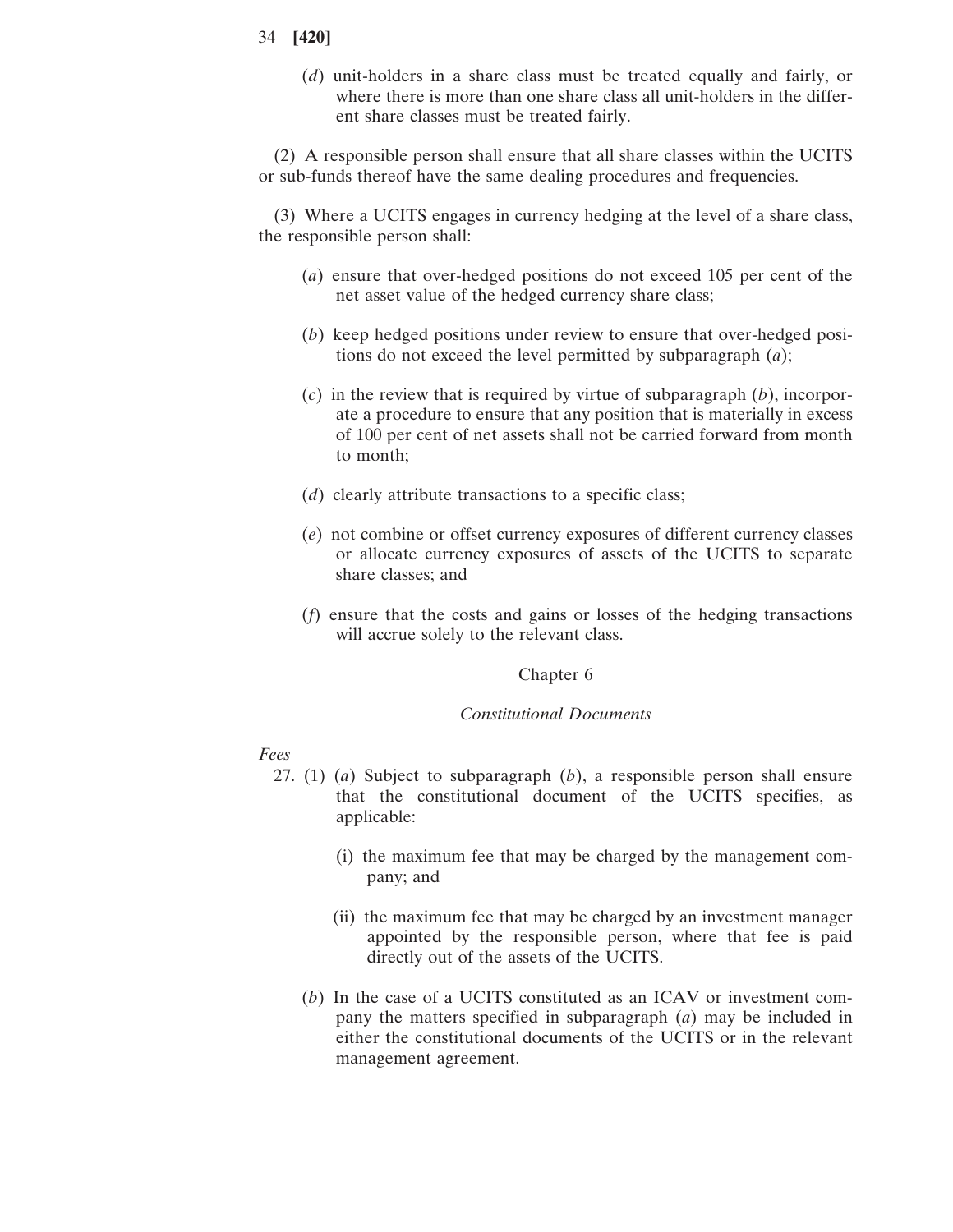(2) Any fee, under paragraph (1), that is specified as being payable to a management company or to an investment manager shall include any performancerelated fee that that management company or investment manager (as the case may be) may charge.

- (3) (*a*) The maximum fee that may be charged by a management company or an investment manager pursuant to paragraph (1) shall not be increased without approval of the unit-holders of the UCITS on the basis of a simple majority of votes cast in general meeting or such other majority as is specified in the constitutional document of the relevant UCITS or with the prior written approval of all unit-holders of the fund (in accordance with the constitutional documents).
	- (*b*) If a fee that is disclosed in the prospectus for a UCITS is less than the maximum relevant fee that is permitted in the constitutional document, prior unit-holder approval is required for any proposed increase in the fee that is disclosed in the prospectus, unless the prospectus also provides that a fee greater than the fee disclosed in the prospectus may be charged.
- (4) (*a*) A responsible person shall provide unit-holders of a UCITS with reasonable notice in the event of an increase in the maximum fee that may be charged by a management company or an investment manager.
	- (*b*) Notice given for the purposes of subparagraph (*a*) must be sufficient to enable a unit-holder, to redeem some or all of the unit-holder's units prior to the implementation of the proposed increase.

#### *Investment*

28. A responsible person shall include a list of the stock exchanges, markets and regulated derivatives markets in which the UCITS may invest in the constitutional document of the UCITS.

### *Umbrella UCITS*

29. A responsible person shall ensure that the constitutional document of an umbrella UCITS provides that the assets of each sub-fund:

- (*a*) belong exclusively to the relevant sub-fund; and
- (*b*) may not be used to discharge, directly or indirectly, the liabilities of or claims against any other sub-fund and are not available for any such purpose.

## *Distributions out of, and charging of fees and expenses to, capital*

30. (1) A responsible person shall not make any distribution from, or charge any fee or expense to, the capital of a UCITS, unless permitted by the constitutional document of the UCITS.

(2) Where, in accordance with paragraph (1), a responsible person is permitted by the constitutional document of a UCITS to make distributions from or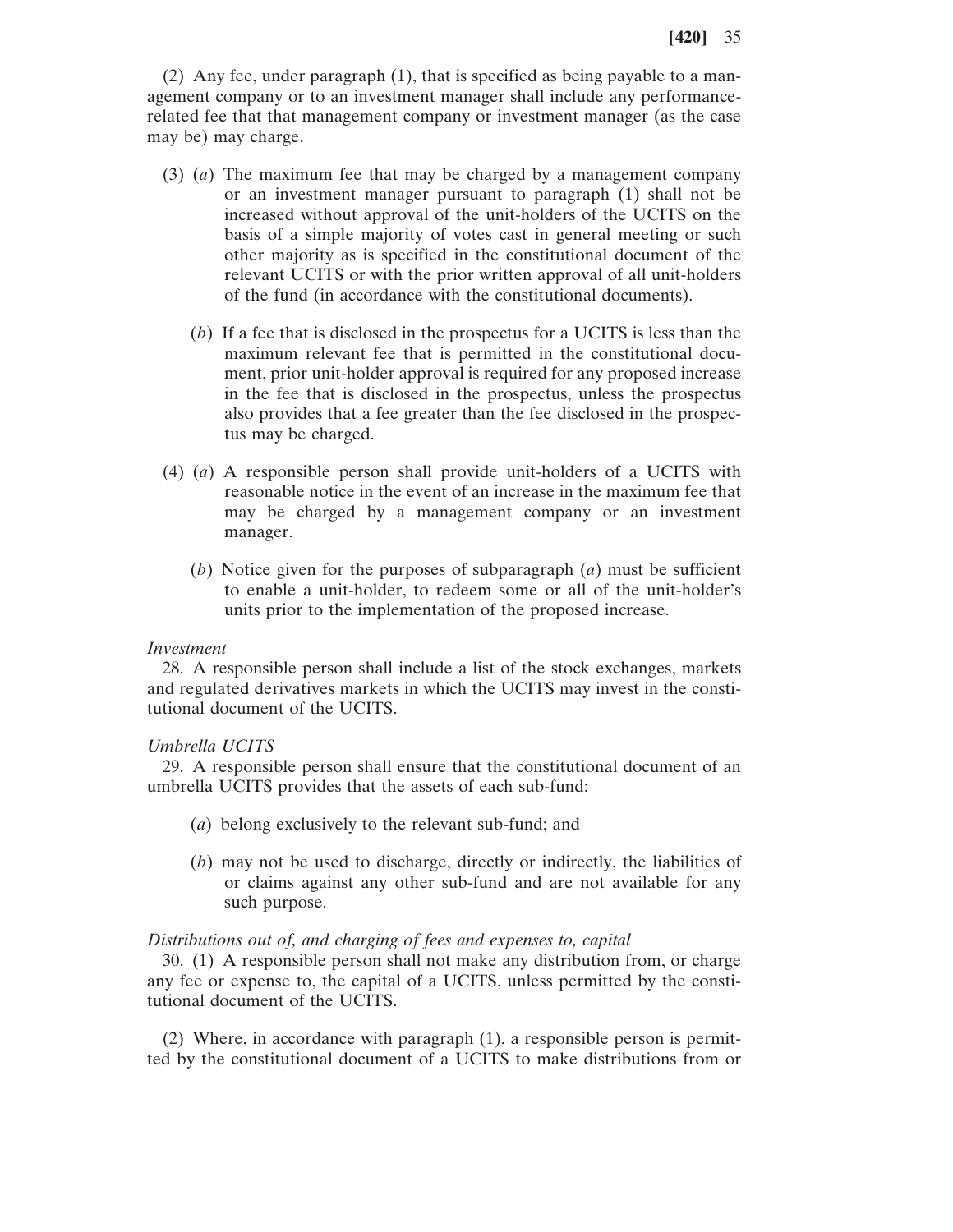charge fees and expenses to the capital of a UCITS, every such distribution or charge must be in accordance with any provisions contained in that constitutional document concerning the making of a distribution or the imposition of a charge.

(3) A responsible person of a UCITS which proposes to make distributions out of capital shall:

- (*a*) include the risk warning in its prospectus, as specified in Regulation 68(1)(*d*);
- (*b*) ensure that any income statement issued to unitholders includes a statement to explain the effect of this accounting policy, including wording to the effect that the investor's capital amount has been reduced;
- (*c*) include the following in bold text in the subscription application form, if fees and expenses which may be charged to capital include management fees:

"Unitholders should note that all or part of fees and expenses including (if applicable) management fees may be charged to the capital of the UCITS. This will have the effect of lowering the capital value of your investment."

## *Dealing in specie*

31. (1) A responsible person shall ensure that, where the constitutional document of a UCITS provides for subscription in specie, it also contains provisions that require, in respect of such a subscription in specie, that:

- (*a*) the nature of the assets to be transferred into the UCITS would qualify as investments of the UCITS in accordance with the investment objectives, policies and restrictions of the UCITS;
- (*b*) assets that are to be transferred must be vested with the depositary or arrangements must be made to vest the assets with the depositary;
- (*c*) the amount of units to be issued must not exceed the amount that would be issued for the cash equivalent of the subscription in specie; and
- (*d*) the depositary is satisfied that either:
	- (i) the terms of any exchange will not be such as are likely to result in any material prejudice to the existing unit-holders of the UCITS; or
	- (ii) there is unlikely to be any material prejudice to the existing unitholders of the UCITS.
- (2) (*a*) This paragraph does not apply to a UCITS ETF the original subscription to which was made in specie.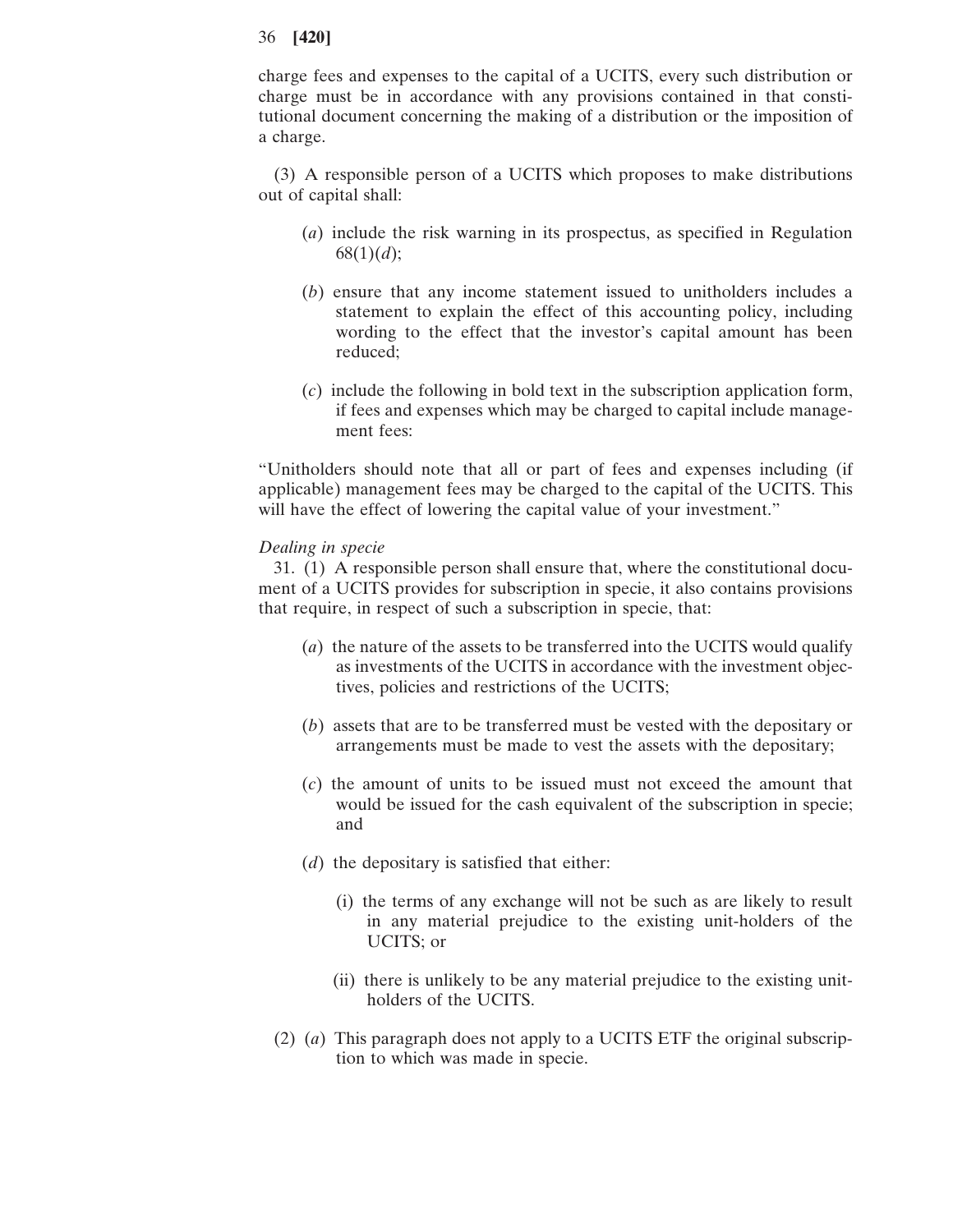- (*b*) Subject to subparagraph (*a*), a responsible person shall ensure that, where the constitutional document of a UCITS provides for redemption in specie, it also contains provisions that require, in respect of such a redemption in specie, that:
	- (i) redemption in specie is at the discretion of the UCITS and with the consent of the redeeming unit-holder; and
	- (ii) asset allocation is subject to the approval of the depositary.
- (*c*) Notwithstanding subparagraph (*b*), where the redeeming unit-holder requests redemption of a number of units that represent 5 per cent or more of the net asset value of the UCITS, the responsible person may, without the consent of the redeeming unitholder, where utilising the discretion of the UCITS, determine to provide redemption in specie subject to such redemption being provided for in the constitutional documents and:
	- (i) in that event the UCITS shall, if requested to do so, sell the assets on behalf of the unit-holder after the redemption has been effected; and
	- (ii) the cost of any sale in accordance with clause (i) can be charged to the unit-holder.

(3) A responsible person shall ensure that, where the constitutional document of a UCITS provides for distribution in specie upon a winding up, it shall also require that, in respect of such a distribution in specie upon a winding up:

- (*a*) an ordinary resolution or the prior written approval of all unit-holders of the relevant fund or a resolution passed by such majority as is specified in the constitutional document, is required; and
- (*b*) the UCITS must sell the assets if a unit-holder requests it to do so, in which event the costs of such sale may be charged to the redeeming unit-holder.

# *Replacement of depositary*

32. For the purposes of Regulation 46, a responsible person shall ensure that the constitutional document of a UCITS provides that:

- (*a*) the appointment of the new depositary must be approved in advance by the Bank;
- (*b*) the current depositary may not retire until a new depositary is appointed in accordance with paragraph (*a*); and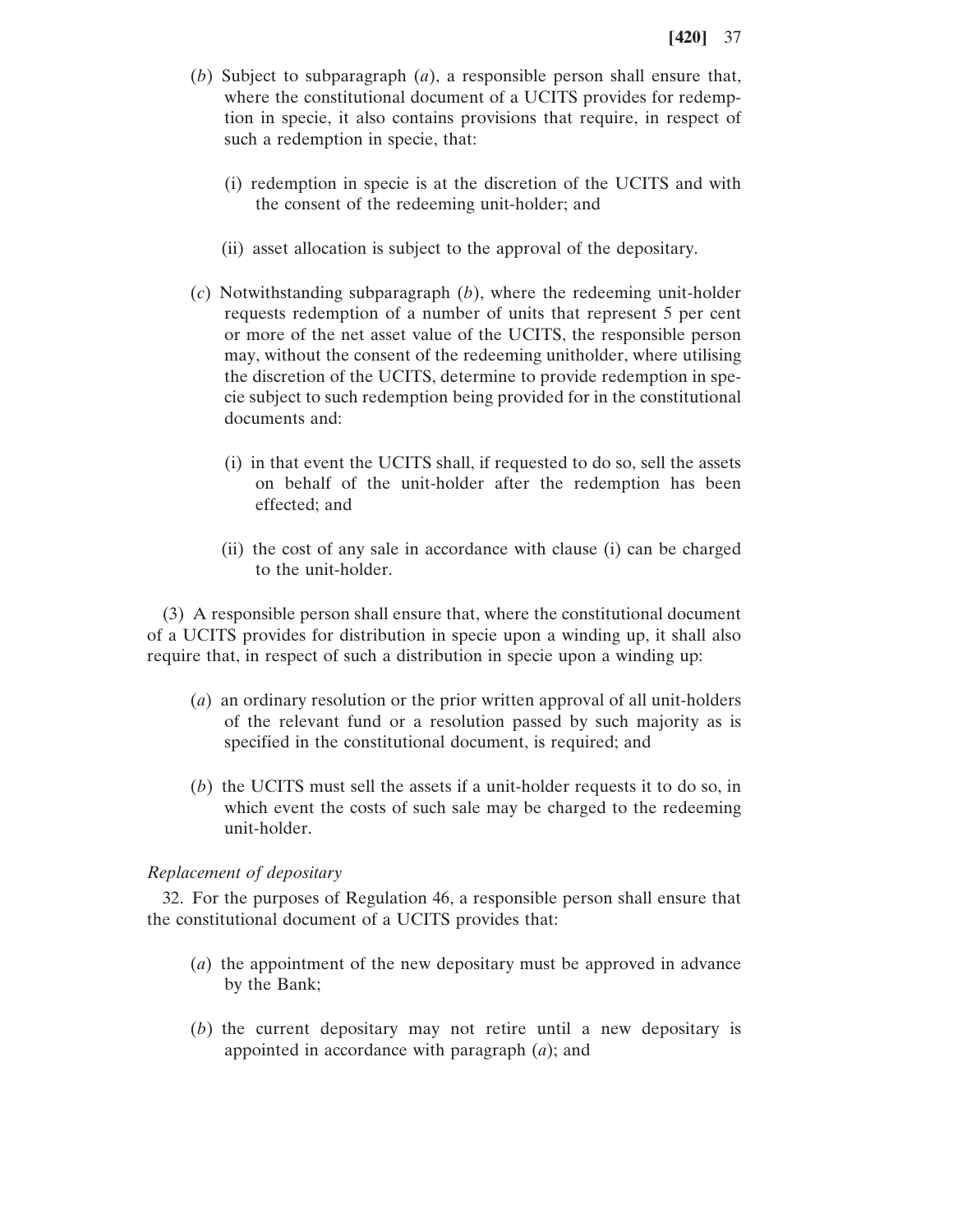(*c*) if:

- (i) despite attempts by the responsible person to appoint a new depositary, no replacement for the current depositary has been appointed in accordance with this Regulation, and
- (ii) the current depositary is unwilling or unable to continue to act as such,

then:

- (I) a general meeting of the UCITS shall be convened at which an ordinary resolution, or such a resolution passed by such majority as is specified in the constitutional document, to wind up or otherwise dissolve the UCITS is proposed; and
- (II) the appointment of the current depositary may be terminated only upon the revocation of the authorisation of the UCITS.

Chapter 7

#### *Dealing*

#### *Subscriptions and redemptions*

- 33. (1) (*a*) Subject to subparagraph (*b*), a responsible person shall not accept an application for subscription or redemption of units in a UCITS after the dealing deadline.
	- (*b*) A responsible person may in exceptional circumstances accept an application for subscription or redemption of units in a UCITS after the dealing deadline, and before the valuation point, provided that:
		- (i) the decision to accept the application after the dealing deadline has been approved by senior management of the responsible person; and
		- (ii) the exceptional circumstances under which the application was received is fully documented by the responsible person.

(2) A responsible person shall pay the redemption proceeds to a redeeming unit-holder within ten business days of the relevant dealing deadline.

- (3) Where:
	- (*a*) the total requests for redemption on any dealing day for a UCITS or a sub-fund thereof exceed at least 10 per cent of the total number of units in the UCITS or sub-fund or at least 10 per cent of the net asset value of the UCITS or sub-fund, and
	- (*b*) the responsible person decides to refuse to redeem any units in excess of 10 per cent of the total number of units in the UCITS or sub-fund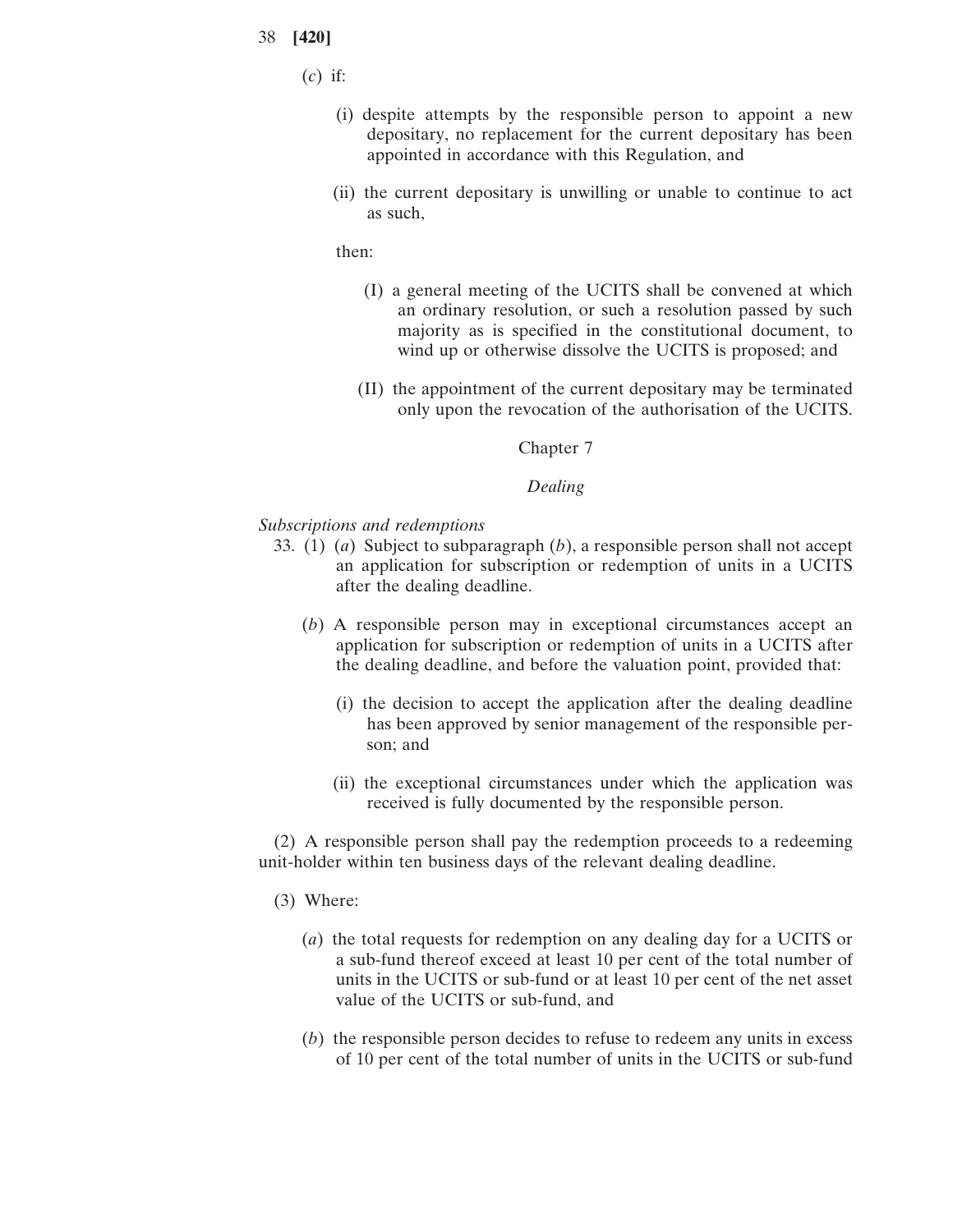or 10 per cent of the net asset value of the UCITS or sub-fund or such higher percentage that the responsible person may determine,

the UCITS shall reduce pro rata any request for redemption on that dealing day and shall treat the redemption requests as if they were received on each subsequent dealing day until all the units to which the original request related have been redeemed.

# Chapter 8

#### *Valuation*

*Valuation policy*

34. (1) A responsible person shall establish and ensure adherence to a valuation policy that satisfies the requirements of paragraph (2).

- (2) (*a*) A valuation policy shall set out the valuation methodology of the assets of the UCITS, in accordance with paragraph (3).
	- (*b*) The valuation policy shall be included in the constitutional document of the UCITS.
- (3) A valuation policy shall provide and ensure that:
	- (*a*) the valuation methodologies of a UCITS and the pricing of units treat incoming, existing and outgoing investors in the UCITS fairly;
	- (*b*) where the valuation policy is to calculate both a bid and offer price for units in a UCITS, the methodologies for both must be clear, unambiguous and disclosed;
	- (*c*) the valuation methodologies, including provisions which allow for a switch from a mid-market to a bid or offer basis, are applied on a consistent basis throughout the life of a UCITS; and
	- (*d*) there is consistency in the valuation methodologies adopted throughout the various categories of assets.

#### *Dealing*

- 35. (1) (*a*) A responsible person may deal in the units of a UCITS only at forward prices.
	- (*b*) In this Regulation "forward prices" means the net asset value next computed after receipt of subscription or redemption requests.

(2) A responsible person shall ensure that the frequency of valuation set out in the constitutional document of a UCITS is consistent with dealing arrangements.

#### *Methods of valuation*

36. (1) A responsible person shall value the assets of a UCITS in accordance with Schedule 5 unless an alternative method of valuation has been agreed in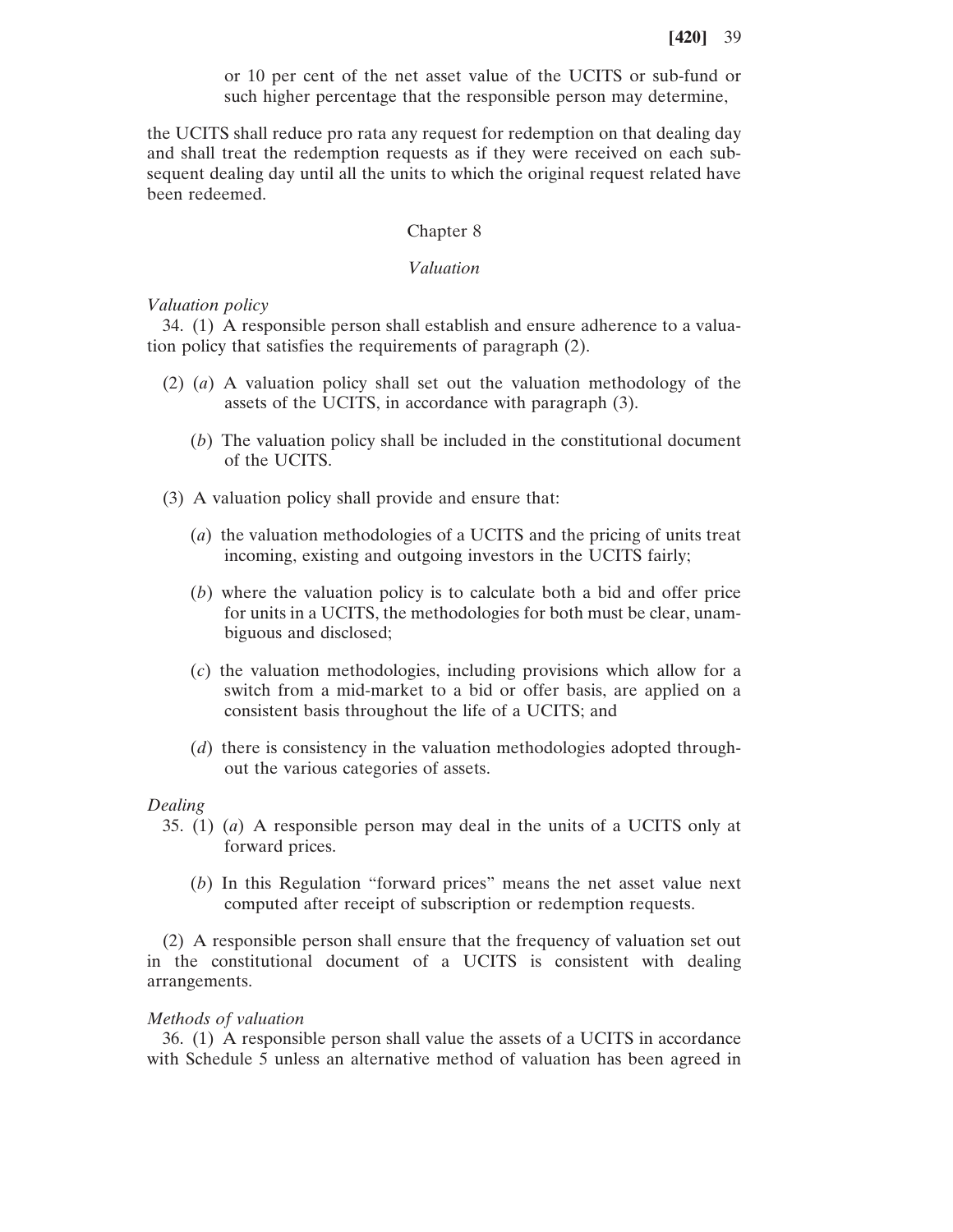advance with the Bank or the Bank has, in advance of a valuation date, required the responsible person to adopt an alternative method of valuation.

(2) Where a responsible person adjusts the value of an asset of a UCITS, the rationale for doing so must be documented clearly.

#### *Responsibility for valuation policy*

37. (1) A responsible person shall:

- (*a*) ensure that securities prices and currency rates used by a UCITS for valuation purposes are:
	- (i) up-to-date; and
	- (ii) provided by or obtained from a source that the responsible person considers to be reputable and reliable; and
- (*b*) keep the reliability of its sources of prices and rates under review.

(2) A responsible person shall establish and maintain systems and procedures to enable the responsible person to, at least, do the following in respect of the relevant UCITS:

- (*a*) verify uncertain prices and rates;
- (*b*) ensure that investment restrictions are not breached;
- (*c*) ensure that dividends, expenses and taxes are accounted for properly;
- (*d*) provide movement thresholds at which price movements are reviewed;
- (*e*) query prices in which there appears to be little or no movement over time;
- (*f*) provide for the valuation policy in relation to unlisted or illiquid securities; and
- (*g*) provide for the valuation policy in relation to OTC derivatives.

(3) A responsible person shall ensure that full and detailed records of the valuations of a UCITS are maintained to permit any valuation to be reperformed.

(4) A responsible person shall ensure that reconciliation of cash, debtors and creditors of a UCITS takes place at the same frequency as the valuation.

#### *Anti-dilution levy*

38. A responsible person may apply an anti-dilution levy to a UCITS only if the constitutional document of the relevant UCITS provides that:

(*a*) in calculating the redemption price for the UCITS the responsible person may, on any dealing day on which there are net redemptions,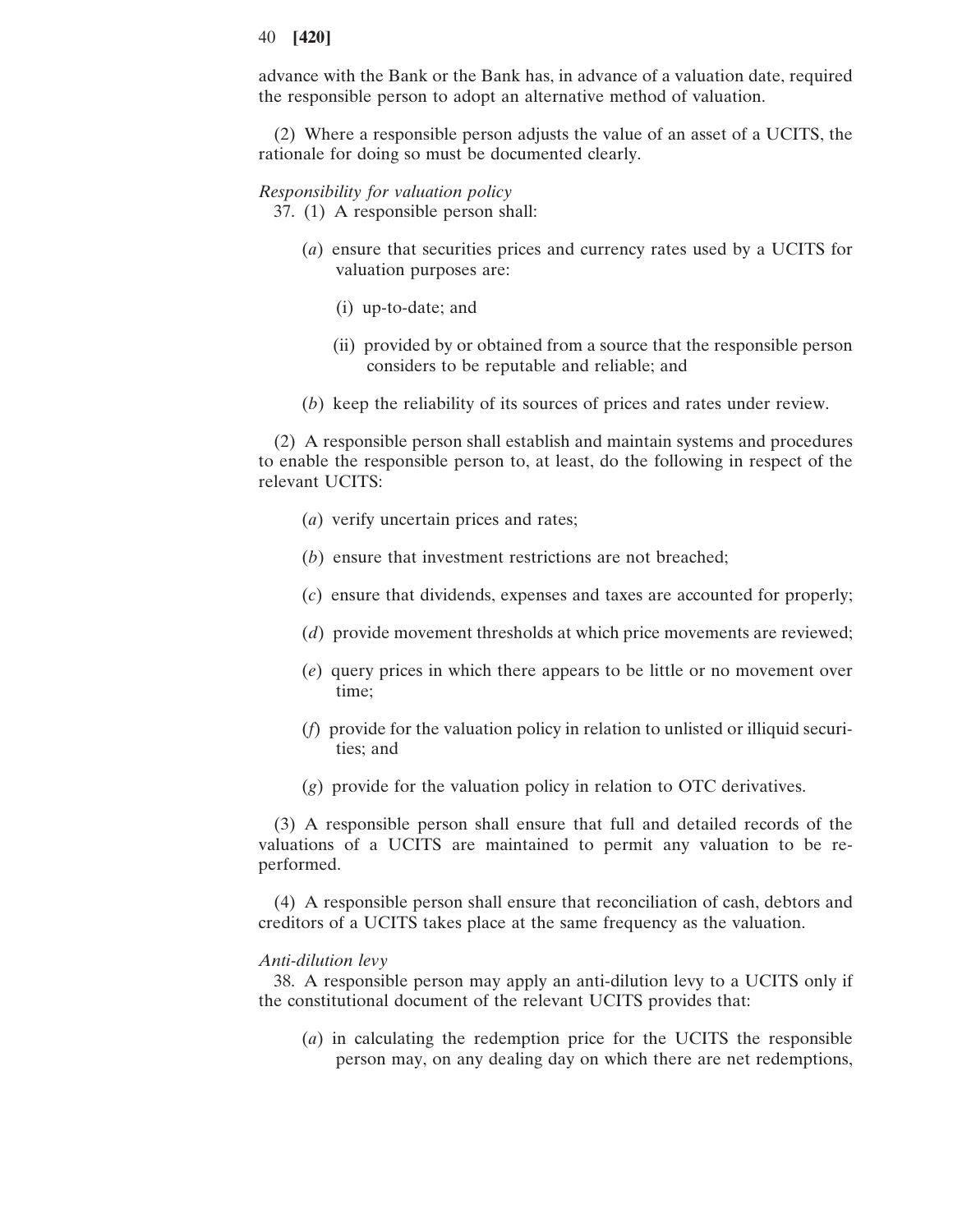adjust the redemption price by deducting an anti-dilution levy to cover dealing costs and to preserve the value of the underlying assets of the UCITS; and

(*b*) in calculating the subscription price for the UCITS the responsible person may, on any dealing day on which there are net subscriptions, adjust the subscriptions price by adding an anti-dilution levy to cover dealing costs and to preserve the value of the underlying assets of the UCITS.

## Chapter 9

### *Remuneration*

#### *Restriction on payment of certain fees*

39. A responsible person shall not pay the fees and expenses of the directors of the management company directly out of the assets of the UCITS.

### Chapter 10

### *Transactions involving Connected Persons*

#### *Interpretation: Chapter 10 of Part 2*

40. In this Chapter, "connected person" means the management company or depositary to a UCITS; and the delegates or sub-delegates of such a management company or depositary (excluding any non-group company sub-custodians appointed by a depositary); and any associated or group company of such a management company, depositary, delegate or sub-delegate.

#### *Restrictions on transactions with connected persons*

41. (1) A responsible person shall ensure that any transaction between a UCITS and a connected person is:

- (*a*) conducted at arm's length; and
- (*b*) in the best interests of the unit-holders of the UCITS.

(2) A responsible person may enter into a transaction, on behalf of a UCITS, with a connected person only if at least one of the conditions in paragraphs (*a*), (*b*) or (*c*) is complied with:

- (*a*) the value of the transaction is certified by either:
	- (i) a person who has been approved by the depositary as being independent and competent; or
	- (ii) a person who has been approved by the responsible person as being independent and competent in the case of transactions involving the depositary;
- (*b*) execution is on best terms on an organised investment exchange under the rules of the relevant exchange;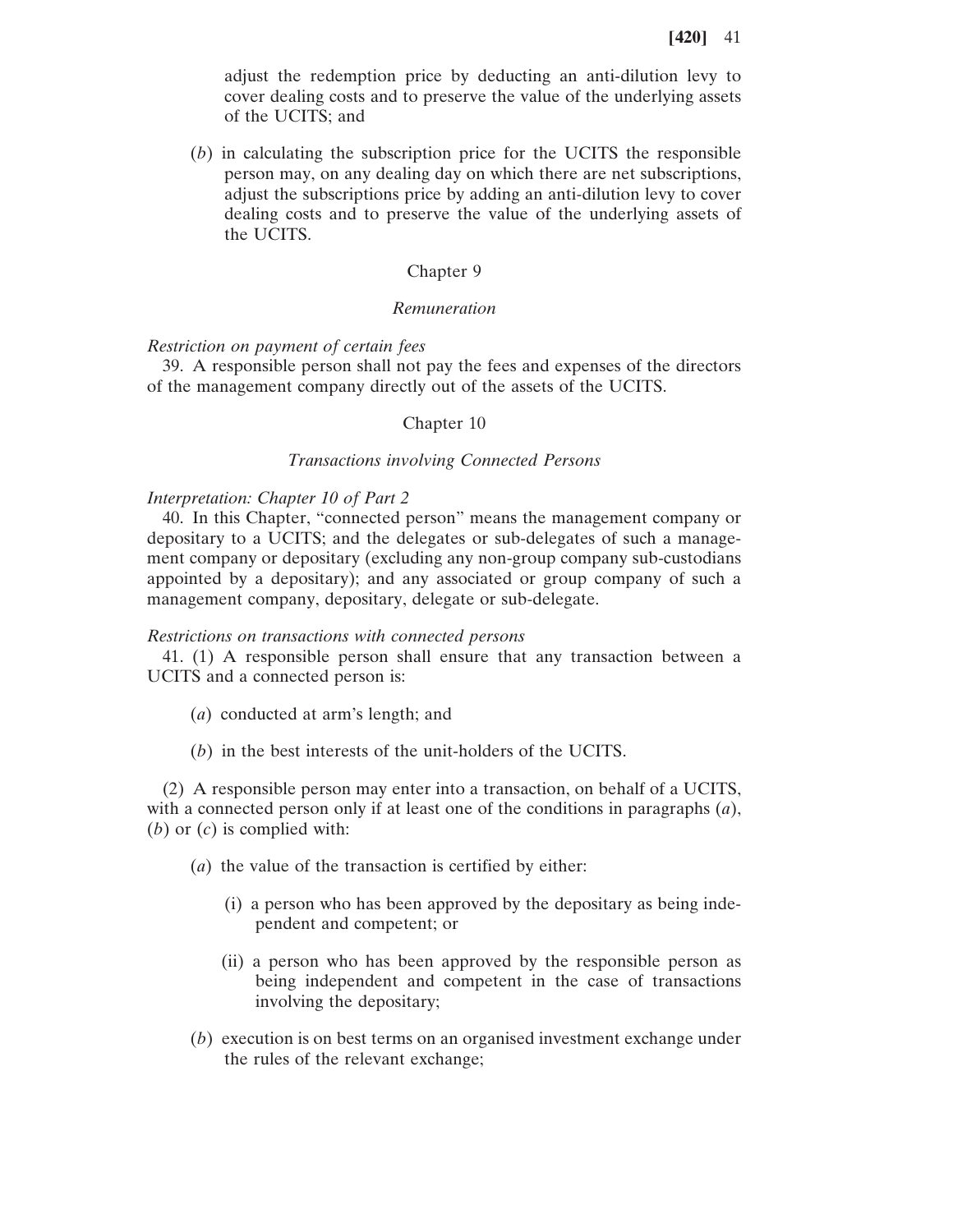- (*c*) execution is on terms which the depositary or, in the case of a transaction involving the depositary, the responsible person is satisfied conform to the requirements set out in paragraph (1) above.
- (3) In the event of a transaction to which this Chapter applies:
	- (*a*) the depositary or, in the case of a transaction involving the depositary, the responsible person shall document how it has complied with paragraph (2); and
	- (*b*) where a transaction is conducted in accordance with subparagraph (*c*) of paragraph (2), the depositary or, in the case of a transaction involving the depositary, the responsible person shall document their rationale for being satisfied that the transaction conforms with the requirements set out in paragraph (1).

# Chapter 11

# *Directed Brokerage Services*

#### *Rebates of commission*

42. A responsible person shall ensure that, where a person, acting on its behalf, successfully negotiates the recapture of a portion of any commission charged by a broker or a dealer in connection with the purchase or sale of securities, the rebate of commission is paid to the UCITS.

# *Costs, fees and expenses of directed brokerage services*

43. (1) A responsible person shall only reimburse out of the assets of the UCITS the operator of a directed brokerage service or similar arrangement for the costs, fees and expenses of that directed brokerage service or similar arrangement where the requirements set out in paragraph (2) are met.

- (2) The requirements for the purposes of paragraph (1) are that:
	- (*a*) the costs, fees and expenses of the relevant directed brokerage service or similar arrangement:
		- (i) are reasonable and vouched properly; and
		- (ii) have been incurred directly by the operator in providing the relevant services or arrangement;
	- (*b*) the prospectus disclosure required by Regulation 70 has been made;
	- (*c*) the operator of the directed brokerage services or other arrangement invoices the responsible person separately for the relevant costs, fees and expenses.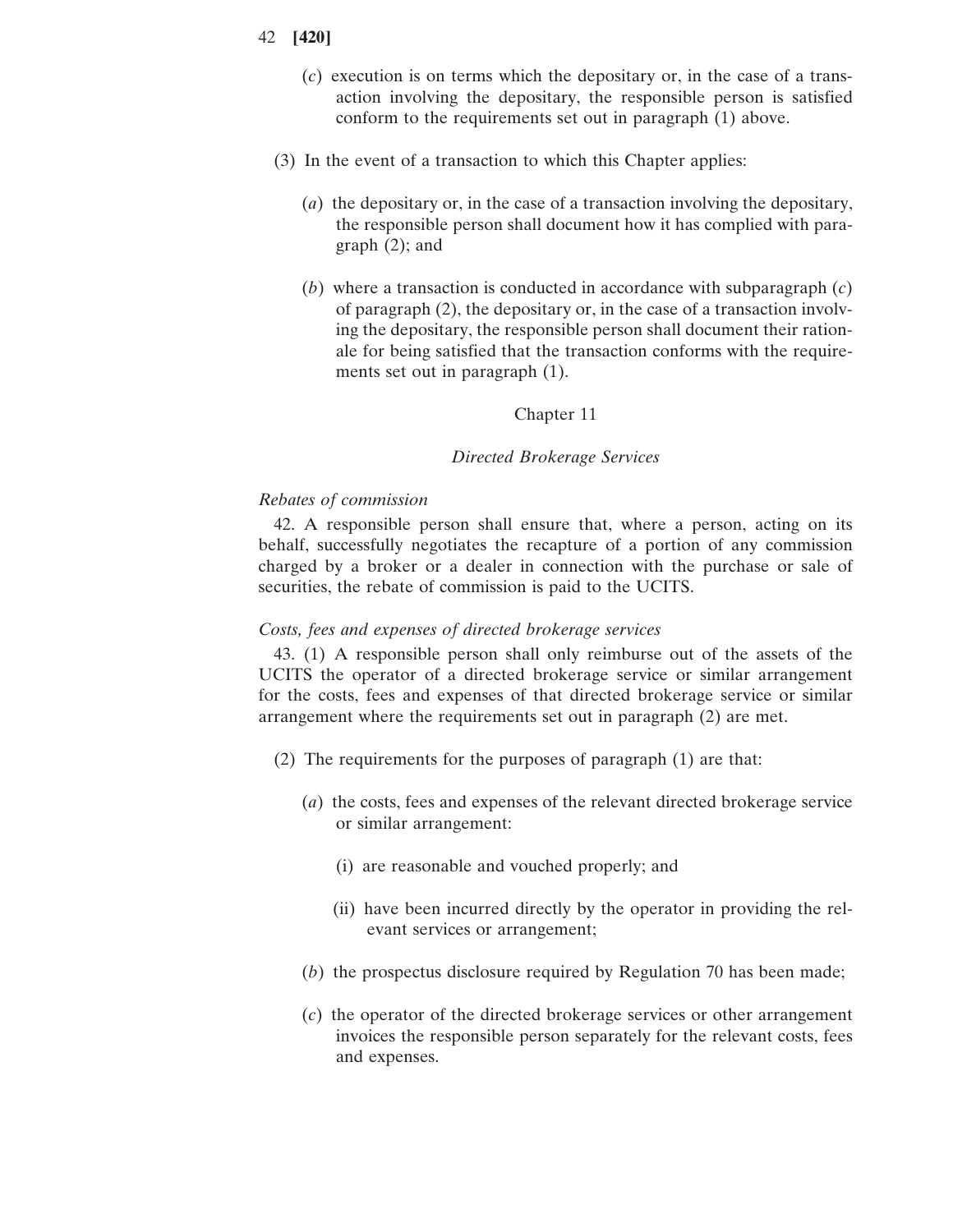# PART 3

# SUPERVISORY REQUIREMENTS

*General conditions*

- 44. (1) (*a*) Where a UCITS is authorised by the Bank as an umbrella UCITS, the responsible person shall on behalf of the UCITS obtain the prior approval of the Bank for the establishment of each sub-fund of that umbrella UCITS.
	- (*b*) An application to the Bank for approval for the purposes of subparagraph (*a*) shall include:
		- (i) details of proposed sub-funds; and
		- (ii) the proposed amendment or the proposed supplement (as the case may be) to the prospectus which will set out the investment objectives and policy of each of the proposed new sub-funds.
	- (*c*) The responsible person of a UCITS shall ensure that the prospectus of the UCITS discloses:
		- (i) a statement to the effect that relevant direct and indirect operational costs and fees, arising from efficient portfolio management techniques, may be deducted from the revenue delivered to the UCITS. These costs and fees should not include revenue;
		- (ii) the identity of the entity to which the relevant direct and indirect operational costs and fees are paid; and
		- (iii) if the entity to which the relevant direct and indirect operational costs and fees are paid is a related party to the management company or the depositary, that fact.

(2) Subject to paragraph (4), a responsible person shall notify the Bank of each of the following, should it arise:

- (*a*) any proposal to amend the prospectus of the UCITS;
- (*b*) any proposal to amend any material agreement that has been entered into with a third party by or on behalf of a UCITS;
- (*c*) any proposal to replace a third party that has entered into a material agreement with the UCITS;
- (*d*) any proposal to change the auditor of the UCITS and the reasons for the proposed change.

(3) A notification made for the purposes of paragraph (2) shall include sufficient information on the proposal to enable the Bank to consider and assess the proposal.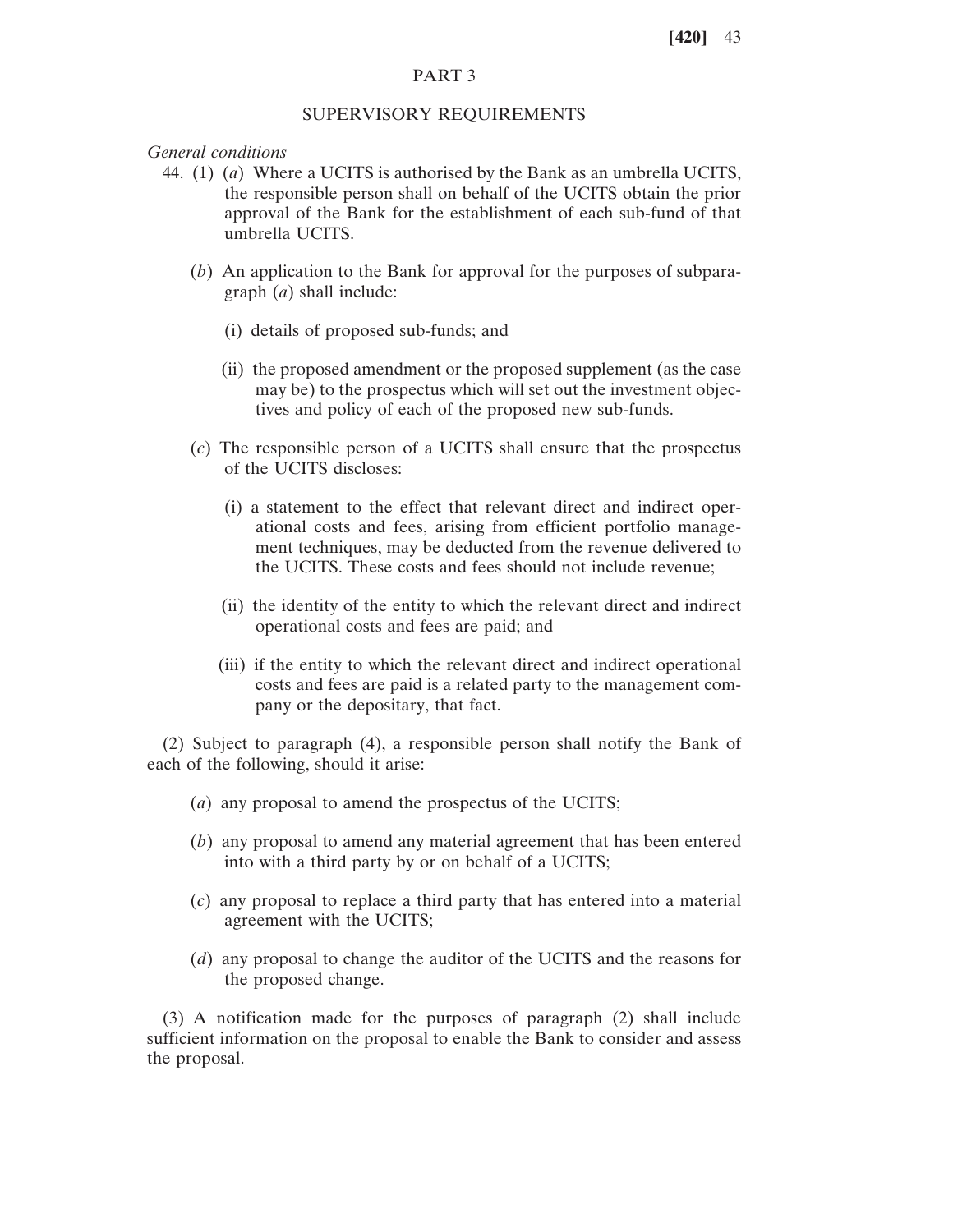(4) If the Bank objects to a proposal notified to the Bank pursuant to paragraph  $(2)(a)$ ,  $(b)$  or  $(c)$ , it shall not be proceed.

### *Charges for redemption or repurchase of units*

45. (1) Subject to paragraph (2), a responsible person shall not increase the maximum relevant charge without the prior approval of unit-holders given on the basis of a simple majority of votes cast in general meeting or with the prior written approval of all unit-holders of the relevant UCITS (in accordance with the constitutional document) or such other majority as is specified in the constitutional document of the relevant UCITS.

- (2) A responsible person shall:
	- (*a*) provide unit-holders with reasonable notice of any proposed increase in the relevant fee; and
	- (*b*) permit a unit-holder to redeem any or all of the unit-holder's units prior to the implementation of the proposed increase.

(3) In this Regulation, "relevant charge" means, in the context of a particular UCITS, a charge relating to the redemption or repurchase of units in that UCITS.

## *Replacement of depositary*

46. (1) A responsible person shall establish and implement procedures that are to be followed for the purpose of replacing a depositary, which shall be approved by the board of the responsible person.

(2) Where a UCITS replaces its depositary, each of the retiring depositary and the new depositary shall notify the Bank as soon as practicable of whether that retiring depositary or new depositary (as the case may be) is satisfied or dissatisfied with the transfer of assets.

(3) A responsible person may terminate the appointment of the depositary only:

(*a*) upon the appointment of a new depositary; or

(*b*) upon the revocation of the authorisation of the UCITS.

### *Replacement of Management company, general partner or third party*

47. (1) A responsible person shall establish and implement procedures that are to be followed for the purpose of replacing the management company or administration company.

(2) The procedures for the replacement of a management company or an administration company shall be approved by the board of the responsible person.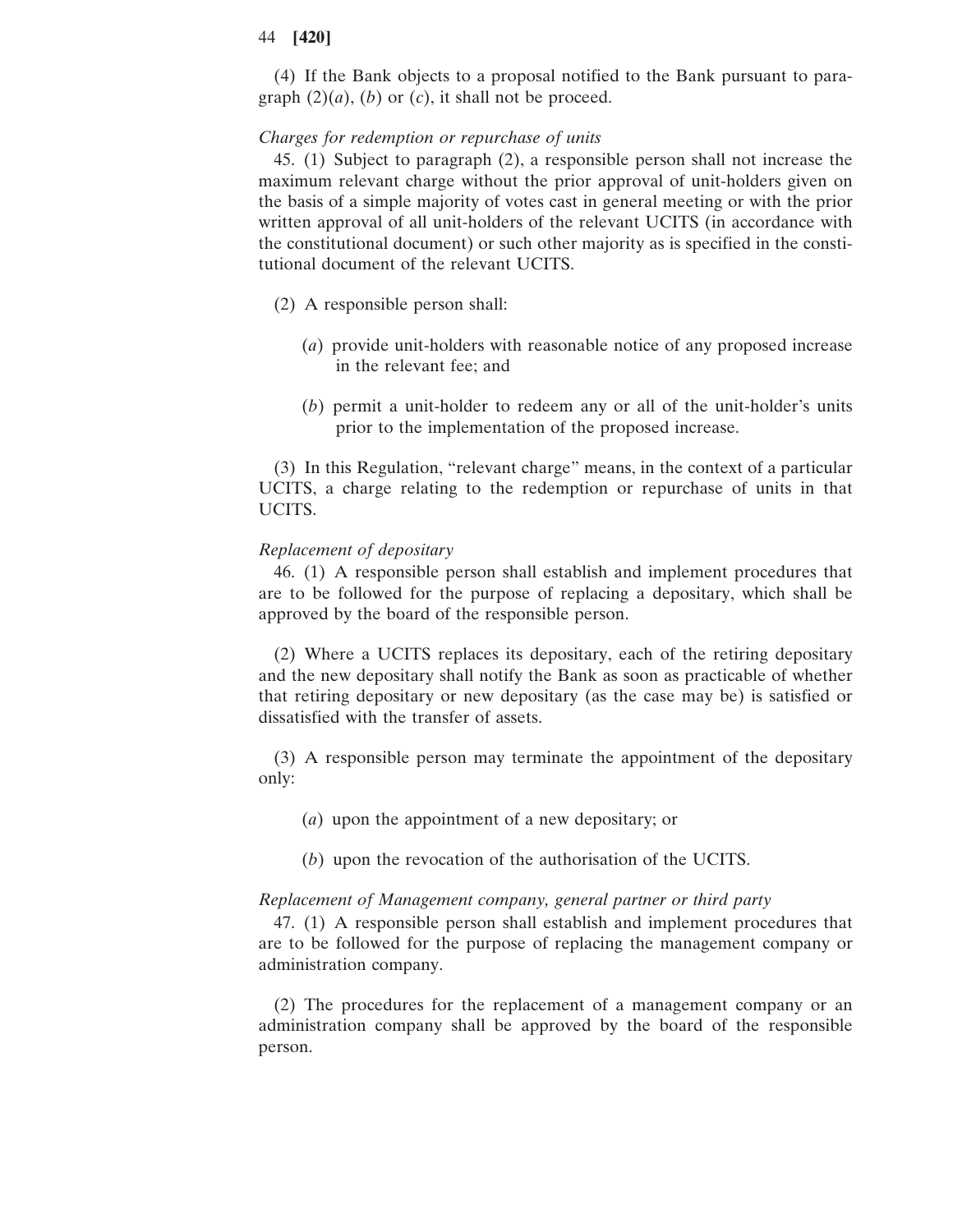*Monthly returns*

48. (1) A responsible person shall submit to the Bank periodic returns each of which complies with the requirements of paragraph (2).

- (2) The requirements for the purposes of paragraph (1) are:
	- (*a*) returns shall be made on a monthly basis;
	- (*b*) each return shall relate to a complete calendar month;
	- (*c*) a return shall be made to the Bank not later than the tenth business day of the month that is subsequent to the month to which the return relates;
	- (*d*) each return subsequent to the first return shall be in respect of the calendar month that is subsequent to the month to which the most recently submitted return relates;
	- (*e*) a return must be denominated in the base currency of the relevant UCITS;
	- (*f*) a return shall include:
		- (i) the Bank code issued to the sub-fund of the UCITS;
		- (ii) the base currency of the UCITS;
		- (iii) the type of UCITS, designated by investment strategy;
		- (iv) the total gross asset value of the UCITS at month-end;
		- (v) the total net asset value of the UCITS at month-end;
		- (vi) the number of units in circulation at month-end;
		- (vii) the net asset value per unit at month-end;
		- (viii) payments received from the issues of units during the relevant month;
		- (ix) payments made for the repurchase of units during the relevant month;
		- (x) the net amount from issues and repurchases during the relevant month;
		- (xi) the profit or loss arising from the operations of the UCITS in the relevant month;
		- (xii) investment management fees (excluding performance fees):
			- (I) accrued, and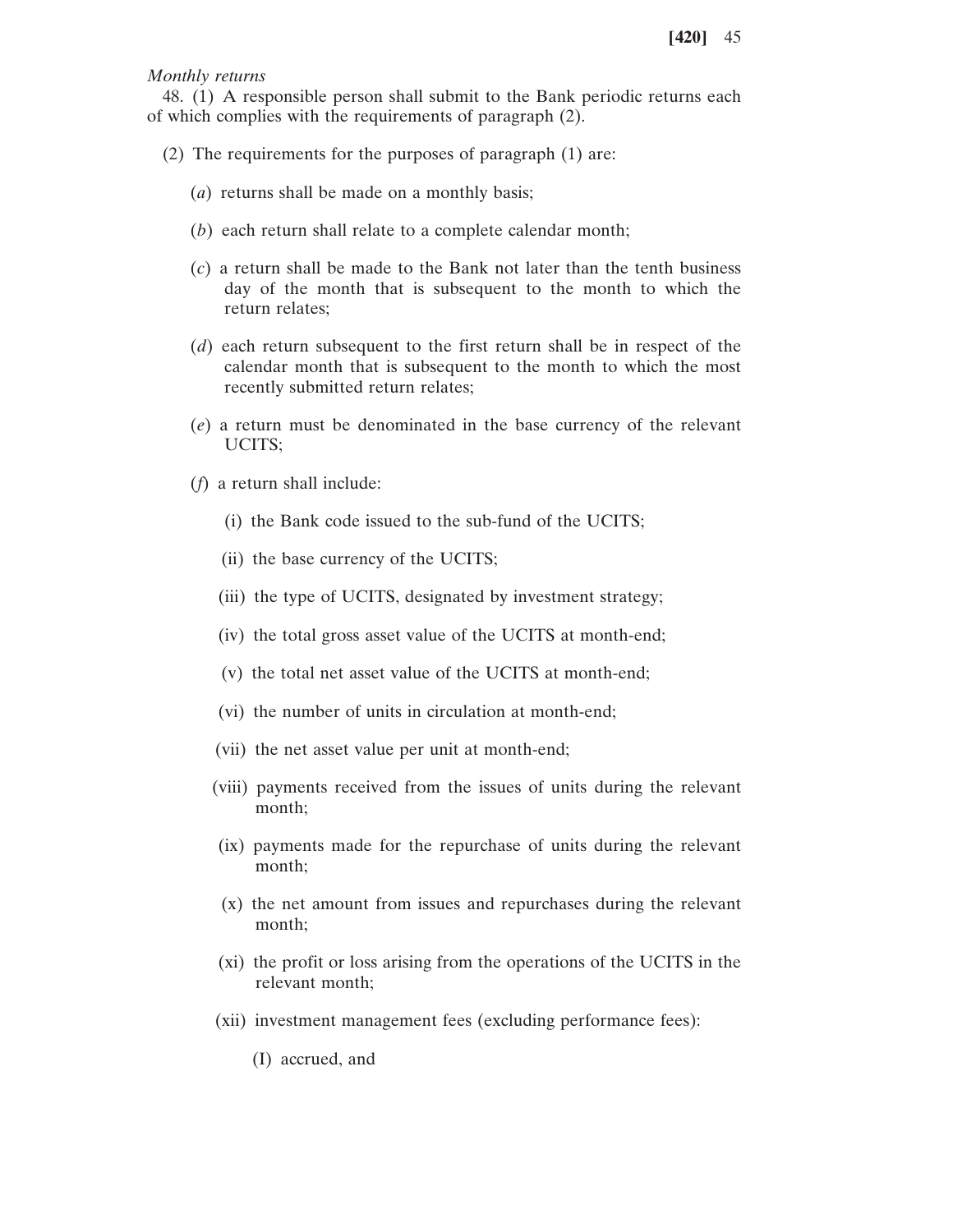(II) paid,

in the relevant month; and

- (xiii) all other charges, fees and expenses (excluding investment management fees):
	- (I) accrued, and
	- (II) paid,

in the relevant month.

#### *Quarterly returns*

49. (1) A responsible person shall submit to the Bank periodic returns each of which complies with the requirements of paragraph (2).

- (2) The requirements for the purposes of paragraph (1) are:
	- (*a*) each return shall be known as a Money-Market and Investment Fund return;
	- (*b*) returns shall be made on a quarterly basis;
	- (*c*) each return shall relate to a period of three complete and consecutive calendar months;
	- (*d*) a return shall be made to the Bank not later than the tenth business day of the month that is subsequent to the last of the months to which the return relates; and
	- (*e*) each return subsequent to the first return shall be in respect of the three-month period that is subsequent to the last of the months to which the most recently submitted return relates.

# PART 4

#### PROSPECTUS REQUIREMENTS

### *General requirements*

50. (1) A responsible person shall ensure that it and the UCITS complies with the terms of the UCITS prospectus.

(2) A responsible person shall translate a prospectus of a UCITS into another language only if such translation contains the same information and has the same meaning as in the prospectus that has been submitted to the Bank.

(3) (*a*) A responsible person shall not make any change to the investment objectives, or any material change to the investment policy, of a UCITS, each as disclosed in the prospectus, unless unit-holders have, in advance and on the basis of a simple majority of votes cast in general meeting or with the prior written approval of all unit-holders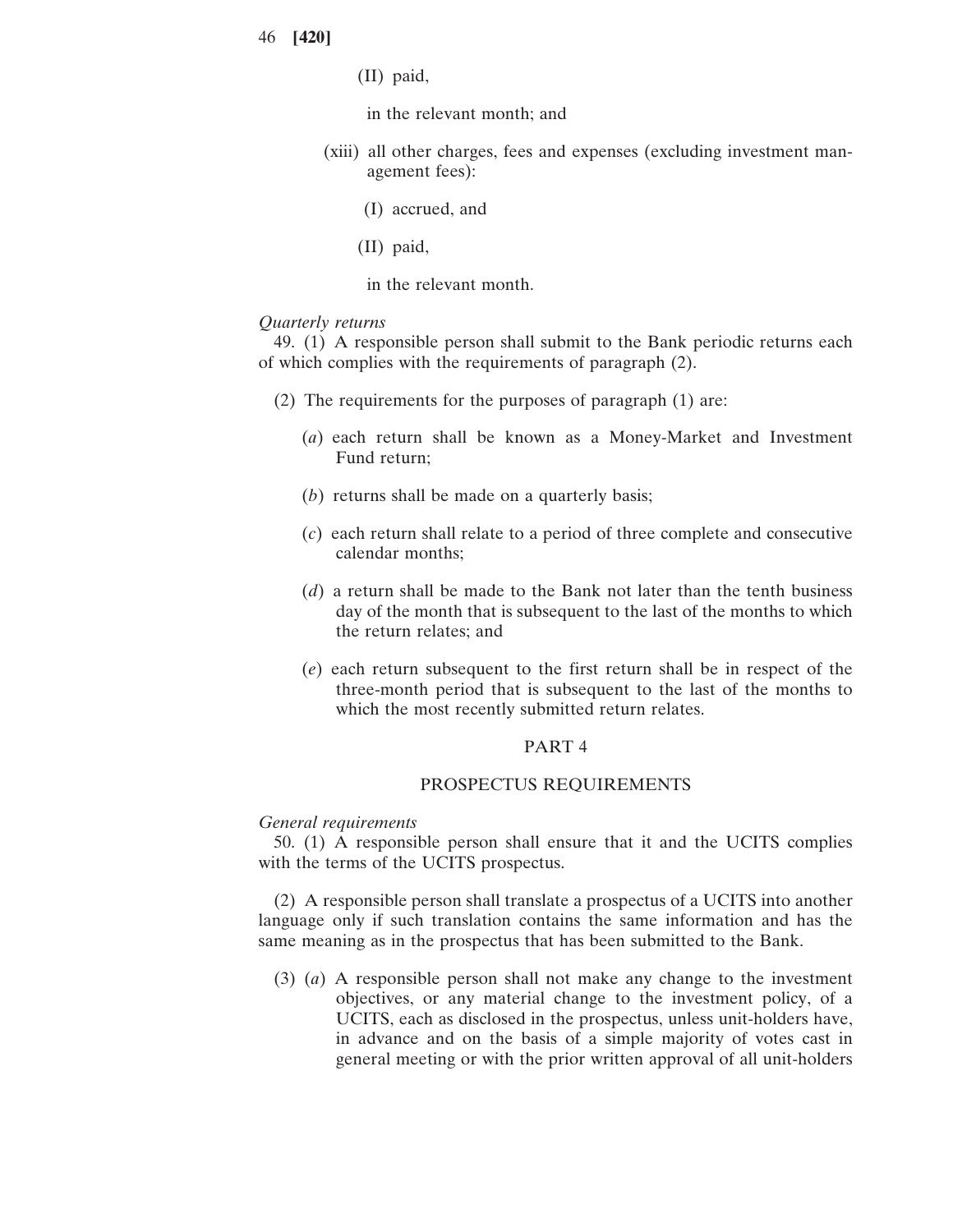of the relevant UCITS (in accordance with the constitutional document) or such other majority as is specified in the constitutional document of the relevant UCITS, approved the relevant change or changes.

- (*b*) For the purposes of subparagraph (*a*), a change would be "material" if, were it to be made, it would alter significantly the asset type, credit quality, borrowing limits or risk profile of the relevant UCITS.
- (4) (*a*) A responsible person shall provide all unit-holders of the UCITS with reasonable notice of the relevant change or changes in the event that, in accordance with paragraph (3), any change is made in the investment objectives or any material change is made in the investment policy
	- (*b*) Notice given for the purposes of subparagraph (*a*) must be sufficient to enable a unit-holder, acting reasonably, to redeem some or all of the unit-holder's units prior to the implementation of the relevant change or changes.

(5) A responsible person shall, in the next-occurring periodic report, notify unit-holders of material changes to the content of the prospectus.

- (6) A responsible person shall ensure that the prospectus:
	- (*a*) lists those stock exchanges, markets and regulated derivatives markets on which assets of the UCITS are listed or traded; and
	- (*b*) includes only those stock exchanges, markets and regulated derivatives markets which, at the date of the prospectus, satisfy the regulatory criteria.

# *Advertising*

51. (1) A responsible person shall ensure that the name of a UCITS and its regulatory status shall be shown clearly in any advertisement relating to that UCITS.

(2) A responsible person shall ensure that an advertisement relating to a UCITS shall not contain information which is false or misleading or presented in a manner that is deceptive.

(3) A responsible person shall ensure that an advertisement relating to a UCITS shall refer to the key investor information document and the prospectus issued by the relevant UCITS.

(4) A responsible person shall ensure that no advertisement relating to a UCITS is inconsistent with any relevant provision of the key investor information document or of the prospectus issued by the relevant UCITS.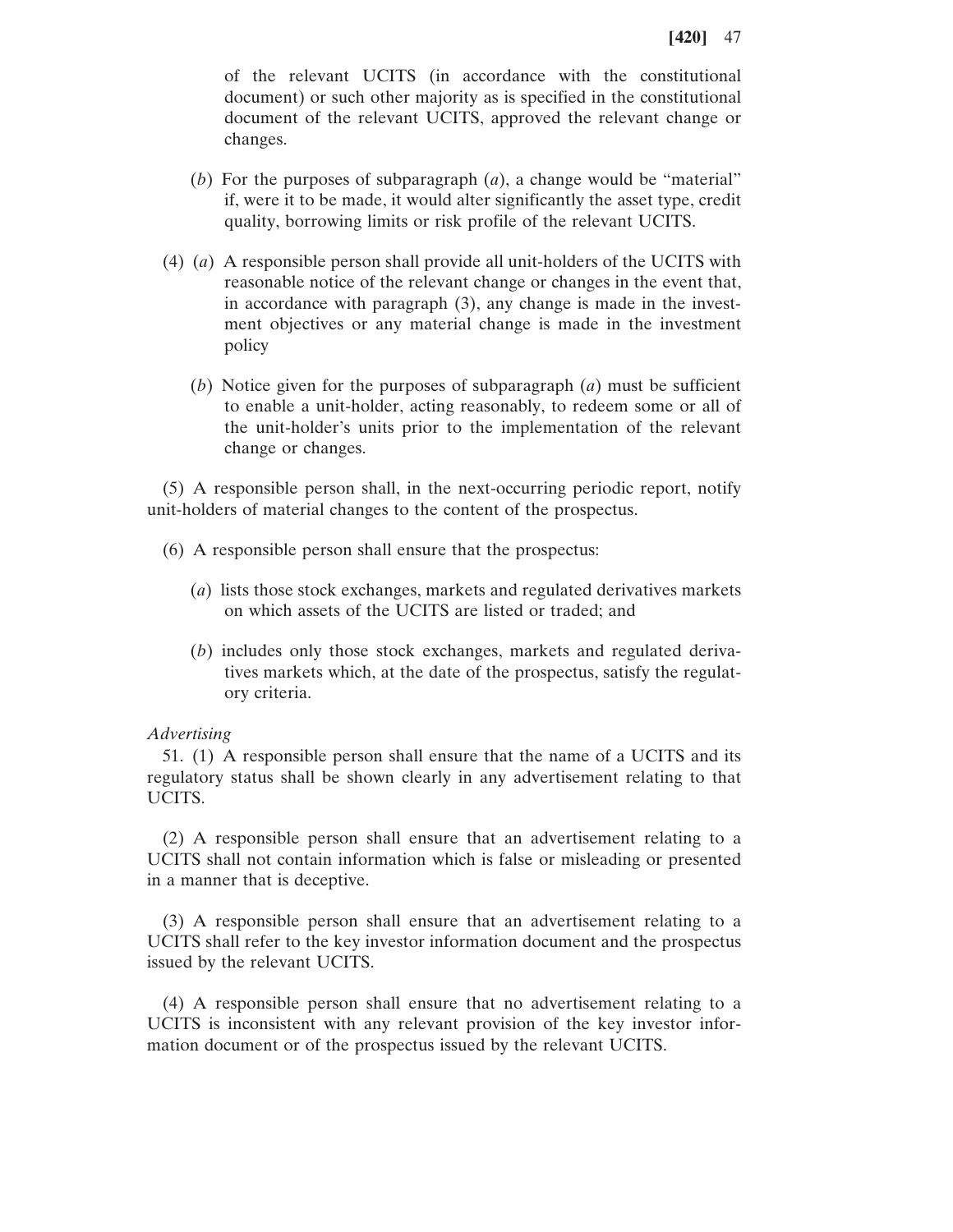(5) Without prejudice to Regulation 94, a responsible person shall comply with the advertising standards set out in Schedule 6 where the relevant UCITS is:

- (*a*) authorised in a Member State other than the State and is marketing its units in the State, or
- (*b*) authorised in the State and is marketing its units in the State or in a state that does not have any statutory regulation of marketing.

### *Prospectus: general*

52. A responsible person shall ensure that the following matters are disclosed in the prospectus of a UCITS:

- (*a*) the identity and, in brief form, details of the financial group or entity that is promoting the UCITS;
- (*b*) details of the persons who accept responsibility for information contained in the prospectus;
- (*c*) details of the principal investment manager of the UCITS;
- (*d*) details of sub-investment managers, if these are paid out of the assets of the UCITS directly and a statement that details of sub-investment managers not paid out of the assets of the UCITS directly, if any, shall be available on request to unit-holders;
- (*e*) if the UCITS proposes to create hedged currency share classes, that fact;
- (*f*) the distribution provisions on the termination or winding up of the UCITS, in particular those affecting unit-holders; and
- (*g*) details of the FDI exposures for the purposes of Regulation  $15(4)(b)(iii)$ .

#### *Prospectus: investment policy*

53. (1) A responsible person shall ensure that the investment policy of a UCITS, as it is disclosed in the prospectus in accordance with the UCITS Regulations, shall set out:

- (*a*) the types of asset in which the UCITS proposes to invest;
- (*b*) the basis upon which the UCITS will select its investments;
- (*c*) the place or places in which a UCITS will invest, indicating the countries or regions in which such investments will be made; and
- (*d*) whether it is intended to seek exposure to a country or region through investment in companies or instruments that are listed or traded on a stock exchange or market that is located in another jurisdiction.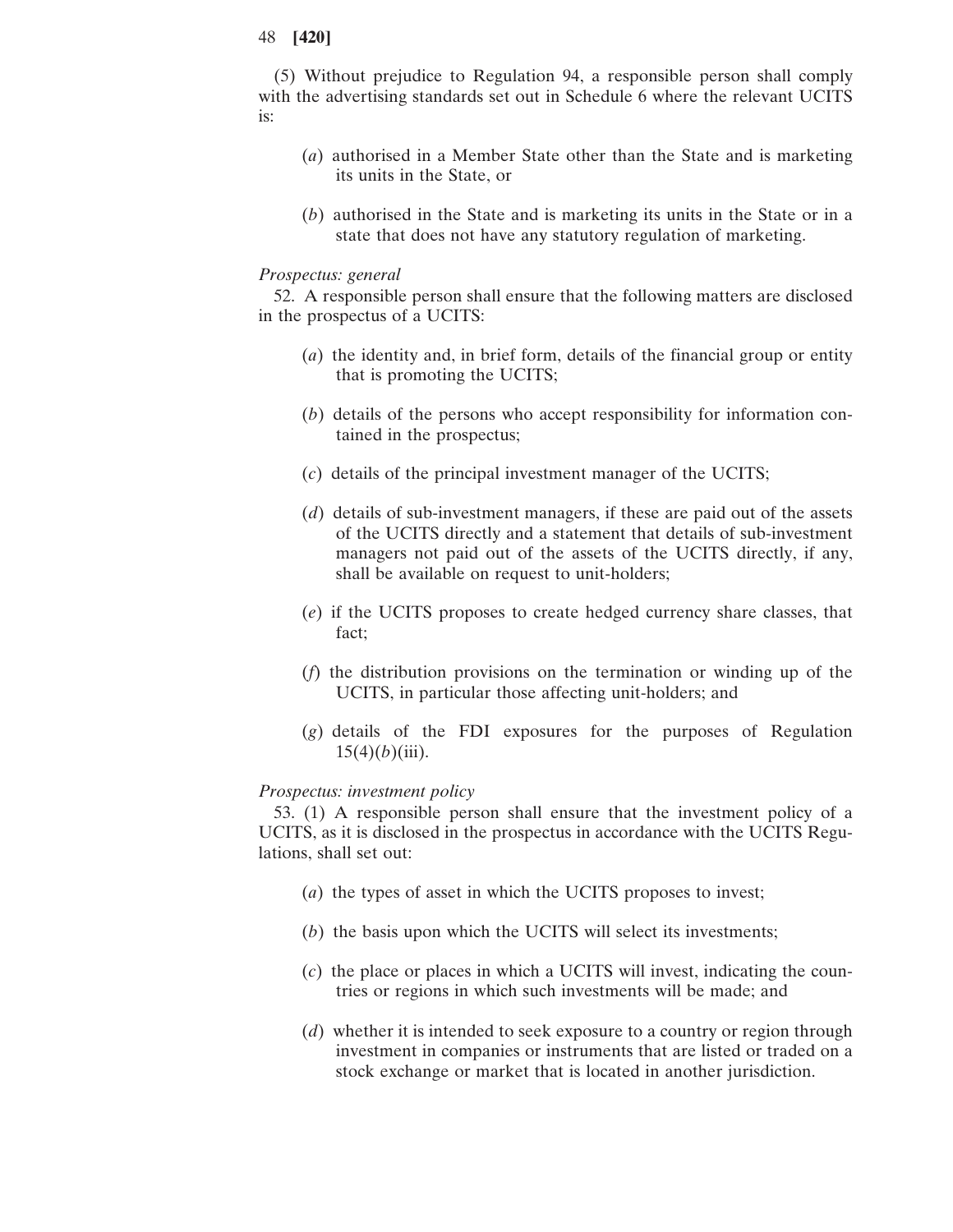(2) A responsible person that proposes, on behalf of a UCITS, to take short positions shall, in the prospectus of the UCITS, disclose:

- (*a*) in relation to each of the categories of assets in which it may invest, whether the UCITS will take long positions or short positions or both; and
- (*b*) the percentage of the assets of the UCITS that it anticipates will be invested in long positions and in short positions respectively.

(3) A responsible person shall ensure that a UCITS that uses FDI includes the following information in its prospectus:

- (*a*) a description of the types of FDI that the UCITS may use and the extent to which the UCITS may be leveraged; and
- (*b*) the method used to calculate global exposure.

(4) A responsible person that uses, on behalf of a UCITS, the VaR approach shall, in the prospectus of the UCITS and in accordance with paragraph (5), disclose:

- (*a*) the expected level of leverage of the UCITS;
- (*b*) that there is a possibility of higher leverage levels; and
- (*c*) information on the reference portfolio.
- (5) For the purposes of paragraph (4):
	- (*a*) leverage shall be calculated as the sum of the notionals of the derivatives that are used;
	- (*b*) the calculation of leverage within subparagraph (*a*) may be supplemented with leverage calculated on the basis of a commitment approach; and
	- (*c*) the creation of leveraged exposure to an index via FDI, or the inclusion of a leverage feature in an index, shall be taken into account in assessing compliance with the prospectus disclosure requirements of paragraph (4).

(6) A responsible person that uses, on behalf of a UCITS, total return swaps, or other FDI with the same characteristics as a total return swap, shall include the following in the prospectus of the UCITS:

- (*a*) information on the underlying strategy or index and composition of the investment portfolio or index;
- (*b*) information on the counterparty to the transactions;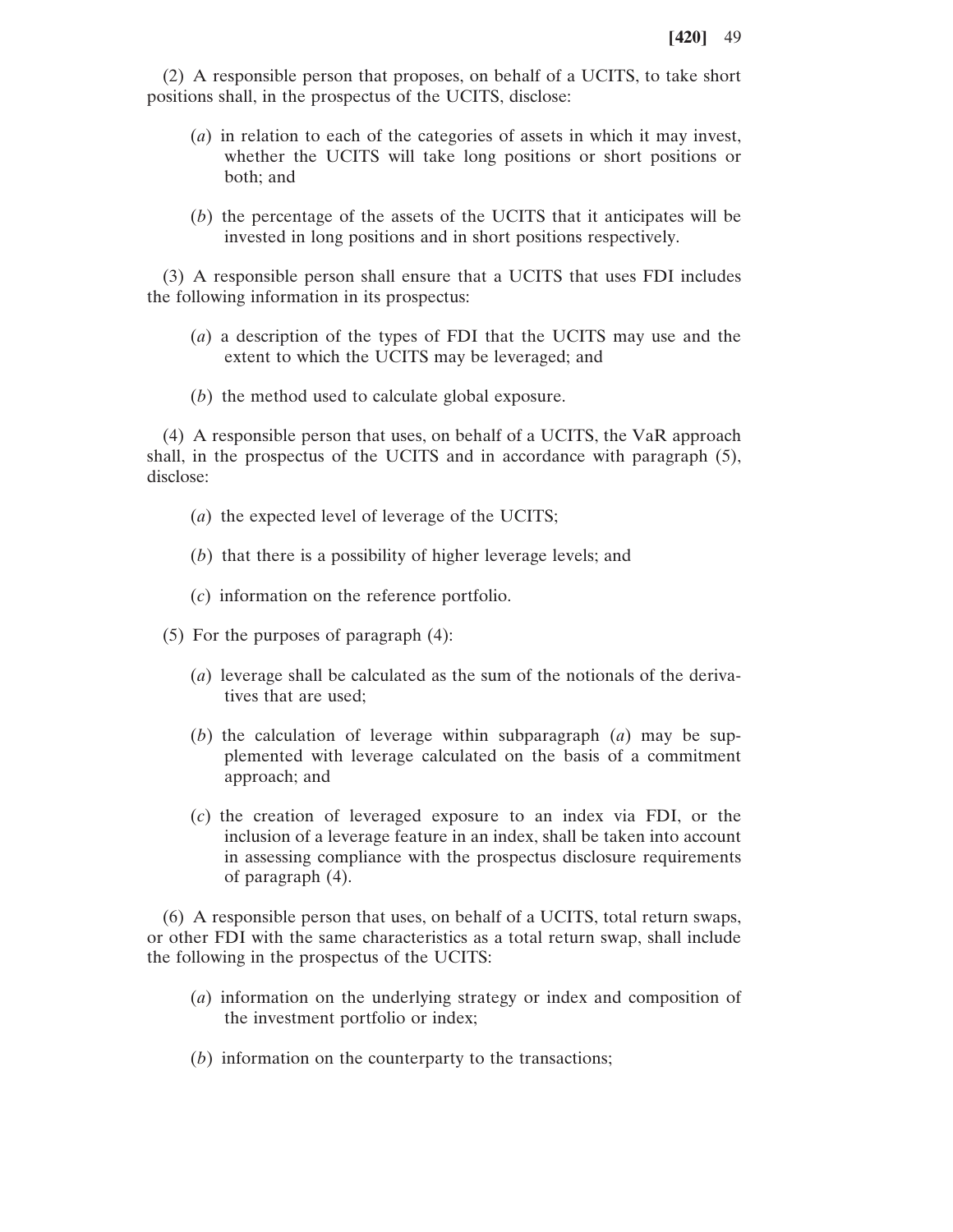- 50 **[420]**
	- (*c*) a description of the risk of counterparty default and the effect of any such default on investor returns;
	- (*d*) details of the extent to which the counterparty assumes any discretion over the composition or management of the UCITS investment portfolio or over the underlying of the FDI; and
	- (*e*) whether the approval of the counterparty is required in relation to any UCITS investment portfolio transaction.

(7) If a counterparty has discretion over the composition or management of the UCITS investment portfolio or of the underlying of the FDI then the responsible person shall, in the prospectus of the UCITS, identify the counterparty as an investment manager.

#### *Financial index*

54. (1) A responsible person that uses, on behalf of a UCITS, a financial index for investment purposes shall, in the prospectus of the UCITS, provide sufficient disclosure to allow a prospective investor understand the following:

- (*a*) the market that the index is representing;
- (*b*) why the index is being used as part of the investment strategy of the UCITS;
- (*c*) whether the investment will be made directly, through investment in the constituents of the index, or indirectly, through an FDI; and
- (*d*) where additional information on the index may be obtained.

(2) A responsible person that intends to make use, on behalf of a UCITS, of the increased diversification limits referred to in Regulation 71 of the UCITS Regulations, shall, in the prospectus of the relevant UCITS:

- (*a*) disclose the intention to make use of the increased diversification limits; and
- (*b*) provide a description of the exceptional market conditions that necessitate this investment.

(3) A responsible person shall, in the prospectus of the relevant UCITS, disclose the rebalancing frequency of the financial index in which it invests and its effects on the costs within the index.

#### *Structured UCITS*

55. A responsible person of a structured UCITS, within the meaning of Article 36(1) of Commission Regulation (EU) No 583/2010, shall ensure that the prospectus of the UCITS includes, in clear language that can be understood easily by a retail investor, disclosure of:

(*a*) its investment policy;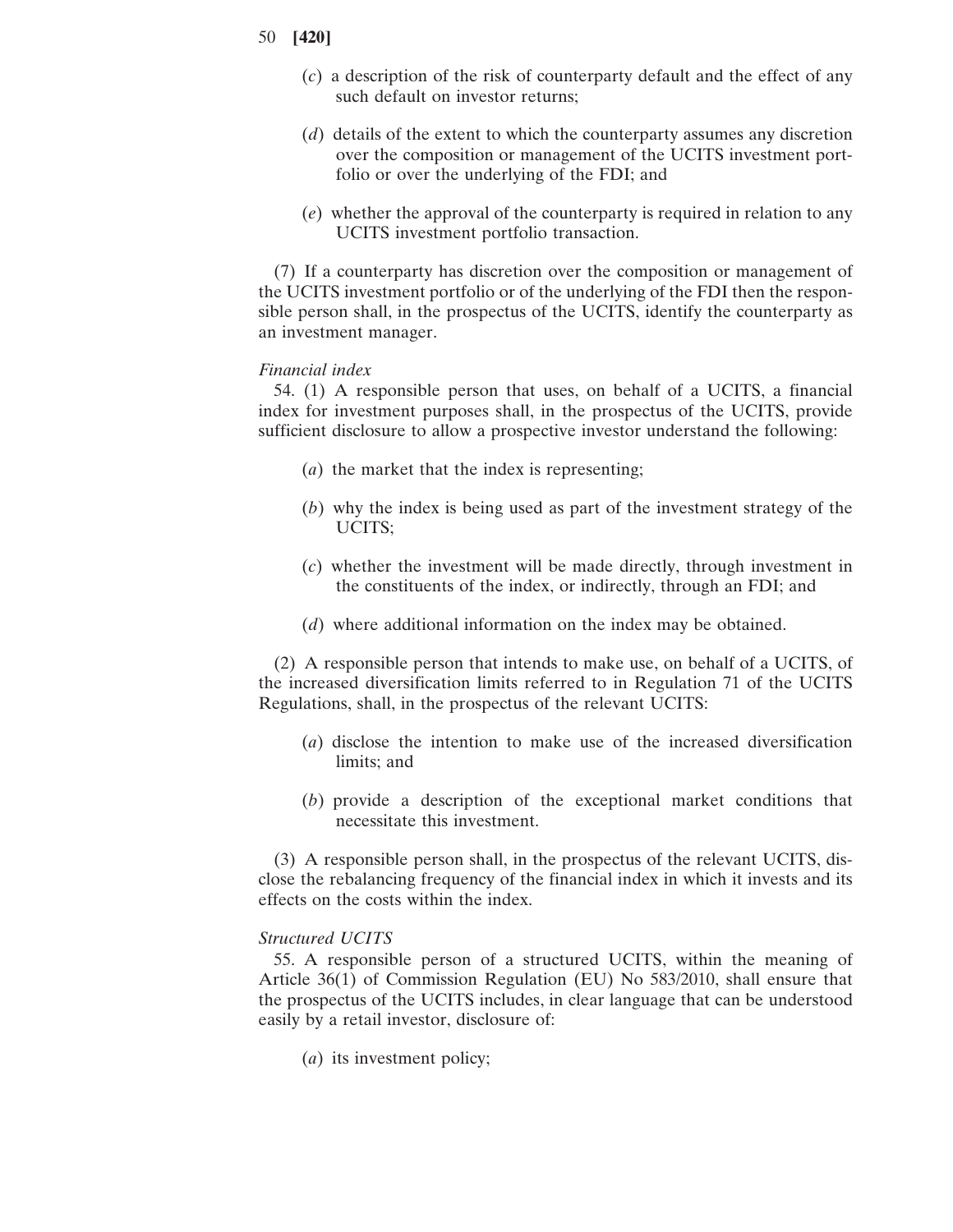- (*b*) the underlying exposure; and
- (*c*) payoff formulas.

# *Fund of funds*

56. A responsible person that is permitted to invest more than 20 per cent of the net assets of the relevant UCITS in other investment funds shall, in the prospectus of that relevant UCITS and in any promotional literature issued, include a prominent statement to this effect.

# *Index-tracking funds*

57. (1) A responsible person of an index-tracking UCITS shall include the following in the prospectus of the UCITS:

- (*a*) a description of the index including information on the underlying components or details of where the exact composition of the index is published;
- (*b*) information on how the index will be tracked and the implications of the chosen method for unit-holders in terms of their exposure to the underlying index and counterparty risk;
- (*c*) information on the anticipated level of tracking error in normal market conditions; and
- (*d*) a description of factors that are likely to affect the ability of the UCITS to track the performance of the index, including transaction costs, small illiquid components and dividend re-investments.

(2) A responsible person of an index-tracking leveraged UCITS shall include the following information in the prospectus of the UCITS:

- (*a*) a description of the leverage policy and how the leverage policy is implemented;
- (*b*) the cost of the leverage (where relevant);
- (*c*) the risks associated with the leverage policy;
- (*d*) a description of the impact of any reverse leverage;
- (*e*) a description of how the performance of the UCITS may differ significantly from the multiple of the index performance over the medium term to the long term.

# *Efficient portfolio management*

58. (1) A responsible person shall, in the prospectus of the relevant UCITS, include:

(*a*) a description of its intentions regarding techniques and instruments which may be used for the purposes of efficient portfolio management. This should include reference to the techniques and instruments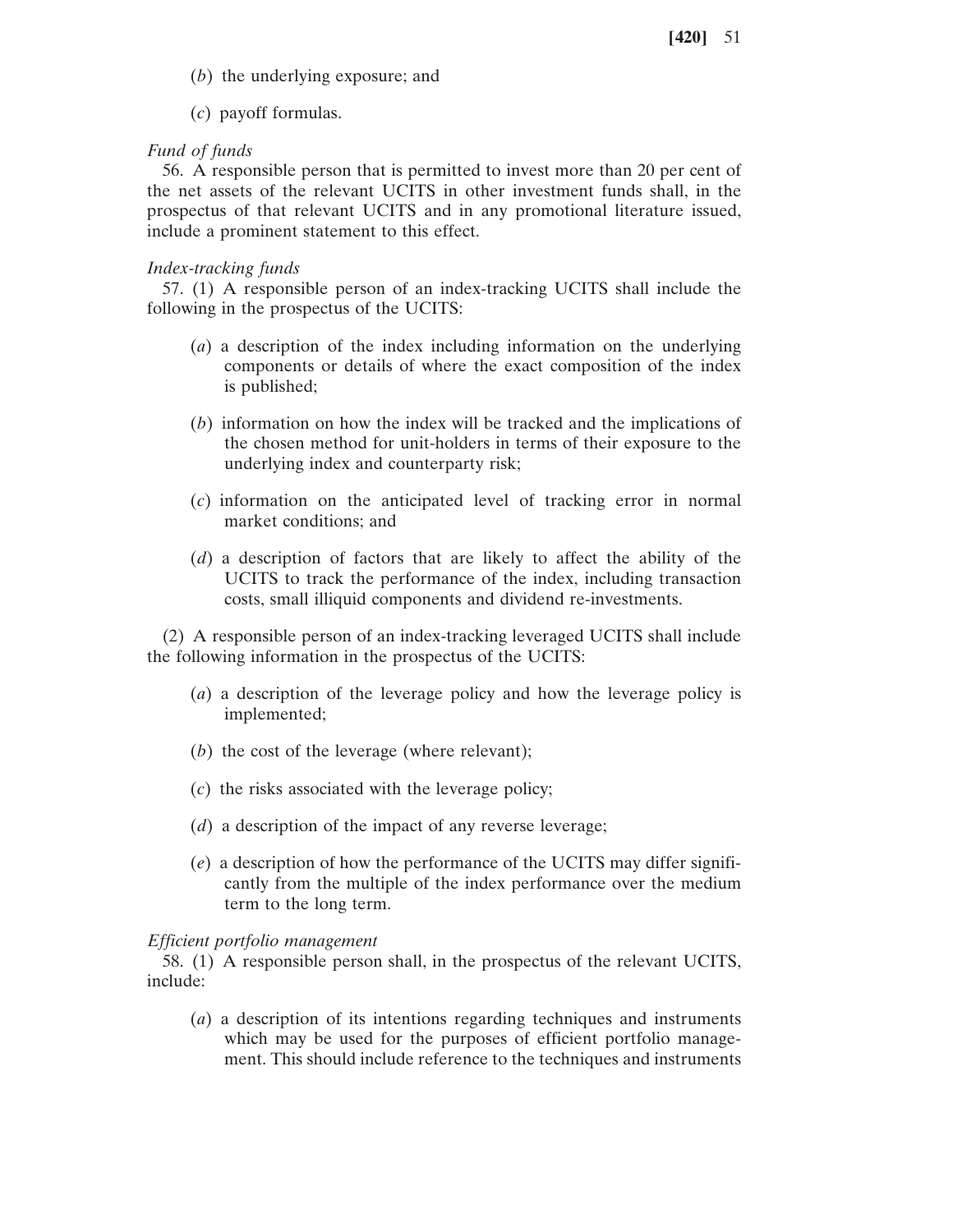which the UCITS can utilise and a detailed description of the inherent risks, including counterparty risk and potential conflict of interest, that may arise;

- (*b*) information on the impact of efficient portfolio management techniques and instruments on the performance of the UCITS;
- (*c*) information on the policy regarding direct and indirect operational costs and fees arising in the context of these techniques; and
- (*d*) information on the collateral policy of the UCITS arising from (as the case may be) OTC derivatives or efficient portfolio management techniques and instruments or both.
- (2) A disclosure for the purposes of paragraph (1) shall include:
	- (*a*) permitted types of collateral;
	- (*b*) the level of collateral required;
	- (*c*) the haircut policy; and
	- (*d*) in the case of cash collateral:
		- (i) the re-investment policy; and
		- (ii) the risks arising from the re-investment policy.

#### *Dealing*

59. (1) A responsible person shall, in the prospectus of the relevant UCITS, disclose the following information in respect of dealing:

- (*a*) the initial offer period;
- (*b*) the initial offer price;
- (*c*) in bold typeface, prominently at the beginning of the prospectus (or the relevant supplement to the prospectus, where appropriate), the maximum redemption charge; and
- (*d*) the time limits within which the equivalent of the net issue price is to be paid into the assets of the UCITS.

(2) A responsible person that proposes to apply an anti-dilution levy to subscriptions or redemptions shall, in the prospectus of the relevant UCITS, include a provision to the following effect:

> "In calculating the subscription or redemption price for the UCITS the directors may, on any dealing day on which there are net subscriptions or redemptions, adjust (as relevant) the subscription or redemption price by adding or deducting an anti-dilution levy to cover dealing costs and to preserve the value of the underlying assets of the UCITS."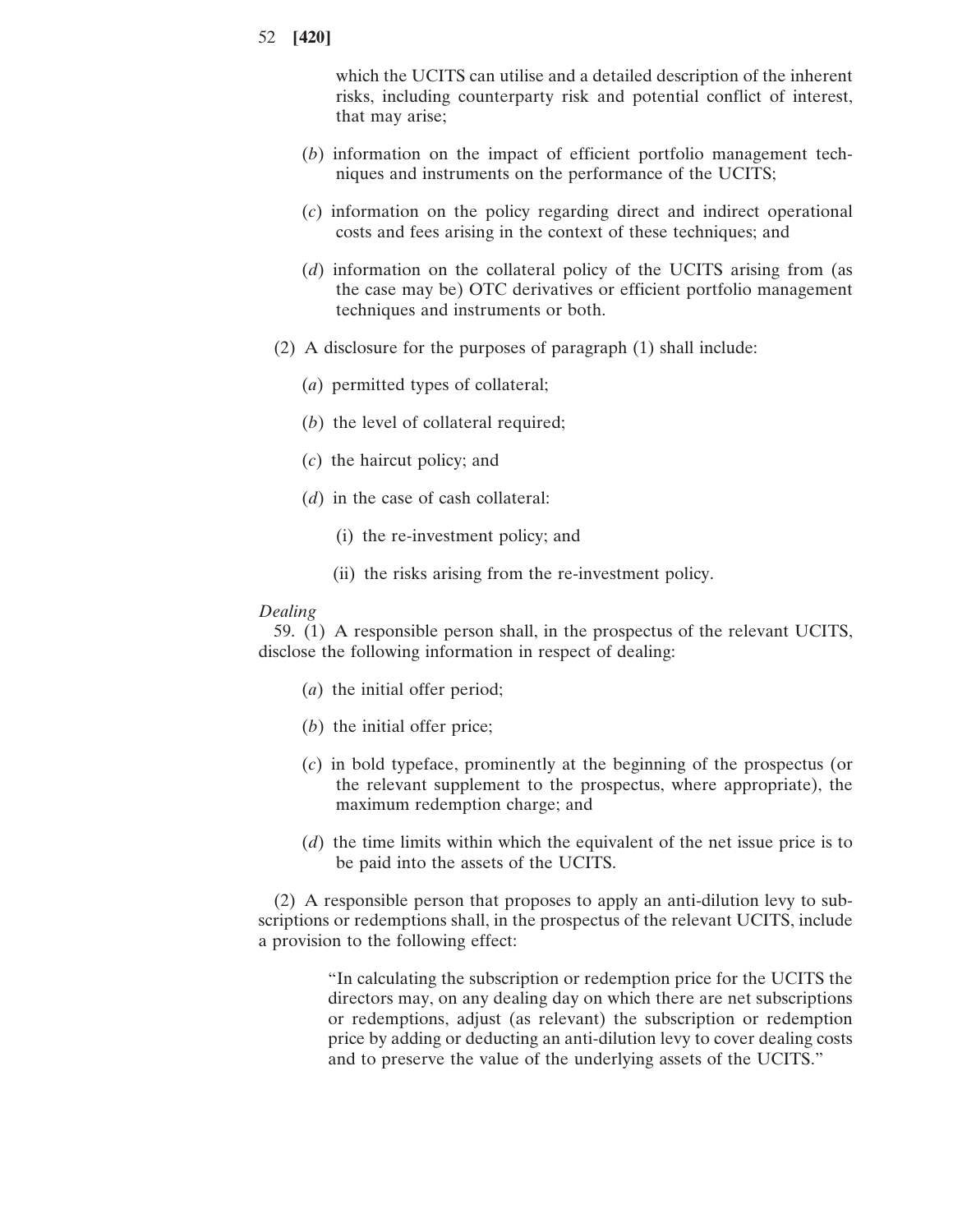# *Redemption in specie*

60. (1) Subject to paragraph (3), where the prospectus of a UCITS provides for redemption in specie, the responsible person shall, in the prospectus of the relevant UCITS, also provide as follows:

- (*a*) redemption in specie is:
	- (i) at the discretion of the UCITS, and
	- (ii) subject to the consent of the redeeming unit-holder;
- (*b*) asset allocation is subject to the approval of the depositary;
- (*c*) a determination to provide redemption in specie may be at the sole discretion of the responsible person where the redeeming unit-holder requests redemption of a number of units that represent at least 5 per cent of the net asset value of the UCITS.

(2) In the event of a redemption in specie in accordance with subparagraph (*c*) of paragraph (1):

- (*a*) the responsible person shall, if so requested by the redeeming unitholder, sell the assets on behalf of that unit-holder; and
- (*b*) the cost of the sale of the relevant units may be charged to the unitholder.

(3) Paragraph (1) does not apply to an exchange-traded fund where the original subscription was made in specie.

# *Remuneration and costs arising*

61. (1) A responsible person shall ensure that the prospectus of the relevant UCITS includes:

- (*a*) in the same section of the prospectus and in a form that can be easily understood and analysed by unit-holders and prospective investors, information on remuneration, costs and expenses to be borne by the UCITS;
- (*b*) the policy of the UCITS regarding direct and indirect operational costs and fees arising from efficient portfolio management techniques and instruments that may be deducted from the revenue delivered to the UCITS.

(2) A responsible person of an umbrella UCITS shall state clearly in the prospectus the charges (if any) that are applicable to the exchange of units in one sub-fund of the umbrella UCITS for units in another sub-fund of the umbrella UCITS.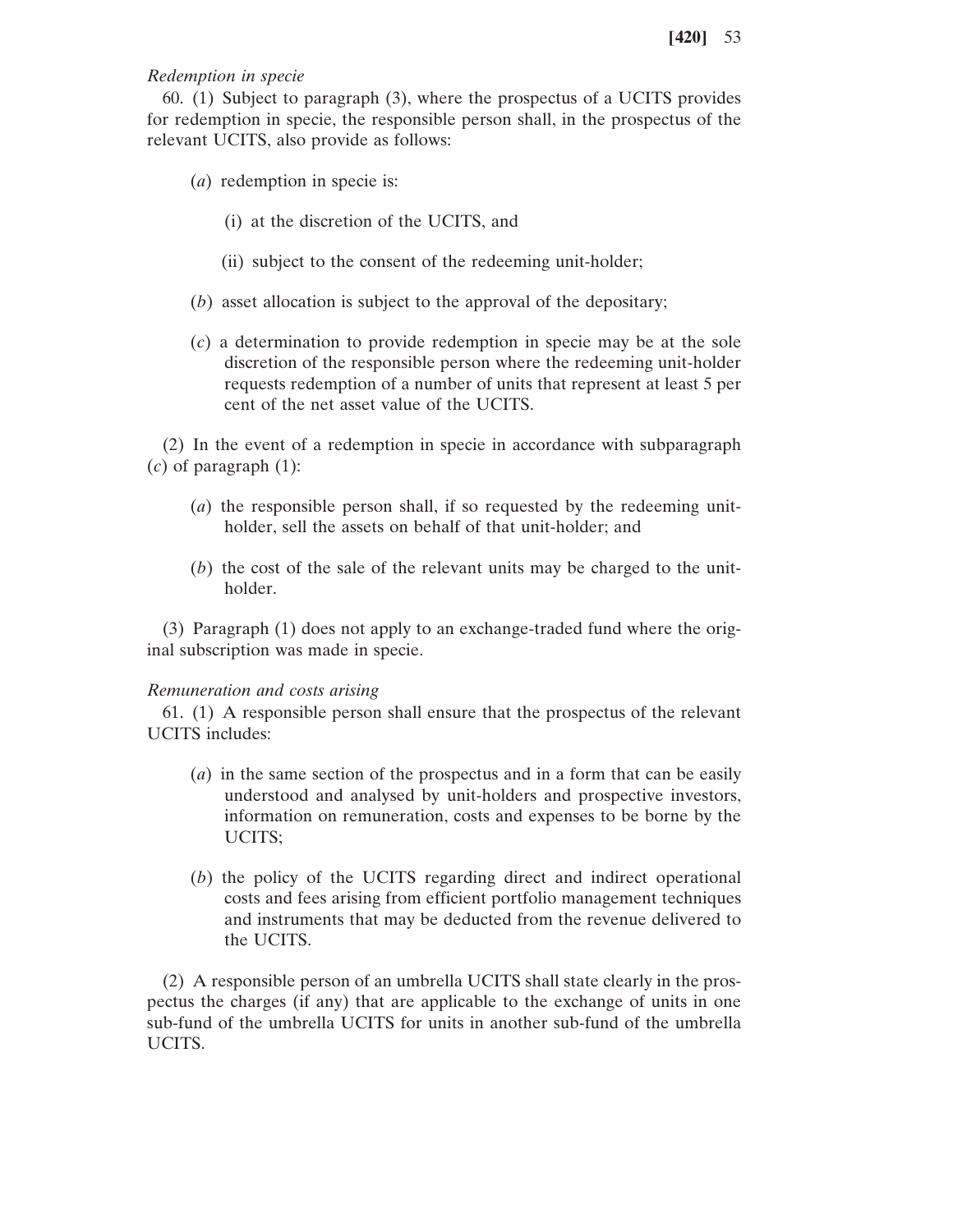# *Umbrella UCITS*

62. (1) A responsible person of an umbrella UCITS investment company shall include the following statement in the prospectus:

"An umbrella fund with segregated liability between sub-funds".

(2) Where an umbrella UCITS issues a supplement to the prospectus in relation to the establishment of a new sub-fund, the supplement shall:

- (*a*) state that the UCITS is constituted as an umbrella UCITS; and
- (*b*) name the other existing sub-funds of that umbrella UCITS or ensure that the prospectus is updated to include the names of all existing sub-funds.

(3) Where an umbrella UCITS investment company was authorised by the Bank and commenced trading before 30 June 2005 and does not have segregated liability between sub-funds, the responsible person shall disclose clearly in the relevant prospectus the potential risks to investors arising from the absence of the segregation of liability between sub-funds.

#### *Authorisation status*

63. A responsible person shall ensure that the prospectus of the UCITS:

- (*a*) states that the authorisation of the UCITS by the Bank is not an endorsement or guarantee of the UCITS by the Bank;
- (*b*) states that the Bank is not responsible for the contents of the prospectus; and
- (*c*) includes the following statement:

"The authorisation of this UCITS by the Central Bank of Ireland shall not constitute a warranty as to the performance of the UCITS and the Central Bank of Ireland shall not be liable for the performance or default of the UCITS."

### *Risk disclosures*

64. (1) A responsible person shall, in the prospectus of the UCITS, disclose, and describe in a comprehensive manner, the risks that are applicable to investing in that particular UCITS.

(2) A disclosure for the purposes of paragraph (1) shall make reference to at least:

- (*a*) the fact that prices of units may fall as well as rise;
- (*b*) that investors are recommended to consult a stockbroker or financial adviser about the contents of the prospectus; and
- (*c*) where relevant, the fact that the difference at any one time between the sale and repurchase price of units in the UCITS arising from the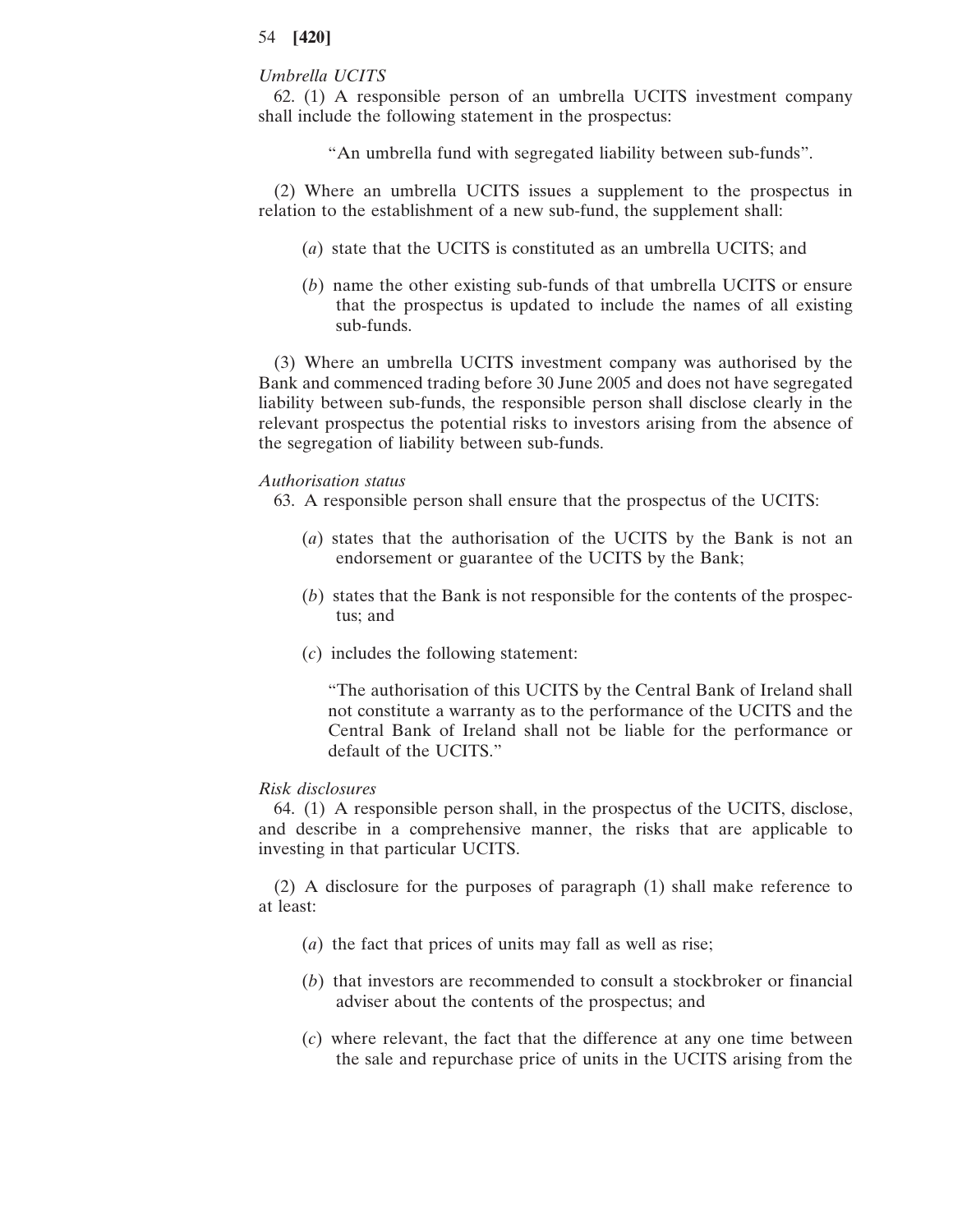repurchase charge means that the investment should be viewed as medium term to long term investment.

(3) A responsible person of a UCITS that has investment objectives or an investment policy that involves investing:

- (*a*) more than 20 per cent of the assets of the UCITS in emerging markets,
- (*b*) more than 30 per cent of the assets of the UCITS in bonds or warrants that are below investment grade,

or both, shall insert a risk warning informing investors that an investment in the UCITS should not constitute a substantial proportion of an investment portfolio and may not be appropriate for all investors.

- (4) A risk warning notice for the purposes of paragraph (3):
	- (*a*) shall be inserted and highlighted at the beginning of the prospectus (or the relevant supplement to the prospectus, where appropriate); and
	- (*c*) must cross-refer to the more detailed disclosure of risk factors which are contained in the body of the prospectus (or supplement).

(5) Where paragraph (3) applies the relevant prospectus (or the relevant supplement to the prospectus, where appropriate) shall contain a full description of the risks that are involved.

#### *UCITS that use financial derivative instruments*

65. A responsible person of a UCITS that intends to invest principally in FDIs shall insert a warning of this intention at the beginning of the relevant prospectus (or the relevant supplement to the prospectus, where appropriate) and of any other promotional literature.

#### *Cash and money-market funds*

66. A responsible person of a UCITS that has an investment objective or an investment policy that involves investing substantially in deposits or moneymarket instruments shall provide a risk warning in the prospectus drawing attention to the difference between the nature of a deposit and the nature of an investment in the UCITS, with particular reference to the risk that the value of the principal invested in the UCITS may fluctuate.

### *Structured UCITS*

67. A responsible person of a structured UCITS, as defined in Article 36(1) of Commission Regulation No 583/2010, shall include in the prospectus a prominent risk warning informing investors who redeem their investment prior to maturity that they do not benefit from the pre-defined payoff and may suffer significant losses.

#### *Distributions out of capital*

68. (1) A responsible person may only make a distribution out of capital where the prospectus of the relevant UCITS includes each of the following: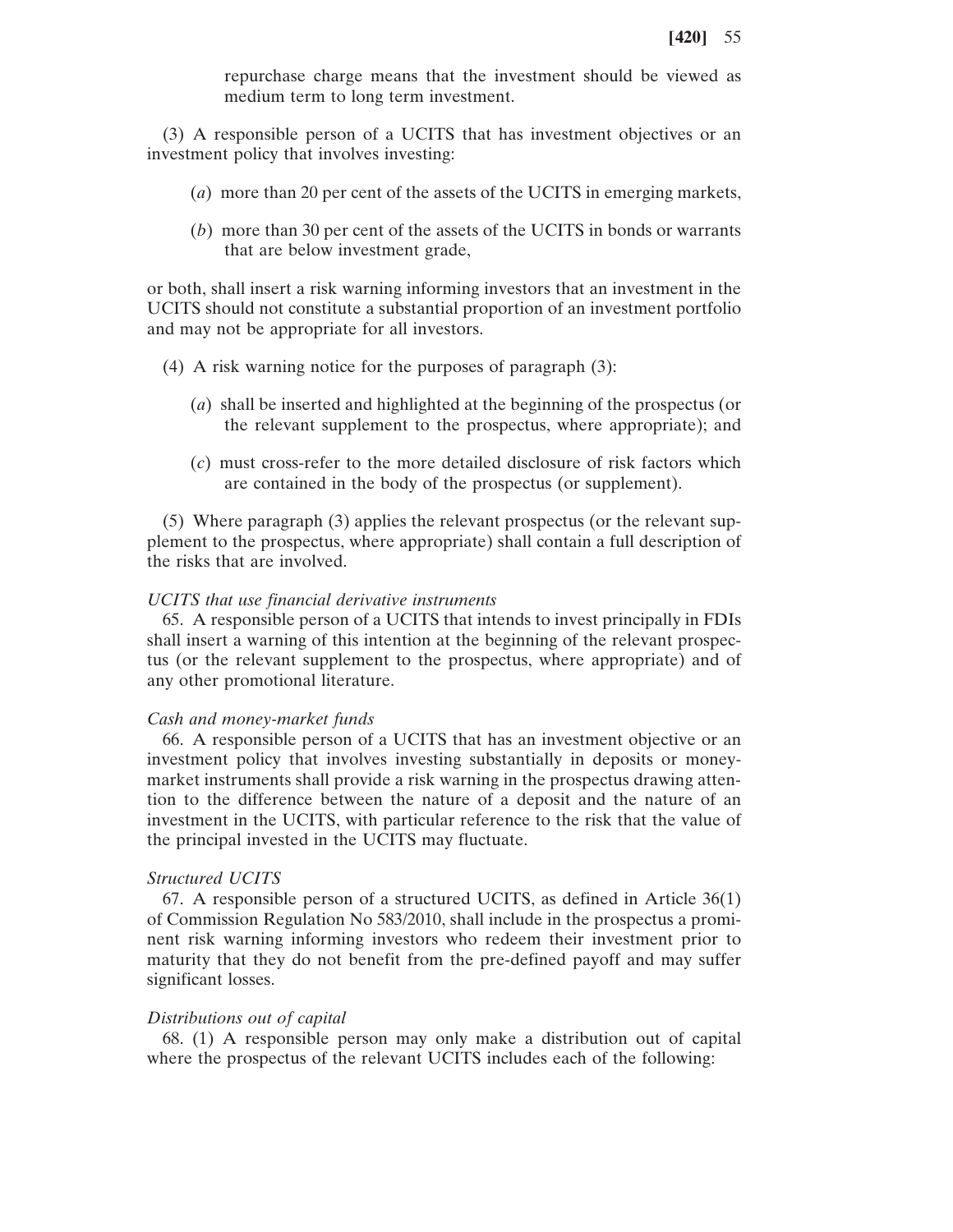- 56 **[420]**
	- (*a*) an explanation of the rationale underlying the policy to make distributions out of capital;
	- (*b*) in accordance with paragraph (2), a risk warning, set out prominently at the front of the prospectus, that describes the effects of making a distribution from capital;
	- (*c*) a statement that a distribution out of capital may have different tax implications to a distribution of income so that investors are recommended to seek advice in this regard; and
	- (*d*) a statement indicating the greater risk of capital erosion that exists and the likelihood that, due to capital erosion, the value of future returns would also be diminished.

(2) A risk warning referred to in subparagraph (*b*) of paragraph (1) shall highlight that, in the event of the making of a distribution out of capital:

- (*a*) capital will be eroded;
- (*b*) the distribution is achieved by forgoing the potential for future capital growth; and
- (*c*) this cycle may continue until all capital is depleted.

(3) A responsible person shall charge fees and expenses, including management fees, to the capital of a UCITS only if the prospectus of the relevant UCITS includes each of the following:

- (*a*) a statement that fees and expenses, including management fees, or a portion of any such fee or expense, may be charged to capital;
- (*b*) an explanation of the rationale underlying the policy to charge fees and expenses to capital;
- (*c*) a risk warning, set out prominently in bold text at the front of prospectus, which states:

"Unit-holders should note that all or part of fees and expenses, including (if applicable) management fees, will may be charged to the capital of the UCITS. This will have the effect of lowering the capital value of your investment";

and

(*d*) a description of the effects that the charging of fees and expenses (including management fees) to capital may have, including that capital may be eroded.

(4) Where a UCITS invests more than 20 per cent in fixed-income instruments and the priority of the UCITS is the generation of income rather than capital growth, the responsible person shall ensure that: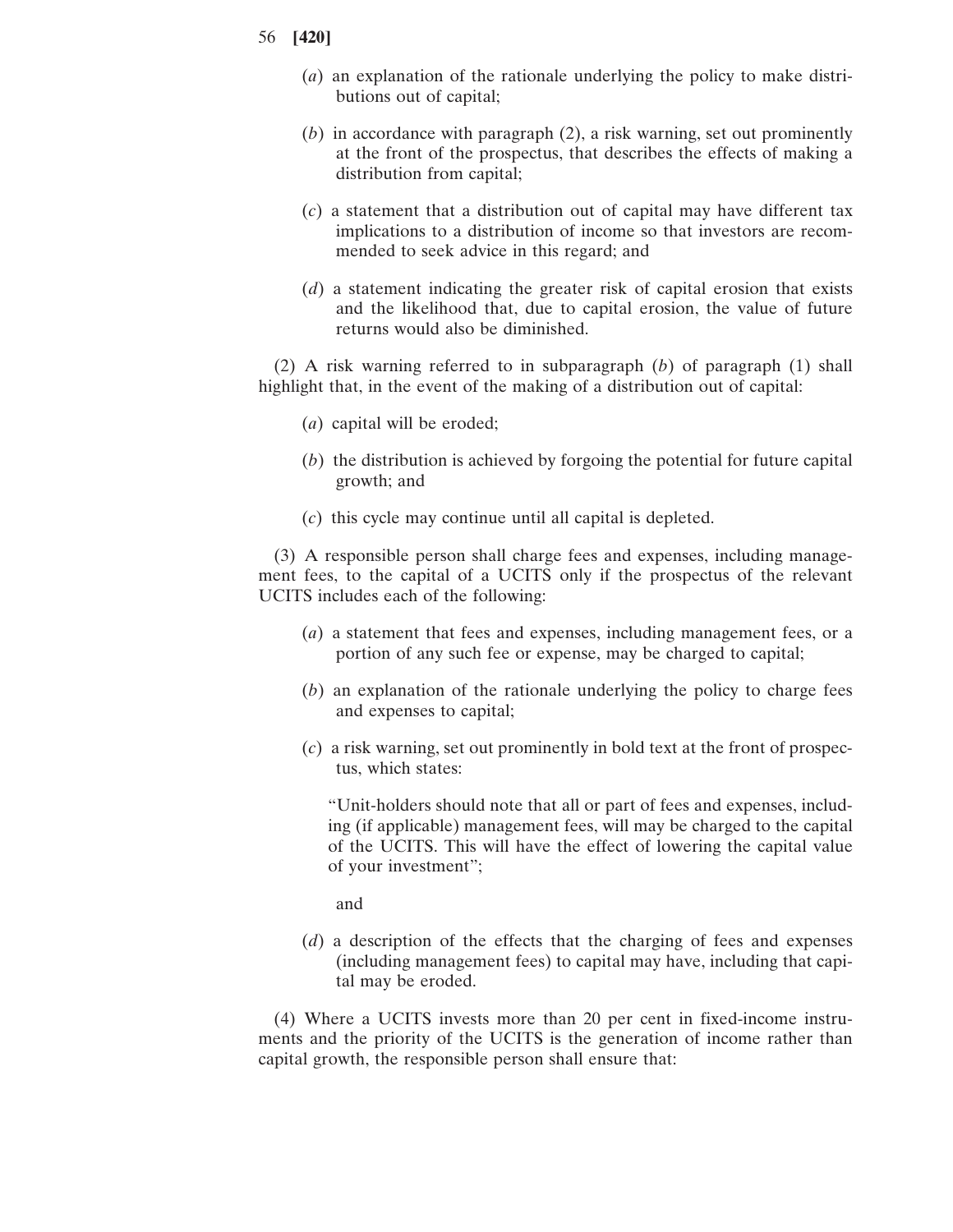- (*a*) this priority is disclosed in the prospectus of the relevant UCITS; and
- (*b*) the prospectus of the relevant UCITS includes a statement that a distribution made during the life of the UCITS must be understood as a type of capital reimbursement.

#### *Conflicts of interest*

69. (1) A responsible person shall include in the prospectus of the relevant UCITS a description of the potential conflicts of interest that could arise between the management company, investment manager and the UCITS and, where applicable, details of how such conflicts will be managed.

(2) A responsible person shall include in the prospectus of the relevant UCITS a description of soft commission arrangements that may be entered into by a responsible person or a connected person.

(3) Where it is envisaged that a UCITS and connected persons may enter into transactions with each other, the responsible person shall ensure that the prospectus discloses the fact that such transactions may occur.

(4) In this Regulation "connected person" has the meaning given to the term in Regulation 40.

#### *Directed brokerage services and similar arrangements*

70. A responsible person shall, in the prospectus of the UCITS, disclose details of any directed brokerage services or similar arrangements that are operated in relation to the UCITS, including details of the services provided.

#### *Share classes*

71. (1) A responsible person that uses FDI at share class level shall include in the UCITS prospectus a clear description of the strategies that the UCITS pursues and the effect that this may have on the relevant share class.

(2) A responsible person shall ensure that the prospectus of the relevant UCITS includes:

- (*a*) a description of the general currency hedging strategies of the UCITS and the features of individual currency share classes;
- (*b*) where a UCITS intends to invest in any asset that is denominated in a currency other than the base currency, a disclosure:
	- (i) as to whether it is the intention of the UCITS to hedge the resulting currency exposure back into the base currency and, if it is so intended, to what extent; and
	- (ii) of the general costs and, if relevant, exchange rate risk that is associated with the currency strategy;
- (*c*) where a UCITS has established an unhedged currency share class, a disclosure: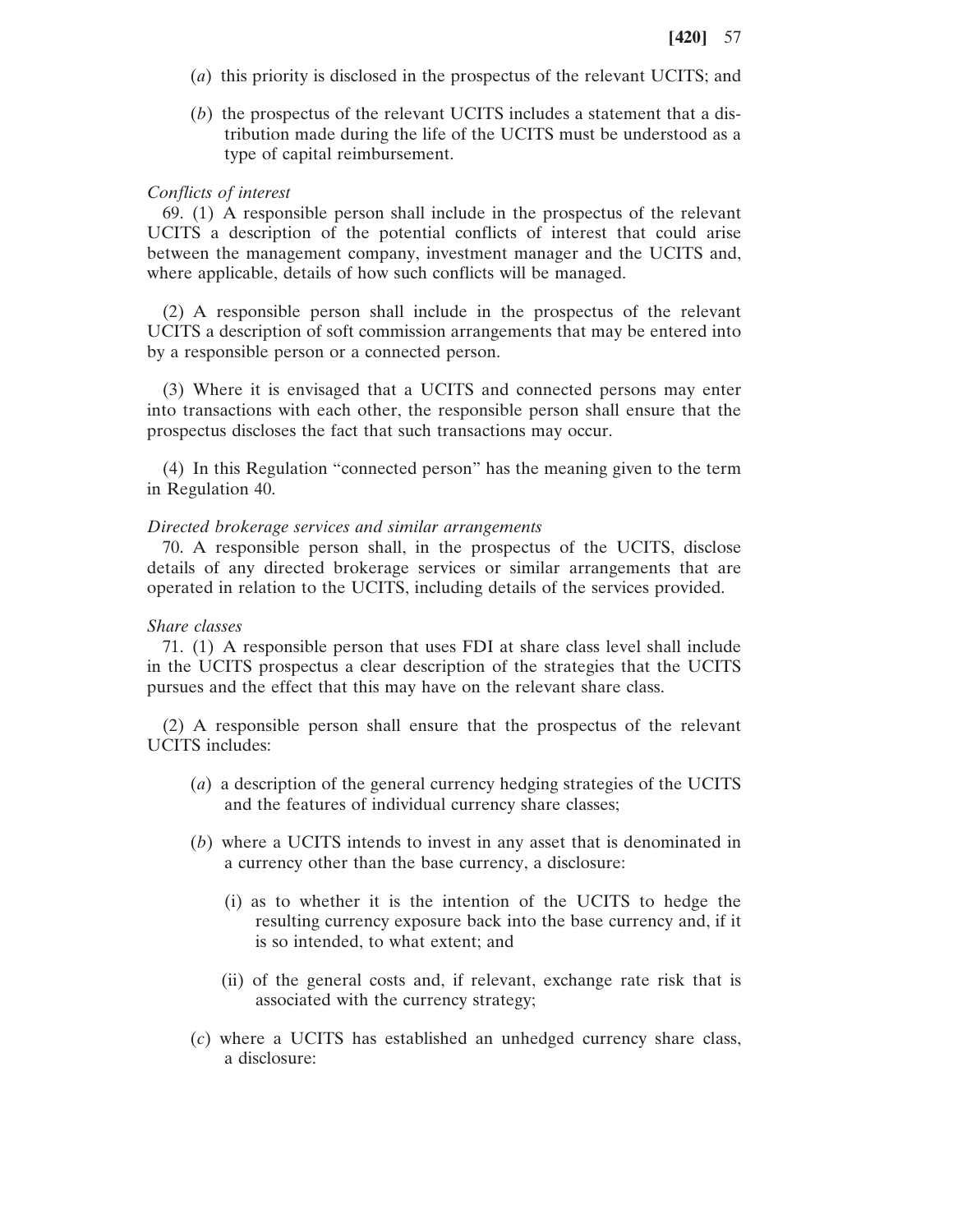- (i) that a currency conversion will take place upon subscriptions, redemptions and distributions at prevailing exchange rates; and
- (ii) that the value of the share expressed in the class currency will be subject to exchange rate risk in relation to the base currency; and
- (*d*) where a UCITS has established hedged share classes, a disclosure of this fact, in accordance with paragraph (3).

(3) A disclosure for the purposes of subparagraph (*d*) of paragraph (2) shall state:

- (*a*) that, to the extent that hedging is successful, the performance of the class is likely to move in line with the performance of the underlying asset or assets;
- (*b*) that investors in the hedged class will not benefit if the class currency falls against the base currency or against the currency in which the assets of the UCITS are denominated; and
- (*c*) the implications (for unit-holders) of the hedging policy, including at least the following:
	- (i) a statement indicating the extent to which the UCITS intends to hedge against currency fluctuations and noting that, while not the intention, nonetheless over-hedged or under-hedged positions may arise due to factors outside of the control of the UCITS;
	- (ii) a statement that over-hedged positions shall not exceed 105 per cent of the net asset value of the class;
	- (iii) a statement that the hedged positions will be kept under review to ensure that over-hedged positions do not exceed the permitted level;
	- (iv) a statement that transactions will be attributable clearly to a specific class;
	- (v) a statement that currency exposures of different currency classes may not be combined or offset and that currency exposures of assets of the UCITS may not be allocated to separate share classes; and
	- (vi) a statement that the costs and gains or losses of the hedging transactions will accrue solely to the relevant class.

(4) A review for the purposes of clause (iii) of subparagraph (*c*) of paragraph (3) shall incorporate a procedure to ensure that any position materially in excess of 100 per cent of net assets is not carried forward from month to month.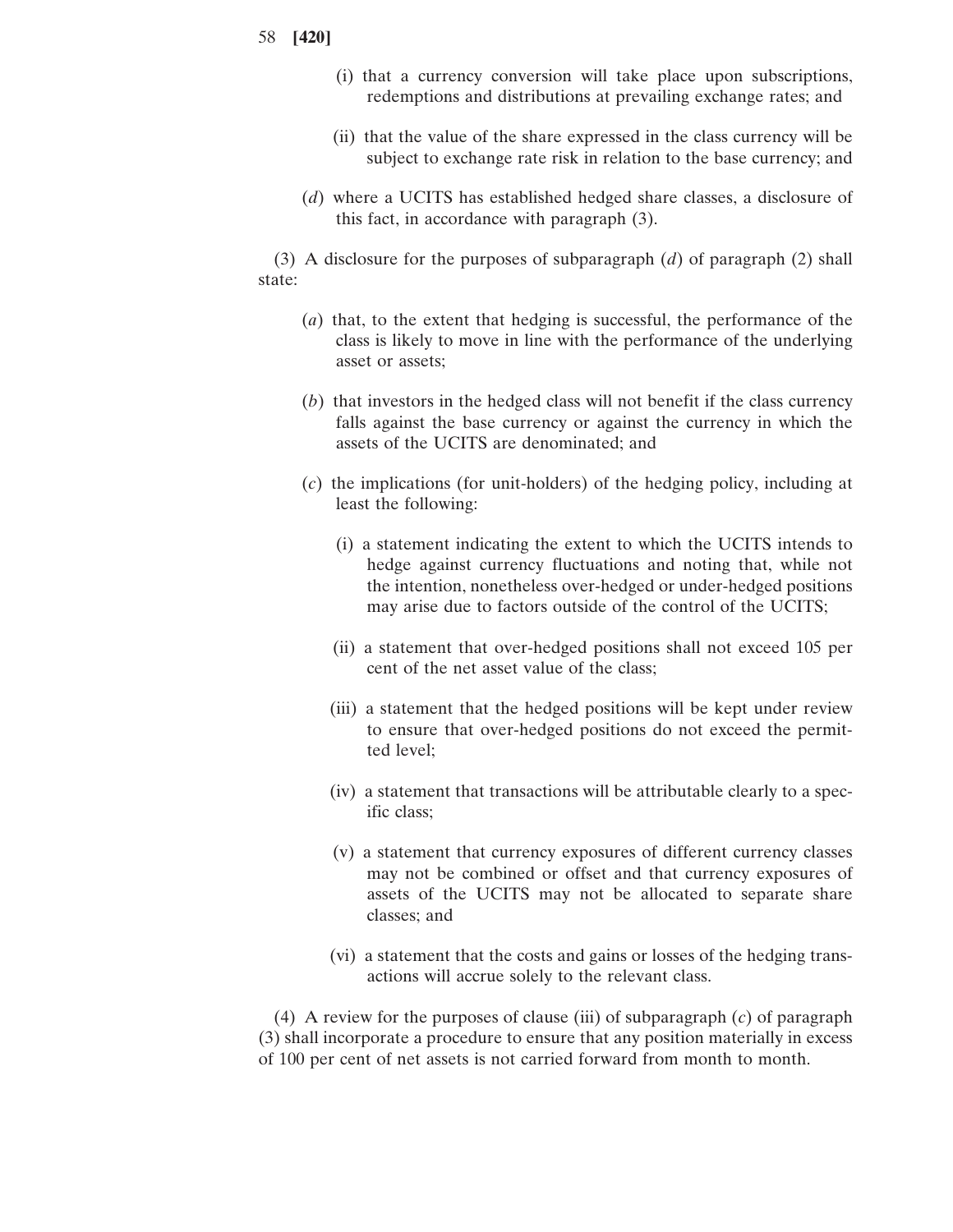## PART 5

### KEY INVESTOR INFORMATION DOCUMENT

# *General*

72. A responsible person shall ensure that a KIID for a UCITS complies with:

- (*a*) the ESMA Guidelines on clear language and layout of the key investor information document (Ref: CESR/10-1320);
- (*b*) the ESMA Guidelines on the methodology for calculation of the ongoing charges figure in the Key Investor Information Document (Ref: CESR/10-674);
- (*c*) the ESMA Guidelines on the methodology for the calculation of the synthetic risk and reward indicator in the Key Investor Information Document (Ref.: CESR/10-673);
- (*d*) the ESMA template for the Key Investor Information Document (Ref.: CESR/10-1321);
- (*e*) the ESMA Guidelines selection and presentation of performance scenarios in the Key Investor Information document for structured UCITS (Ref.: CESR/10-1318).

# *Investment objective and policy*

73. (1) A responsible person shall ensure that the following are included in the KIID:

- (*a*) where a UCITS is established as an index-tracking UCITS, the KIID shall include, in summary form, information on how the index will be tracked and the implications of the chosen method for unitholders in terms of their exposure to the underlying index and counterparty risk; and
- (*b*) where a UCITS is established as an index-tracking leveraged UCITS, the KIID shall include, in summary form, the following information:
	- (i) a description of the leverage policy, how this is achieved (i.e. whether the leverage is at the level of the index or arises from the way in which the UCITS obtains exposure to the index), the cost of the leverage (where relevant) and the risks associated with this policy;
	- (ii) a description of the impact of any reverse leverage (i.e. short exposure);
	- (iii) a description of how the performance of the UCITS may differ significantly from the multiple of the index performance over the medium to the long term.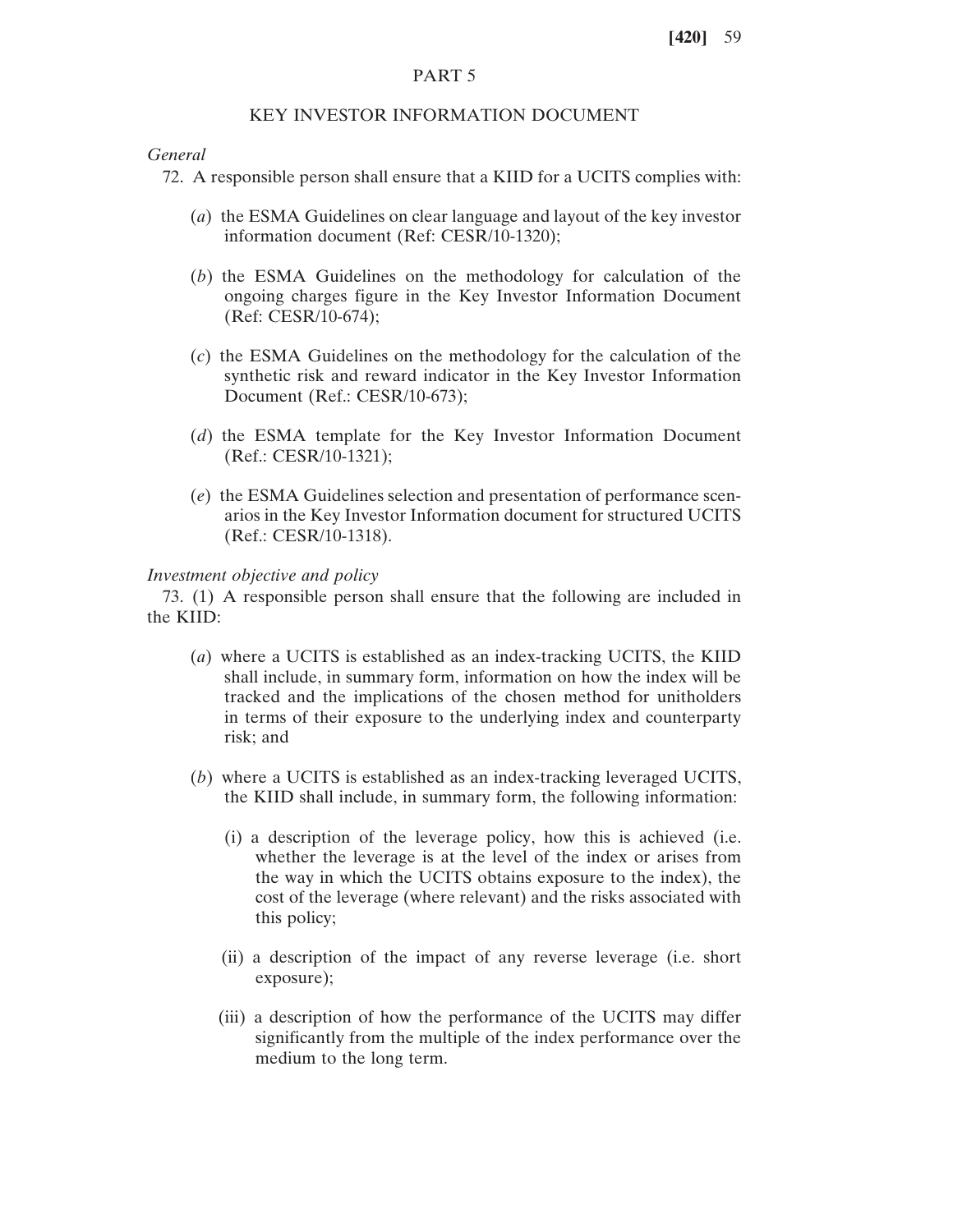(2) In relation to a structured UCITS, as defined in Article 36(1) of Commission Regulation No. 583/ 2010, if the pre-determined pay-off is available only to those investors that buy units at a certain point and hold them until a certain date, the responsible person shall ensure that the relevant KIID:

- (*a*) includes a statement to this effect;
- (*b*) details the consequences for an investor of buying and selling units in the UCITS other than in instances in which the pre-determined payoff is available; and
- (*c*) if a guarantee from an independent third party is offered, includes an explanation of such guarantee.

# *Risk and reward profile*

74. (1) A responsible person shall calculate a synthetic risk and reward indicator in accordance with the methodology prescribed in ESMA Guidelines for the calculation of the synthetic risk and reward indicator in the Key Investor Information Document (Ref: CESR/10-673).

- (2) (*a*) A responsible person of a UCITS established as a feeder fund shall, in the KIID, include:
	- (i) a description of the risk and reward profile of the UCITS; and
	- (ii) where the ancillary assets held by the feeder UCITS impact on the risk and reward profile of the UCITS, a disclosure of this fact.
	- (*b*) A description for the purposes of clause (i) of subparagraph (*a*) shall not be materially different to the risk and reward profile of the corresponding master UCITS.

## *Filing requirements*

75. (1) A responsible person of an umbrella UCITS shall submit a KIID to the Bank prior to the approval of a new sub-fund.

(2) When filed with the Bank in accordance with paragraph (1), a KIID must be accompanied by written confirmation from the responsible person or the legal adviser to the UCITS to the Bank that:

- (*a*) the KIID complies with the requirements of the UCITS Regulations, Commission Regulation (EU) No 583/2010 and these Regulations;
- (*b*) the information in the KIID does not conflict with the content of the prospectus.

(3) Every new KIID and amended KIID shall be submitted by the responsible person to the Bank.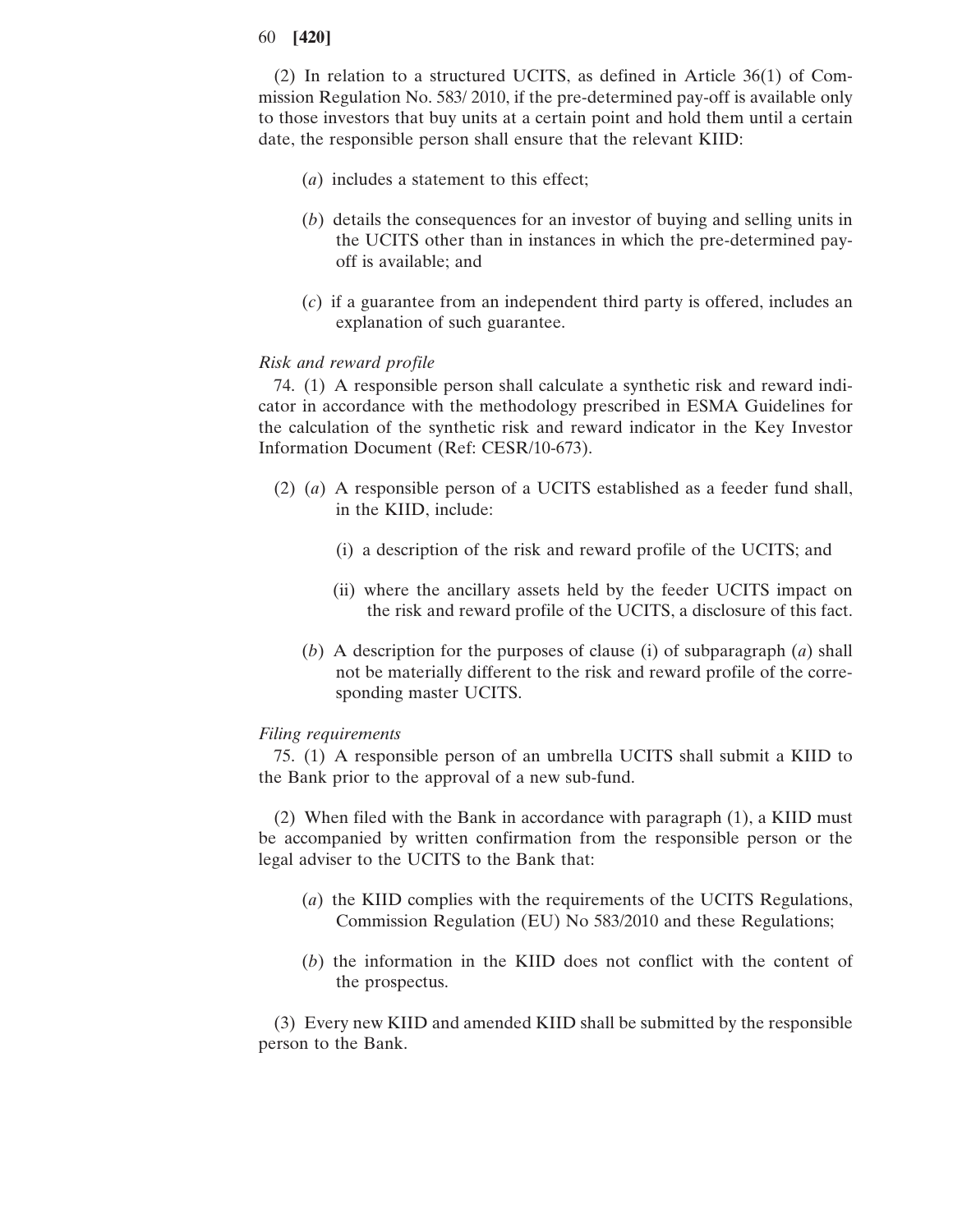# PART 6

### GENERAL OPERATIONAL REQUIREMENTS

### *Regulated markets*

76. (1) A responsible person shall, regularly, review the list of stock exchanges and regulated markets that are specified in the prospectus of the relevant UCITS to ensure that those stock exchanges and regulated markets continue to meet with the regulatory criteria.

(2) A responsible person shall consult with the depositary to ensure that adequate custody arrangements are in place before including additional stock exchanges or markets in the prospectus.

#### *Directed brokerage services or similar arrangements*

77. A responsible person shall, at least, on an annual basis, review any directed brokerage services or similar arrangements and associated costs to a UCITS, where such services or arrangements are being operated in relation to that UCITS.

#### PART 7

## ANNUAL AND HALF-YEARLY REPORTS OF A UCITS

#### *Publication of annual and half-yearly reports*

78. (1) The responsible person shall prepare and submit to the Bank annual and half yearly reports of a UCITS in accordance with Regulation 88 of the UCITS Regulations.

- (2) The responsible person shall ensure that:
	- (*a*) the first annual or half-yearly report be prepared within 9 months of the launch UCITS and shall be published and submitted to the Bank within 2 months if half-yearly or 4 months for annual; and
	- (*b*) the first annual report shall be submitted to the Bank within 18 months of the incorporation or establishment of that UCITS and shall be published within 4 months.

(3) Where an umbrella UCITS produces separate periodic reports for individual sub-funds, the responsible person shall, in the report for each sub-fund, name the other sub-funds and state that the reports of such sub-funds are available free of charge on request from the management company.

(4) Each annual and half-yearly report shall state whether the board of directors of the responsible person is satisfied that:

(*a*) there are in place arrangements, evidenced by written procedures, to ensure that the obligations that are prescribed by Regulation 41(1) are applied to all transaction with a connected party; and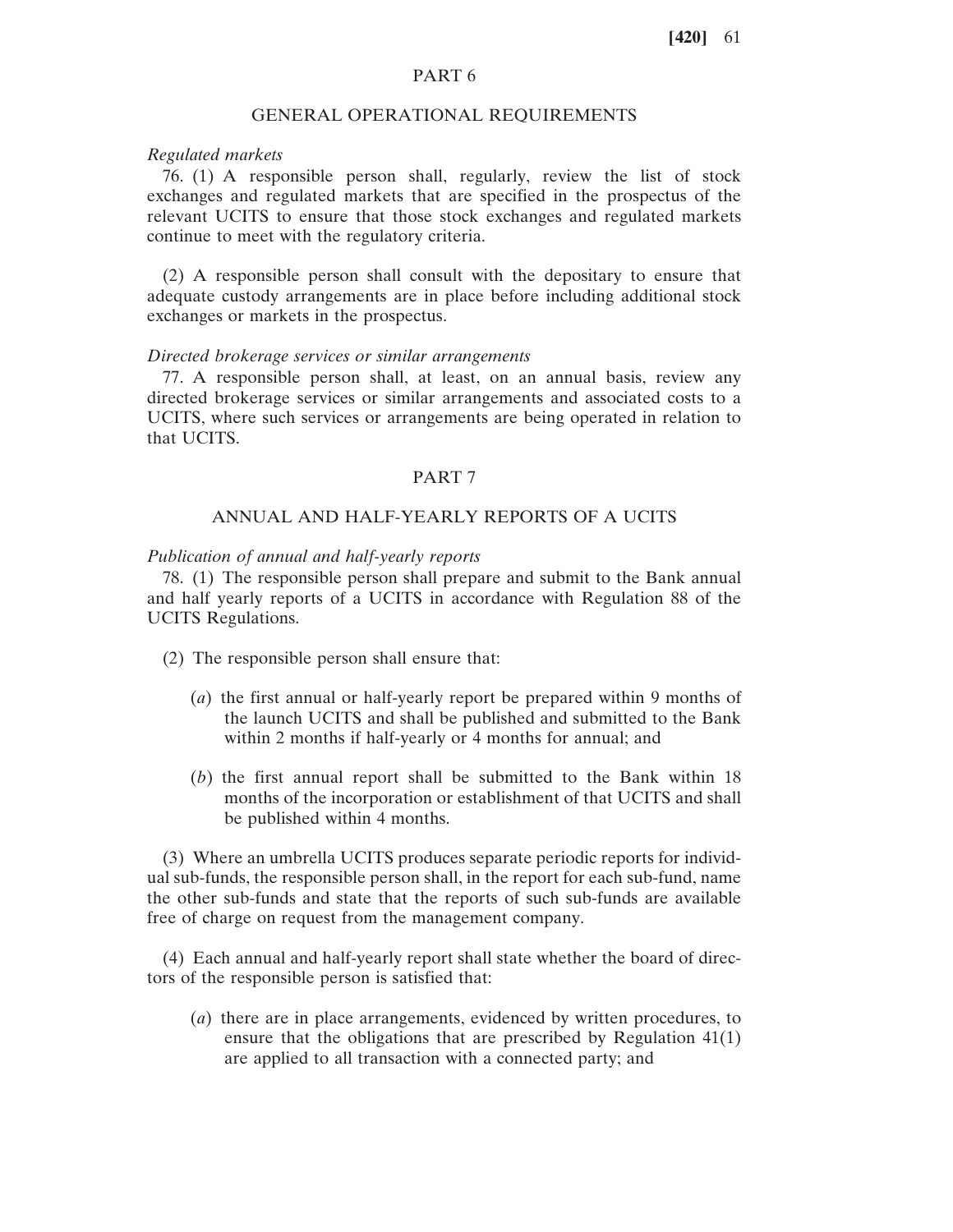- 62 **[420]**
	- (*b*) all transaction with a connected party that was entered into during the period to which the report relates complied with the obligations that are prescribed by Regulation 41(1).

## *Additional information to be included in the annual report*

- 79. (1) The responsible person shall in the annual report of the UCITS:
	- (*a*) in addition to the requirements of the UCITS Regulations, include the information that is prescribed in Schedule 7;
	- (*b*) document all material changes that have occurred in the disposition of the assets of the UCITS.
- (2) For the purposes of subparagraph (*b*) of paragraph (1):
	- (*a*) a material change is defined as aggregate purchases of a security exceeding 1 per cent of the total value of purchases for the period or aggregate disposals greater than 1 per cent of the total value of sales;
	- (*b*) if there were fewer than 20 purchases that met the material changes definition, the UCITS shall disclose those purchases and such number of the next largest purchases so that at least 20 purchases are disclosed; and
	- (*c*) if there were fewer than 20 sales that met the material changes definition, the UCITS shall disclose those sales and such number of the next largest sales so that at least 20 sales are disclosed.

(3) If a sub-fund within an umbrella investment company invests in the units of another sub-fund within that umbrella, the responsible person shall, in its annual report:

- (*a*) disclose the fact of that investment; and
- (*b*) explain the policies that have been adopted by the umbrella investment company to disclose cross-investments between sub-funds within that umbrella investment company.

#### *Additional information to be included in the half-yearly report*

80. (1) A responsible person shall (on behalf of the UCITS), in its halfyearly report:

- (*a*) in addition to the requirements of the UCITS Regulations, include the information that is prescribed in Schedule 8;
- (*b*) document all material changes that have occurred in the disposition of the assets of the UCITS.

(2) For the purposes of subparagraph (*b*) of paragraph (1) the criteria specified in Regulation 79(2) shall apply.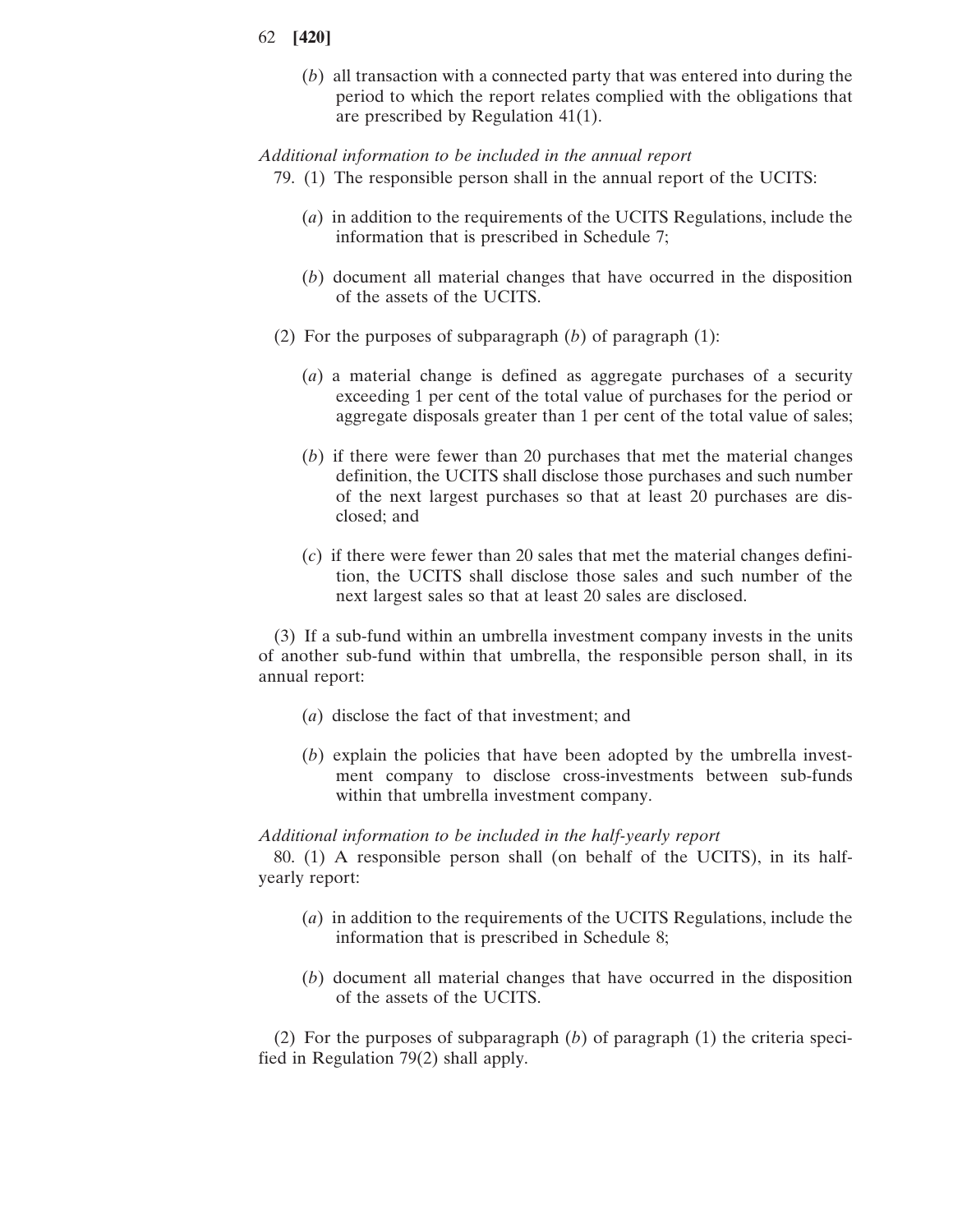(3) If a sub-fund within an umbrella investment company invests in the units of another sub-fund within that umbrella, the responsible person shall, in its half-yearly report:

- (*a*) disclose the fact of that investment; and
- (*b*) explain, in a note to the half-yearly report, the policies that have been adopted by the umbrella investment company to disclose cross-investments between sub-funds within that umbrella investment company.

### PART 8

# REQUIREMENTS IN RESPECT OF SPECIFIC TYPES OF FUND

#### *Interpretation: Part 8*

81. In this Part, references to a "Short-Term Money-Market Fund" means a money market fund referred to in Regulation 86, "Money-Market Fund" means a money-market fund referred to in Regulation 87 and "money market fund" means either a Short-Term Money-Market Fund or a Money-Market Fund.

# *Exchange-traded funds* 82. (1)

A responsible person of a UCITS ETF shall ensure that, in its name and in each of the types of document set out in paragraph (2), the relevant UCITS ETF uses the identifier "UCITS ETF" to identify it as an exchange-traded fund.

(2) The types of document to which paragraph (1) refers are, in respect of the particular UCITS ETF:

- (*a*) the constitutional document;
- (*b*) the prospectus;
- (*c*) the KIID; and
- (*d*) marketing communications.

(3) A responsible person of a UCITS ETF shall, in:

- (*a*) the prospectus,
- (*b*) the KIID, and
- (*c*) the marketing communications of the UCITS ETF,

disclose the policy of the UCITS ETF regarding portfolio transparency and where information on the portfolio may be obtained, including where the indicative net asset value, if applicable, is published.

(4) A responsible person of a UCITS ETF, that calculates the indicative net asset value, shall, in its prospectus, disclose: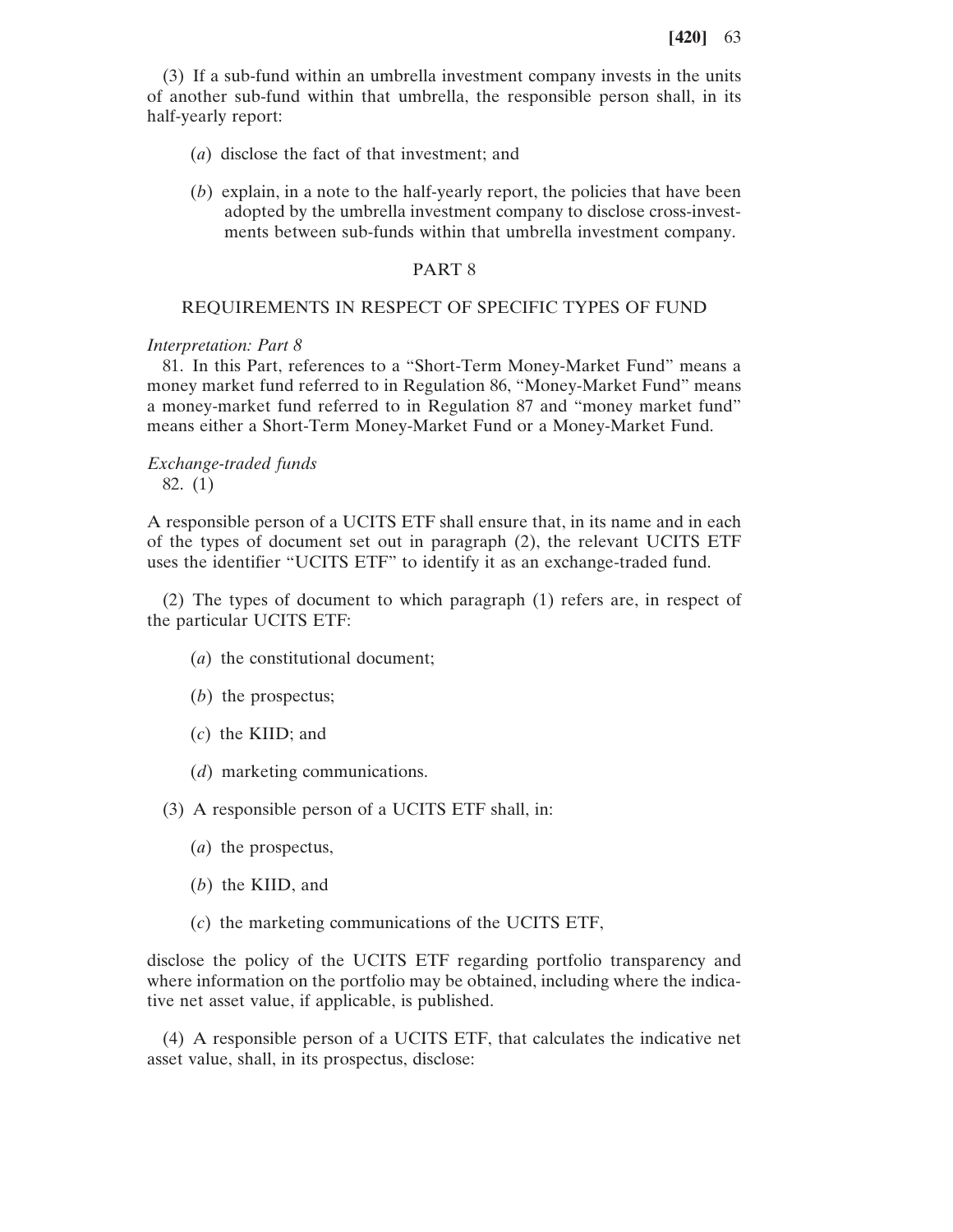- (*a*) how the indicative net asset value is calculated;
- (*b*) the frequency of that calculation.

(5) A responsible person of a UCITS which is not a UCITS ETF shall not use the identifier UCITS ETF, ETF or exchange-traded fund in any type of document, including those specified in paragraph (2).

### *Actively managed UCITS ETFs*

83. A responsible person of a UCITS that is an actively managed UCITS ETF shall, in:

- (*a*) the prospectus,
- (*b*) the KIID, and
- (*c*) the marketing communications of the actively managed UCITS ETF, disclose:
	- (i) that the UCITS ETF is an actively managed UCITS ETF; and
	- (ii) how the UCITS ETF will meet the stated investment policy including, where applicable, its intention to outperform an index.

# *Treatment of secondary market investors of a UCITS ETF*

84. (1) In circumstances in which units of a UCITS ETF purchased on a secondary market may not be redeemable from the UCITS, the responsible person shall include the following wording in the prospectus and in the marketing communications of the relevant UCITS ETF:

> "UCITS ETF's units purchased on the secondary market cannot usually be sold directly back to UCITS ETF. Investors must buy and sell units on a secondary market with the assistance of an intermediary (e.g. a stockbroker) and may incur fees for doing so. In addition, investors may pay more than the current net asset value when buying units and may receive less than the current net asset value when selling them."

(2) Where the stock exchange value of the units of a UCITS ETF varies significantly from its net asset value, the responsible person shall ensure that an investor who has acquired:

- (*a*) a unit, or
- (*b*) where applicable, any right to acquire a unit that was granted by way of distributing a respective unit,

on the secondary market, may sell the unit back to the UCITS ETF directly.

(3) Where paragraph (2) applies, the responsible person of the relevant UCITS ETF shall communicate to the relevant regulated market that the UCITS ETF accepts direct redemptions at the level of the UCITS ETF.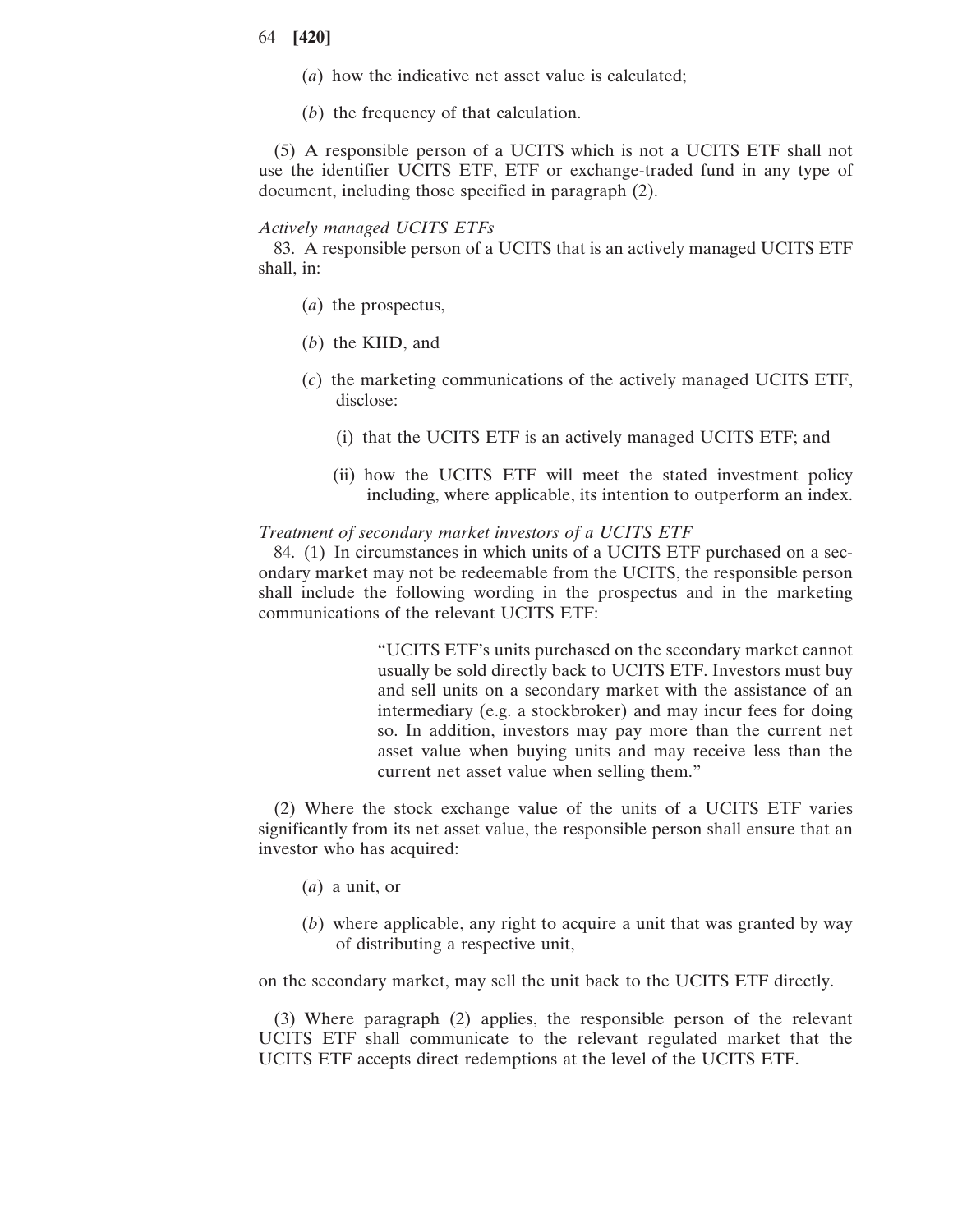- (4) Where paragraph (2) applies:
	- (*a*) a responsible person of a UCITS ETF shall, in its prospectus, disclose:
		- (i) the process that is to be followed by an investor who has purchased a unit on the secondary market; and
		- (ii) the potential costs involved in redeeming directly from the UCITS ETF; and
	- (*b*) the responsible person shall ensure that the costs for redeeming directly from the UCITS are not excessive.

### *Money-market UCITS*

85. (1) A responsible person of a UCITS that is a money-market fund shall, in:

- (*a*) the prospectus, and
- (*b*) the KIID,

state whether the relevant UCITS is a Short-Term Money-Market Fund or a Money-Market Fund.

(2) A responsible person of a UCITS that is a money-market fund shall, in its prospectus:

- (*a*) include a risk warning highlighting the difference between the nature of a deposit and the nature of an investment in a money-market fund, including mention of the risk that the principal invested in a moneymarket fund is capable of fluctuation;
- (*b*) provide information to investors on the risk and reward profile of the fund so as to enable an investor to identify any specific risks linked to the investment strategy of the money-market fund.

(3) Information that is provided in accordance with subparagraph (*b*) of paragraph (2) shall:

- (*a*) in the case of every money-market fund, include, where relevant, investment in new asset classes, financial instruments or investment strategies that have unusual risk and reward profiles; and
- (*b*) in the case of a Money-Market Fund, take account of the longer WAM and WAL.

### *Short-Term Money-Market Funds*

86. (1) A responsible person of a UCITS that is a Short-Term Money-Market Fund shall ensure that the primary investment objectives of the UCITS are to:

(*a*) maintain the principal of the fund; and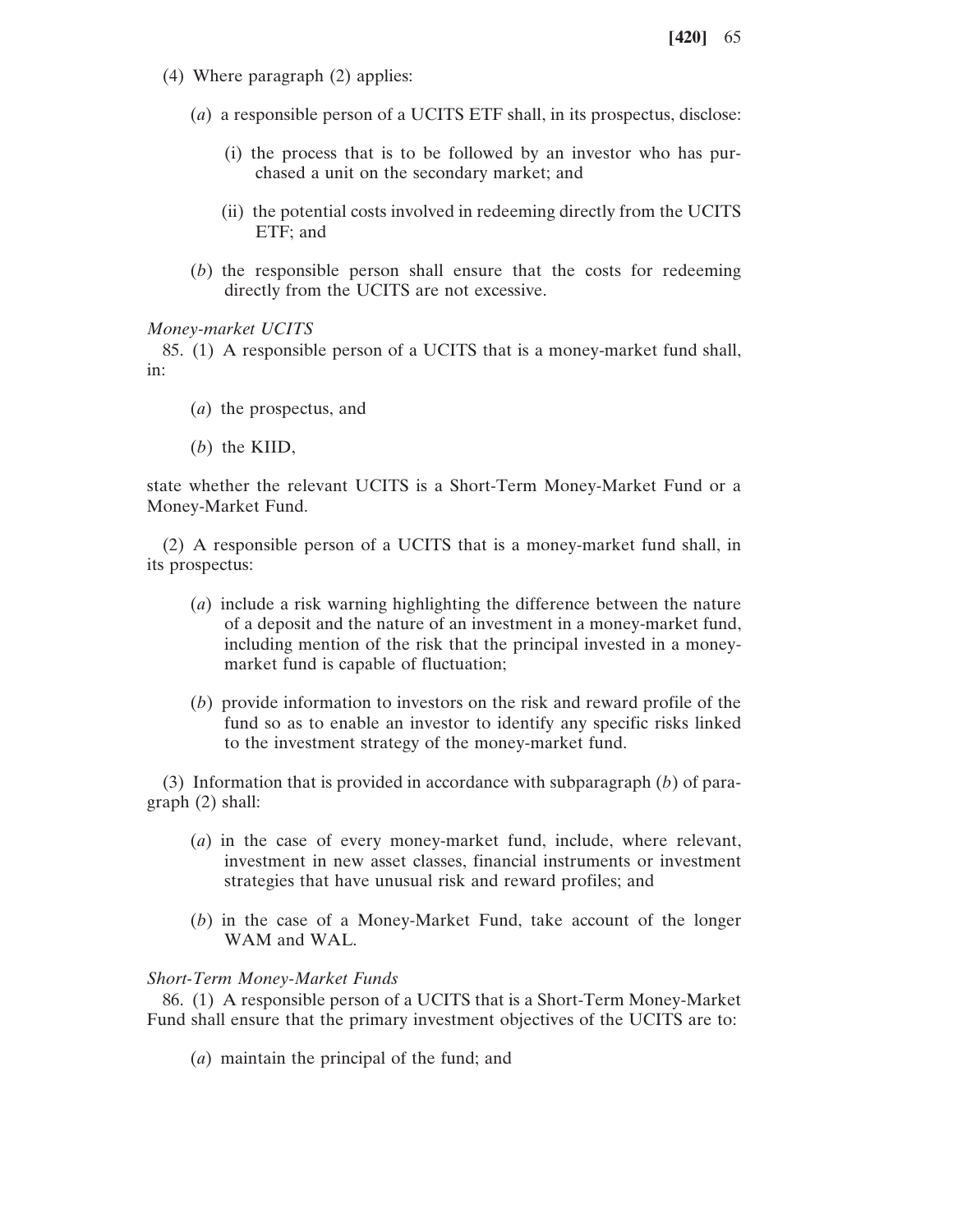(*b*) provide a return in line with money-market rates.

(2) A responsible person of a UCITS that is a Short-Term Money-Market Fund shall ensure that the relevant UCITS:

- (*a*) invests only in the following:
	- (i) high quality money-market instruments, as determined by the responsible person, that comply with the criteria for moneymarket instruments as set out in the UCITS Regulations; and
	- (ii) deposits with credit institutions specified in Regulation 7;
- (*b*) takes into account and documents the assessment by the responsible person of at least the following factors, in determining the quality of a relevant investment:
	- (i) the credit quality of the instrument;
	- (ii) the nature of the asset class represented by the instrument;
	- (iii) in the case of a structured financial instrument, the operational and counterparty risk associated with the instrument; and
	- (iv) the liquidity profile of the instrument;
- (*c*) for the purposes of clause (i) of subparagraph (*b*), where a moneymarket instrument:
	- (i) was subject to a credit rating by an agency registered and supervised by ESMA that rating shall be taken into account by the responsible person in the credit assessment process; and
	- (ii) where a money-market instrument is downgraded below the two highest short-term credit ratings by the credit rating agency referred to in clause (i) this shall result in a new credit assessment being conducted of the instrument by the responsible person without delay; and
- (*d*) monitors the credit quality of each of its investments on an ongoing basis.

(3) A responsible person of a UCITS that is a Short-Term Money-Market Fund shall ensure the relevant UCITS:

- (*a*) invests only in securities or instruments that have a residual maturity until the legal redemption date of not greater than 397 days;
- (*b*) provides daily net asset value and price calculations and has daily subscriptions and redemptions of units;
- (*c*) ensures that the WAM of the portfolio does not exceed 60 days;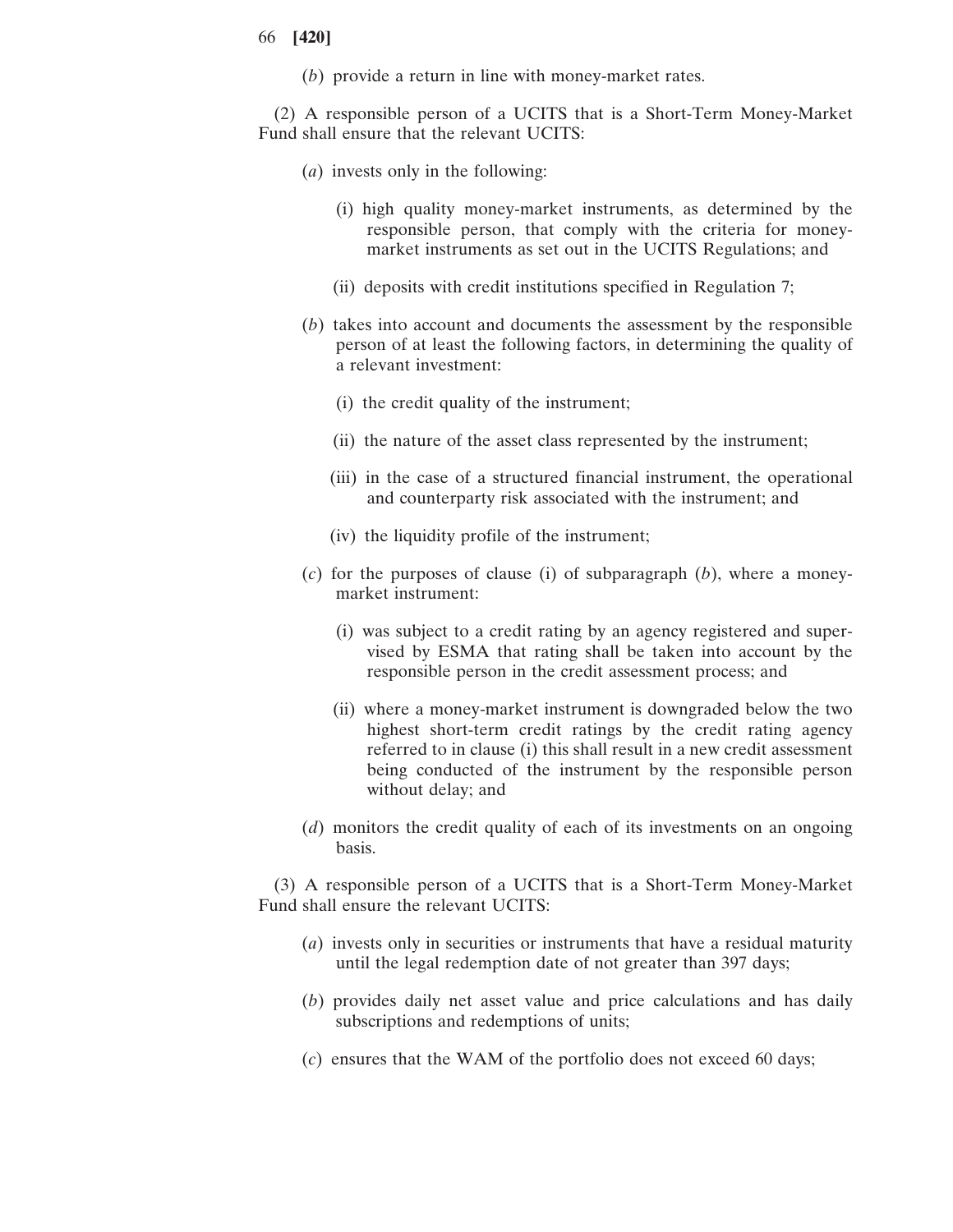- (*d*) ensures that the WAL of the portfolio does not exceed 120 days;
- (*e*) takes into account the impact of FDIs, deposits and efficient portfolio management techniques and instruments when calculating the WAM and WAL;
- (*f*) ensures that it is not exposed, directly or indirectly, to equities or commodities, including through any FDI;
- (*g*) invests only in FDIs when these are in line with the money-market investment strategy of the UCITS;
- (*h*) invests only in FDIs that give exposure to foreign exchange for hedging purposes;
- (*i*) does not invest in a non-base currency unless the exposure is fully hedged;
- (*j*) does not invest in another investment fund unless that other investment fund also is a short-term money-market fund; and
- (*k*) has either a constant or fluctuating net asset value.

(4) For the purposes of subparagraph (*d*) of paragraph (3), when calculating the WAL for securities, including structured financial instruments:

- (*a*) the responsible person shall base the maturity calculation on the residual maturity until the legal redemption of the instruments; and
- (*b*) for the purposes of paragraph (*a*), where a financial instrument embeds a put option, the exercise date of the put option may be used instead of the legal residual maturity if the following conditions apply at all times:
	- (i) the put option can be exercised freely by the UCITS at its exercise date;
	- (ii) the strike price of the put option remains close to the expected value of the instrument at the next exercise date; and
	- (iii) the investment strategy of the UCITS implies that there is a high probability that the option will be exercised at the next exercise date.

### *Money-Market Funds*

87. (1) A responsible person of a UCITS that is a Money-Market Fund shall ensure that the primary investment objectives of the UCITS are to:

- (*a*) maintain the principal of the fund; and
- (*b*) provide a return in line with money-market rates.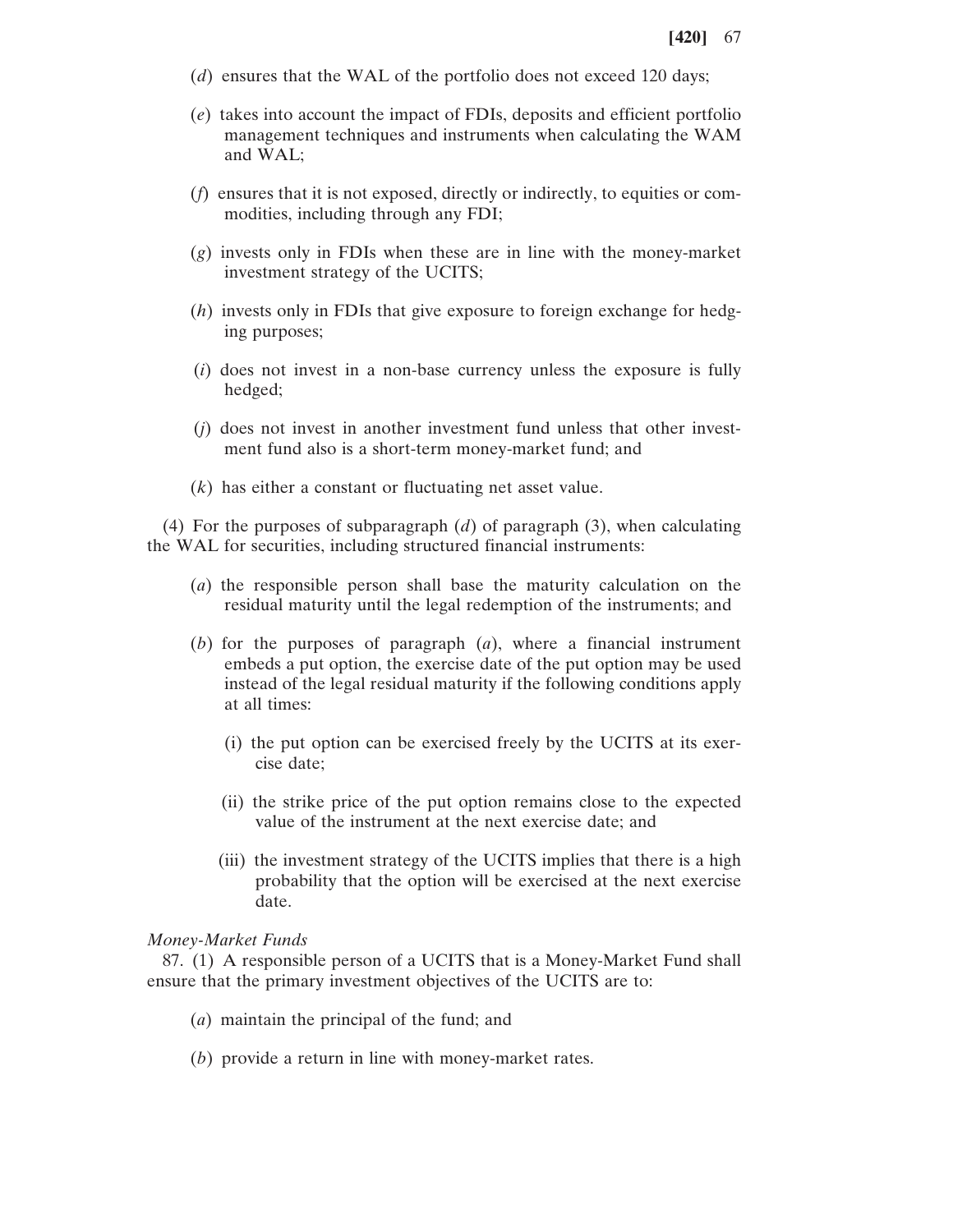(2) A responsible person of a UCITS that is a Money-Market Fund shall ensure that the relevant UCITS:

- (*a*) invests only in the following:
	- (i) high quality money-market instruments, as determined by the responsible person that comply with the criteria for moneymarket instruments as set out in the UCITS Regulations; and
	- (ii) deposits with credit institutions referred to in Regulation 7;
- (*b*) takes into account and documents the assessment by the responsible person of at least the following factors, in determining the quality of a relevant investment:
	- (i) the credit quality of the instrument;
	- (ii) the nature of the asset class represented by the instrument;
	- (iii) in the case of a structured financial instrument, the operational and counterparty risk associated with the instrument; and
	- (iv) the liquidity profile of the instrument;
- (*c*) For the purposes of clause (i) of subparagraph (*b*), where a moneymarket instrument:
	- (i) was subject to a credit rating by an agency registered and supervised by ESMA that rating shall be taken into account by the responsible person in the credit assessment process; and
	- (ii) where a money-market instrument is downgraded below the two highest short-term credit ratings by the credit rating agency referred to in clause (i) this shall result in a new credit assessment being conducted of the instrument by the responsible person without delay; and
- (*d*) monitors the credit quality of each of its investments on an ongoing basis.

(3) A responsible person of a UCITS that is a Money-Market Fund shall ensure the relevant UCITS:

- (*a*) invests only in securities or instruments that have a residual maturity until the legal redemption date of not greater than two years, provided that the time remaining until the next interest reset date is not greater than 397 days;
- (*b*) provides daily net asset value and price calculations and has daily subscriptions and redemptions of units;
- (*c*) ensures that the WAM of the portfolio does not exceed six months;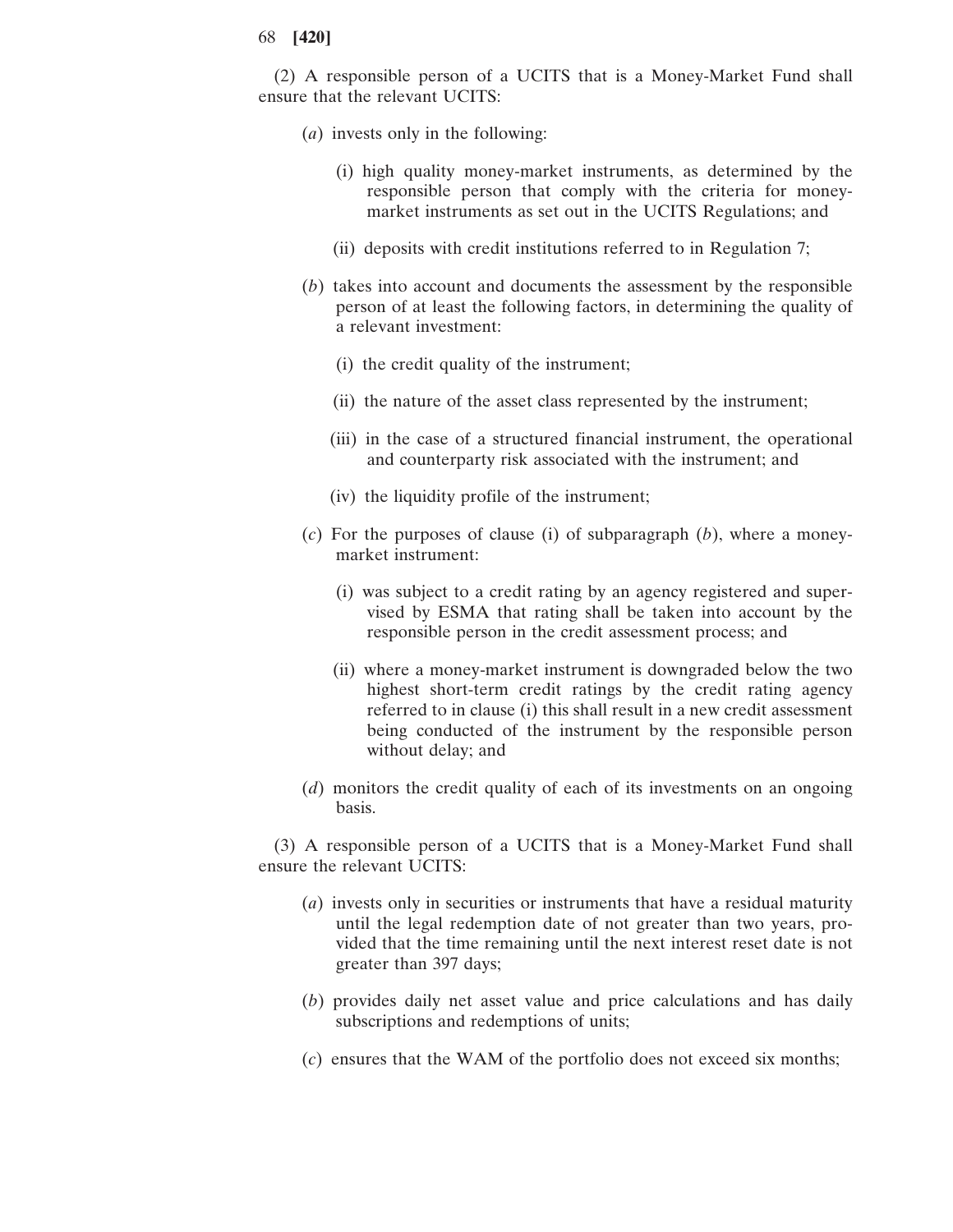- (*d*) ensures that the WAL of the portfolio does not exceed 12 months;
- (*e*) takes into account the impact of FDIs, deposits and efficient portfolio management techniques and instruments when calculating the WAM and WAL;
- (*f*) ensures that the UCITS is not exposed, directly or indirectly, to equities or commodities, including through FDIs;
- (*g*) invests only in FDIs that give exposure to foreign exchange for hedging purposes;
- (*h*) does not invest in a non-base currency unless the exposure is fully hedged;
- (*i*) does not invest in another investment fund unless that other investment fund is a short-term money-market fund or a money-market fund; and
- (*j*) has a fluctuating net asset value.

(4) For the purposes of subparagraph (*d*) of paragraph (2), a floating rate security must reset to a money-market rate or index.

- (5) (*a*) Subject to subparagraph (*b*), for the purposes of subparagraph (*d*) of paragraph (3), when calculating the WAL for a security, including a structured financial instrument, the responsible person shall base the maturity calculation on the residual maturity until the legal redemption of the instrument.
	- (*b*) When a financial instrument embeds a put option, the exercise date of the put option may be used instead of the legal residual maturity if the following conditions apply at all times:
		- (i) the UCITS can exercise the put option, at its exercise date, freely;
		- (ii) the strike price of the put option remains close to the expected value of the instrument at the next exercise date; and
		- (iii) the investment strategy of the UCITS implies that there is a high probability that the option will be exercised at the next exercise date.

#### *Short-Term Money-Market Funds: valuation on the basis of amortised cost*

88. (1) A responsible person of a UCITS that is a Short-Term Money-Market Fund shall not permit that UCITS to follow an amortised cost valuation methodology unless the UCITS or, where relevant, its delegate has demonstrated expertise in the operations of money market funds that follow this method of valuation.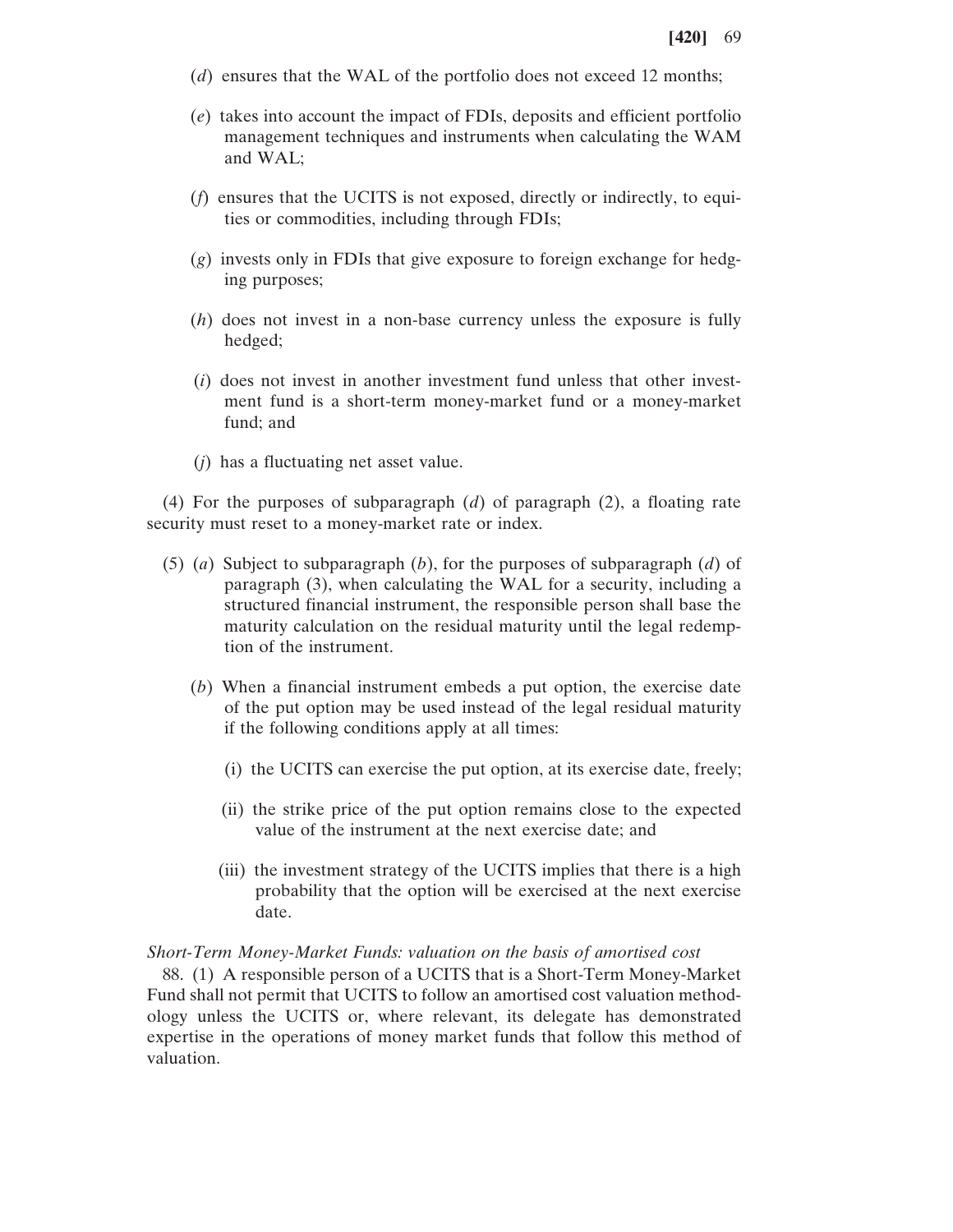(2) For the purposes of paragraph (1), expertise shall be demonstrable where any of the following conditions is satisfied:

- (*a*) the short-term money-market fund has obtained a triple-A rating from an internationally recognised rating agency;
- (*b*) the responsible person is engaged in the management, or has been engaged in the management, of a triple-A rated money-market fund; or
- (*c*) in circumstances other than those in subparagraph (*a*) or subparagraph (*b*), where the responsible person or, where relevant, its delegate, has demonstrated to the Bank (through separate application) that appropriate expertise exists in the operation of this type of Money-Market Fund.

(3) Where a UCITS is a Short-Term Money-Market Fund which uses the amortised cost valuation methodology, the responsible person of that UCITS shall:

- (*a*) ensure that, upon appointment and at all times thereafter, the persons responsible for the operation of that UCITS, including under any delegation arrangements, have the necessary expertise;
- (*b*) carry out a weekly review of discrepancies between the market value and the amortised cost value of its money-market instruments;
- (*c*) where a discrepancy in excess of 0.3 per cent occurs between the market value and the amortised cost value of the portfolio:
	- (i) conduct a daily review; and
	- (ii) notify the Bank of that discrepancy and provide to the Bank a description of the action, if any, that will be taken to reduce such discrepancy;
- (*d*) in its constitutional document, provide:
	- (i) for the escalation procedure that is required by paragraph (4); or
	- (ii) that a review of the amortised cost valuation vis-à-vis market valuation will be carried out in accordance with the requirements of the Bank.

(4) For the purposes of the weekly review that is mandated by subparagraph (*b*) of paragraph (3), the responsible person shall have in place an escalation procedure to ensure that any material discrepancy between the market value and the amortised cost value of a money-market instrument is brought to the attention of personnel who are responsible for the investment management of the UCITS.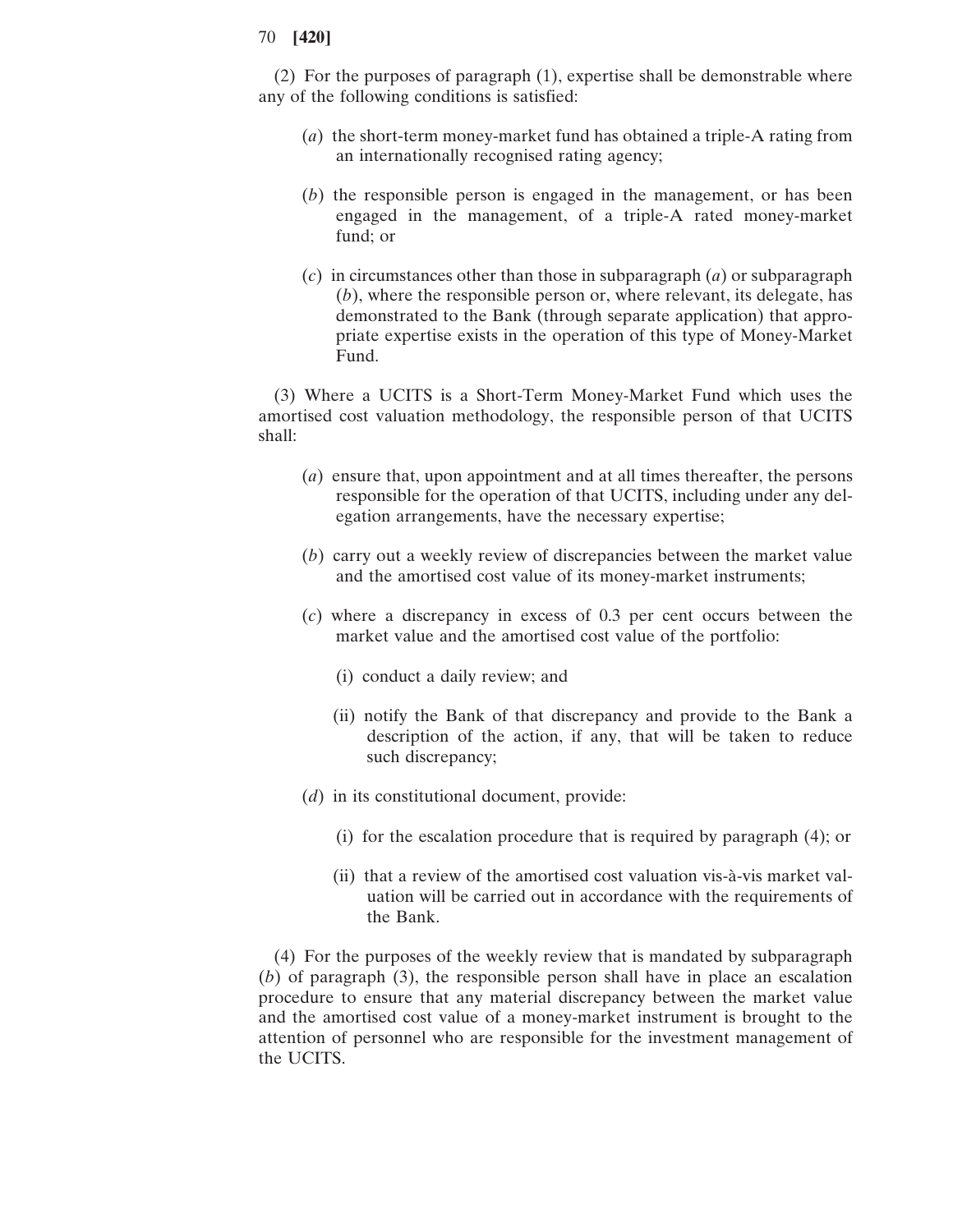- (5) For the purposes of paragraph (4):
	- (*a*) a discrepancy in excess of 0.1 per cent between the market value and the amortised cost value of the portfolio shall be brought to the attention of the responsible person; and
	- (*b*) a discrepancy in excess of 0.2 per cent between the market value and the amortised cost value of the portfolio shall be brought to the attention of senior management of the responsible person, and to the attention of the depositary.

(6) A responsible person of a UCITS that is a Short-Term Money-Market Fund, which uses the amortised cost valuation methodology, shall:

- (*a*) document the occurrence and the outcome of every weekly review, every daily review and every engagement (if any) of the escalation procedure that is set out in paragraph (4);
- (*b*) undertake and document a monthly portfolio analysis, incorporating stress-testing of the portfolio, to examine portfolio returns under various market scenarios to determine if the portfolio constituents are appropriate to meet pre-determined levels of credit risk, interest rate risk, market risk and investor redemptions.

(7) A responsible person shall ensure that a UCITS that is a Money Market Fund shall not follow the amortised cost valuation methodology.

### *European Central Bank reporting requirements*

89. (1) The responsible person of every Money-Market Fund that meets the definition of "Money Market Fund" in Article 1a of Regulation (EU) No 883/2011 of the European Central Bank of 25 August 2011 amending Regulation (EC) No 25/2009 concerning the balance sheet of the monetary financial institutions sector (ECB/2008/32) (ECB/2001/12) and domiciled within a Monetary Union Member State shall submit sets of data to the Bank at each of two frequencies:

- (*a*) a monthly return, in accordance with paragraph (2), that shall be provided to the Bank within six business days of the last business day of the month to which it relates; and
- (*b*) a quarterly return, in accordance with paragraph (3).

(2) A return prepared for the purposes of subparagraph (*a*) of paragraph (1) shall:

- (*a*) consist of aggregated and summarised balance sheet data;
- (*b*) break down all components of assets into three general issuer categories:
	- (i) Irish;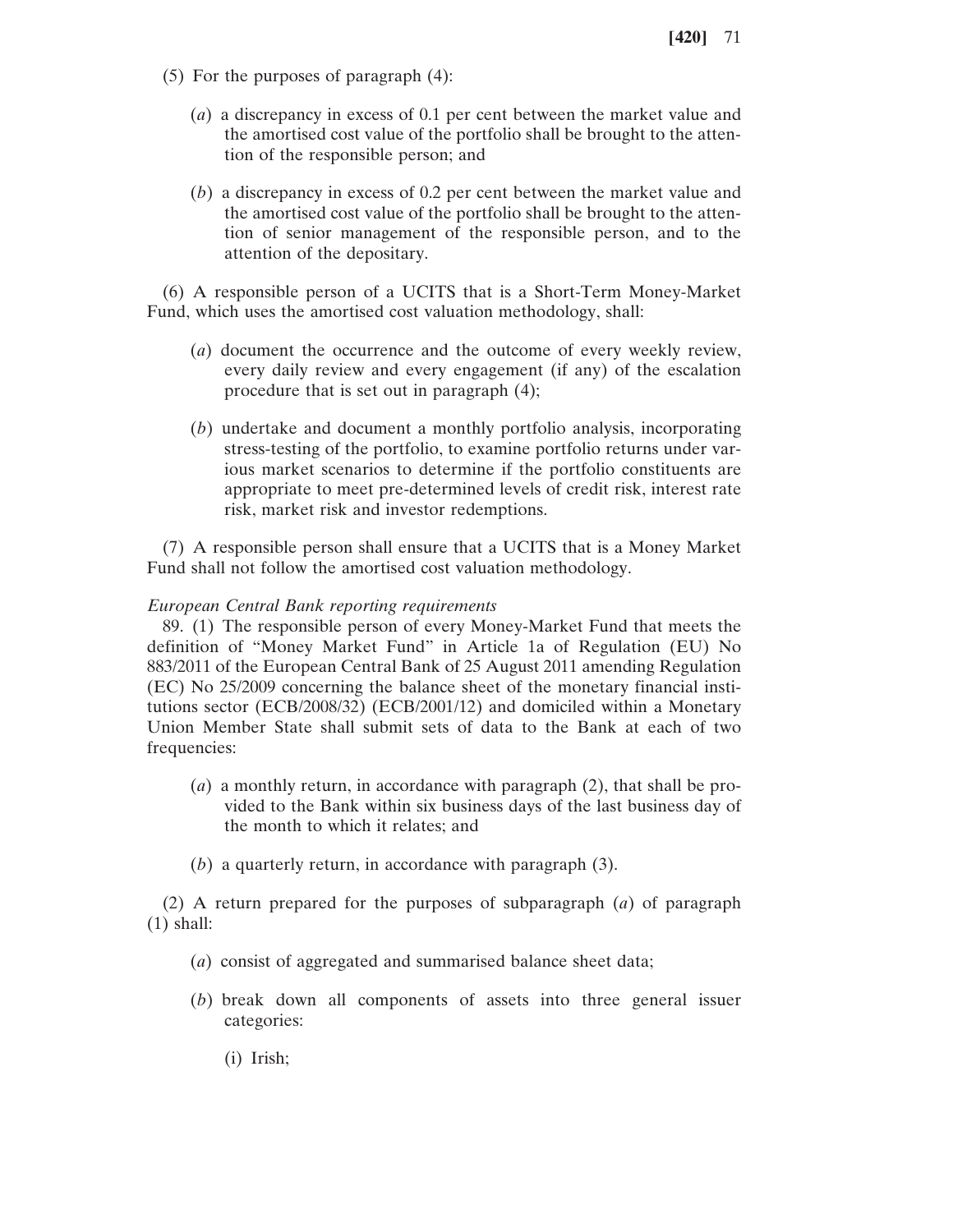- (ii) other Monetary Union Member States; and
- (iii) the rest of the world.

(3) A return prepared for the purposes of subparagraph (*b*) of paragraph (1) shall:

- (*a*) be prepared, on a quarterly basis, to the end of March, the end of June, the end of September and the end of December;
- (*b*) be received by the Bank within ten business days of the last business day of the quarter to which it relates; and
- (*c*) includes a more detailed breakdown of the data that is included in the monthly return that is prepared for the purposes of subparagraph (*a*) of paragraph (1), including a profile of the issuers and the maturity of the assets that the Money-Market Fund holds.

# PART 9

### GUARANTEED UCITS

#### *General*

90. A responsible person shall not use the word "guaranteed" in the name of a UCITS unless there is in place, in accordance with Regulation 91, a specific legally enforceable guarantee between the UCITS and a legally independent third party of substance, for the benefit of the unit-holders.

#### *Legal agreement*

91. (1) For the purposes of Regulation 90:

- (*a*) the guarantee shall be evidenced in a contract that is legally enforceable under Irish law before the courts of Ireland, unless it can be demonstrated that the law of another jurisdiction or the existence of a non-exclusive foreign jurisdiction clause is best market practice;
- (*b*) the responsible person shall satisfy itself, and retain records to demonstrate the basis for that satisfaction, that it is within the legal capacity of the guarantor to enter the guarantee;
- (*c*) the guarantee shall not contain any onerous provision in respect of the UCITS that would permit the guarantor to invalidate the guarantee.

(2) A responsible person shall, in advance of using the word "guaranteed" in the name of a UCITS, provide to the Bank written confirmation from the legal adviser to the UCITS that the guarantee satisfies the conditions set out in para $graph(1)$ .

(3) The responsible person shall not act as a guarantor for the purposes of this Part.

(4) For the purposes of Regulation 90, the guarantor must be: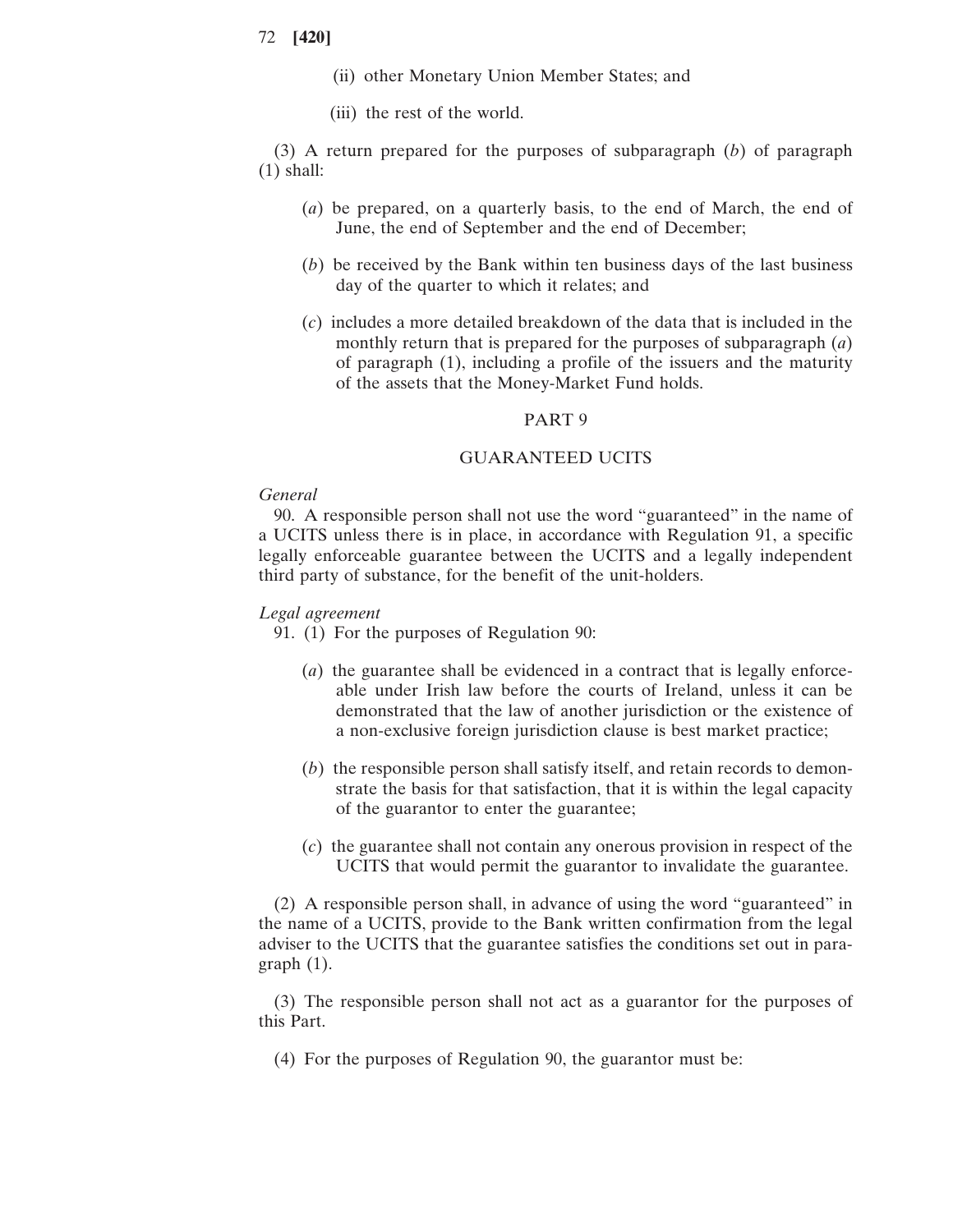- (*a*) an entity of substance and good standing; and
- (*b*) a credit institution with paid-up share capital in excess of  $\epsilon$ 100 million which is of a type that is mentioned in Regulation 7.

#### *Disclosure*

92. The responsible person of that UCITS shall, in a prominent position in its prospectus, disclose the following provisions of the guarantee:

- (*a*) the legal name and any business or trading name of the guarantor;
- (*b*) the obligations of the UCITS under the guarantee, including detail on the cost of the guarantee;
- (*c*) the nature, timing and terms of the guarantee;
- (*d*) a warning to the effect that any performance of the guarantee is dependent on the solvency of the guarantor at the relevant time;
- (*e*) a clear description of the upside limitation as well as the downside protection, sufficient for an investor to make an informed judgement about the practical and economic value of the guarantee; and
- (*f*) where relevant, the impact on an investor who sells their units prior to the maturity of the guarantee.

# PART 10

# CROSS-BORDER NOTIFICATION OF UCITS

#### *Outward marketing: UCITS authorised under the UCITS Regulations*

93. (1) A responsible person shall notify the Bank promptly upon that responsible person receiving approval to market the units of a UCITS in a jurisdiction other than a Member State of the EEA.

(2) A responsible person that markets units of a UCITS in a Member State of the EEA or is approved to market the units of a UCITS in a jurisdiction other than a Member State of the EEA shall notify the Bank in the event that the UCITS ceases to market units in that Member State or jurisdiction.

# *Inward marketing: UCITS authorised in another Member State*

94. (1) A responsible person of a UCITS that is authorised in another Member State and which proposes to market its units in the State shall provide to the Bank written confirmation from the relevant facilities agent that the facilities agent has agreed to act for the UCITS.

(2) The responsible person of a UCITS that is authorised in another Member State and which markets its units in the State, shall ensure that the prospectus of the relevant UCITS provides the following information for Irish investors:

(*a*) details of the facilities agent and of the facilities that are being maintained; and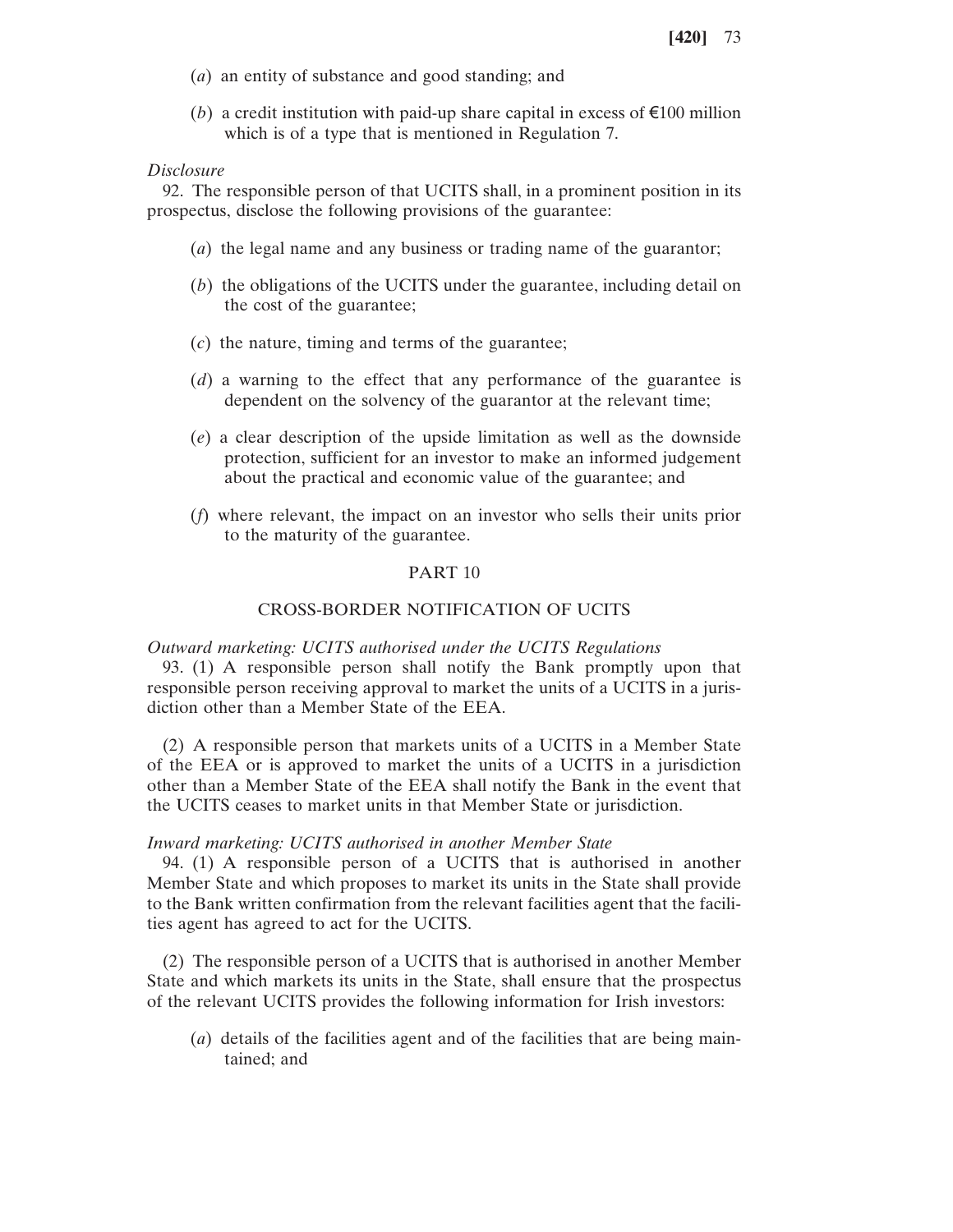- (*b*) relevant provisions of Irish tax laws.
- (3) Where:
	- (*a*) a UCITS that is authorised in another Member State and which markets its units in the State ceases such marketing to investors in the State, or
	- (*b*) an umbrella UCITS ceases marketing any sub-fund to investors in the State,

the responsible person of the relevant UCITS or umbrella UCITS shall, in writing, inform the Bank promptly of that fact.

# PART 11

# MANAGEMENT COMPANIES

#### Chapter 1

#### *General Requirements*

#### *Operating conditions*

95. (1) A management company shall, in accordance with paragraphs (2) and (3), prepare and submit to the Bank financial accounts of the management company.

- (2) A management company shall:
	- (*a*) prepare annual audited accounts of the management company in the format prescribed by the Bank from time to time; and
	- (*b*) submit the annual audited accounts of the management company to the Bank within four months of the year-end.
- (3) A management company shall:
	- (*a*) prepare half-yearly accounts of the management company twice in every financial year to cover, respectively:
		- (i) the first six months of the financial year of the relevant management company, and
		- (ii) the second six months of the relevant financial year; and
	- (*b*) in each case to which subparagraph (*a*) applies, submit the half-yearly accounts to the Bank within two months of the end of the relevant half-year to which the particular accounts relate; and
	- (*c*) prepare the half-yearly accounts in the format prescribed by the Bank from time to time.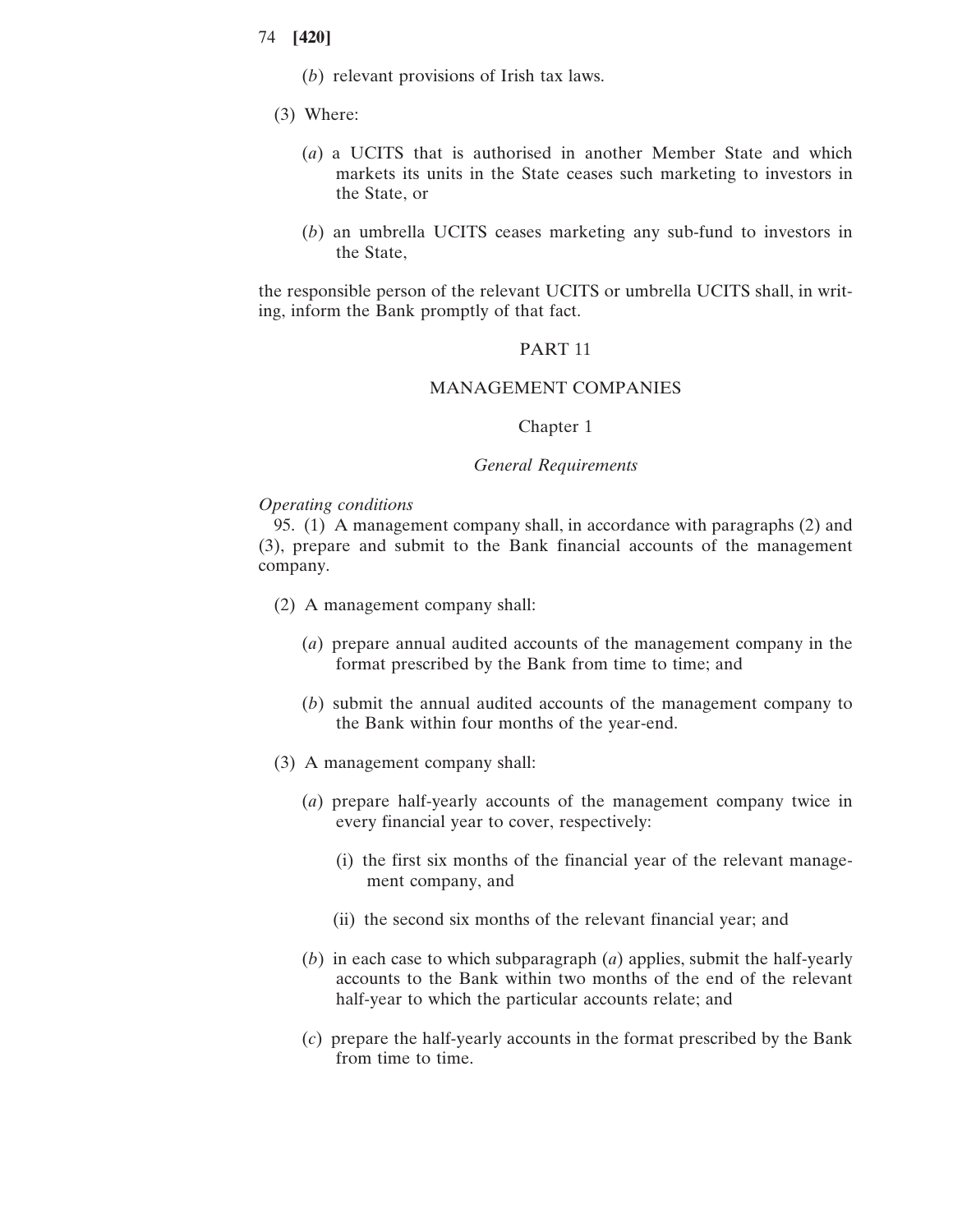(4) Every set of financial accounts specified in paragraphs (2) and (3) shall be accompanied by a minimum capital requirement report.

(5) A minimum capital requirement report of a management company shall be:

- (*a*) prepared in the format prescribed by the Bank from time to time; and
- (*b*) completed by the relevant management company.
- (6) A management company shall maintain an up to date business plan.

(7) Where, by virtue of an investment in the units of another investment fund, a management company or the delegate of a management company (as the case may be) receives a commission (including a rebated commission):

- (*a*) the commission is the property of the investment fund on behalf of which the investment has been made; and
- (*b*) the management company treats the commission as such property.

# *Capital*

- 96. (1) (*a*) A management company shall hold its expenditure requirement as specified in Regulation 17(6) of the UCITS Regulations in the form of eligible assets as defined in paragraph 6 of Schedule 9.
	- (*b*) For the purpose of subparagraph (*a*) the expenditure requirement is calculated as one quarter of a management company's total expenditure taken from the most recent annual accounts.
	- (*c*) For the purpose of subparagraph (*b*) total expenditure includes all expenditure incurred by a management company less the following items which may be deducted:
		- (i) profit shares;
		- (ii) bonuses;
		- (iii) net losses arising in the translation of foreign currency balances;
		- (iv) shared commissions and fees payable which are directly related to commission;
		- (v) fees, brokerages and other charges which are paid to clearing houses, exchanges and brokers;
		- (vi) fees to tied agents;
		- (vii) interest paid on client money; and
		- (viii) any other non-recurring expenses from non-ordinary activity.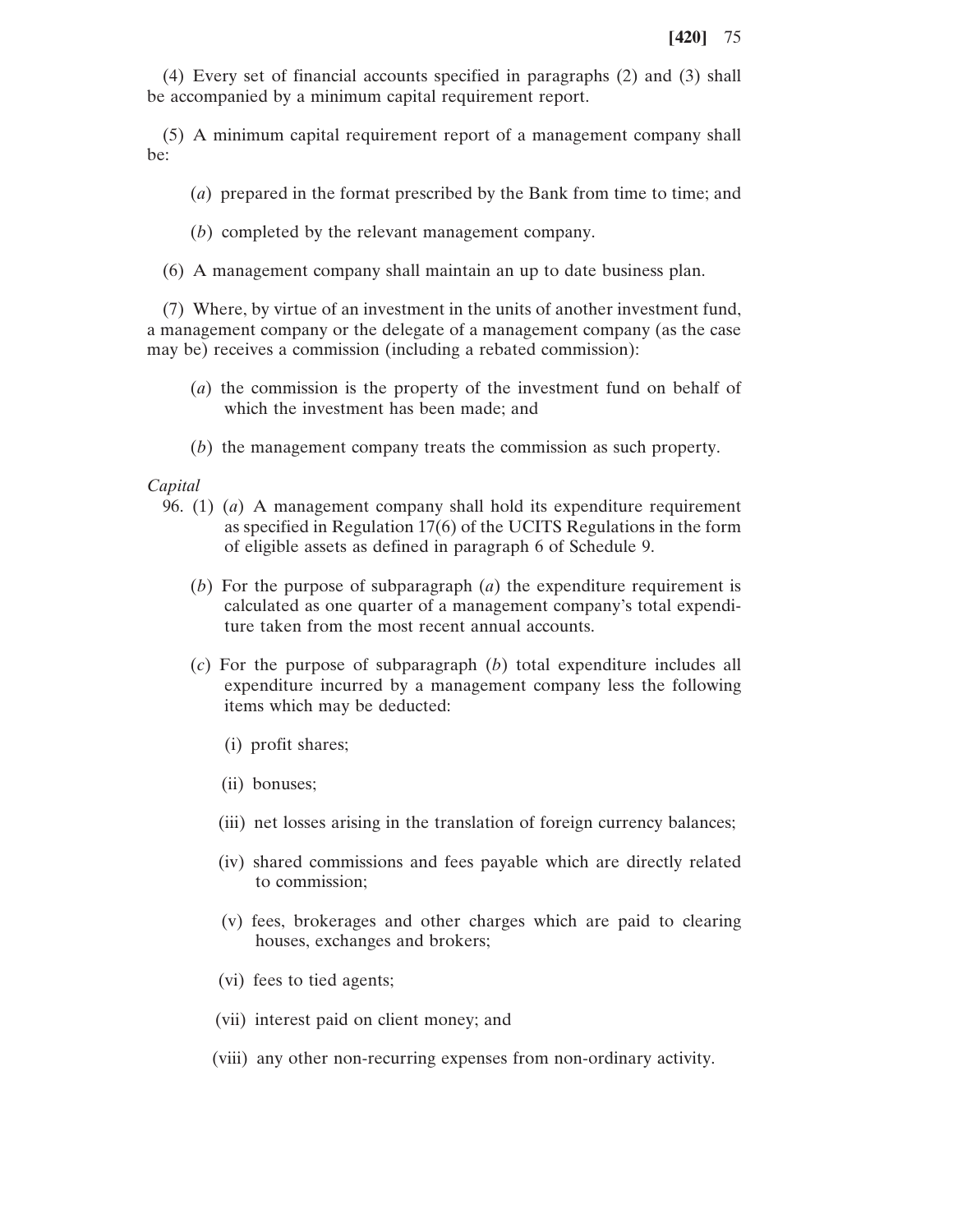- 76 **[420]**
	- (2) (*a*) A management company must be in a position to demonstrate its ongoing compliance with the capital requirements of these Regulations and of the UCITS Regulations.
		- (*b*) Where the financial position of a management company changes materially at any time between reporting dates, which would impact on its compliance with its regulatory capital requirements, that management company must:
			- (i) notify the Bank immediately; and
			- (ii) take any necessary steps to rectify its position.

## *Organisational requirements: general*

97. (1) The board of a management company shall:

- (*a*) be responsible for the managerial functions of the management company specified in Schedule 10;
- (*b*) be responsible for making all material decisions that affect the operation and conduct of the business of the management company;
- (*c*) have the competence to make all material decisions that affect the operation and conduct of the business of the management company.

(2) The board of a management company shall put in place, and ensure adherence to, the following:

- (*a*) procedures that are designed to ensure compliance by the management company with every legal and regulatory requirement to which the management company and every investment fund that is under its management are subject;
- (*b*) procedures that are designed to ensure that every relevant risk pertaining to the management company and to every investment fund that is under its management can and is being identified, monitored and managed;
- (*c*) procedures to:
	- (i) ensure and verify that the investment policy and strategies of every investment fund that is under the management of the management company are complied with; and
	- (ii) ensure the availability to the board of the management company of up-to-date information on portfolio performance;
- (*d*) procedures to ensure that every relevant accounting record (including the annual and half-yearly financial statements) of the management company and of every investment fund that is under the management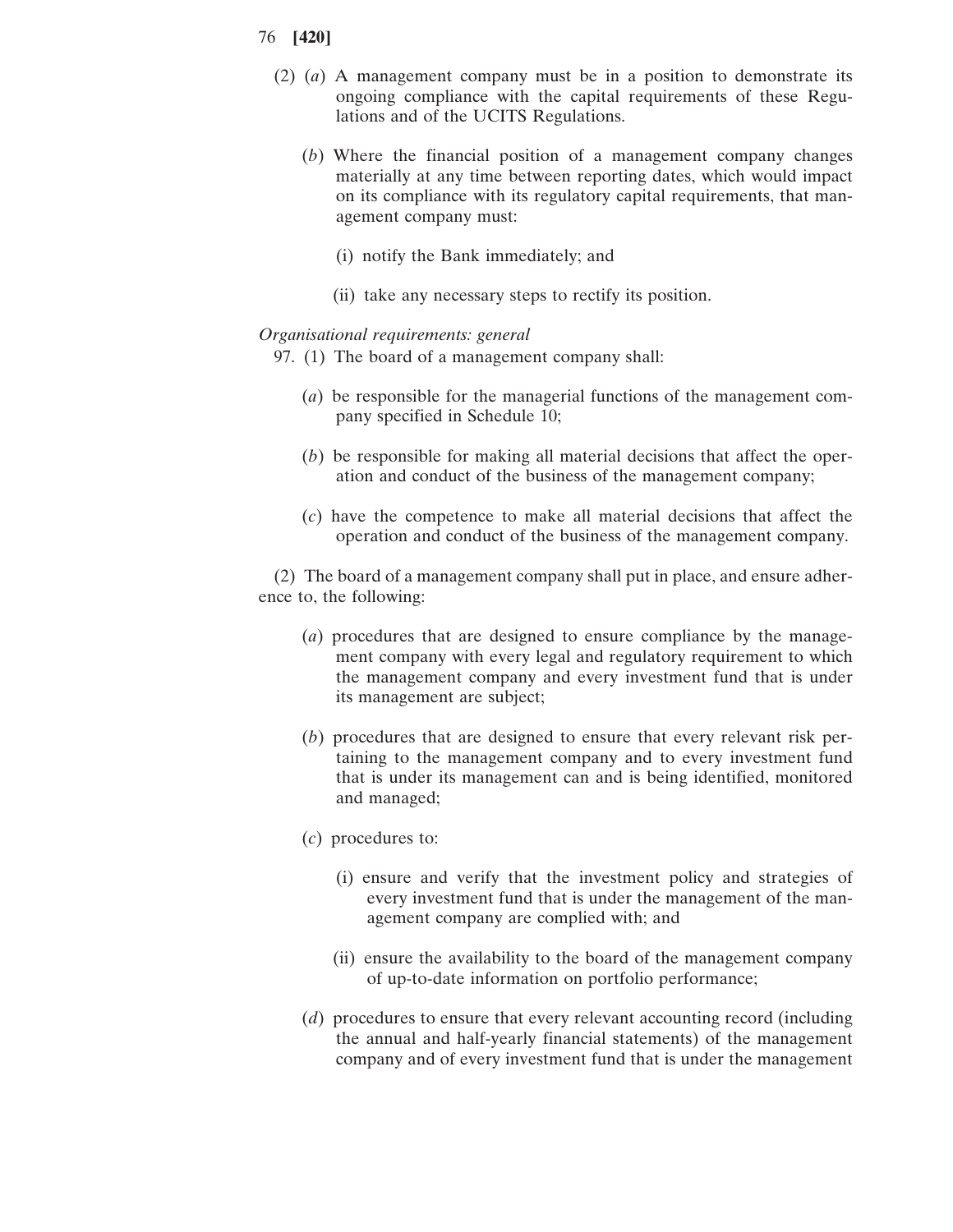of the UCITS management fund is maintained properly and is readily available;

- (*e*) procedures to ensure compliance with regulatory capital requirements of the management company;
- (*f*) procedures for the effective internal audit of the management company and of every investment fund that is under its management;
- (*g*) proper accounting policies and procedures in respect of the management company and every investment fund that is under its management;
- (*h*) procedures to ensure that clear structures are in place for the ongoing monitoring of any work that is delegated to a third party; and
	- (i) procedures to ensure that any complaint from a unit-holder is addressed promptly and effectively.

## *Organisational requirements: delegation*

98. (1) Where a management company delegates activities, it shall designate a specific director of the management company or other individual (in this Regulation referred to as the "designated person"), who shall:

- (*a*) be identified in the business plan of the management company;
- (*b*) on a day-to-day basis, monitor and control each of the individual activities of the management company identified in Regulation 97(2) and Schedule 10.
- (2) (*a*) A management company shall put in place a procedure, which must be set out in its business plan, that specifies how the designated person shall monitor and control the managerial function(*s*) for which he or she has been designated.
	- (*b*) A procedure for the purposes of paragraph (*a*) shall include a provision for the receipt of reports from delegates for the purpose of monitoring and controlling the managerial function(*s*) for which he or she has been designated.

(3) The board of a management company shall, by resolution, adopt a statement of responsibility in relation to the managerial functions and the procedures that will apply in respect of each managerial function.

(4) Where a management company delegates activities, the management company shall ensure that its business plan provides for the following requirements in relation to the reports that the designated person is to receive and the required action that the designated person is to take in response:

(*a*) a list of the types of report that the designated person is to receive from parties who have an involvement, by delegation or otherwise, in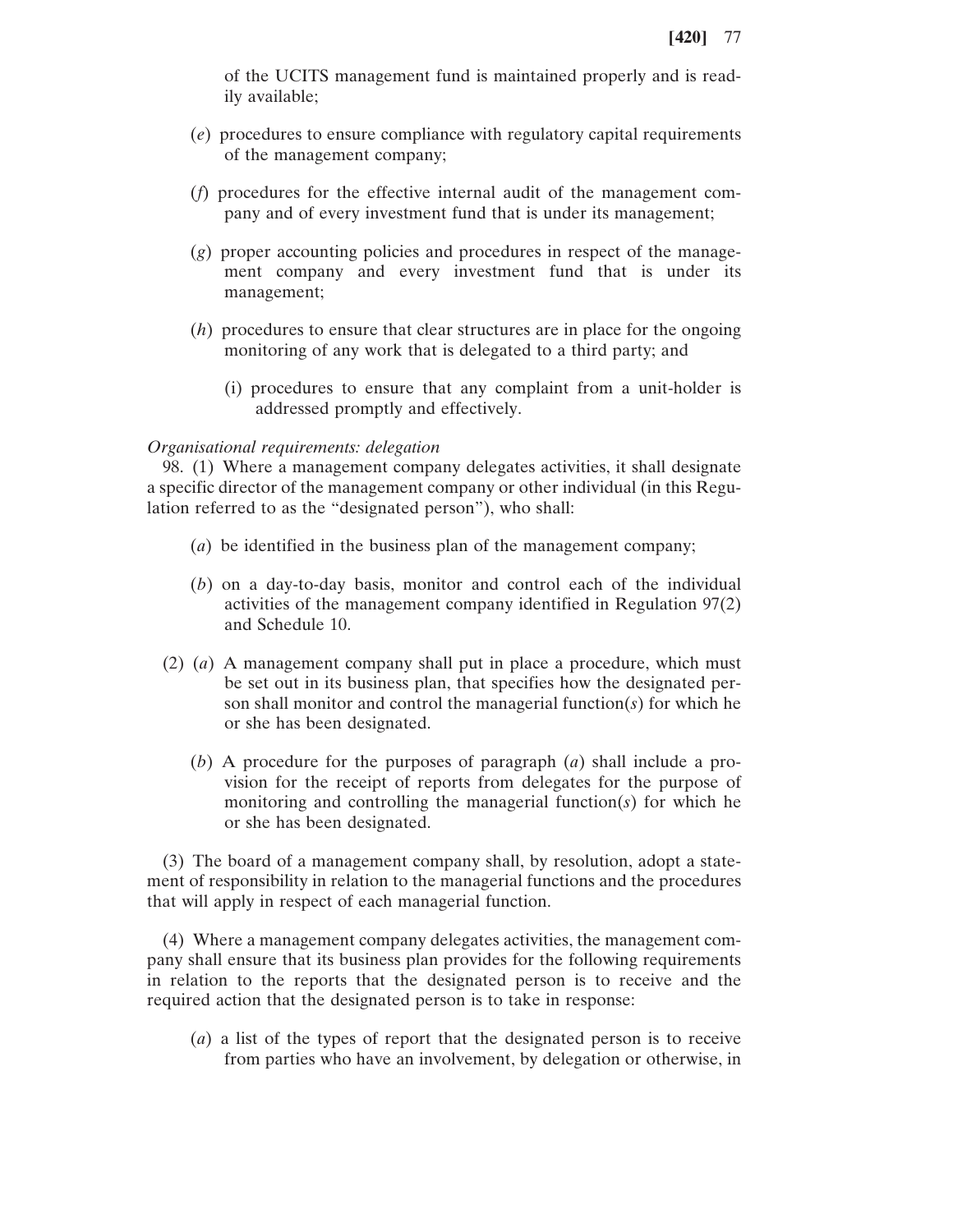the performance of activities relevant to that managerial function and the identity of those parties;

- (*b*) details concerning the frequency of the reports. These provisions must include procedures for immediate reporting to the designated person of all material issues that arise;
- (*c*) a policy regarding the circumstances in which action by a designated person is required; and
- (*d*) procedures that the designated person is to follow in the event that he or she is required, by the policy that is referred to in subparagraph (*c*), to take action, including escalation to the board of the management company.

(5) A management company shall not designate the same person to perform the investment management managerial function and either the fund risk management managerial function or the operational risk management managerial function.

(6) A responsibility that is set out in paragraph 40 of Schedule 5 to the UCITS Regulations:

- (*a*) may not be delegated by the relevant management company; and
- (*b*) shall be carried out by senior management of the management company.

# *Code of conduct in relation to collective portfolio management*

99. (1) A management company shall have in place, and ensure adherence to, procedures:

- (*a*) to prevent late trading;
- (*b*) to take into account the risks associated with market timing;
- (*c*) for the effective consideration and proper handling of complaints.

(2) A management company shall ensure that any complainant is notified of his, her or its right to refer the relevant complaint to the Financial Services Ombudsman.

#### *Directors*

100. (1) A management company shall upon the resignation or removal of a director of the management company from the office of director, or other termination of such a director's service as such, notify the Bank of that resignation, removal or other termination of service and, to the fullest extent known to the management company, the reason for it.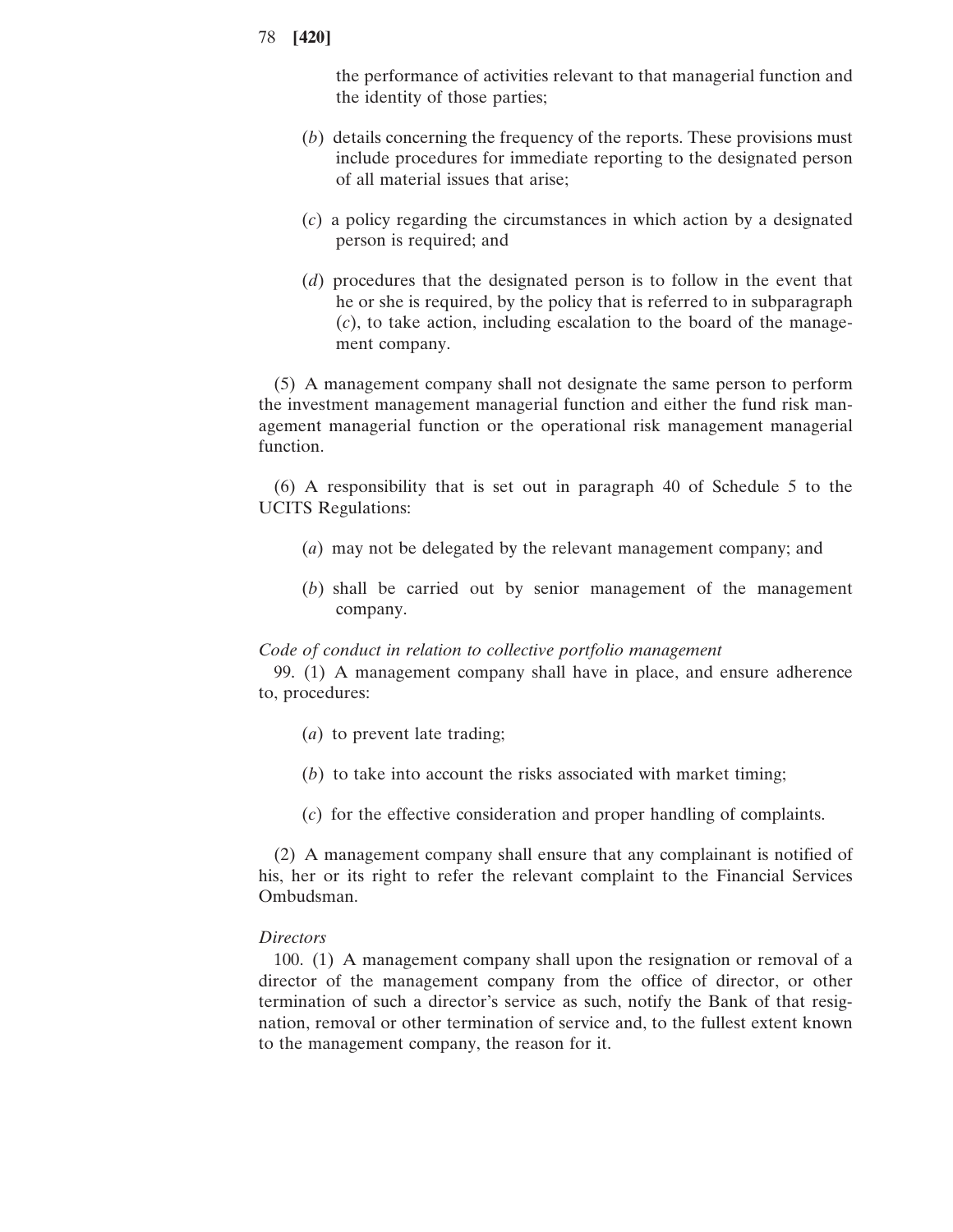(2) For the purpose of paragraph (1), a management company shall notify the Bank immediately in writing of the resignation, removal or other termination of the service of a director of that management company.

(3) No person may, simultaneously, be a director of a management company and of the depositary of any investment fund that the relevant management company manages.

(4) A management company shall have a minimum of two directors that are resident in the State.

(5) A management company shall obtain from every proposed appointee to the board of directors details of all concurrent directorships that are held by those persons.

(6) The board of a management company shall appoint a chairperson on a permanent basis.

(7) A management company shall ensure that:

- (*a*) an organisation effectiveness role shall be performed by an independent Chairman or an independent board member, and
- (*b*) shall not be performed by a person with responsibility in relation to any of the managerial functions specified in Schedule 10.

(8) In the case of investment companies that have designated a management company, paragraphs (1) to (5) of Regulation 100 apply to the investment company and the management company and those paragraphs shall be read accordingly.

#### *Record-keeping*

101. (1) A management company shall retain, in a readily accessible form and for a period of at least six years, a written record of each of the following types, including, so far as possible, relevant original documentation:

- (*a*) a complete record of every transaction into which the management company enters (whether on its own behalf or on behalf of any investment fund that is under its management);
- (*b*) records that are sufficient to demonstrate compliance with the provisions of the UCITS Regulations, including any conditions that the Bank may, from time to time, impose on the management company or on any investment fund that is under its management and these Regulations.

(2) Where any record of a management company is not retained by the management company in legible form, the management company shall ensure that such record is capable of being reproduced in a legible form.

(3) If the Bank terminates the authorisation of a management company, that management company shall retain each of the records of the types referred to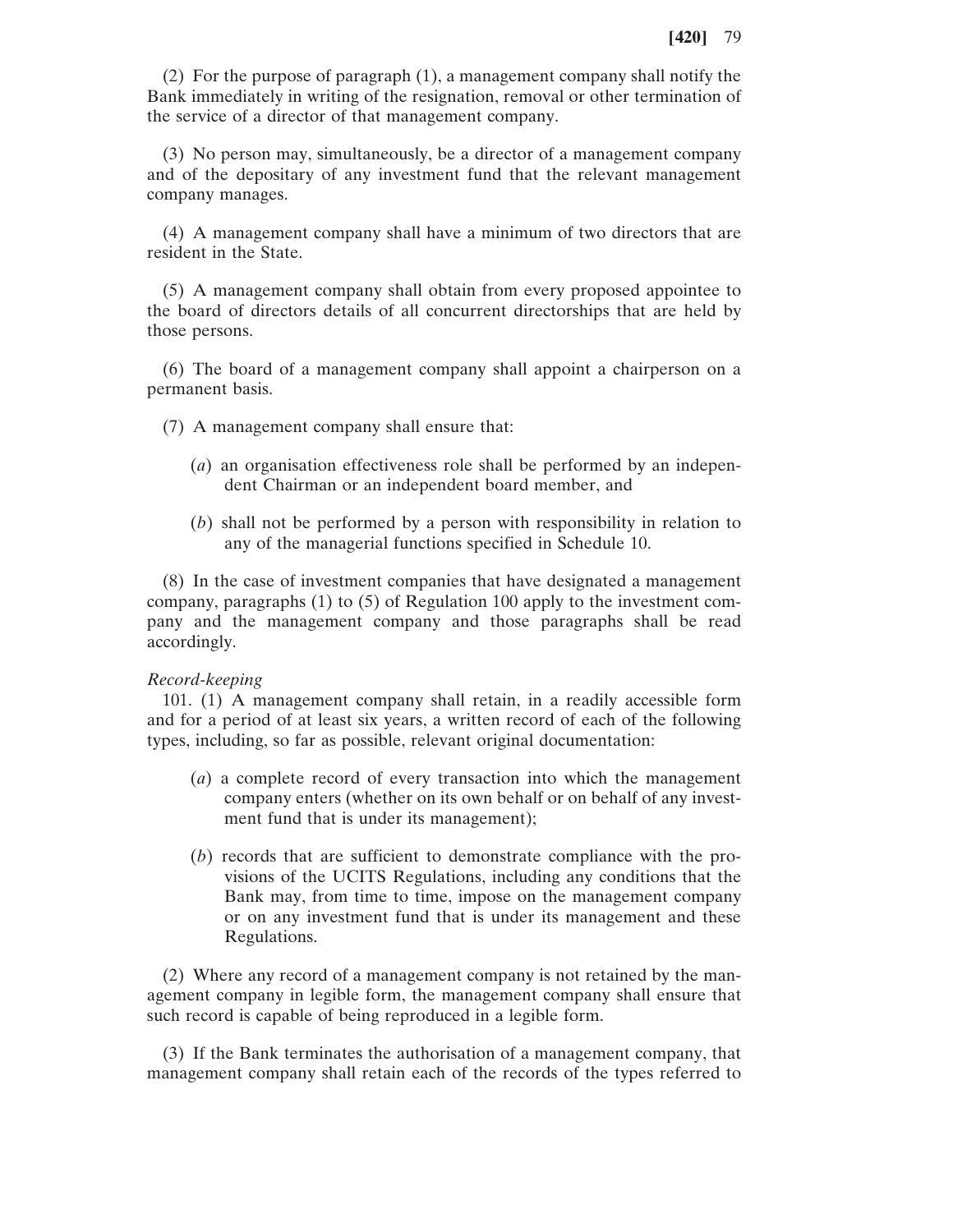in paragraph (1) for the outstanding term of the six year period referred to in that paragraph.

- (4) (*a*) A management company shall put in place and ensure adherence to procedures for the maintenance, security, privacy and preservation of records and working papers of the management company and of every investment fund that is under its management.
	- (*b*) A management company shall ensure that all records and working papers to which paragraph (*a*) applies are, to the greatest extent reasonably possible, safeguarded against loss, unauthorised access, alteration and destruction.

#### *Management resources*

102. A management company shall ensure that, at all times, it has adequate management resources to conduct its activities effectively and ensure compliance with the UCITS Regulations and these Regulations.

#### *Relationship with the Bank*

103. (1) Without prejudice to its obligation to comply with the UCITS Regulations, a management company shall consult with the Bank prior to:

- (*a*) engaging in any significant new activity;
- (*b*) establishing any branch, office or subsidiary; or
- (*c*) introducing material changes to the management company's operating model.

(2) A management company shall notify the Bank in writing immediately that the management company becomes aware of:

- (*a*) any breach of the UCITS Regulations or of the Bank's requirements that are applicable to the relevant UCITS or to the management company (including these Regulations);
- (*b*) any breach of other Irish legislation which breach may be of prudential concern to the Bank or which may be likely to impact on the reputation or good standing of the relevant UCITS or of the management company;
- (*c*) the bringing of any legal proceedings by or against the relevant UCITS or the management company;
- (*d*) the initiation of any criminal prosecution against the relevant UCITS or the management company or against any officer or employee of the management company;
- (*e*) any situation or event that impacts, or potentially impacts, to a significant extent on the relevant UCITS or on the management company;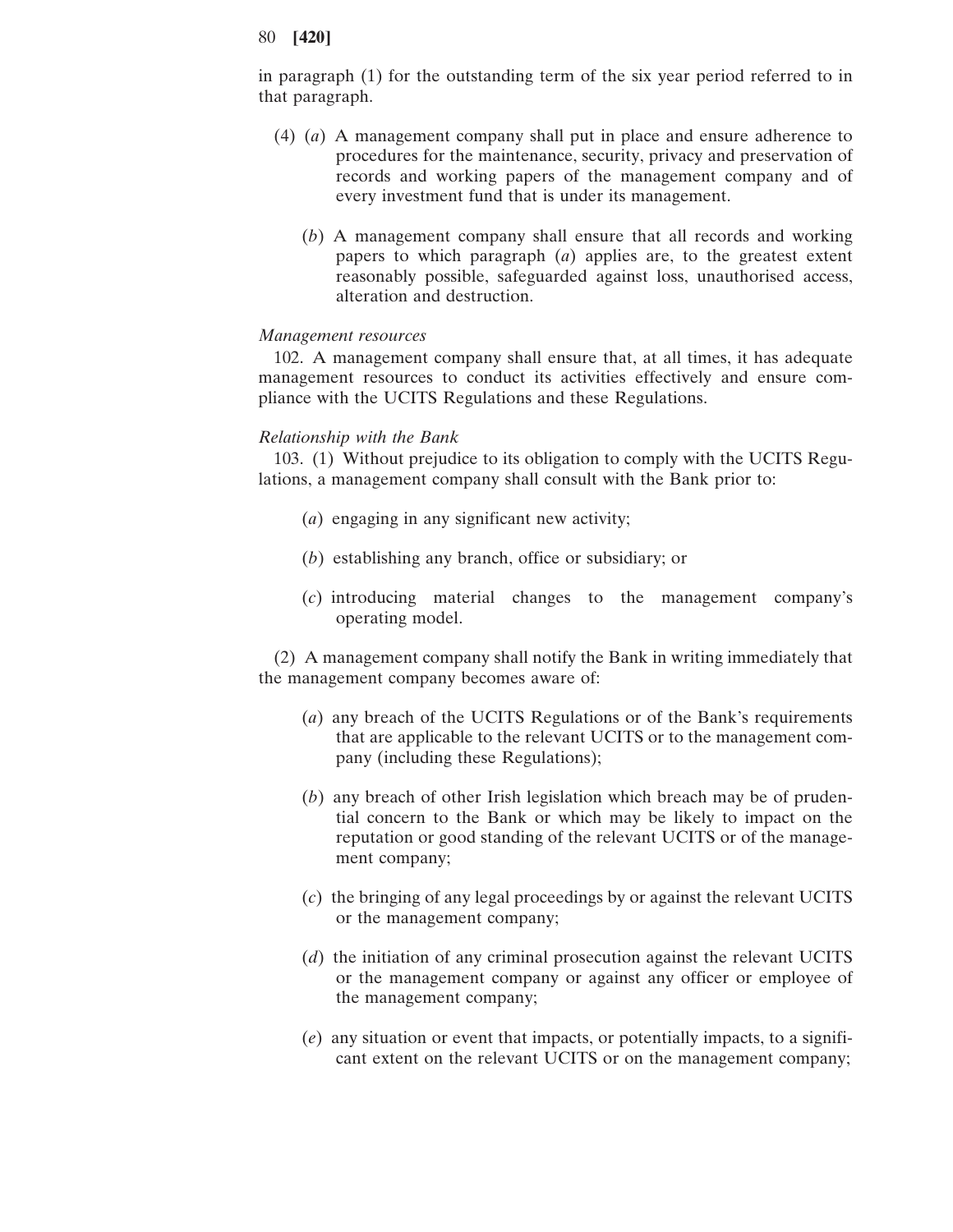- (*f*) the imposition of any fine, administrative sanction or other penalty on the relevant UCITS or on the management company by any other entity, in the State or in any other jurisdiction, that performs a prudential or regulatory function in respect of financial services entities;
- (*g*) a visit to the relevant UCITS or to the management company by any entity other than the Bank, in the State or in any other jurisdiction, that performs a prudential or regulatory function in respect of financial services entities.

(3) A management company shall obtain the prior approval of the Bank to any proposed change to the name of the relevant management company.

(4) A management company shall inform the Bank in writing promptly of any change to the registered office, postal address, telephone number or email address of the management company.

- (5) (*a*) A management company shall, on its headed paper, state that it is regulated by the Bank.
	- (*b*) A management company shall not include in any material or documents issued by it or on its behalf or by any delegate, any reference to the role of the Bank in relation to the supervision of the management company's activities that is misleading or inaccurate.

(6) Where a management company provides management services to an investment fund that is not authorised by the Bank, the management company shall ensure that the prospectus issued by the relevant investment fund does not, in any way, imply that the investment fund is regulated by the Bank.

(7) Without prejudice to Regulations 48 and 49, where a management company provides fund administration services to an investment fund that is not authorised by the Bank, the management company shall submit to the Bank a quarterly return containing the following aggregate information for each such investment fund that the management company manages, within each base currency category:

- (*a*) the domicile of each relevant investment fund;
- (*b*) the number of investment funds;
- (*c*) the number of unit-holders in each investment fund; and
- (*d*) the total net asset value of all investment funds that the management company manages.

# *Financial control, management and company secretarial information*

104. (1) A management company shall ensure that its records contain at least each of the types of material set out in Schedule 11 and, where applicable, with the level and nature of content that is described for that type of material in the said Schedule.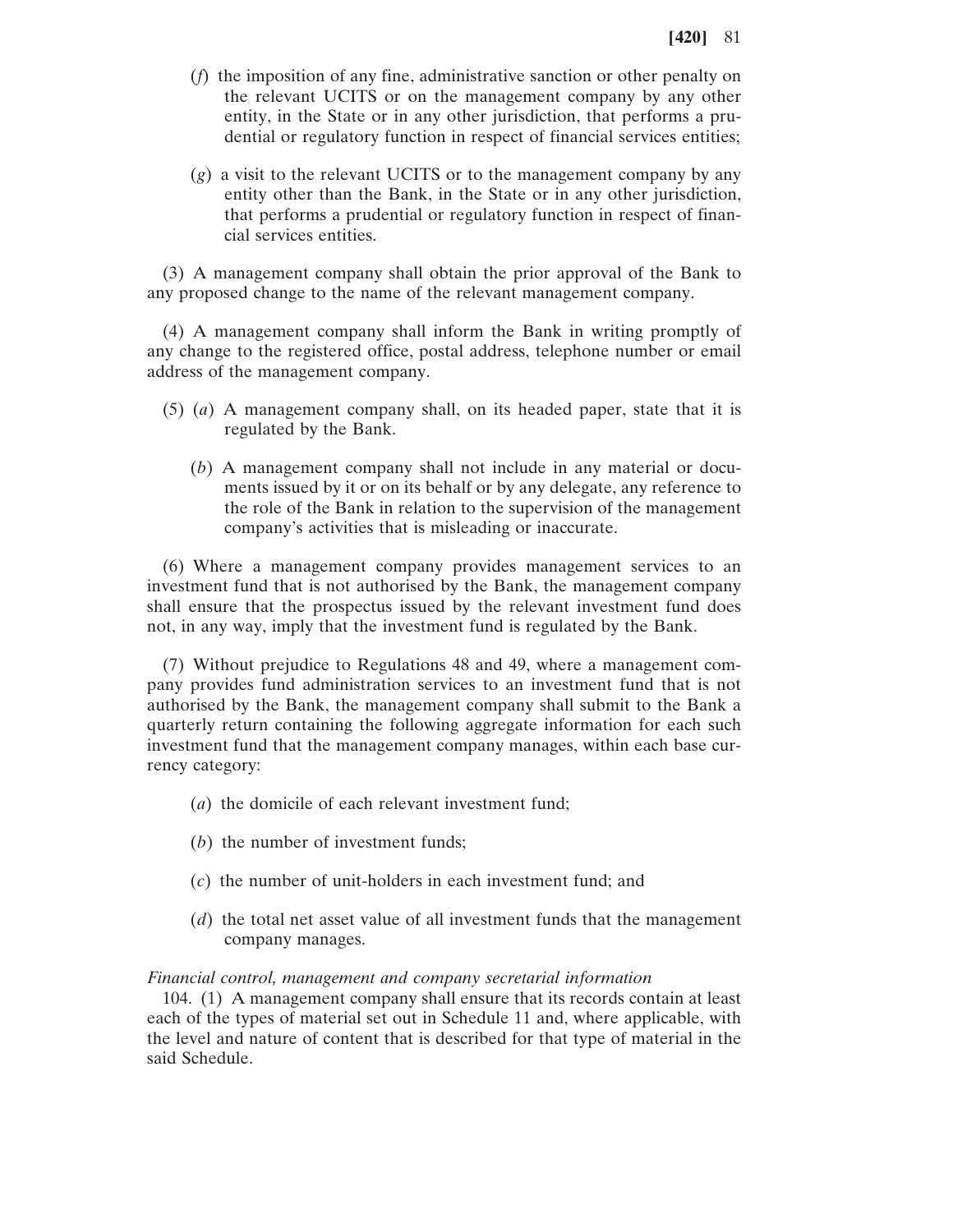(2) A management company shall notify the Bank in advance of any proposed or anticipated change of auditor of the management company and of the reasons for the proposed change.

## *Internally-managed investment companies*

105. An internally-managed investment company shall comply with the following provisions of these Regulations:

- (*a*) Regulation 95(6) and (7);
- (*b*) Regulations 97 and 98;
- (*c*) Regulation 99;
- (*d*) Regulation 100 (1) (6);
- (*e*) Regulation 101;
- (*f*) Regulations 103(3) and (4);
- (*g*) Regulations 104;
- (*h*) Schedule 4 of the UCITS Regulations; and
- (*i*) paragraphs 30-32, 34-40 (excluding 40(*c*)), 41-43, 54-61 and 64 of Schedule 5 to the UCITS Regulations.

## Chapter 2

#### *Management Company Passport*

#### *Notifications*

106. (1) Without prejudice to the UCITS Regulations, where a management company proposes to:

- (*a*) establish a branch in another Member State in accordance with Regulation 27 of the UCITS Regulations, or
- (*b*) under the freedom to provide services, engage in an activity in another Member State in accordance with Regulation 28 of the UCITS Regulations,

the management company shall include, in the programme of operations that is submitted to the Bank, the information that is set out in paragraph (2).

- (2) The information to which paragraph (1) refers is:
	- (*a*) a description of the activities that it is proposed will be undertaken;
	- (*b*) a description of the risk management process which the management company has put in place;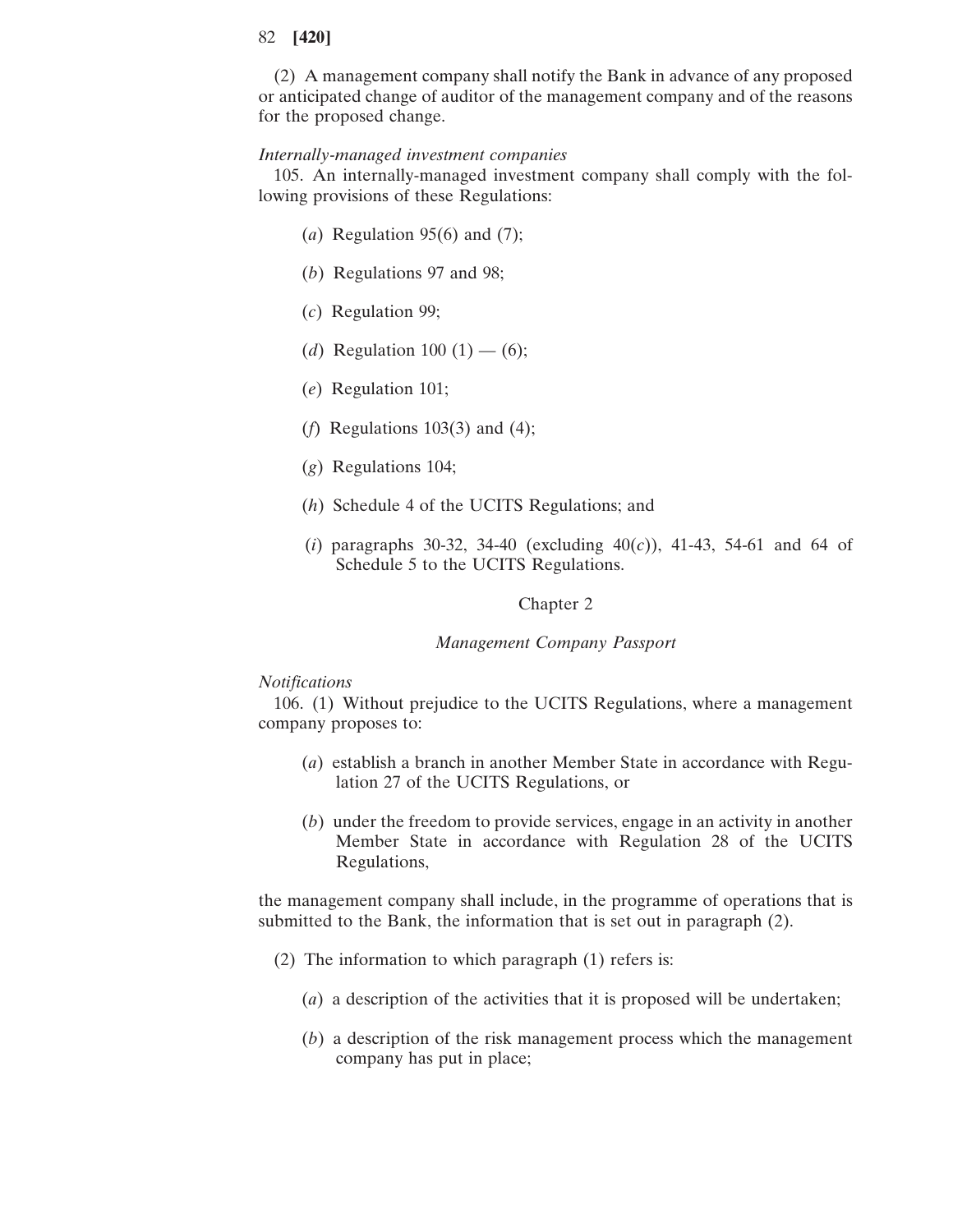- (*c*) a description of the procedures and arrangements for the handling of complaints from, and making information available to, investors; and
- (*d*) in the case of a proposal to establish a branch in accordance with Regulation 27 of the UCITS Regulations, details of the address of the proposed branch and the names of those who will be responsible for the branch.

## *Assessment: general requirements*

107. (1) Where a management company proposes to:

- (*a*) establish a branch in another Member State in accordance with Regulations 27 of the UCITS Regulations, or
- (*b*) under the freedom to provide services, engage in an activity in another Member State in accordance with Regulations 28 of the UCITS Regulations,

the management company shall review its assessment of:

- (i) the nature, scale and complexity of its business, and
- (ii) the nature and range of services and activities that are undertaken in the course of that business,

in order to determine the impact that establishing a branch or pursuing an activity under the freedom to provide services in accordance with the UCITS Regulations would have on the nature, scale and complexity of its business, and in particular on its organisational structure and resources.

(2) For the purposes of the assessment required by paragraph (1), a management company shall consider the impact which the establishment of a branch or the provision of activities under the freedom of services in another Member State would have on:

- (*a*) the corporate governance of the management company;
- (*b*) the administration function of the management company; and
- (*c*) the interaction of the management company with the relevant trustee or depositary in the other state or states.

(3) Where a management company proposes to establish a branch or, under the freedom to provide services, engage in an activity in another Member State, the management company shall specify in the programme of operations that it submits to the Bank:

(*a*) how the management company will address any increased strain on its corporate governance due to the increase in the workload and responsibilities of its board of directors; and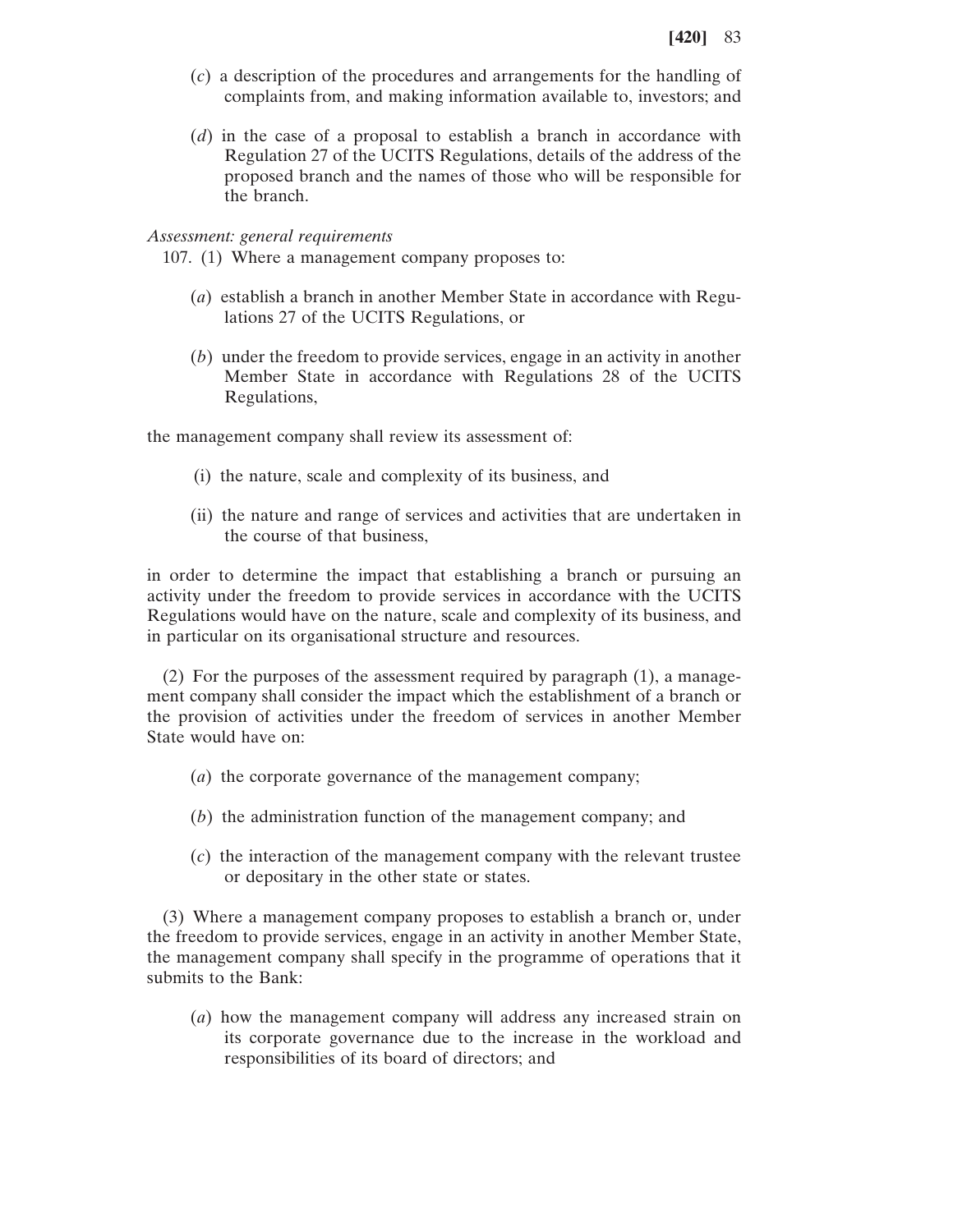(*b*) where relevant, the steps that the management company will take to ensure that the delegation of its administration activities to an entity that is not authorised or supervised by the Bank will not interfere with the effective supervision of the management company by the Bank.

## *Assessment: governance issues*

108. (1) A management company that is managing a UCITS that is authorised in another Member State shall have in place, and utilise, resources to develop awareness by the management company of the manner in which the competent authority of the home state of the relevant UCITS operates, both in terms of the UCITS authorisation process and ongoing supervision.

(2) A management company that is managing a UCITS that is authorised in another Member State shall include in the programme of operations that it submits to the Bank:

- (*a*) the identity of the employee of the management company, or designated persons, who has expertise concerning the regulatory requirements applicable in the home state of the relevant UCITS;
- (*b*) a description of how the management company will monitor compliance with regulatory requirements that are applicable in the home state of the relevant UCITS on a day-to-day basis;
- (*c*) where a UCITS is an investment company, the resources that the management company is putting in place to address the need to have a representative available to travel to the home state of the relevant UCITS to attend and report at board meetings of the relevant UCITS; and
- (*d*) an analysis of the impact that managing a UCITS that is authorised in another Member State is likely to have on the management company's minimum capital requirement and how this impact will be addressed.

(3) A management company shall ensure that it has in place, and utilises, sufficient resources to supervise the services that are provided to every UCITS that is under its management.

# *Assessment: administrator issues*

109. (1) Where a management company engages an administrator that is established under the laws of and located in a state other than the State, the management company shall include in the delegation agreement with that administrator provisions that have the following effects:

- (*a*) ensuring that the Bank has effective access to data related to the delegated functions of the management company;
- (*b*) ensuring that the Bank has effective access to the business premises of the administrator, where not prohibited by the laws of the jurisdiction in which the administrator is established; and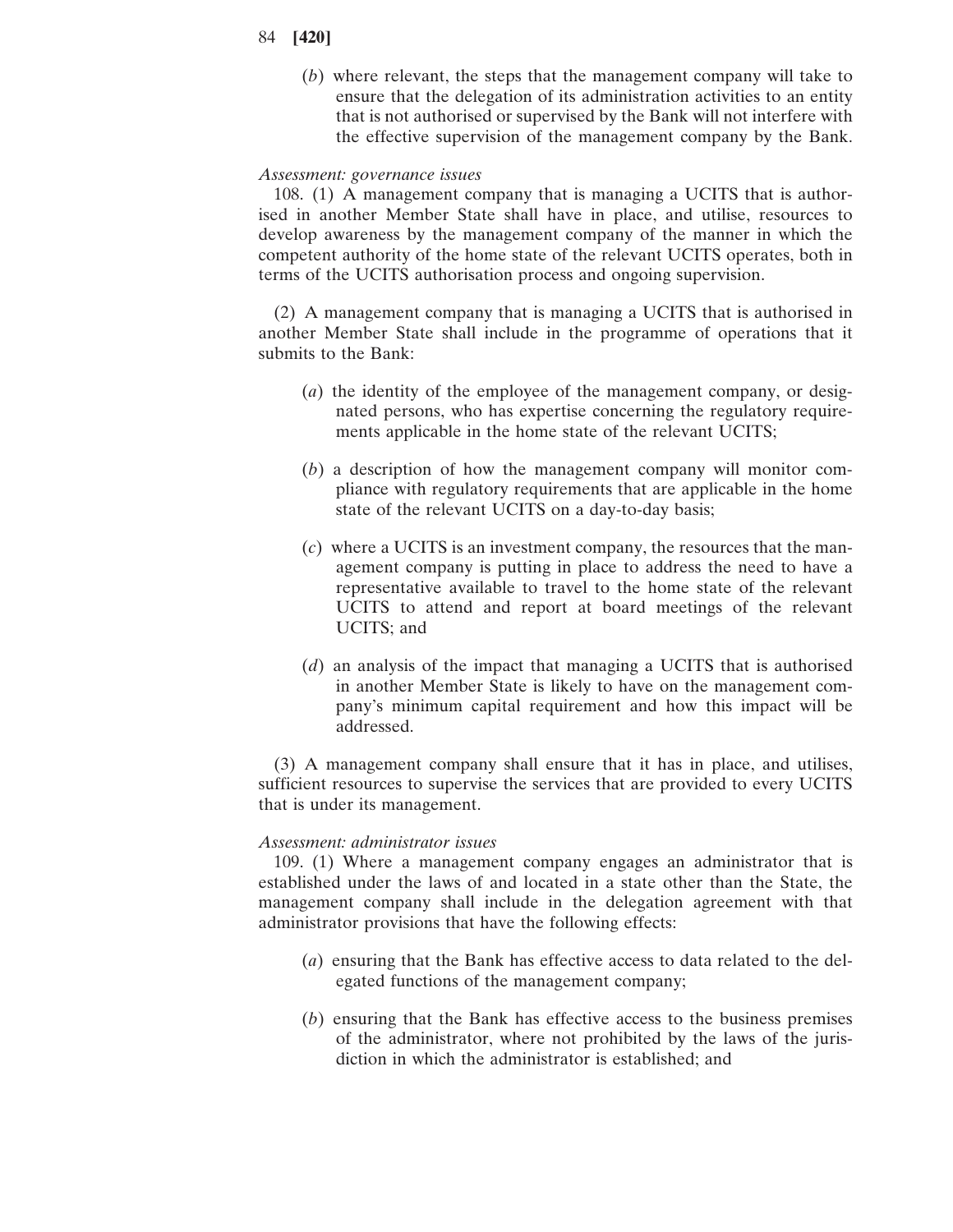(*c*) requiring that the administrator co-operates with the Bank in respect of the functions that the management company delegates to the administrator from time-to-time.

(2) Where an administrator is located in another Member State, a management company shall, in the programme of operations that it submits to the Bank specify, and adhere to, any additional record-keeping procedures that the management company establishes to address the fact that the records of the administrator are not located in the State.

(3) A management company shall ensure that the programme of operations that it submits to the Bank addresses how the management company will ensure that, at all times, a person with the requisite detailed knowledge of the day-today operation of the UCITS will be available to the Bank.

(4) A management company shall undertake an annual due diligence assessment of any administrator that the management company engages and which is located in another Member State to ensure a high standard of oversight by the management company over such administrators.

#### *Assessment: depositary issues*

110. (1) A management company shall ensure that no agreement between it and a depositary that is located outside the State impairs the ability of the Bank to gain access to relevant documents and information of the management company, evidencing any and all matters which are potentially relevant to the arrangements and organisational decisions described in Regulation 29(1) of the UCITS Regulations.

(2) A management company shall, in the programme of operations that it submits to the Bank, specify the steps that it will take to ensure compliance with this Regulation.

## PART 12

## UCITS DEPOSITARIES

*Organisational requirements*

111. (1) A depositary shall have and maintain:

- (*a*) sound and effective administrative and internal control mechanisms;
- (*b*) complete and accurate records;
- (*c*) adequate arrangements for ensuring that the employees of the depositary are trained and supervised suitably, adequately and properly; and
- (*d*) defined procedures to ensure compliance with all applicable laws.

(2) A depositary which falls within Regulation  $35(2)(c)$  of the UCITS Regulations shall have and maintain a minimum capital requirement of the higher of: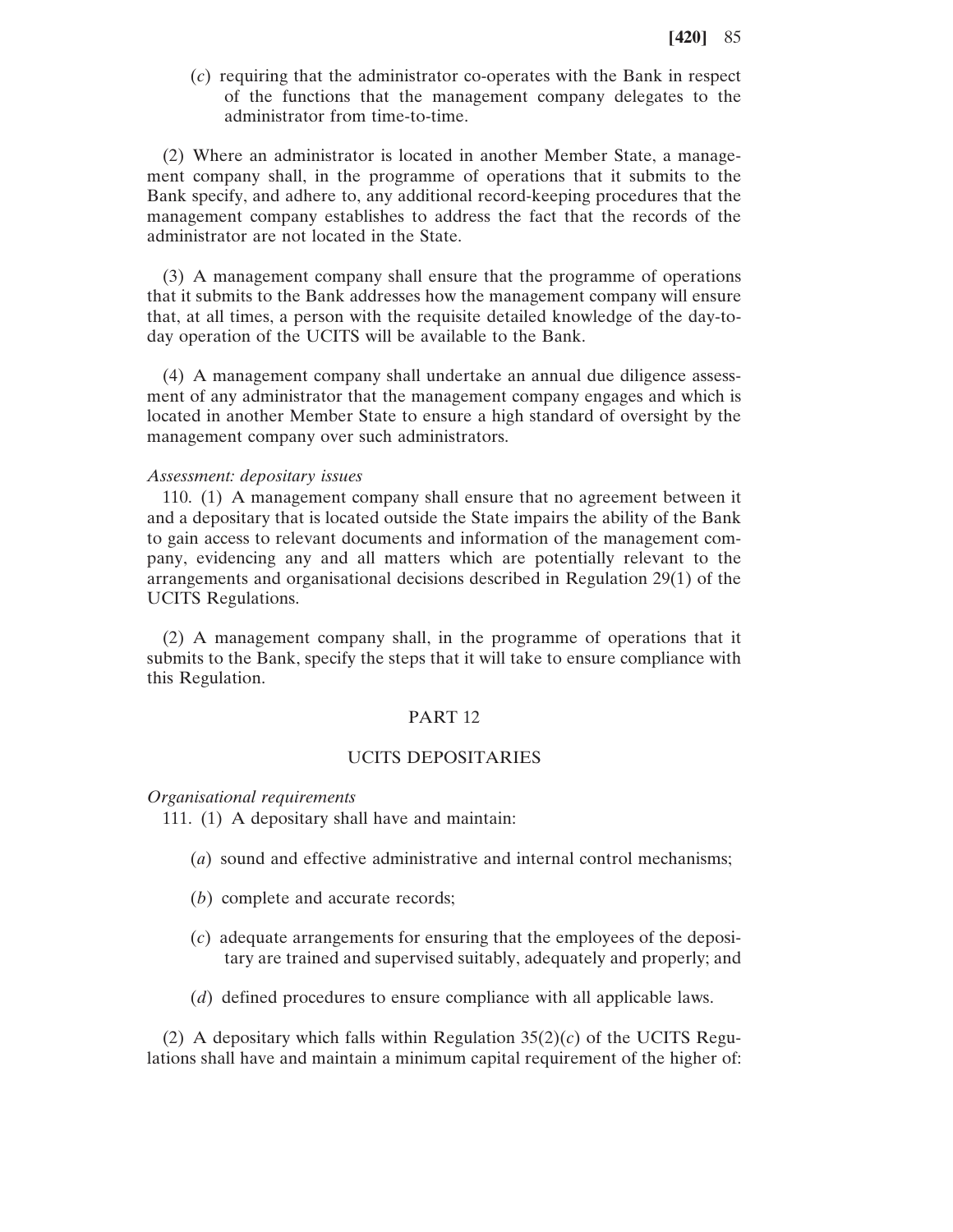- (*a*) initial capital of at least  $\epsilon$ 125,000;
- (*b*) an amount equal to one quarter of its total expenditure as set out in the most recent annual accounts of the depositary.

(3) A depositary which falls within Regulation  $35(2)(c)$  of the UCITS Regulations shall:

- (*a*) calculate its minimum capital requirement in accordance with Schedule 9;
- (*b*) have financial resources, calculated in accordance with Schedule 9, at least equal to its minimum capital requirement;
- (*c*) hold its minimum capital requirement in the form of eligible assets pursuant to Schedule 9; and
- (*d*) be in a position to demonstrate its compliance with the minimum capital requirement throughout the relevant reporting period.

# *Governance*

112. (1) A depositary which falls within Regulation  $35(2)(c)$  of the UCITS Regulations shall notify the Bank immediately if, for any reason, a person that is performing a pre-approval controlled function ceases to do so.

(2) A depositary which falls within Regulation  $35(2)(c)$  of the UCITS Regulations shall have at least two directors that are resident in the State.

## *Operating conditions*

113. (1) A depositary which falls within Regulation  $35(2)(c)$  of the UCITS Regulations shall, in accordance with paragraphs (2) and (3), prepare and submit to the Bank financial accounts of the depositary.

- (2) A depositary shall:
	- (*a*) prepare annual audited accounts of the depositary in the format prescribed by the Bank from time to time;
	- (*b*) submit the annual audited accounts of the depositary to the Bank within 4 months of the year-end; and
	- (*c*) ensure that, when submitted to the Bank in accordance with subparagraph (*b*), the annual accounts of the depositary are accompanied by the annual audited accounts of every corporate shareholder of the depositary.
- (3) A depositary shall:
	- (*a*) prepare half-yearly accounts of the depositary twice in every financial year to cover, respectively:
		- (i) the first six months of the financial year of the relevant depositary,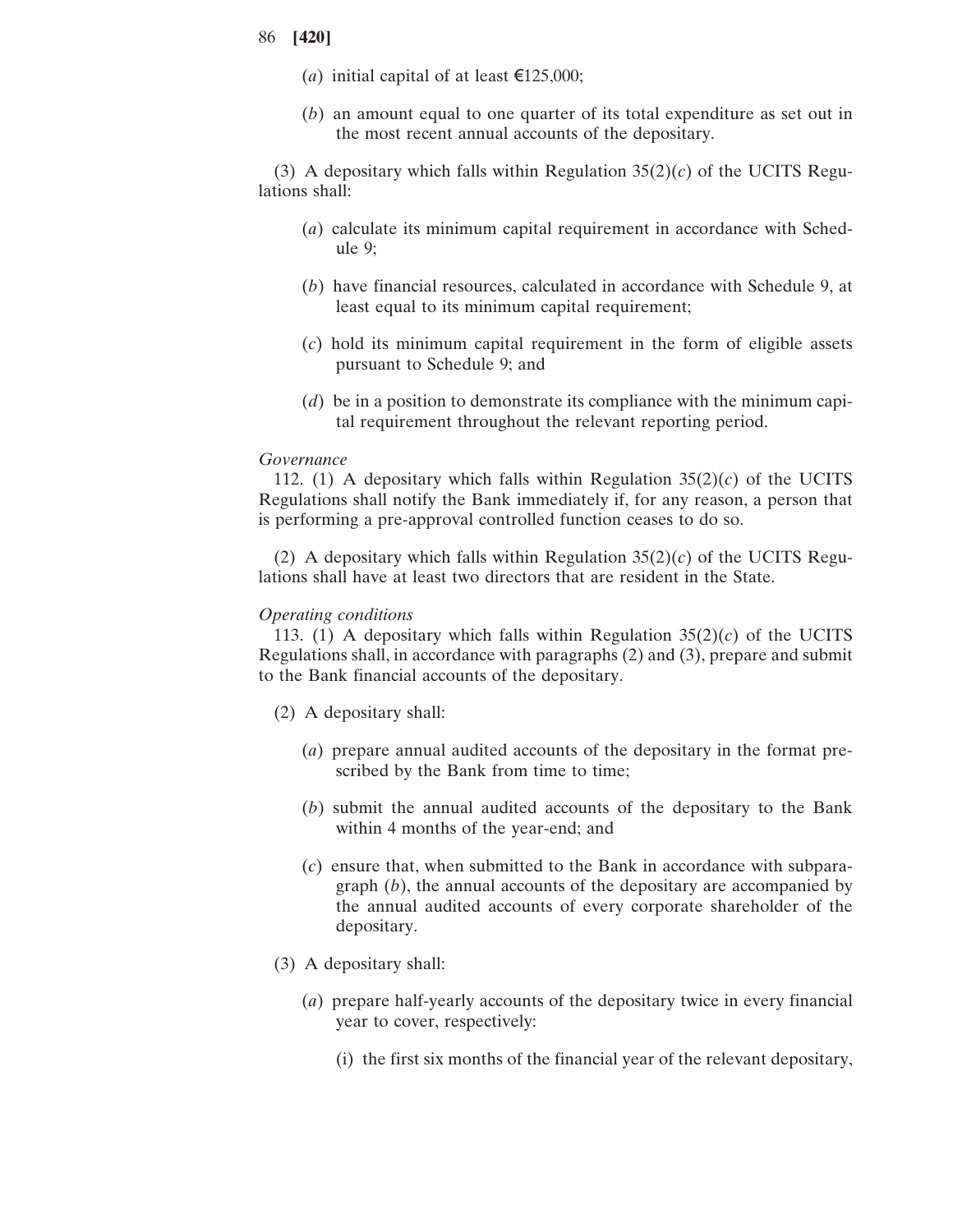- (ii) the second six months of the relevant financial year; and
- (*b*) in each case to which subparagraph (*a*) applies, submit the half-yearly accounts to the Bank within two months of the end of the relevant half-year to which the particular accounts relate; and
- (*c*) prepare the half-yearly accounts in the format prescribed by the Bank from time to time.

(4) Every set of financial accounts specified in paragraphs (2) and (3) shall be accompanied by a minimum capital requirement report.

- (5) A minimum capital requirement report of a depositary shall be:
	- (*a*) prepared in accordance with Schedule 9; and
	- (*b*) completed by the relevant depositary;

## *Depositary obligations and restrictions*

114. (1) A depositary shall not delegate to a third party the duties imposed upon a depositary by sub-paragraphs  $(a) - (c)$  and such duties shall be carried out in the State:

- (*a*) paragraph (2) (*c*) and paragraph (3);
- (*b*) Regulation 34 of the UCITS Regulations;
- (*c*) Regulation 47 of the UCITS Regulations.

(2) A depositary shall establish and implement written procedures for the purpose of dealing with any breach by the relevant UCITS or by the depositary of any of the following:

- (*a*) the UCITS Regulations;
- (*b*) any requirement that the Bank imposes on the relevant UCITS or on the depositary, including these Regulations; or
- (*c*) any provision of the prospectus of the relevant UCITS.

(3) A depositary shall notify the Bank promptly of any material breach by the UCITS or by the depositary of any requirement, obligation or document to which paragraph (2) relates.

(4) A depositary shall notify the Bank promptly of any non-material breach by the UCITS or by the depositary of any requirement, obligation or document to which paragraph (2) relates, if the relevant breach is not resolved within four weeks of the depositary becoming aware of that breach.

(5) (*a*) A depositary shall maintain a written record of every breach by the UCITS or by the depositary to which paragraph (2) relates and of the steps taken to resolve such breaches.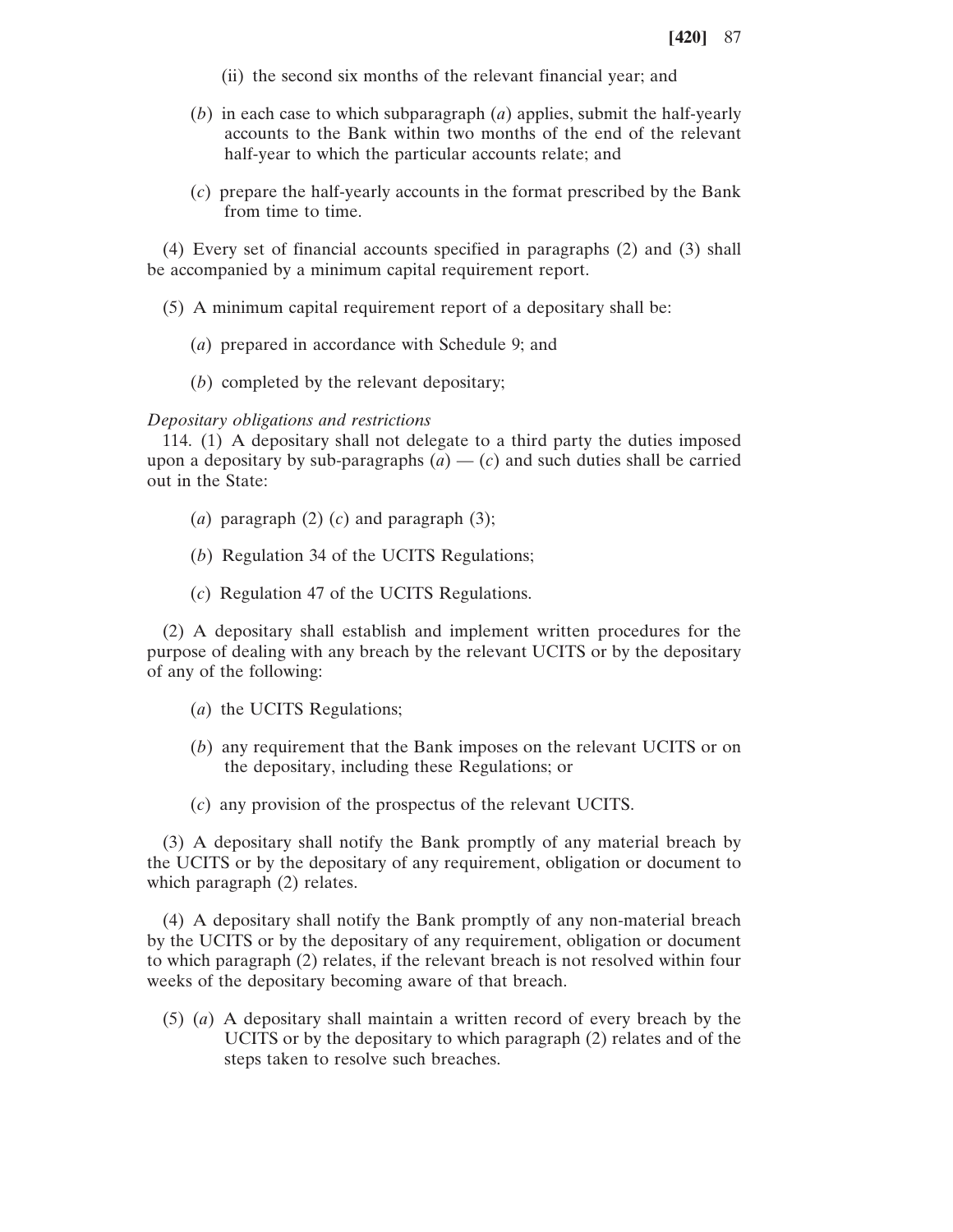(*b*) A depositary shall retain for at least six years every record that it creates or maintains in accordance with subparagraph (*a*).

(6) Where a UCITS proposes to invest in another investment fund, the depositary shall:

- (*a*) ensure that the UCITS has, and implements, adequate procedures for the purpose of ensuring that every underlying investment fund meets the requirements of the UCITS Regulations and of the Bank, including these Regulations; and
- (*b*) ensure that it reviews the decisions of the management company regularly for the purpose of ensuring that the procedures to which subparagraph (*a*) refers to have been adopted by the UCITS and are being adhered to.
- (7) (*a*) A depositary shall:
	- (i) subject to subparagraph (*c*), ensure that there is legal separation of non-cash assets that are held under custody and that such assets are held on a fiduciary basis; and
	- (ii) maintain appropriate internal controls to ensure that records identify the nature and amount of every asset in custody, the ownership of each asset and where the documents of title to that asset are located.
	- (*b*) Where a depositary utilises the services of a sub-custodian, the depositary shall ensure that the sub-custodian complies with subparagraph (*a*).
	- (*c*) For the purposes of applying clause (i) of subparagraph (*a*) in respect of any non-cash asset that is:
		- (i) located, or
		- (ii) in the case of a non-cash asset of a type the governing law of which is determined by the place of registration of the asset, registered,

in any jurisdiction that does not recognise fiduciary duties, the depositary shall ensure that, under the law governing the relevant asset, the legal entitlement of the UCITS to the relevant asset is assured.

- (8) (*a*) Where a depositary utilises the services of a global sub-custodian, the depositary shall ensure that:
	- (i) non-cash assets are held on a fiduciary basis by the global subcustodian's network of custodial agents;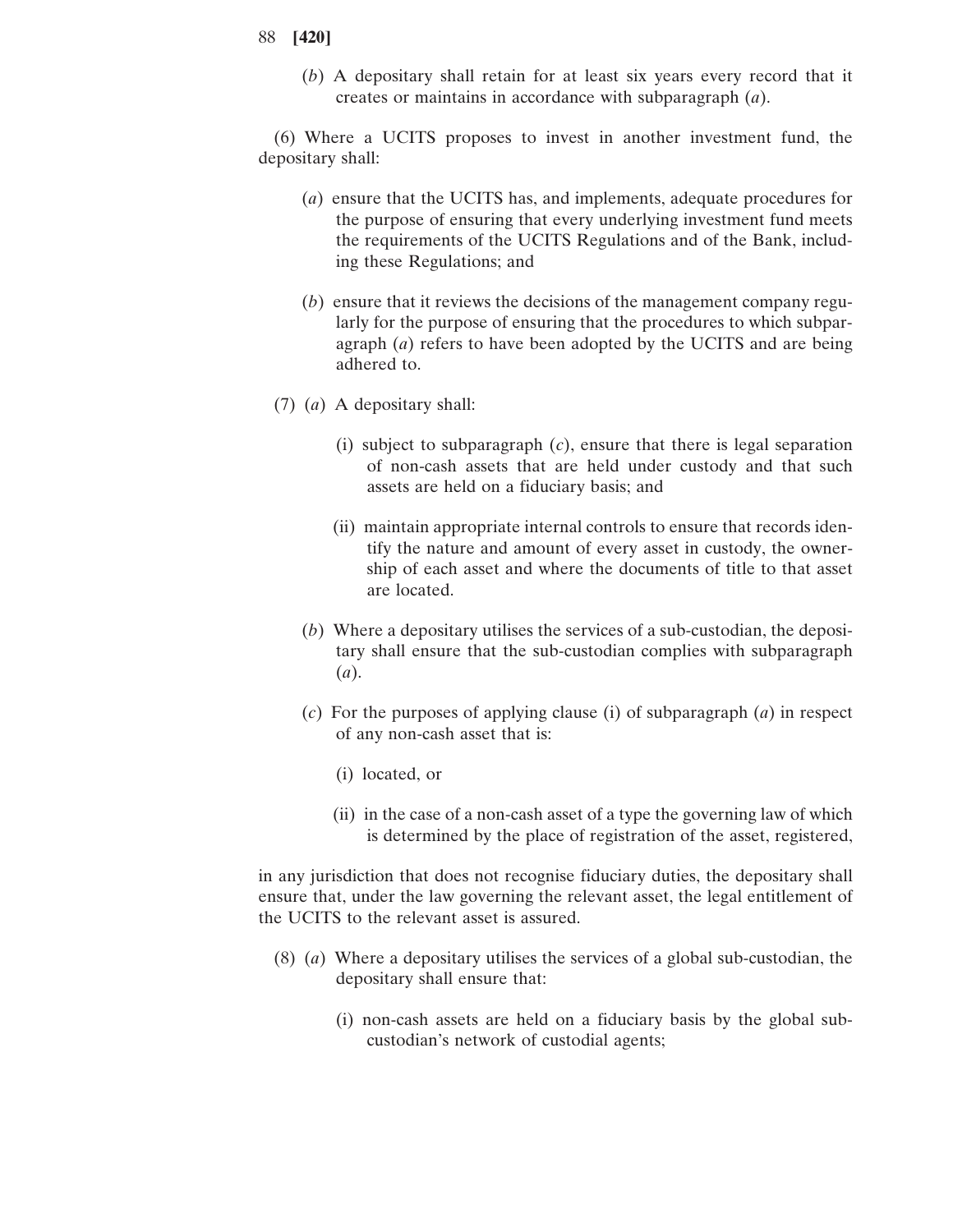- (ii) the depositary receives from the global sub-custodian's custodial agents regular confirmation that the assets are held in accordance with this paragraph;
- (iii) the depositary maintains records of the location and amount of every security held by each of the global sub-custodian's custodial agents; and
- (iv) the relationship between the depositary and the global sub-custodian is set out in a formal contract between the two entities.
- (*b*) For the purposes of applying clause (i) of subparagraph (*a*) in respect of any non-cash asset that is:
	- (i) located, or
	- (ii) in the case of a non-cash asset of a type the governing law of which is determined by the place of registration of the asset, registered,

in any jurisdiction that does not recognise fiduciary duties, the depositary shall ensure that, under the law governing the relevant asset, the legal entitlement of the UCITS to the relevant asset is assured.

#### *Operating conditions*

115. (1) A depositary shall not have a director who is also simultaneously a director of:

- (*a*) the relevant management company;
- (*b*) the relevant administration company; or
- (*c*) the relevant UCITS investment company.

(2) A depositary shall not register any security in the name of the relevant UCITS unless:

- (*a*) this is standard market practice within the market in question;
- (*b*) any security so registered cannot be assigned, transferred, exchanged or delivered without the prior authority of the depositary or of the depositary's agent; and
- (*c*) the depositary agreement between the depositary and the relevant UCITS permits the depositary to register a security in the name of the relevant UCITS.

(3) The termination of the appointment of a depositary shall only be permitted:

- (*a*) upon the revocation of the authorisation of a UCITS; or
- (*b*) upon the appointment of a replacement depositary.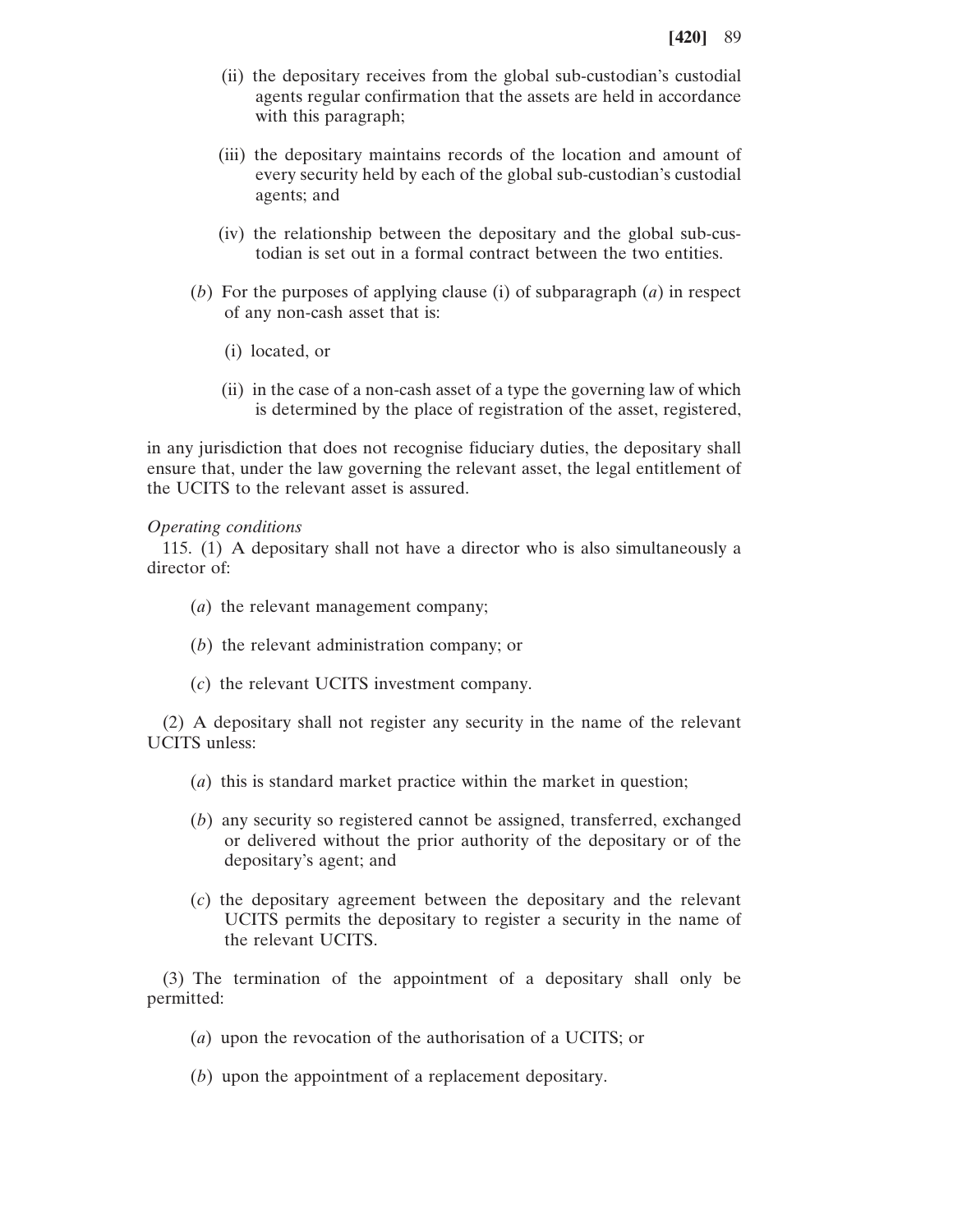## *Depositary agreement*

- 116. (1) A UCITS and a depositary shall enter into a depositary agreement.
- (2) A depositary agreement shall include provisions requiring that:
	- (*a*) where the depositary proposes to appoint a third party as a safekeeping agent, the depositary shall exercise due care and diligence in choosing and appointing that third party;
	- (*b*) a depositary shall only appoint a third party as a safe-keeping agent where that person has and maintains the expertise, competence and standing appropriate to discharge the relevant responsibilities; and
	- (*c*) where a depositary appoints a third party as a safe-keeping agent, the depositary shall maintain an appropriate level of supervision over the safe-keeping agent and make appropriate inquiries from time to time to confirm that the obligations of the safekeeping agent continue to be discharged competently.

(3) The depositary agreement shall not, directly or indirectly, limit the potential liability of the depositary to only those duties that are described in the depositary agreement.

#### *Permitted markets*

- 117. (1) (*a*) A depositary shall review the list of stock exchanges and markets that are mentioned in the UCITS prospectus to ascertain if the depositary can provide, at the date of the prospectus, for the safekeeping of the assets of a UCITS which may be traded on these exchanges or markets, by or under the UCITS Regulations.
	- (*b*) If a depositary cannot provide custody in accordance with paragraph (*a*), the depositary must consult with the UCITS to ensure that the relevant exchanges or markets are removed from the list in the UCITS prospectus.

(2) A depositary shall ensure that a UCITS for which the depositary acts as depositary keeps the list of permitted stock exchanges and markets in the prospectus under review to ensure that the markets meet with all applicable regulatory criteria on an ongoing basis.

# *Valuation of a UCITS*

118. (1) Where a UCITS values a security that is listed or traded on a regulated market taking into account the level of premium or discount at the date of the valuation, the depositary shall ensure that valuing a security on this basis is justifiable in the context of establishing the probable realisation value of that security.

(2) A depositary shall ensure that the valuation methodologies that are provided for in the constitutional document of the UCITS are adhered to and that the operations of the UCITS are controlled properly.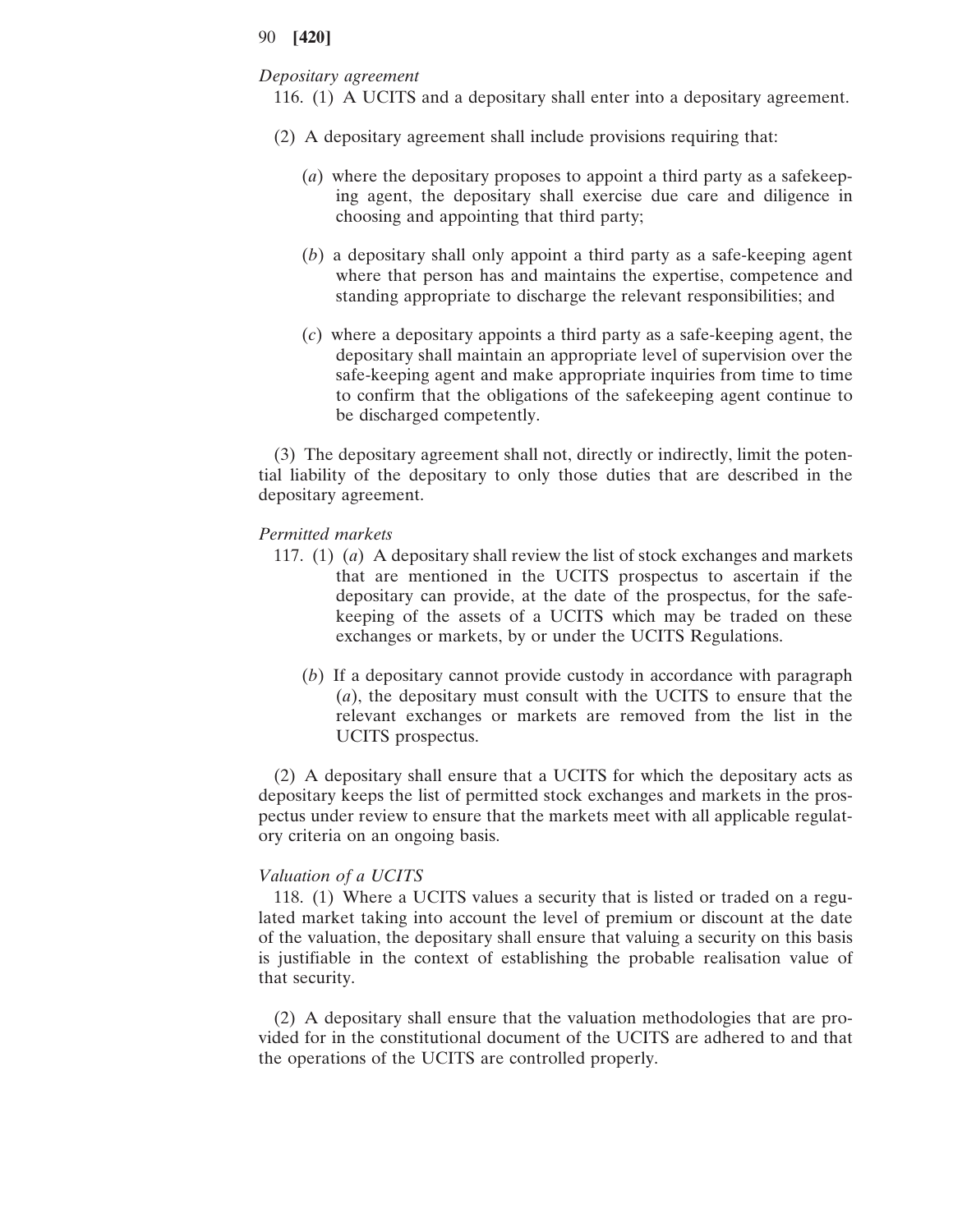- (3) A depositary shall carry out and document:
	- (*a*) a detailed initial review, and
	- (*b*) subsequent periodic reviews,

of the overall valuation methodologies of a UCITS for which the depositary acts as depositary.

#### *Dealing in specie*

119. (1) A responsible person shall only accept subscriptions for units of a UCITS on an in specie basis where the depositary is satisfied that the terms of any exchange are not such as are likely to result in any material prejudice to the existing unit-holders of the relevant UCITS.

(2) A responsible person shall only accept redemption for units of a UCITS on an in specie basis where the depositary approves the asset allocation.

## *Relationship with the Bank*

120. (1) A depositary may provide services to an investment fund that is not authorised by the Bank only if the depositary is satisfied that the prospectus issued by the investment fund does not imply, in any way, that the investment fund is regulated by the Bank.

(2) Where a depositary provides depositary services to an investment fund that is not authorised by the Bank, the depositary shall submit to the Bank, every three months, a return that sets out the following aggregate information for every investment fund that is not authorised by the Bank and to which the depositary provides services, within each base currency category:

- (*a*) the domicile of each relevant investment fund;
- (*b*) the number of investment funds;
- (*c*) the number of unit-holders in each investment fund; and
- (*d*) the total net asset value of each investment fund / of all investment funds to which the depositary provides services.

(3) For the purposes of this Regulation, information is not required in respect of any investment fund that is included in the return that is prepared by an authorised firm in accordance with Regulation 103(7).

# PART 13

# MISCELLANEOUS PROVISIONS

#### *Reporting requirements*

121. Accounts, reports and returns required by these Regulations to be submitted or otherwise provided to the Bank shall be made using the Bank's Online Reporting System and in accordance with these Regulations.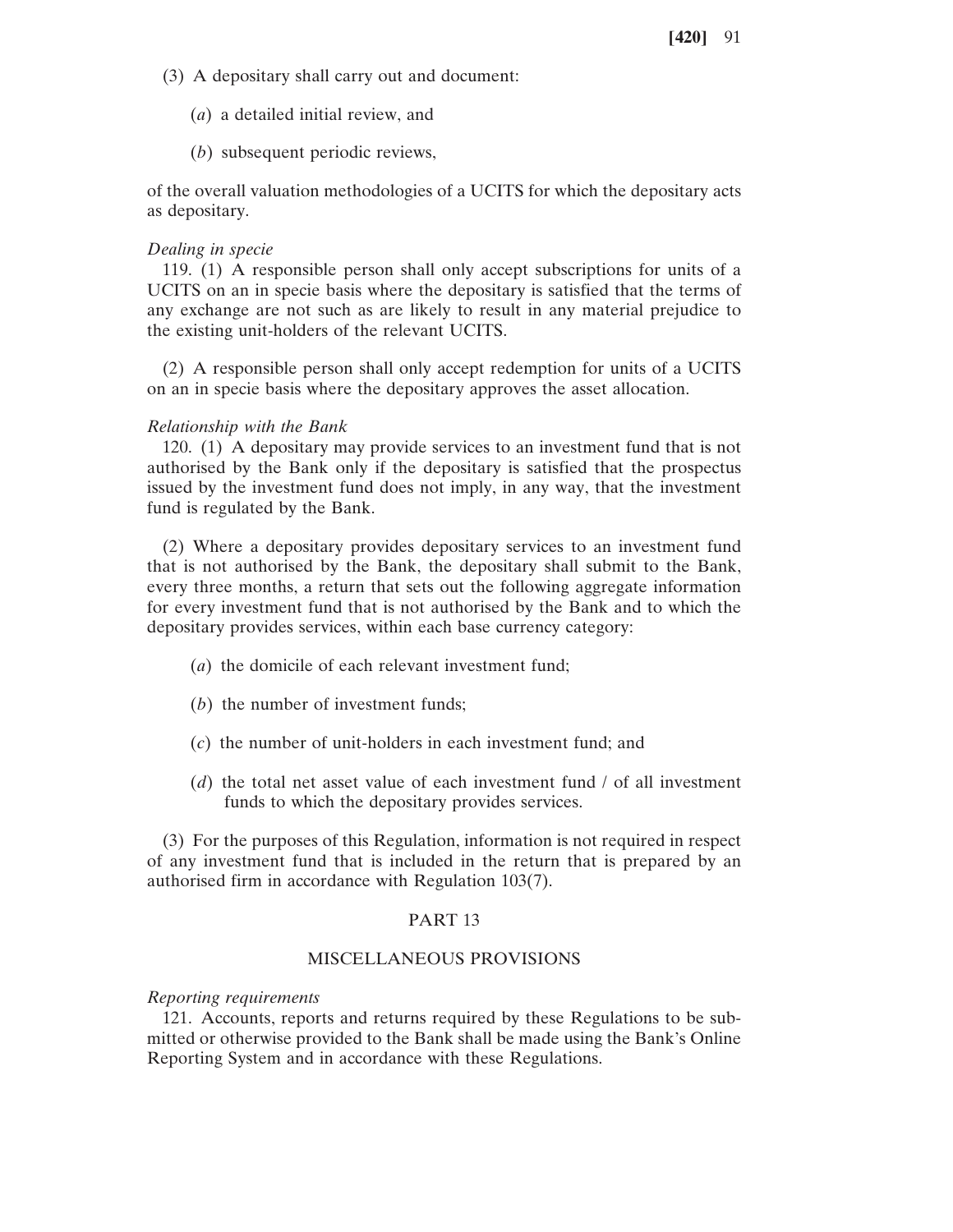## *Service of notice or other document by the Bank*

122. The Bank may, in addition to the methods specified in section 61G of the Central Bank Act 1942, give or serve a notice or other document under these Regulations to a natural person, a partnership or body corporate, electronically, that is to say by electronic mail to an email address, or by facsimile number, furnished for that purpose by the person, partnership or body corporate as the case may be, to the Bank.

#### *Records and Compliance*

123. (1) A responsible person shall maintain up-to-date records containing all information and documents prepared in compliance with these Regulations.

(2) A responsible person shall, upon being required by the Bank to do so, provide, to the Bank, records evidencing compliance with these Regulations for a period specified by the Bank (up to a maximum period of six years).

#### *Transitional requirements*

124. (1) Where, at the commencement of these Regulations, the responsible person is not in compliance with the requirement in Regulation 53(2) in relation to a prospectus approved by the Bank before the commencement of these Regulations, that person shall ensure that any subsequent amendments to the prospectus ensure compliance with Regulation 53(2).

(2) A management company and depositary shall comply with the requirements contained in Regulation  $95(3)(a)(ii)$  and Regulation  $113(3)(a)(ii)$  respectively in relation to the financial year of the management company or depositary starting after the commencement of these Regulations.

(3) A management company shall comply with Regulation 97(1)(*c*) and Regulation 100(7) by 30 June 2016.

Signed for and on behalf of the CENTRAL BANK OF IRELAND on this the 1st day of October 2015.

> CYRIL ROUX, Deputy Governor (Financial Regulation).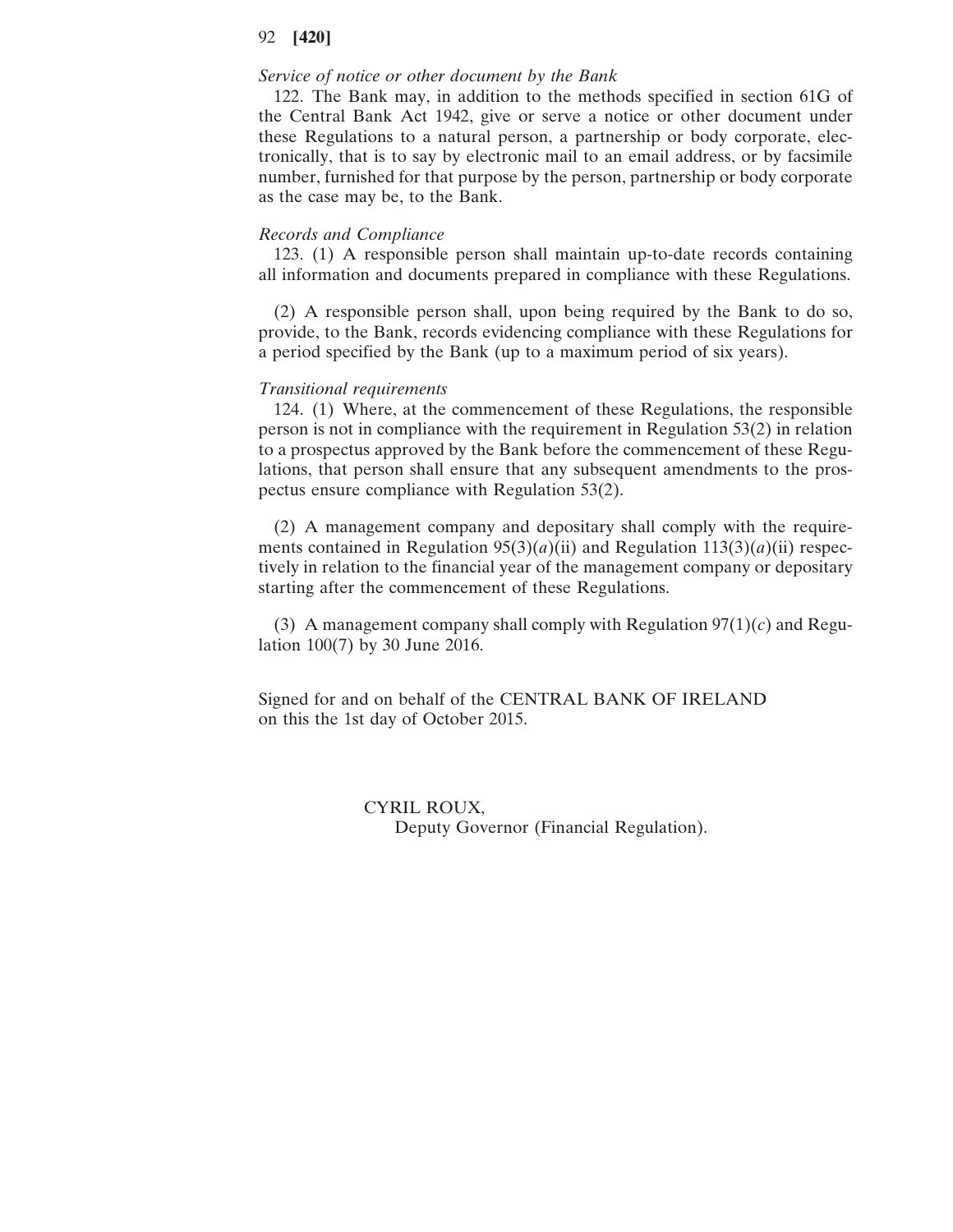# SCHEDULE 1

*Regulation 2(1)*

# **Regulatory Criteria**

In respect of a relevant market, the regulatory criteria to which the responsible person shall have regard include:

- 1 a general overview of the market, having regard to issues which would be relevant to the operation of the market and investments therein;
- 2 whether the relevant market displays any or each of the following characteristics:
	- (*a*) Regulated

The market must be regulated. Such a market is subject to supervision by an authority or authorities, duly appointed or recognised by the state in which it is located. The authority(ies) should generally have the power to impose capital adequacy rules, to supervise directly members of the market, to impose listing standards, to ensure transparency in dealings and to impose penalties where breaches of rules or standards occur. The clearance and settlement system for transactions should also be regulated and should have acceptable settlement periods.

(*b*) Recognised

The market must be recognised or registered by an authority or authorities, duly appointed or recognised by the state in which it is located. Investment in the market by locally based retail investment funds should be permitted by the relevant authorities.

(*c*) Operating Regularly

Trading must take place with reasonable frequency and the market should have regular trading hours. The assessment must have regard to liquidity in the market, including the number of members/participants, and the ability of the market to provide fair prices on an on-going basis. Custody arrangements should also be satisfactory, ie a depositary must be satisfied that it can provide for the safe-keeping of the assets of an authorised UCITS in accordance with the conditions set down in the UCITS Regulations.

(*d*) Open to the Public

The market must be open to the public. The public should have direct or indirect access to the securities traded on the market. The degree to which overseas investors are permitted to invest and any rules which may impede the repatriation of capital or profits must be taken into account.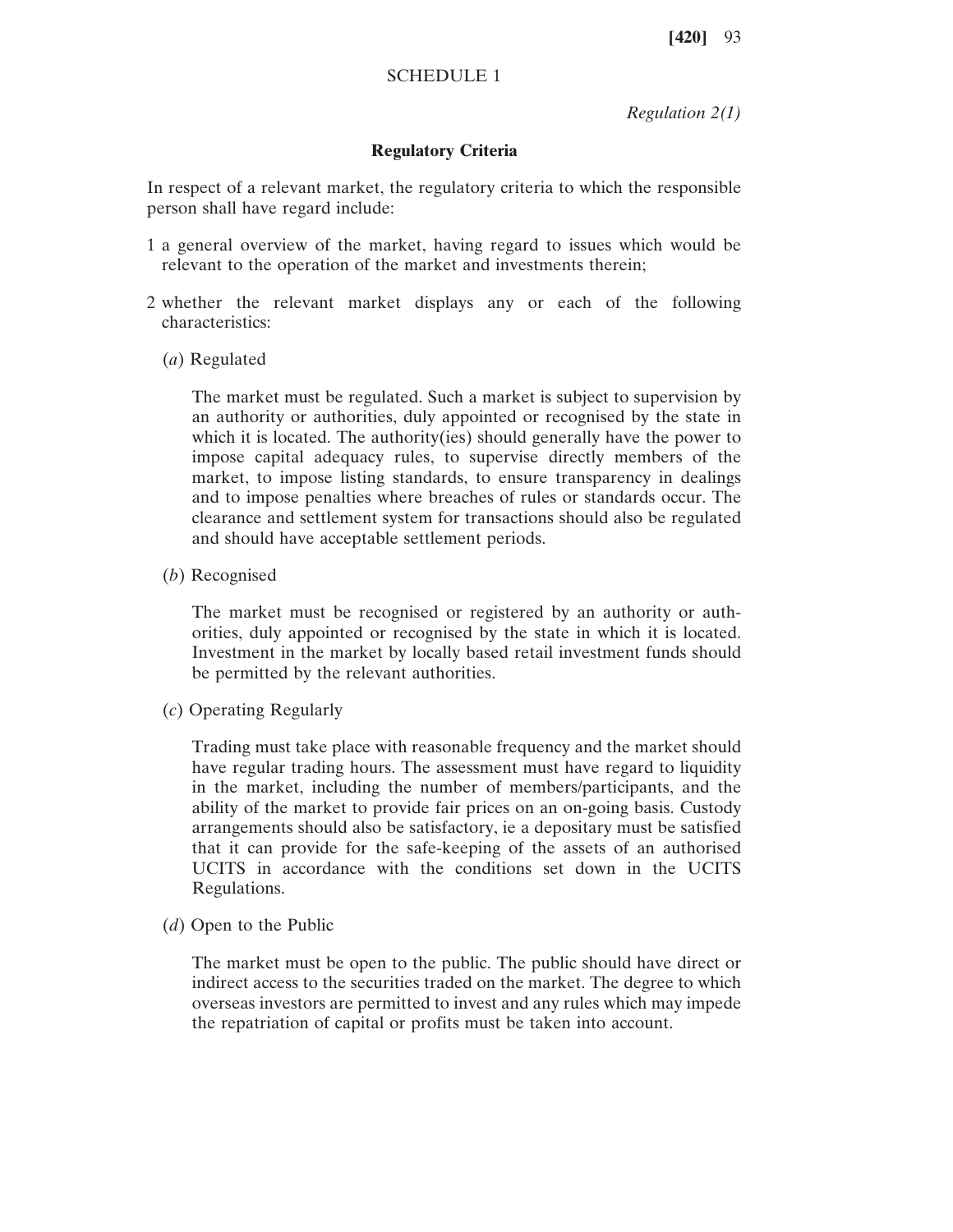# SCHEDULE 2

*Regulation 17*

## **Netting and Hedging**

Netting

1 A responsible person shall only net positions:

- (i) Between FDI, if the FDI refer to the same underlying asset, including where the maturity date of the FDI is different;
- (ii) Between an FDI which has an underlying asset that is a transferable security, money market instrument or a collective investment undertaking and that same corresponding underlying asset.

Hedging

- 2 The responsible person may only take hedging arrangements into account when calculating global exposure where the hedging arrangements offset the risks linked to some assets and if the hedging arrangments comply with all of the following:
	- (i) They do not aim to generate a return;
- (ii) They result in a verifiable reduction of risk at the UCITS level;
- (iii) They offset risk linked to FDI;
- (iv) They relate to the same asset class; and
- (ii) They are efficient in stressed market conditions.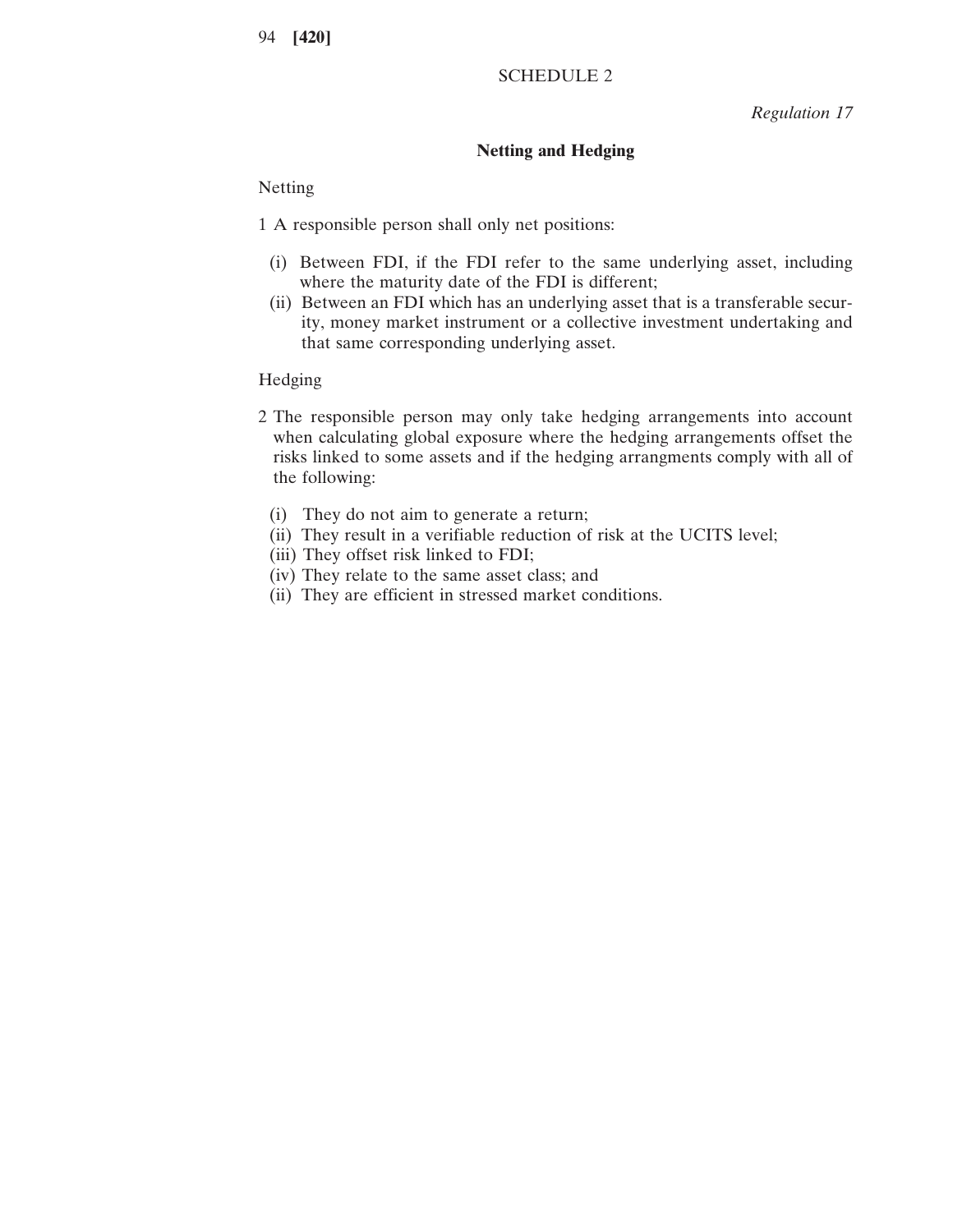# SCHEDULE 3

*Regulation 24(1)*

# Conditions for Collateral Received by a UCITS

The conditions for the receipt of collateral by a UCITS, to which Regulation 24 refers, are:

1 Liquidity

Collateral received, other than cash, should be highly liquid and traded on a regulated market or multilateral trading facility with transparent pricing in order that it can be sold quickly at a price that is close to its pre-sale valuation. Collateral that is received should also comply with the provisions of Regulation 74 of the UCITS Regulations.

2 Valuation

Collateral that is received should be valued on at least a daily basis and assets that exhibit high price volatility should not be accepted as collateral unless suitably conservative haircuts are in place.

3 Issuer Credit Quality

Collateral received should be of high quality. The responsible person shall ensure that:

- (i) where the issuer was subject to a credit rating by an agency registered and supervised by ESMA that rating shall be taken into account by the responsible person in the credit assessment process; and
- (ii) where an issuer is downgraded below the two highest short-term credit ratings by the credit rating agency referred to in (i) this shall result in a new credit assessment being conducted of the issuer by the responsible person without delay.
- 4 Correlation

Collateral received should be issued by an entity that is independent from the counterparty. There should be a reasonable ground for the responsible person to expect that it would not display a high correlation with the performance of the counterparty.

- 5 Diversification (Asset Concentration)
	- (i) Subject to subparagraph (2iicollateral should be sufficiently diversified in terms of country, markets and issuers with a maximum exposure to a given issuer of 20 per cent of the net asset value of the UCITS. When a UCITS is exposed to different counterparties, the different baskets of collateral should be aggregated to calculate the 20 per cent limit of exposure to a single issuer.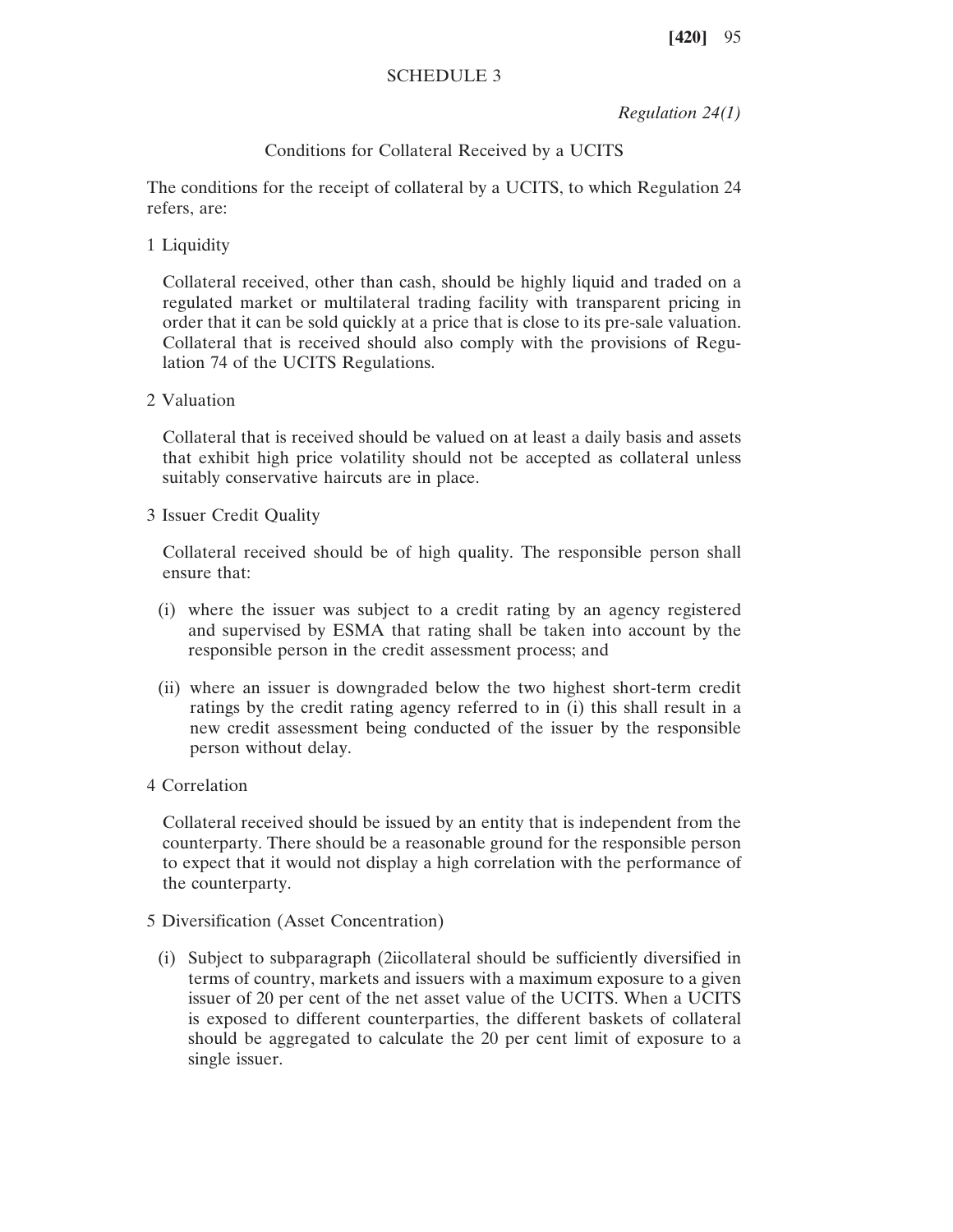- (ii) A UCITS may be fully collateralised in different transferable securities and money market instruments issued or guaranteed by a Member State, one or more of its local authorities, a third country, or a public international body to which one or more Member States belong. Such a UCITS should receive securities from at least 6 different issues, but securities from any single issue should not account for more than 30 per cent of the UCITS' net value. UCITS that intend to be fully collateralised in securities issued or guaranteed by a Member State should disclose this fact in the prospectus of the UCITS. UCITS should also identify the Member States, local authorities, or public international bodies or guaranteeing securities which they are able to accept as collateral for more than 20 per cent of their net asset value.
- 6 Immediately Available

Collateral received should be capable of being fully enforced by the UCITS at any time without reference to or approval from the counterparty.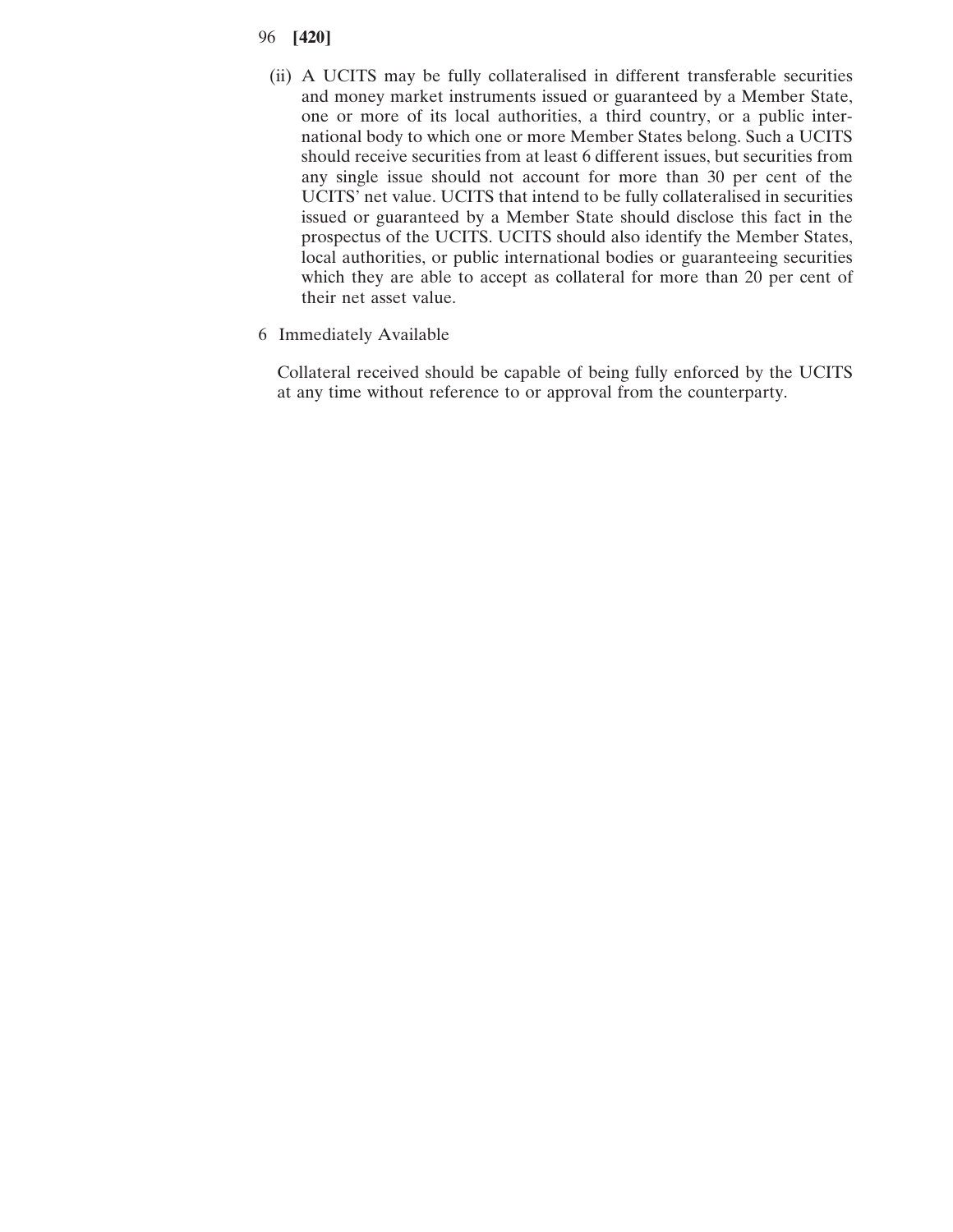# SCHEDULE 4

*Regulation 19*

# **Calculation of Global Exposure using the Value at Risk (VaR) Approach**

- 1 The responsible person shall calculate global exposure under the relative VaR approach, as follows:
	- (*a*) Calculate the VaR of the UCITS current portfolio, including derivatives;
	- (*b*) calculate the VaR of a reference portfolio;
	- (*c*) verify that the VaR of the UCITS portfolio is not greater than twice the VaR of the reference portfolio in order to ensure a limitation of the global leverage ratio of the UCITS to 2. This limit shall be presented as follows:

(VaR UCITS — VaR Reference Portfolio) x  $100 \le 100\%$ VaR Reference Portfolio

- 2 The UCITS responsible person shall ensure that the reference portfolio and the related processes comply with the following criteria:
	- (*a*) The reference portfolio should be unleveraged and should, in particular, not contain any FDI or embedded FDI, except that;
		- (*i*) a UCITS engaging in a long/short strategy may select a reference portfolio which uses FDI to gain the short exposure;
		- (*ii*) a UCITS which intends to have a currency hedged portfolio may select a hedged index as a reference portfolio.
	- (*b*) he risk profile of the reference portfolio should be consistent with the investment objectives, policies and limits of the UCITS portfolio;
	- (*c*) If the risk/return profile of a UCITS changes frequently or if the definition of a reference portfolio is not possible, then the relative VaR approach should not be used;
	- (*d*) The process relating to the determination and the ongoing maintenance of the reference portfolio should be integrated in the risk management process and be supported by adequate procedures. Guidelines governing the composition of the reference portfolio should be developed. In addition, the actual composition of the reference portfolio and any changes should be clearly documented.

# **Absolute VaR approach**

3 The responsible person shall only use the absolute VAR approach subject to the requirements set out in Part 2 of these Regulations.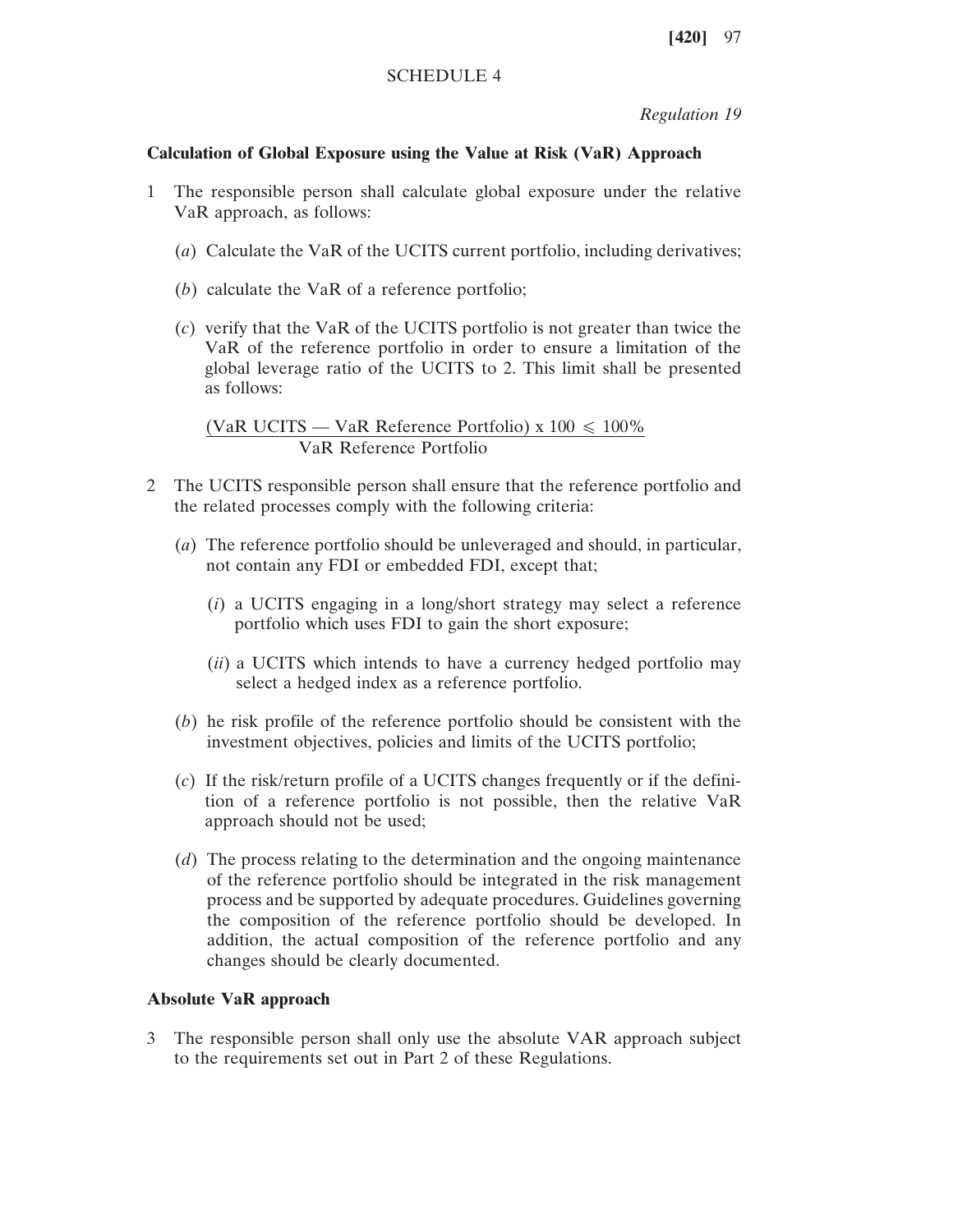# **VaR approach: Quantitative requirements**

- 4 The absolute VaR of a UCITS shall not be greater than 20 per cent of its net asset value.
- 5 The calculation of the absolute and relative VaR shall be carried out in accordance with the following parameters:
	- (*a*) one-tailed confidence interval of 99 per cent;
	- (*b*) holding period equivalent to 1 month (20 business days);
	- (*c*) effective observation period (history) of risk factors of at least 1 year (250 business days) unless a shorter observation period is justified by a significant increase in price volatility (for instance extreme market conditions);
	- (*d*) quarterly data set updates, or more frequent when market prices are subject to material changes;
	- (*e*) t least daily calculation.
- 6 A confidence interval and/or a holding period differing from the default parameters above may be used by the responsible person provided the confidence interval is not below 95per cent and the holding period does not exceed 1 month (20 business days).
- 7 For UCITS referring to an absolute VaR approach, the use of other calculation parameters goes together with a rescaling of the 20 per cent limit to the particular holding period and/or confidence interval. The rescaling can only be done under the assumption of a normal distribution with an identical and independent distribution of the risk factor returns by referring to the quantiles of the normal distribution and the square root of time rule.

# **VaR approach: Qualitative requirements**

- 8 The UCITS Regulations provide that the risk management function is responsible inter alia for ensuring compliance with the UCITS risk limit system, including statutory limits concerning global exposure. The responsible person shall ensure that its risk management function is responsible for:
	- (*a*) sourcing, testing, maintaining and using the VaR approach on a day-today basis;
	- (*b*) supervising the process relating to the determination of the reference portfolio where the UCITS reverts to a relative VaR approach;
	- (*c*) ensuring on a continuous basis that the model is adapted to the UCITS portfolio;
	- (*d*) performing continuous validation of the model;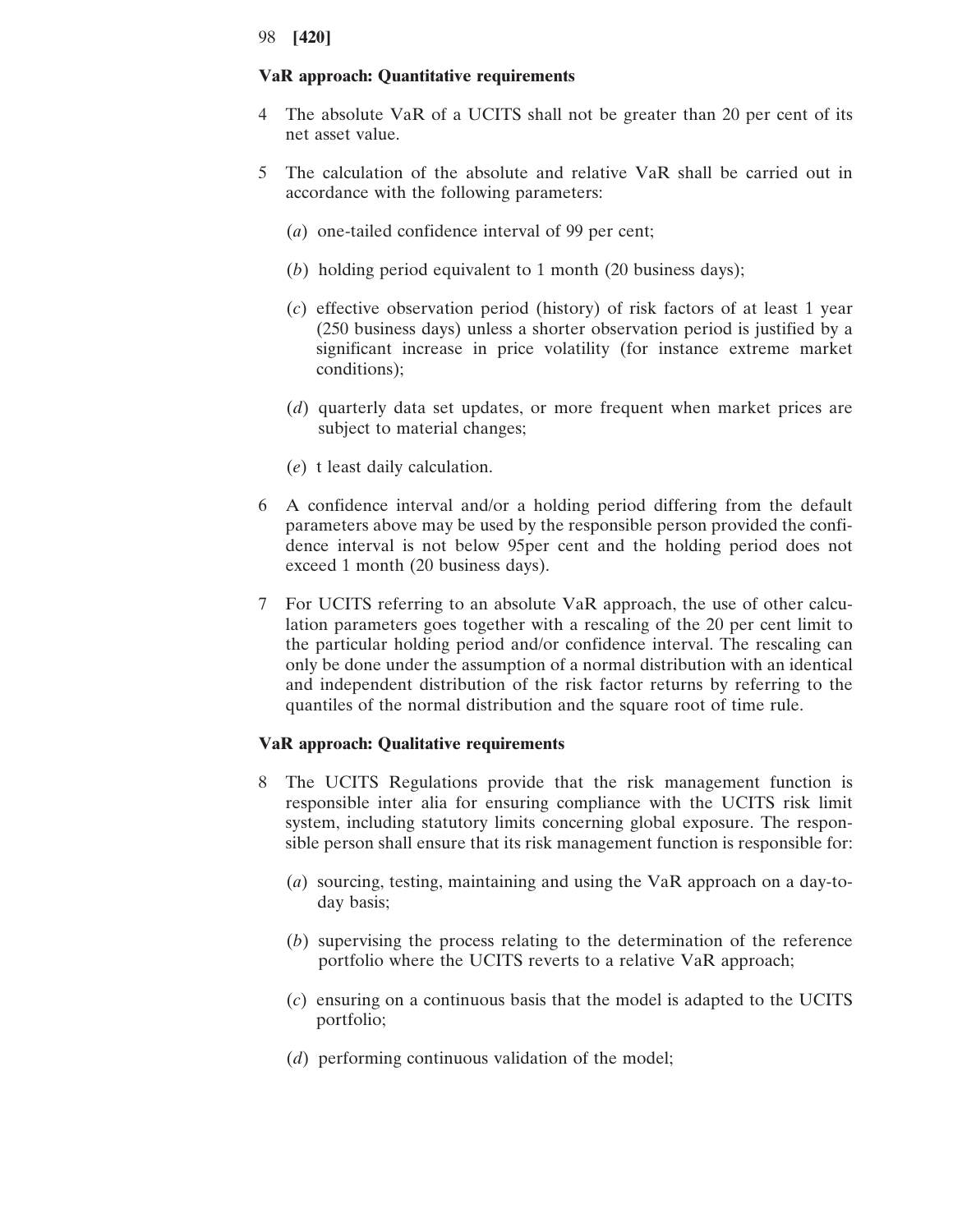- (*e*) validating and implementing a documented system of VaR limits consistent with the risk profile of the UCITS. The risk profile of the UCITS shall be approved by senior management and the board of directors;
- (*f*) monitoring and controlling the VaR limits;
- (*g*) monitoring on a regular basis the level of leverage generated by the UCITS;
- (*h*) producing on a regular basis reports relating to the current level of the VaR measure (including back testing and stress testing) for senior management.
- 9 The responsible person shall ensure that the VaR approach and the related outputs represent an integral part of the daily risk management work. The responsible person shall ensure that the VaR approach and is related outputs are integrated into the investment process lead by the investment managers as part of the risk management programme of the UCITS to keep the UCITS risk profile under control and consistent with its investment strategy.
- 10 The responsible person shall ensure that its VaR approach is validated as conceptually sound and adequate in respect of all material risks by an independent person, when developed. An independent person for this purpose is a person who has not been engaged in the development of the VaR approach. Where there is any significant change to the VaR approach, the responsible person shall ensure that this change is independently validated. A significant change for these purposes shall include the use of a new product by the UCITS, the need to improve the model following the back testing results, or a decision taken by the responsible person to change certain aspects of the model in a significant way.
- 11 In accordance with paragraph  $8(d)$ , the risk management function shall perform ongoing validation of the VaR model (this includes, but is not limited to back testing) in order to ensure the accuracy of the model's calibration. The review shall be documented. Where necessary, the model shall be adjusted.

# **Documentation and procedures**

- 12 The responsible person shall document its VaR approach and related processes and techniques in accordance with the documentation requirements referred to in paragraph 1(*a*) of Schedule 9 of the UCITS Regulations and shall include, inter alia, the following:
	- (*a*) the risks covered by the model;
	- (*b*) the model's methodology;
	- (*c*) the mathematical assumptions and foundations;
	- (*d*) the data used;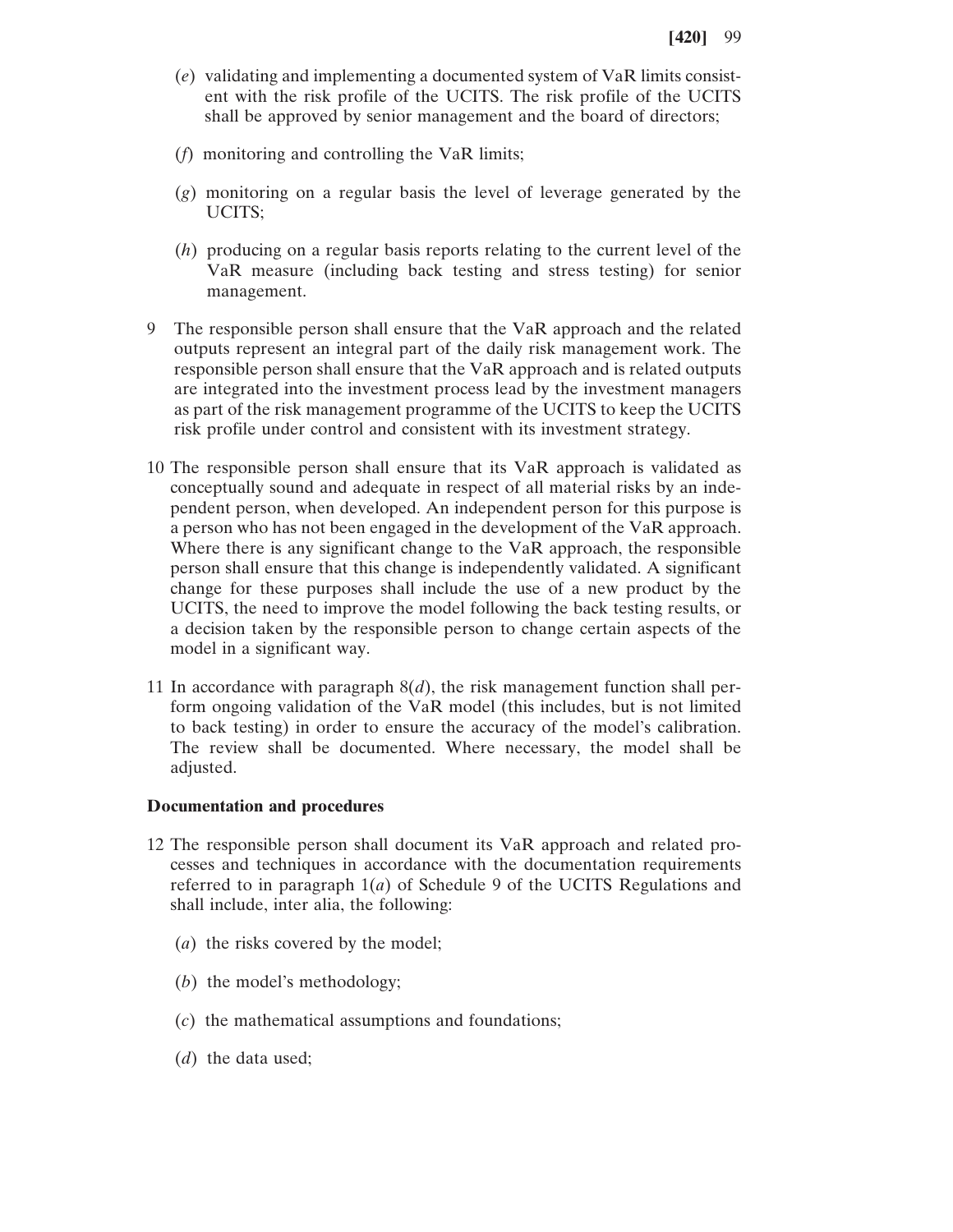- (*e*) the accuracy and completeness of the risk assessment;
- (*f*) the methods used to validate the model;
- (*g*) the back testing process;
- (*h*) the stress testing process;
- (*i*) the validity range of the model; and
- (*j*) the operational implementation.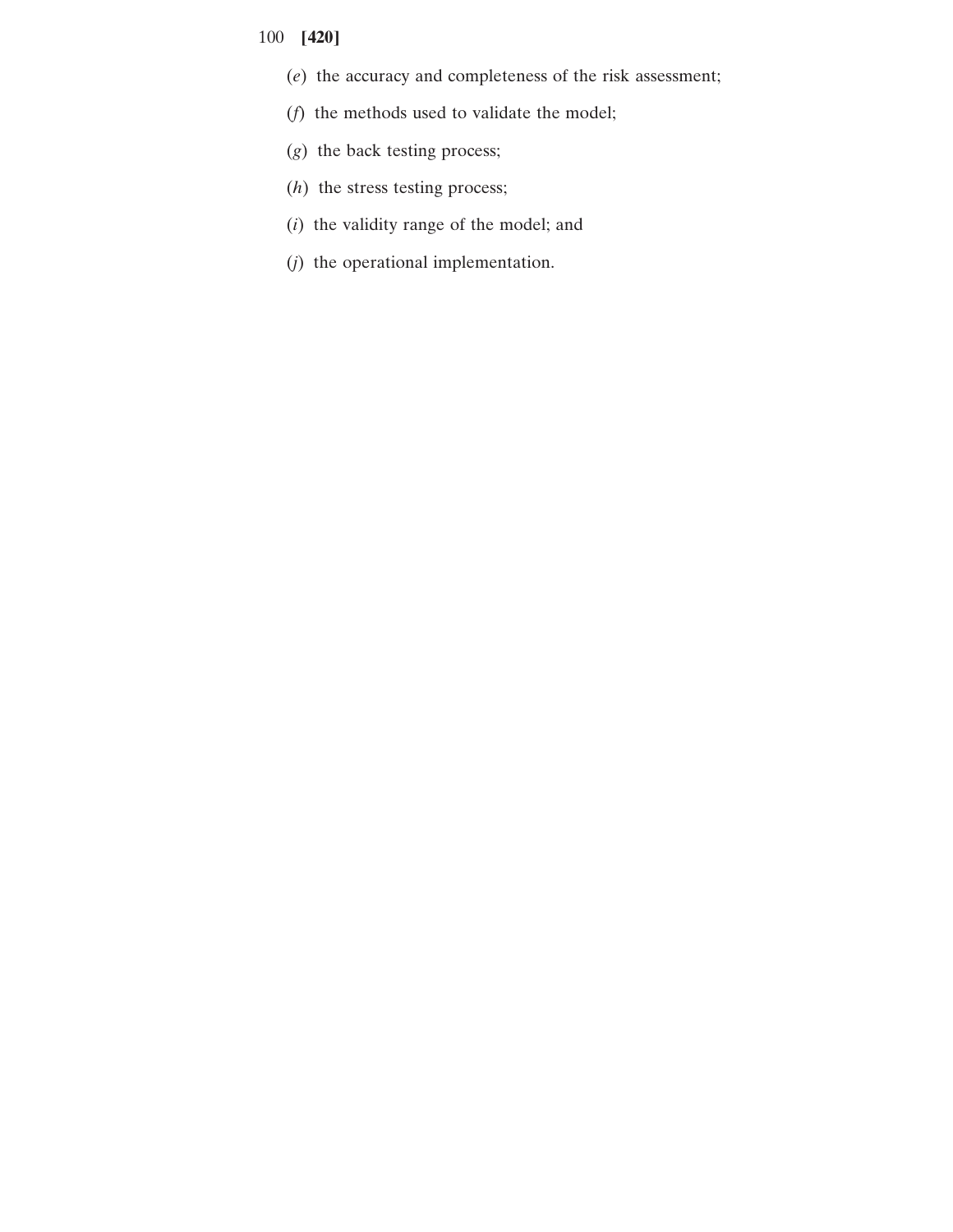# SCHEDULE 5

*Regulation 36(1)*

# **Methods of Valuation**

The valuation methodology for the purposes of Regulation 36(1) is:

1 Securities that are listed or traded on a regulated market;

Valuation shall be the closing or last known market price.

Where a security is listed on more than one exchange, the relevant market shall be:

- (*a*) the exchange that constitutes the main market, or
- (*b*) the exchange that the responsible person determines provides the fairest criteria in a value for the security.
- 2 Unlisted Securities and Securities that are listed or traded on a regulated market where the market price is unrepresentative or not available:

The value of the security is its probable realisation value which shall be estimated with care and in good faith.

The security shall be either:

- (*a*) valued by the responsible person,
- (*b*) valued by a competent person appointed by the responsible person and approved for the purpose by the depositary, or
- (*c*) valued by any other means, provided that the value is approved by the depositary.
- 3 Investment Funds

Valuation shall be based on the latest bid price or latest net asset value, as published by the investment fund.

Valuation based on a mid-price or offer price is acceptable if consistent with the valuation policy. A responsible person may, in accordance with paragraph 1 of this Schedule, undertake a valuation based on market prices where the investment fund in which the investment is made is listed on a regulated market.

4 Cash (in Hand or on Deposit)

Value is the nominal or face value plus accrued interest.

5 Exchange-Traded Futures and Options Contracts (including Index Futures)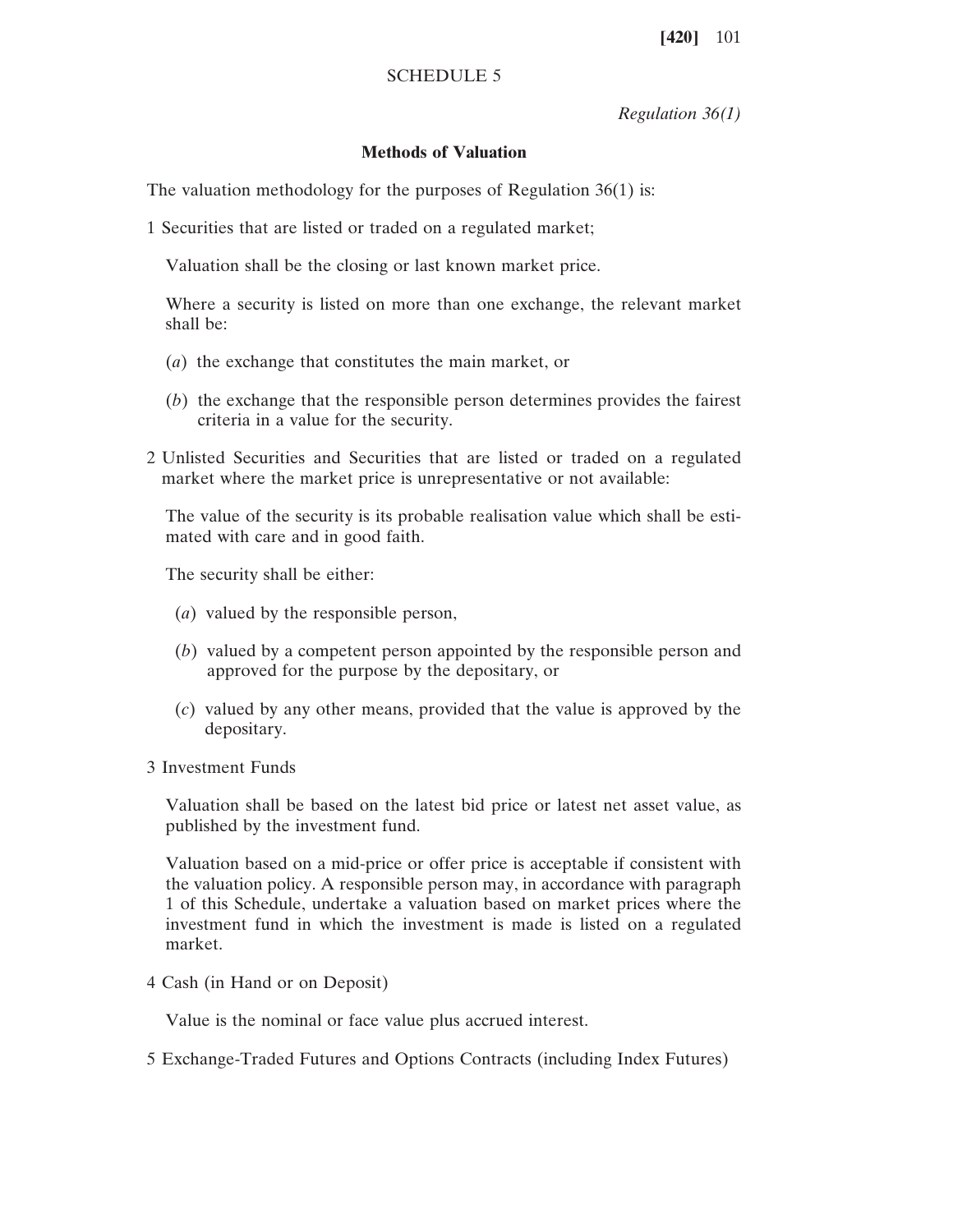Valuation is based on the settlement price as determined by the market where the exchange-traded future or option contract is traded.

If a settlement price is not available the exchange-traded future contract or option contract may be valued in accordance with paragraph 2 of this Schedule.

6 Amortised cost

Where it is not the intention or objective of a responsible person to apply amortised cost valuation to the portfolio of a UCITS as a whole, a moneymarket instrument within such a portfolio shall only be valued on an amortised basis if the money-market instrument has a residual maturity of less than three months and does not have any specific sensitivity to market parameters, including credit risk.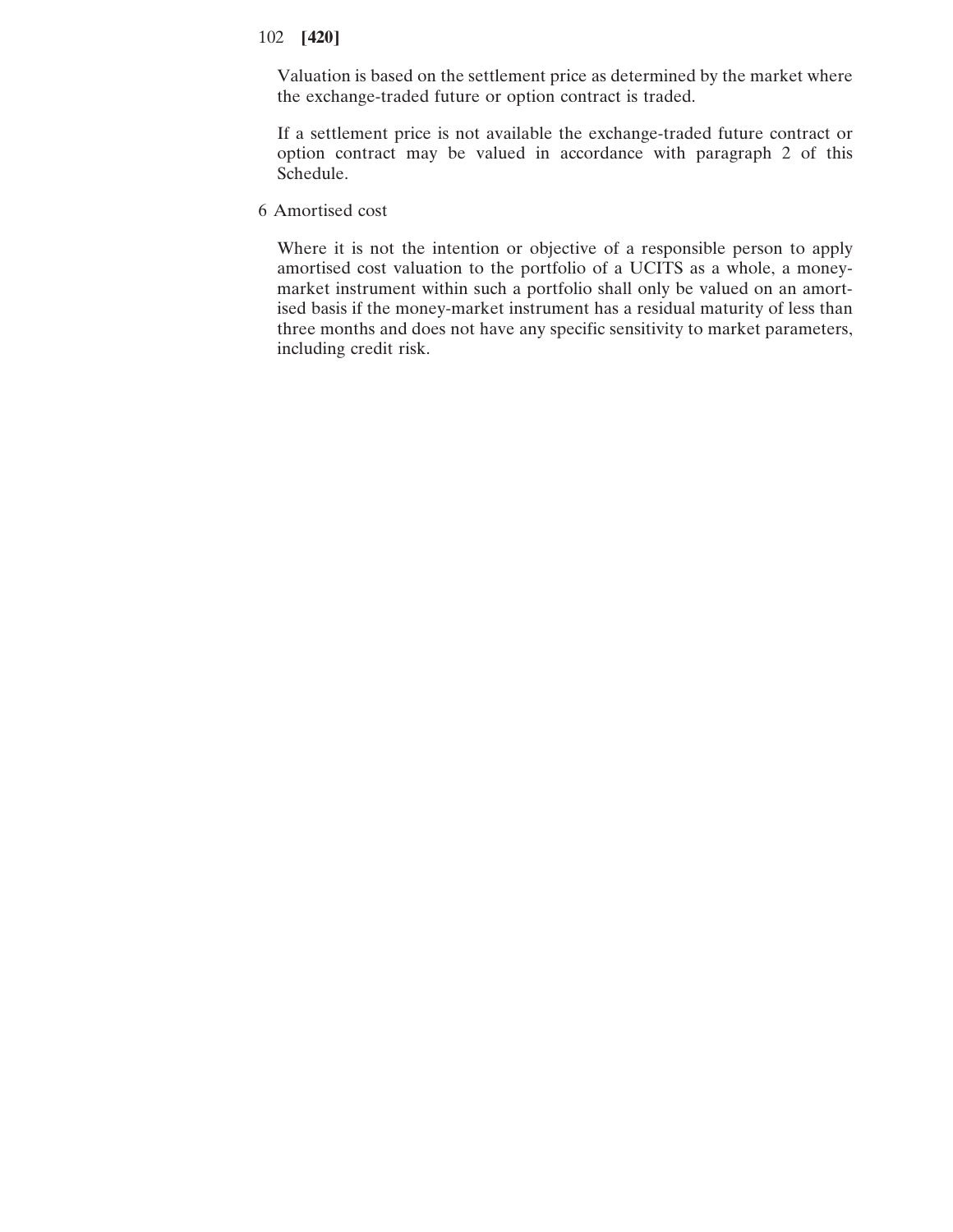# SCHEDULE 6

*Regulation 51(5)*

# **Advertising Standards for Certain UCITS**

The advertising standards for the purposes of Regulation 51(5) are:

- 1 The design and presentation of an advertisement must be:
	- (*a*) clear, fair, accurate and not misleading; and
	- (*b*) such that the advertisement can be understood easily and clearly.
- 2 Where footnotes are used in an advertisement they should be of sufficient size and prominence to be legible easily; where appropriate they should be linked to the relevant part of the main copy.
- 3 It must be clear from the design and presentation of an advertisement that it is an advertisement such that any person who looks at it can see immediately that it is an advertisement.
- 4 No statement made or risk warning given in an advertisement may be obscured or disguised in any way, nor may the effect of any risk warning be diminished, by the content, design or format of the advertisement.
- 5 An advertisement must not, whether by inaccuracy, ambiguity, exaggeration, omission or otherwise, mislead investors about any matter that is likely to influence an investor's attitude to the investment.
- 6 (*a*) Every advertisement must be prepared with care and with the aim of ensuring that a potential investor understands fully the nature of any commitment into which the investor would enter if the investor were to acquire a unit in the relevant UCITS.
	- (*b*) In preparing an advertisement a UCITS shall take into account the fact that the complexities of finance may be beyond the understanding of some people to whom the opportunity being offered will appeal and therefore no advertisement may take advantage of inexperience or credulity.
- 7 When an advertisement contains a forecast or projection, such as a specific growth rate or a specific return or rate of return, it must make clear the basis upon which that forecast or projection is made, explaining, where relevant:
	- (*a*) whether reinvestment of income is assumed;
	- (*b*) whether account has been taken of the incidence of any taxes or duties and, if it has, how such account has been taken;
	- (*c*) whether the forecast or projected rate of return will be subject to any deductions other than upon premature realisation or otherwise.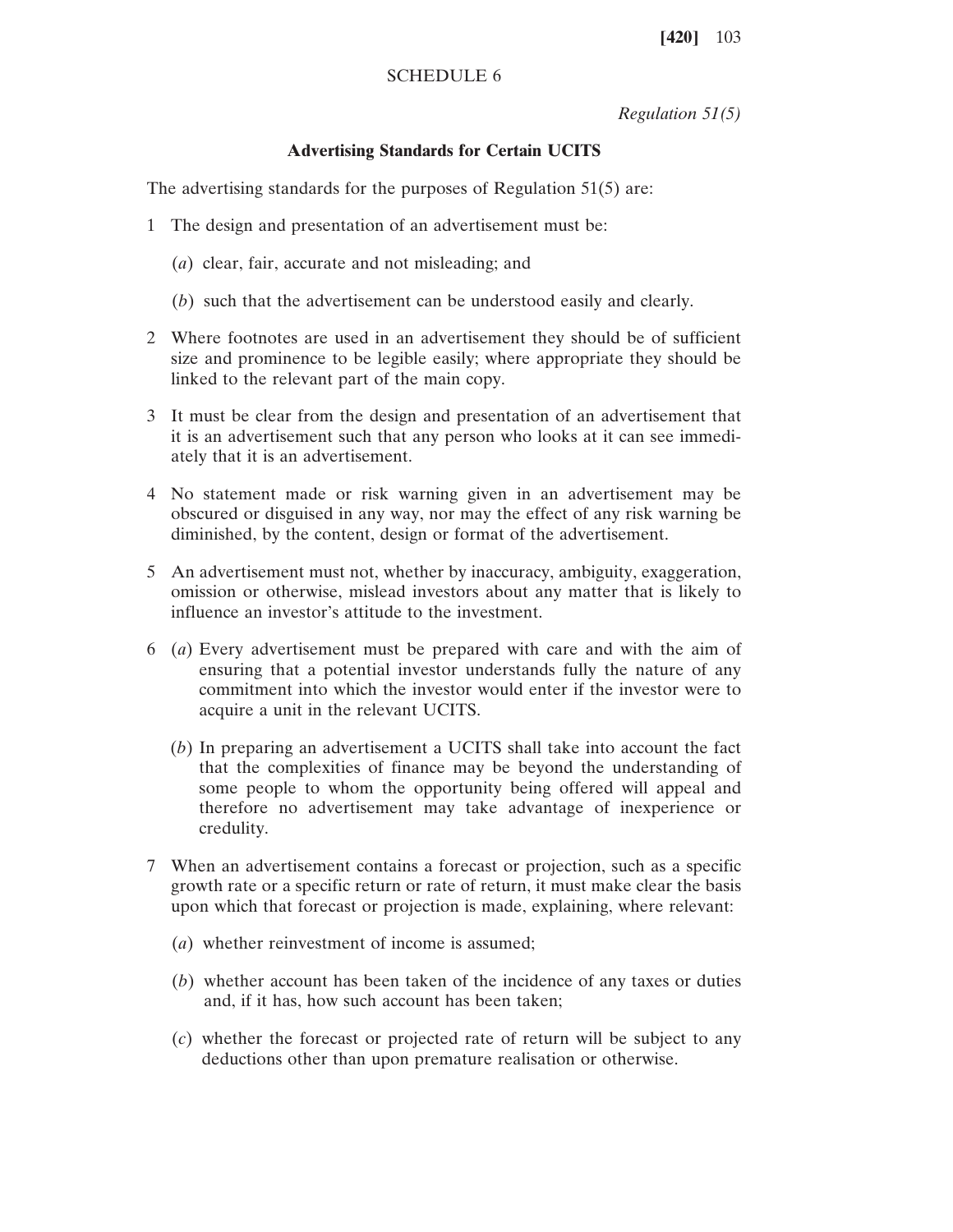- 8 Advertisements leading to the employment of money in anything the value of which is not guaranteed must include a warning that the value of the investment can reduce as well as increase and, therefore, that the return on the investment necessarily will be variable.
- 9 An advertisement must not describe an investment as being guaranteed or partially guaranteed (or by words that convey such a meaning or impression) unless there is in place a legally enforceable agreement with a third party that undertakes:
	- (*a*) in the case of a full guarantee, to meet, in full, an investor's claim under the guarantee;
	- (*b*) in the case of a partial guarantee, to meet, to whatever extent is stated in the advertisement, the investor's claim under the partial guarantee.

Where values are guaranteed, sufficient detail must be included in the advertisement to give the reader a fair view of the nature of the guarantee.

- 10 An advertisement making claims, whether specific or not, as to anticipated growth in value or rate of return must include a prominent statement to the effect, as appropriate, that neither past experience nor the current situation are necessarily accurate guides to the future growth in value or rate of return.
- 11 An advertisement that contains information on past performance must also contain the following warning, presented in the advertisement no less prominently than the information on past performance:

"Past performance may not be a reliable guide to future performance"

- 12 An advertisement that quotes past experience in support of a forecast or projected growth in the value or rate of return:
	- (*a*) must not be misleading in relation to present prospects of an investment; and
	- (*b*) must indicate the circumstances in which, and the period over which, such experience has been gained, in a way that is fair and representative.
- 13 An advertisement relating to offers to facilitate the planned withdrawal from capital as an income equivalent, such as by cashing in units of the UCITS, must contain a statement explaining clearly the effect that any such withdrawal would have on the investment.
- 14 When claims to investment skill in an advertisement are based upon an asserted increase in the value of particular items purchased or recommended for purchase by the advertiser in the past, that person must be in a position to substantiate that:
	- (*a*) the purchase or recommendation upon which the assertion is based was made at the time claimed; and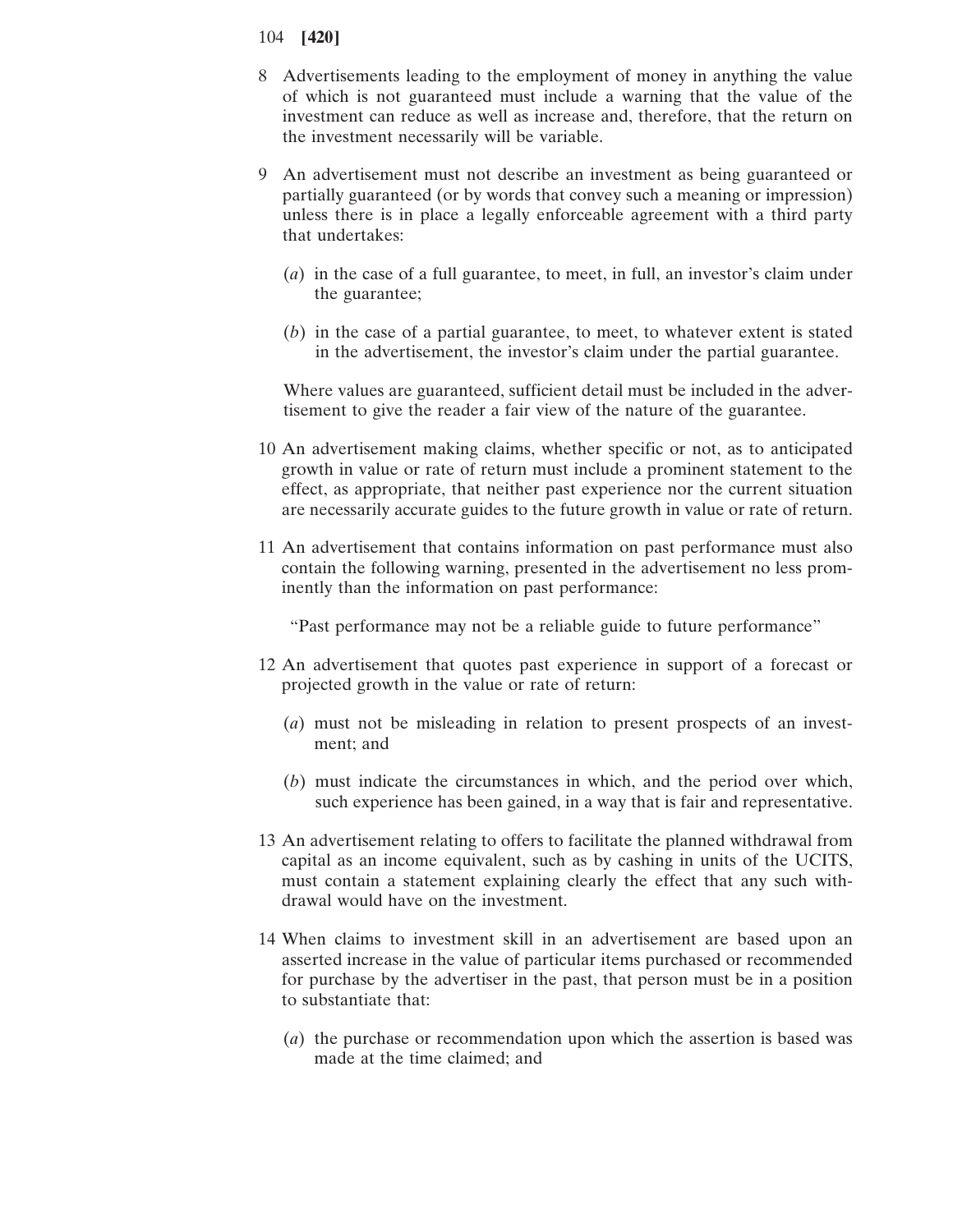(*b*) the present value asserted for the investment corresponds to the price actually obtained for identical items when sold in the open market in the period immediately preceding the advertisement.

No claim to an increase in the value of investments or collectibles should be based upon the performance within a given market of selected items only unless that claim can be substantiated in accordance with paragraphs (*a*) and (*b*).

- 15 The terms "tax-free" and "tax-paid", and words, terms or phrases creating a similar impression, may be used in an advertisement only if:
	- (*a*) it is made clear in the advertisement which particular tax or taxes or duty or duties are involved; and
	- (*b*) the advertiser states clearly what liability may arise and by whom it will be paid if it does arise.
- 16 When the achievement or maintenance of a return that is claimed or offered in an advertisement for a given investment is in any way dependent upon the assumed effects of tax or duty:
	- (*a*) this fact must be explained clearly; and
	- (*b*) the advertisement must make it clear that no undertaking is or can be given that the fiscal system may not be revised with consequent effects upon the return that is offered.
- 17 Where an advertisement relates to a high volatility UCITS, it must state that the investment may be subject to sudden and large falls in value, and, if it is the case, that the investor could lose the total value of the initial investment.
- 18 Where a UCITS is described as being likely to yield income or as being suitable for an investor that is seeking income from the investment, and where the income from the UCITS can fluctuate, the advertisement must contain the following warning:

"Income may fluctuate in accordance with market conditions and taxation arrangements"

- 19 Where a UCITS is denominated in a currency other than that of the country in which the advertisement is issued, the advertisement must contain the following warning:
- "Changes in exchange rates may have an adverse effect on the value price or income of the product"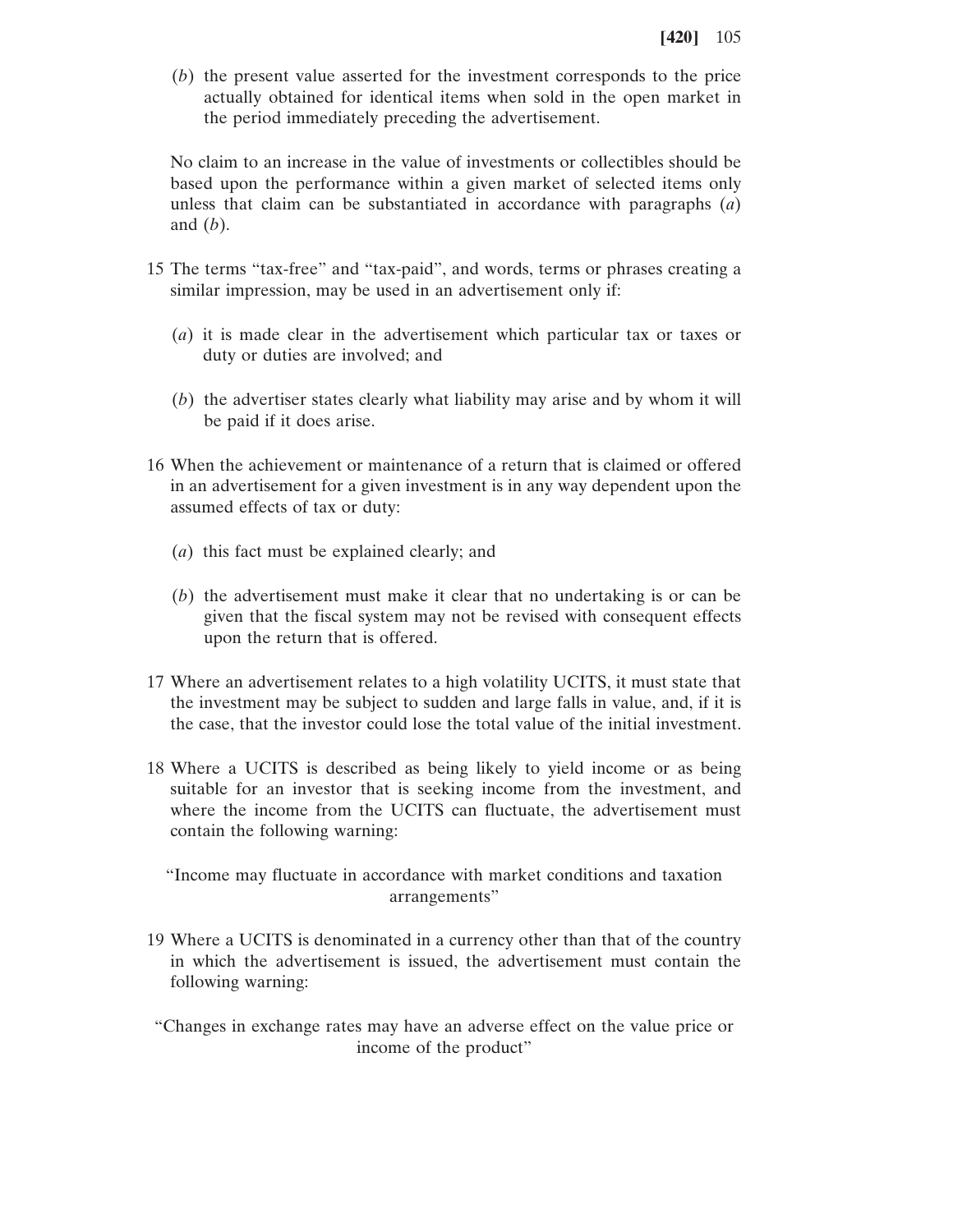- 106 **[420]**
- 20 An advertisement shall, where relevant:
	- (*a*) state that the difference at any one time between the sale and repurchase price of a unit in the UCITS means that the investment should be viewed as medium term to long term;
	- (*b*) refer to the impact of a redemption charge.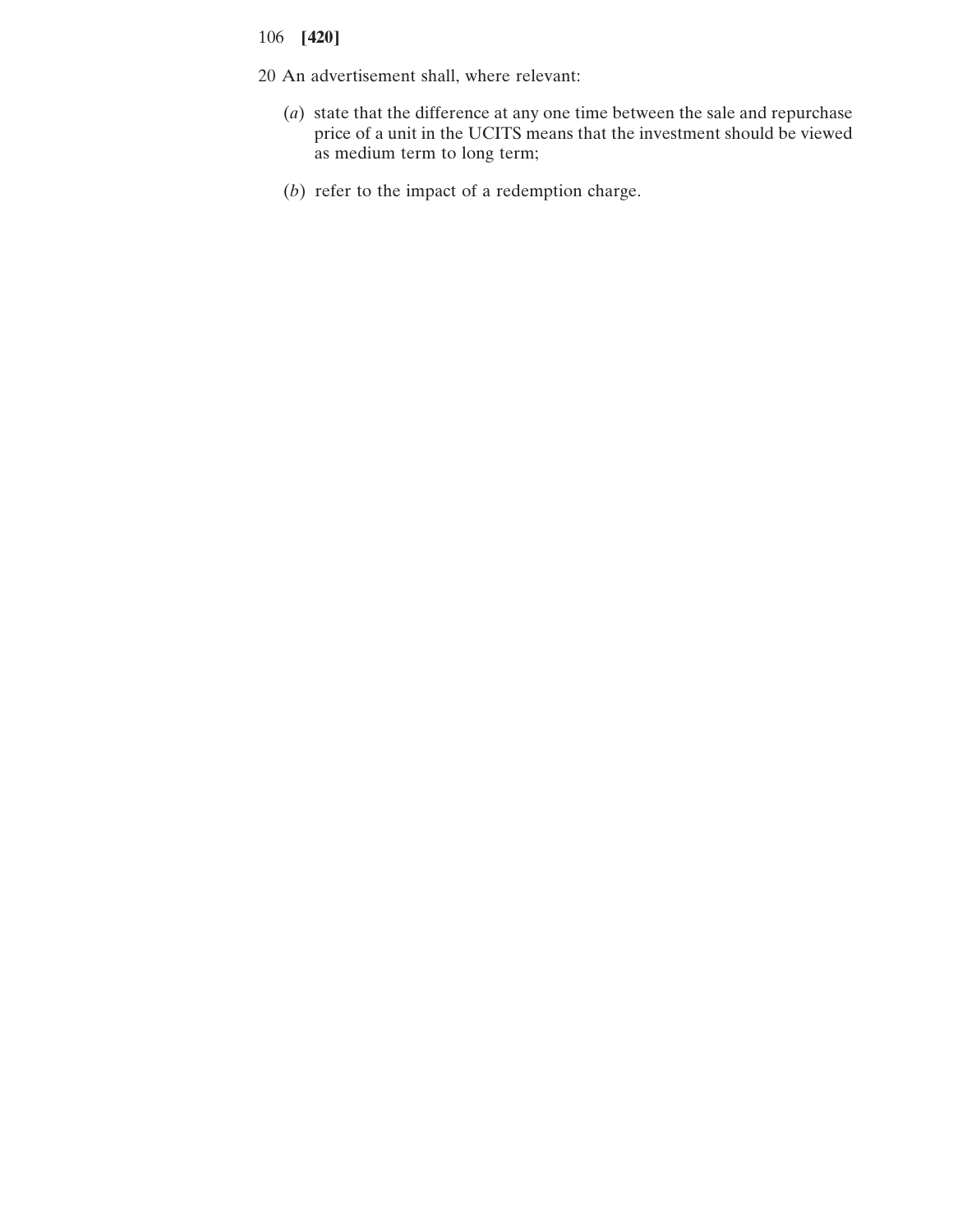# SCHEDULE 7

*Regulation 79(1)*

# **Additional Information to be Included in the Annual Report**

The information to which Regulation 79(1) refers is:

- 1 A statement of the assets and liabilities or the balance sheet of the UCITS showing, separately, the following:
	- (*a*) money-market instruments;
	- (*b*) investment funds;
	- (*c*) deposits with credit institutions;
	- (*d*) FDI.
- 2 An analysis, in accordance with the criteria set out in Schedule 12 of the UCITS Regulations, of the portfolio of the UCITS which distinguishes between:
	- (*a*) UCITS and AIFs;
	- (*b*) deposits;
	- (*c*) FDI dealt in on a regulated market;
	- (*d*) OTC derivatives.
- 3 A general description of the use of FDI and of the efficient portfolio management techniques and instruments that have been employed during the reporting period and the resulting amount of commitments, identifying:
	- (*a*) the types of FDI concerned, including:
		- (i) OTC derivatives;
		- (ii) the underlying exposures; and
		- (iii) where relevant, the type and amount of collateral received to reduce counterparty exposure.
	- (*b*) the purposes underlying the use of the various instruments, together with the attendant risks, for the purpose of enabling a unit-holder to assess the nature of those instruments.
- 4 (*a*) Open financial derivative positions at the reporting date shall be marked to market and identified specifically in the portfolio statement required by paragraph 4 of Schedule 12 to the UCITS Regulations.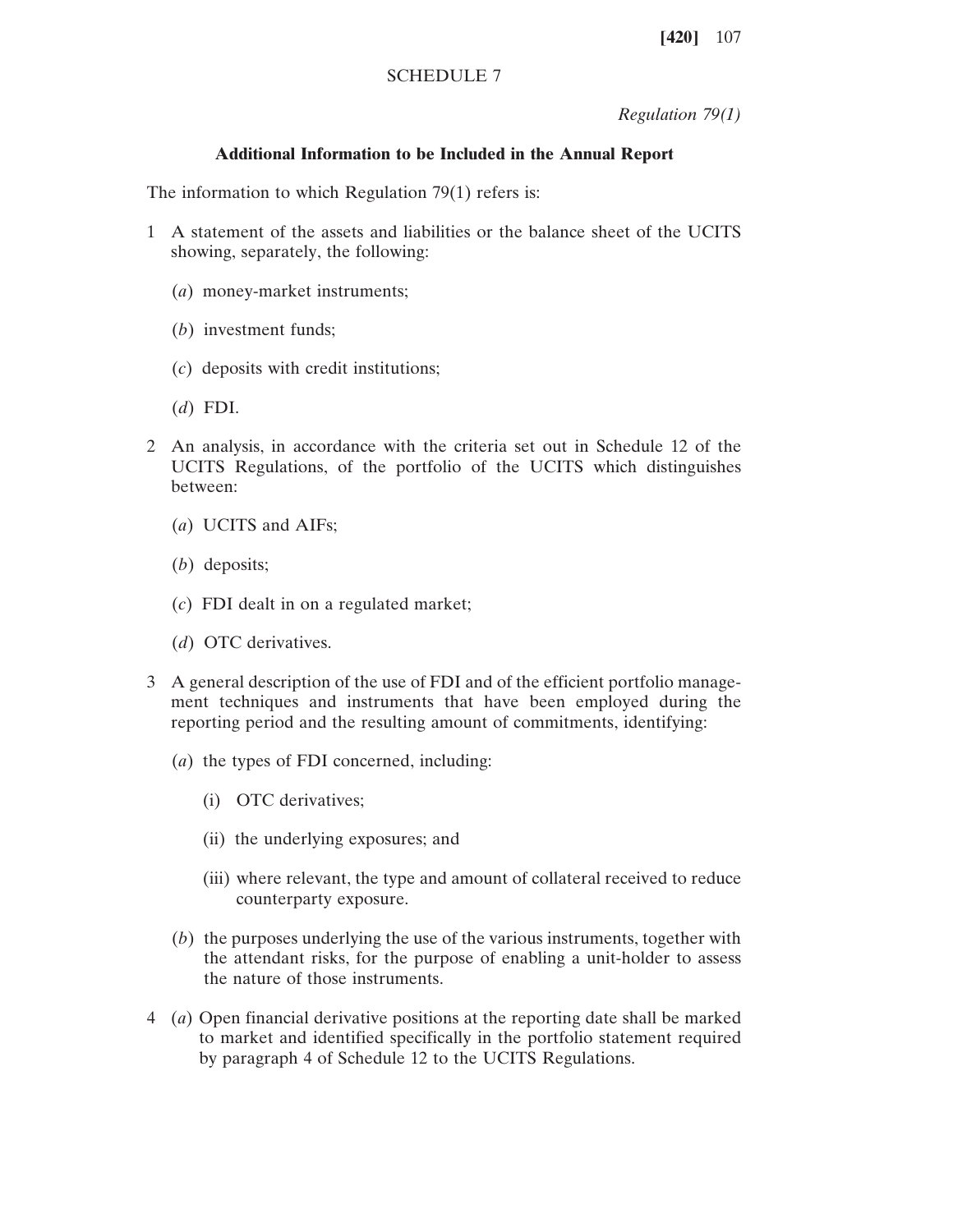- 108 **[420]**
	- (*b*) For the purposes of subparagraph (*a*), information on open option positions shall include:
		- (i) the strike price;
		- (ii) the final exercise date; and
		- (iii) an indication of whether or not such positions are covered.
	- (*c*) Counterparties to OTC derivatives shall be identified in the annual report, in the same section in which open financial derivative positions are identified.
- 5 In the case of a UCITS that engages in financial derivative transactions or in efficient portfolio management techniques and instruments (or in both), an explanation of the treatment of realised and unrealised gains or losses arising from financial derivative transactions and from the use of such efficient portfolio management techniques and instruments.
- 6 In the case of a UCITS that engages in efficient portfolio management techniques and instruments, information on:
	- (*a*) the exposure obtained through efficient portfolio management techniques and instruments;
	- (*b*) the identity of the counterparty to the relevant efficient portfolio management techniques and instruments;
	- (*c*) the type and amount of collateral received by the UCITS to reduce counterparty exposure;
	- (*d*) the revenues arising from efficient portfolio management techniques and instruments for the entire reporting period, together with the direct and indirect operational costs and fees incurred; and
	- (*e*) the method used to calculate global exposure.
- 7 Where a UCITS uses a relative VaR approach, the following information on the reference portfolio must be included.
	- (*a*) information regarding the level of leverage employed during the relevant period.
	- (*b*) For the purposes of paragraph (*a*):
		- (i) leverage is to be calculated as the sum of the notionals of the derivatives used;
		- (ii) the calculation in subparagraph (i) may be supplemented with leverage calculated on the basis of a commitment approach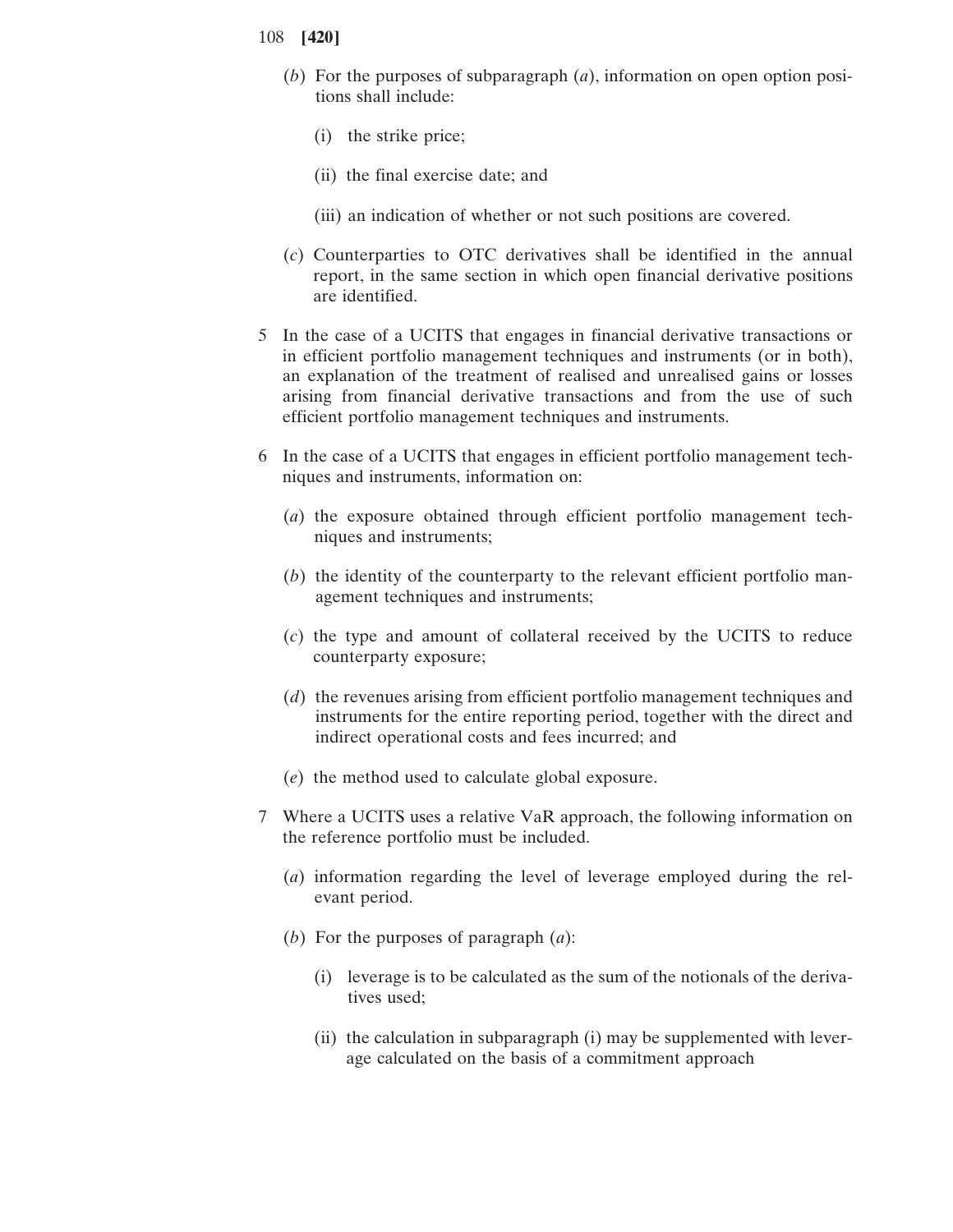- 8 Information regarding the VaR measure, including at least the lowest, the highest and the average utilization of the VaR limit calculated during the financial year.
- 9 Information on the model and inputs used for calculating the VaR limit to which paragraph (8) refers.
- 10 In the case of an index-tracking UCITS:
	- (*a*) information on the size of the tracking error at the end of the period under review and an explanation of any divergence between the anticipated and realised tracking error for the relevant period;
	- (*b*) information on the annual tracking difference between the performance of the UCITS and the performance of the index tracked; and
	- (*c*) an explanation for the annual tracking difference.
- 11 A report from the depositary of the UCITS;
- 12 A description of soft commission arrangements affecting the UCITS during the period;
- 13 Details of the amounts paid under any directed brokerage services or similar arrangements;
- 14 Details of any distributions out of capital;
- 15 A description of any material changes in the prospectus during the reporting period;
- 16 A list of exchange rates used in the annual report;
- 17 A report from the board of directors, in accordance with Regulation 78(4);
- 18 Details of all sub-investment managers engaged by the investment manager to act in relation to the UCITS; and
- 19 The identity of the issuer where collateral received from the issuer has exceeded 20 per cent of the net asset value of the UCITS and indicate whether the UCITS has been fully collaterised in securities issued or guaranteed by a Member State.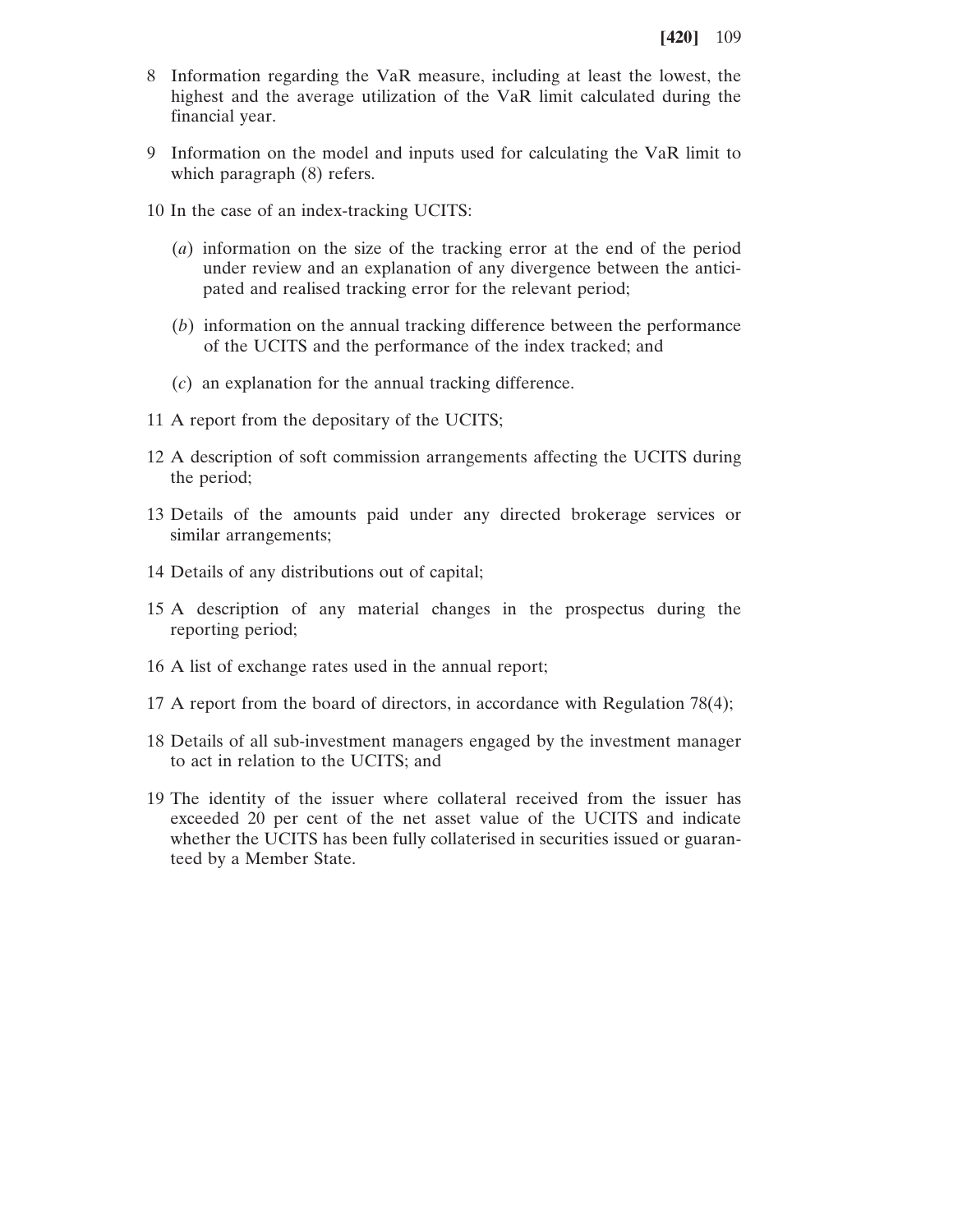# SCHEDULE 8

*Regulation 80(1)*

## **Additional Information to be Included in the Half-Yearly Report**

The information to which Regulation 80(1) refers is:

- 1 A statement of the assets and liabilities or the balance sheet of the UCITS showing, separately, the following:
	- (*a*) money-market instruments;
	- (*b*) investment funds;
	- (*c*) deposits with credit institutions; and
	- (*d*) FDI.
- 2 An analysis, in accordance with the criteria set out in Schedule 12 of the UCITS Regulations, of the portfolio of the UCITS which distinguishes between:
	- (*a*) UCITS and AIFs;
	- (*b*) deposits;
	- (*c*) FDI dealt in on a regulated market; and
	- (*d*) OTC derivatives.
- 3 A description of soft commission arrangements affecting the UCITS during the reference period.
- 4 A general description of the use of FDI and of the efficient portfolio management techniques and instruments that have been employed during the reporting period and the resulting amount of commitments:
	- (*a*) identifying:
		- (i) the types of FDI concerned, including OTC derivatives:
		- (ii) the underlying exposures; and
		- (iii) where relevant, the type and amount of collateral received to reduce counterparty exposure; and
	- (*b*) indicating the purposes underlying the use of the various instruments, together with the attendant risks, for the purpose of enabling a unitholder to assess the nature of those instruments.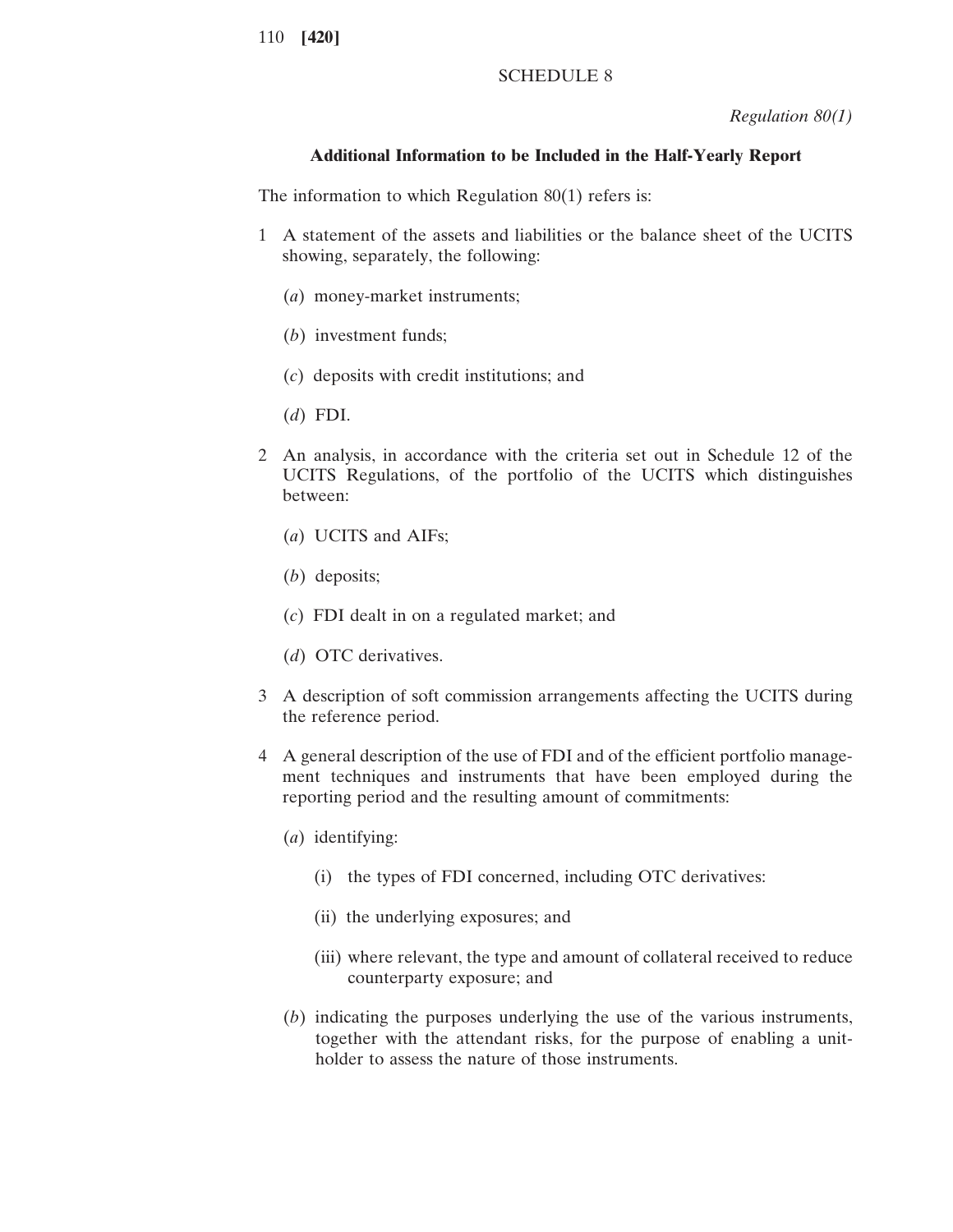- 5 (*a*) Open financial derivative positions at the reporting date of the halfyearly report shall be marked to market and identified specifically in the portfolio statement required by paragraph 4 of Schedule 12 to the UCITS Regulations.
	- (*b*) For the purposes of subparagraph (*a*), information on open option positions shall include:
		- (i) the strike price;
		- (ii) the final exercise date; and
		- (iii) an indication of whether or not such positions are covered.
	- (*c*) Counterparties to OTC derivatives shall be identified in the half-yearly report, in the same section in which open financial derivative positions are identified.
- 6 In the case of a UCITS that engages in financial derivative transactions or in efficient portfolio management techniques and instruments (or in both), an explanation of the treatment of realised and unrealised gains or losses arising from such financial derivative transactions and from the use of such efficient portfolio management techniques and instruments.
- 7 In the case of a UCITS that engages in efficient portfolio management techniques and instruments, information on:
	- (*a*) the exposure obtained through efficient portfolio management techniques and instruments;
	- (*b*) the identity of the counterparty to the relevant efficient portfolio management techniques and instruments;
	- (*c*) the type and amount of collateral received by the UCITS to reduce counterparty exposure; and
	- (*d*) the revenues arising from efficient portfolio management techniques and instruments for the entire reporting period, together with the direct and indirect operational costs and fees incurred.
- 8 In the case of an index-tracking UCITS, information on the size of the tracking error at the end of the period under review;
- 9 Details of any distribution out of capital;
- 10 A description of any material changes in the prospectus during the reporting period;
- 11 A list of exchange rates used in the half-yearly report;
- 12 A report from the board of directors in accordance with Regulation 78(4); and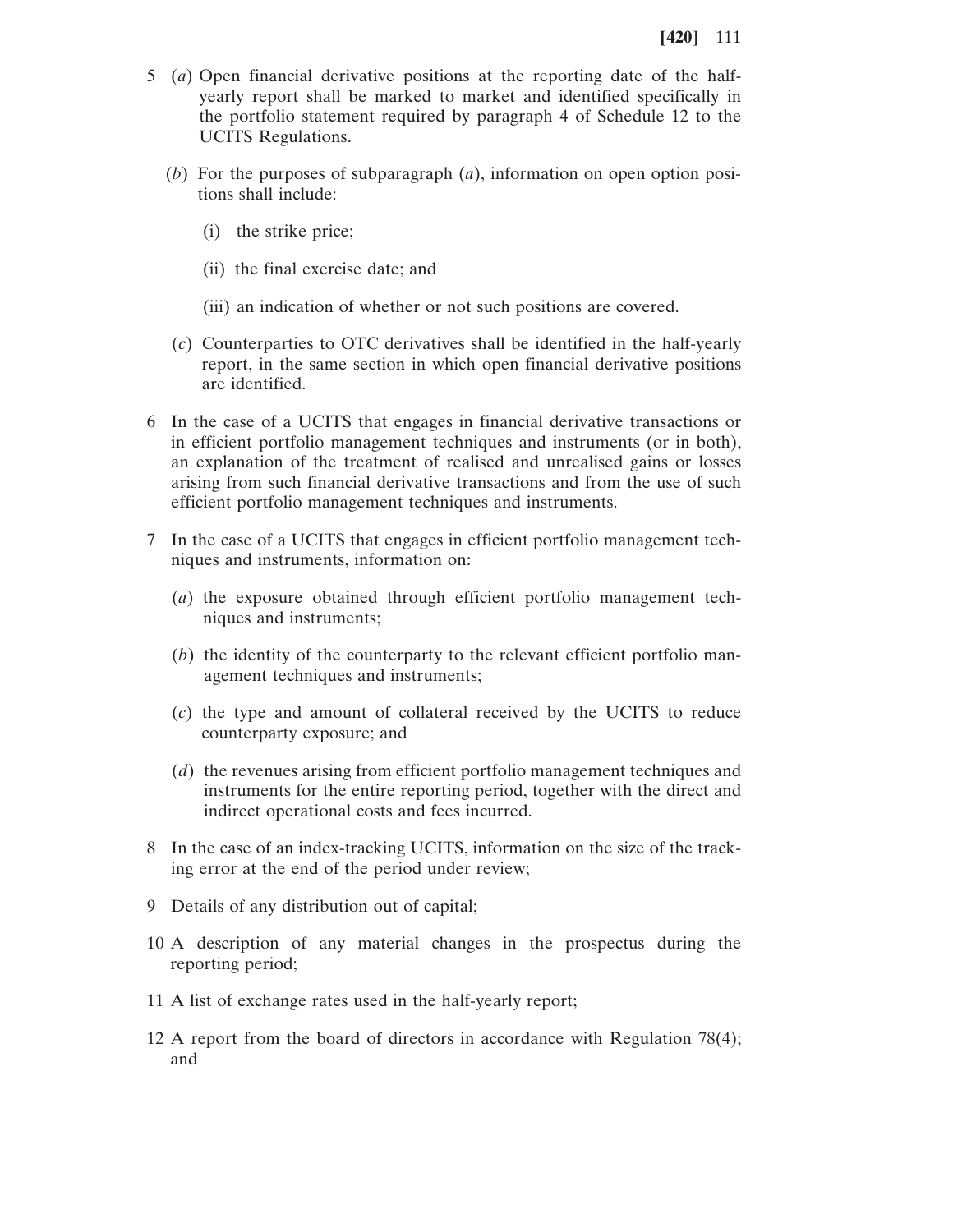- 112 **[420]**
- 13 Details of all sub-investment managers engaged by the investment manager to act in relation to the UCITS.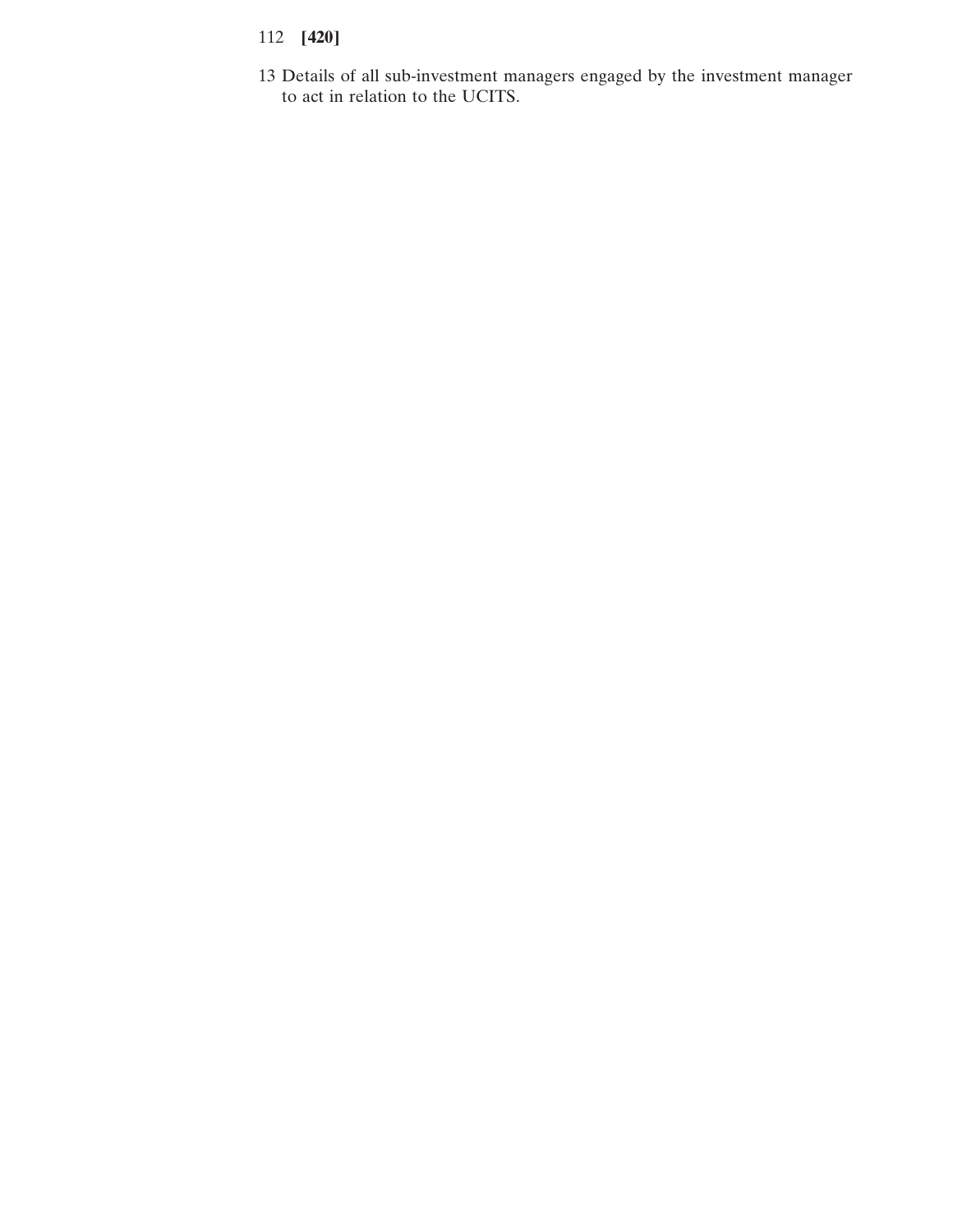# SCHEDULE 9

*Regulation 111*

# **Minimum Capital Requirement Report**

The requirements for the preparation of a minimum capital requirement report are:

1 Interpretation

In this Schedule, unless the context otherwise requires:

"expenditure requirement" means one quarter of a depositary's total expenditure as set out in the most recent annual audited accounts;

"minimum capital requirement" means the higher of the initial capital requirement and the expenditure requirement;

"total expenditure" means all expenditure incurred by a firm.

2 Calculating "Total Expenditure"

For the purposes of the minimum capital requirement report:

- (*a*) the following may be deducted from the figure for total expenditure:
	- (i) depreciation;
	- (ii) profit shares, bonuses;
	- (iii) net losses arising in the translation of foreign currency balances;
	- (iv) shared commissions paid (other than to officers and staff of the depositary) that have been paid with the prior agreement of the Bank; and
	- (v) exceptional and extraordinary non-recurring expense items that have been paid with the prior agreement of the Bank; and
- (*b*) every deduction from the figure for total expenditure shall be either:
	- (i) identified clearly in the most recent annual audited accounts; or
	- (ii) supported by a letter from the auditor of the UCITS confirming the relevant figure.
- 3 Financial Resources

A depositary shall have financial resources at least equal to its Minimum Capital Requirement.

Financial Resources are calculated as the aggregate of: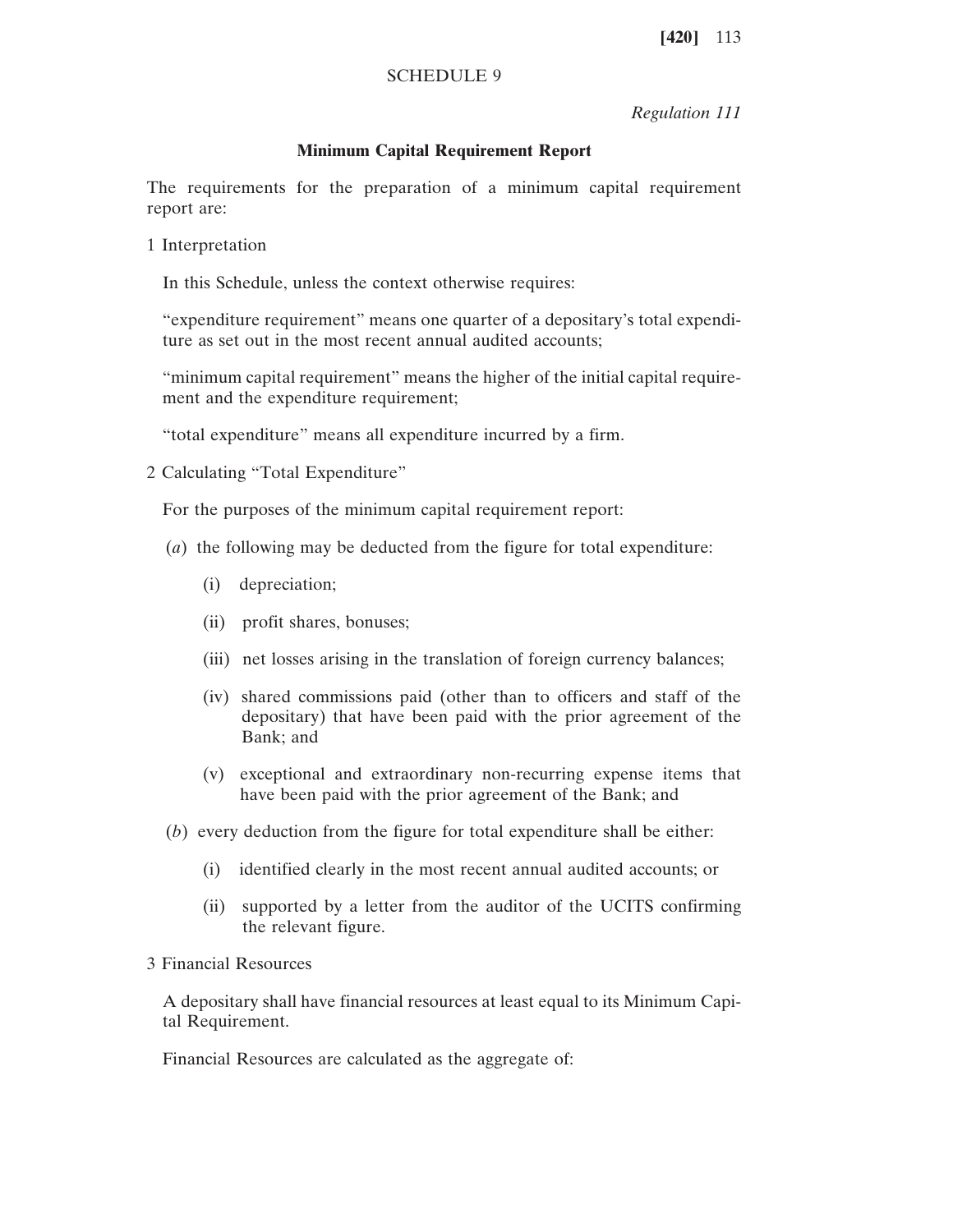- (*a*) Fully paid in equity capital;
- (*b*) Perpetual non-cumulative preference shares;
- (*c*) Eligible Capital Contributions pursuant to paragraph 4 of this Schedule;
- (*d*) Subordinated Loan Capital pursuant to paragraph 4 of this Schedule;
- (*e*) Share premium accounts;
- (*f*) Disclosed revenue and capital reserves (excluding revaluation reserves);
- (*g*) Interim net profits (may only be included if they have been audited); and
- (*h*) Other reserves.

Less

Current year losses not included in disclosed revenue and capital reserves specified in paragraph  $3(a) - (h)$  of this Schedule.

4 Eligible Capital Contributions and Subordinated Loan Capital (both Perpetual and Redeemable)

The following conditions apply to eligible capital contributions and to subordinated loan capital (both perpetual and redeemable):

- (*a*) the prior approval of the Bank must be obtained in respect of the inclusion of the eligible capital contribution or subordinated loan capital in the financial resources for capital adequacy purposes
- (*b*) subordinated loan capital may not be incorporated in the calculation of the initial capital requirement;
- (*c*) the Bank must be provided with documentation, including a copy of the original bank statement showing receipt of the relevant funds, that the depositary has received the eligible capital contribution or subordinated loan capital or both (as the case may be);
- (*d*) the Bank may require the auditor of the depositary to confirm the receipt of additional capital;
- (*e*) the depositary must use (as the case may be) the template capital contribution agreement, perpetual loan subordination agreement or loan subordination agreement (for redeemable subordinated loan capital), each without amendment, that the Bank may specify and make available, including on the Bank's website, from time to time;
- 5 Redeemable Subordinated Loan Capital

Without prejudice to paragraph 4 of this Schedule, the following conditions also apply to redeemable subordinated loan capital: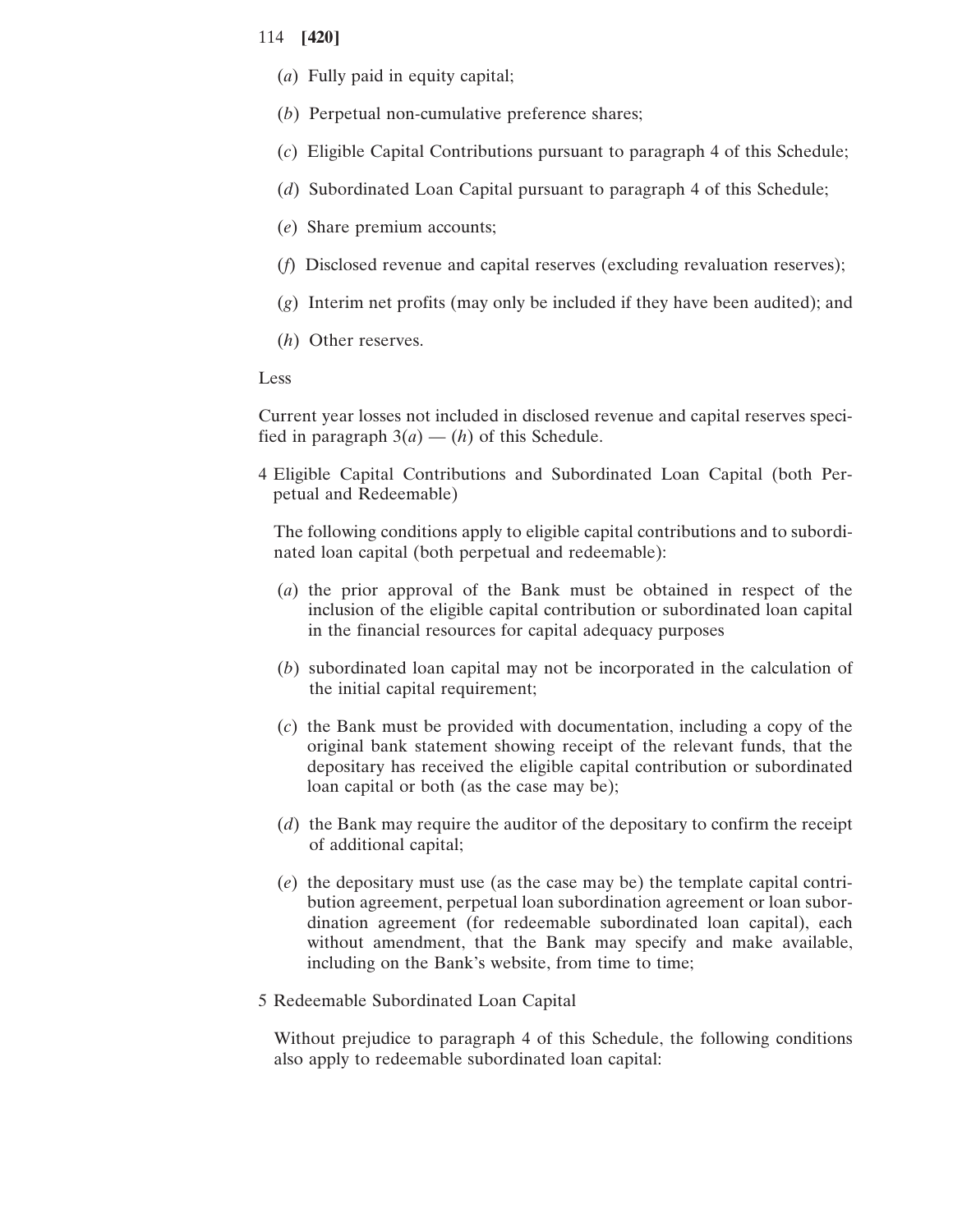- (*a*) the extent to which redeemable subordinated loan capital ranks as a financial resource, for the purposes of calculating financial resources, will be reduced on a straight-line basis over the five years immediately preceding the repayment date;
- (*b*) the qualifying amount of redeemable subordinated debt is calculated as follows:

Remaining term to maturity

Gross Amount

Less Amortisations \_\_\_\_\_\_\_\_\_\_\_\_\_

- $=$  Qualifying Amount  $\sqrt{\frac{1}{2}$
- 6 Eligible Assets
	- (*a*) An eligible asset must be:
		- (i) accessible easily;
		- (ii) free from any lien or charge; and
		- (iii) maintained outside the depositary's group.
	- (*b*) The eligible assets, shall be held in an account that is separate to the account that is, or the accounts that are, used by a depositary for the dayto-day running of its business.
	- (*c*) The Bank must be provided with a recent written statement, from a source independent of the depositary, evidencing the location of every eligible asset.
	- (*d*) Eligible assets are calculated as the value of total assets of the depositary less the aggregate value of the items of the depositary that are set out in clauses (i) to (xi):
		- (i) fixed assets,
		- (ii) intangible assets,
		- (iii) cash or cash equivalents held with group companies,
		- (iv) debtors,
		- (v) bad debt provisions,
		- (vi) prepayments,
		- (vii) intercompany amounts (gross),
		- (viii) loans issued,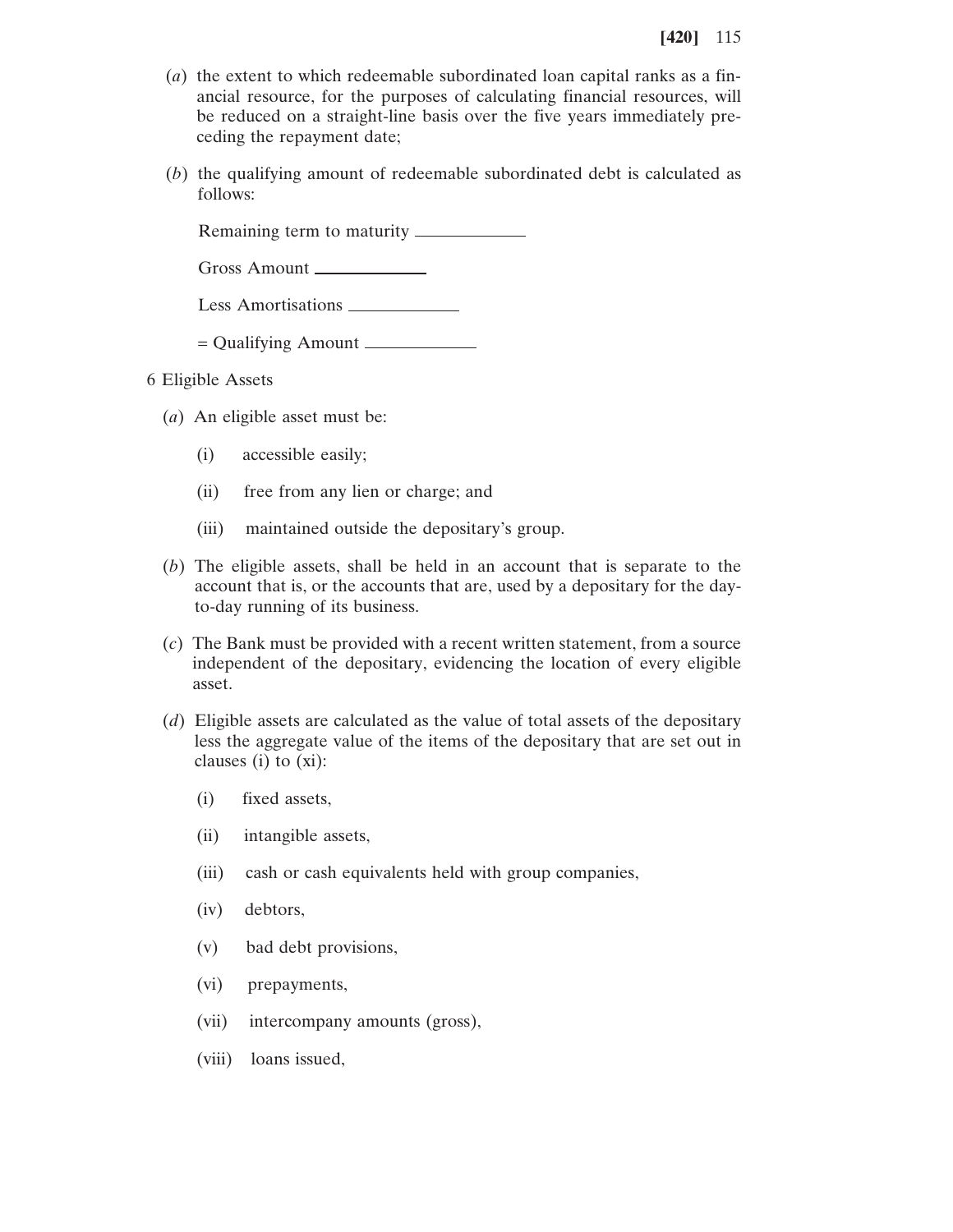- (ix) investment funds that are not daily dealing,
- (x) investments in any investment fund that is promoted by a group company of the depositary or to which a group company of the depositary provides services, and
- (xi) any other asset that is not accessible easily and which is not included in clauses (i) to (x),

where "total assets" are non-current assets plus current assets.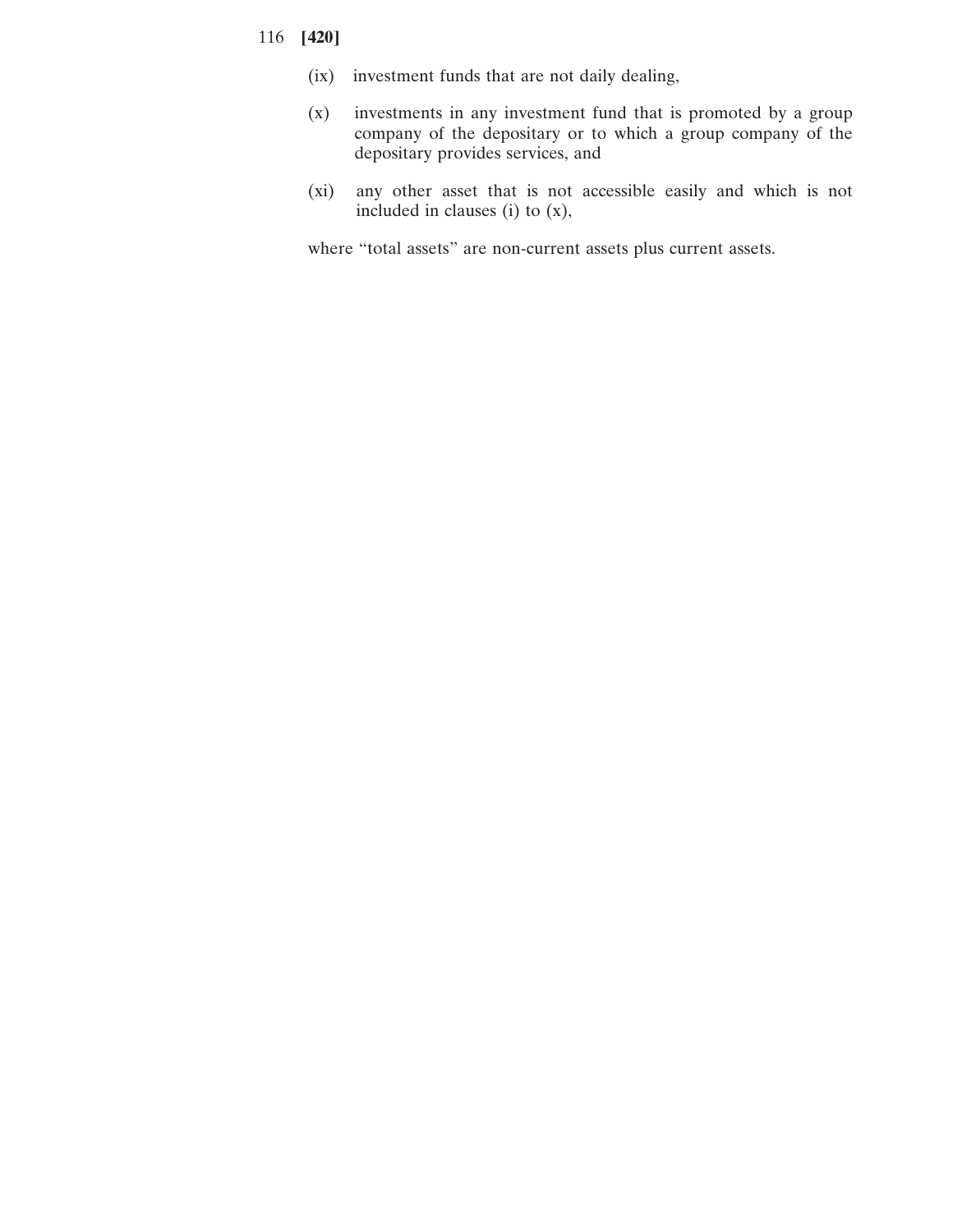## SCHEDULE 10

*Regulation 97*

## **Managerial functions of the Management company**

The board of a management company shall be responsible for the following managerial functions:

- (*a*) *Regulatory compliance*: The board shall put in place, and ensure adherence to, procedures designed to ensure compliance with all applicable legal and regulatory requirements of the management company itself and all investment funds under management. The board shall have arrangements in place to ensure that complaints from unitholders regarding matters other than distribution are addressed promptly and effectively;
- (*b*) *Fund risk management*: The board shall put in place, and ensure adherence to, procedures designed to ensure that all applicable risks pertaining to the investment funds under management can be identified, monitored and managed at all times;
- (*c*) *Operational risk management*: The board shall put in place, and ensure adherence to, procedures designed to ensure that all applicable risks pertaining to the management company can be identified, monitored and managed at all times;
- (*d*) *Investment management*: The board shall put in place, and shall ensure adherence to, procedures to
	- (i) ensure and verify that the investment approach of each investment fund is complied with; and
	- (ii) ensure availability of up to date information on portfolio performance;
- (*e*) *Capital and financial management*: The board shall put in place, and ensure adherence to, procedures to ensure compliance with regulatory capital requirements of the management company. The board shall put in place, and ensure adherence to, procedures to ensure all relevant accounting records of the management company and of the investment funds under management are properly maintained and are readily available, including production of annual and half-yearly financial statements. The board shall put in place, and ensure adherence to, procedures to ensure that proper accounting policies and procedures are employed in respect of the management company and all investment funds under management.
- (*f*) *Distribution*: The board shall put in place, and shall ensure adherence to, procedures to ensure and verify that the distribution strategy of each investment fund is complied with. The board shall have arrangements in place to ensure that complaints from unitholders regarding distribution matters are addressed promptly and effectively.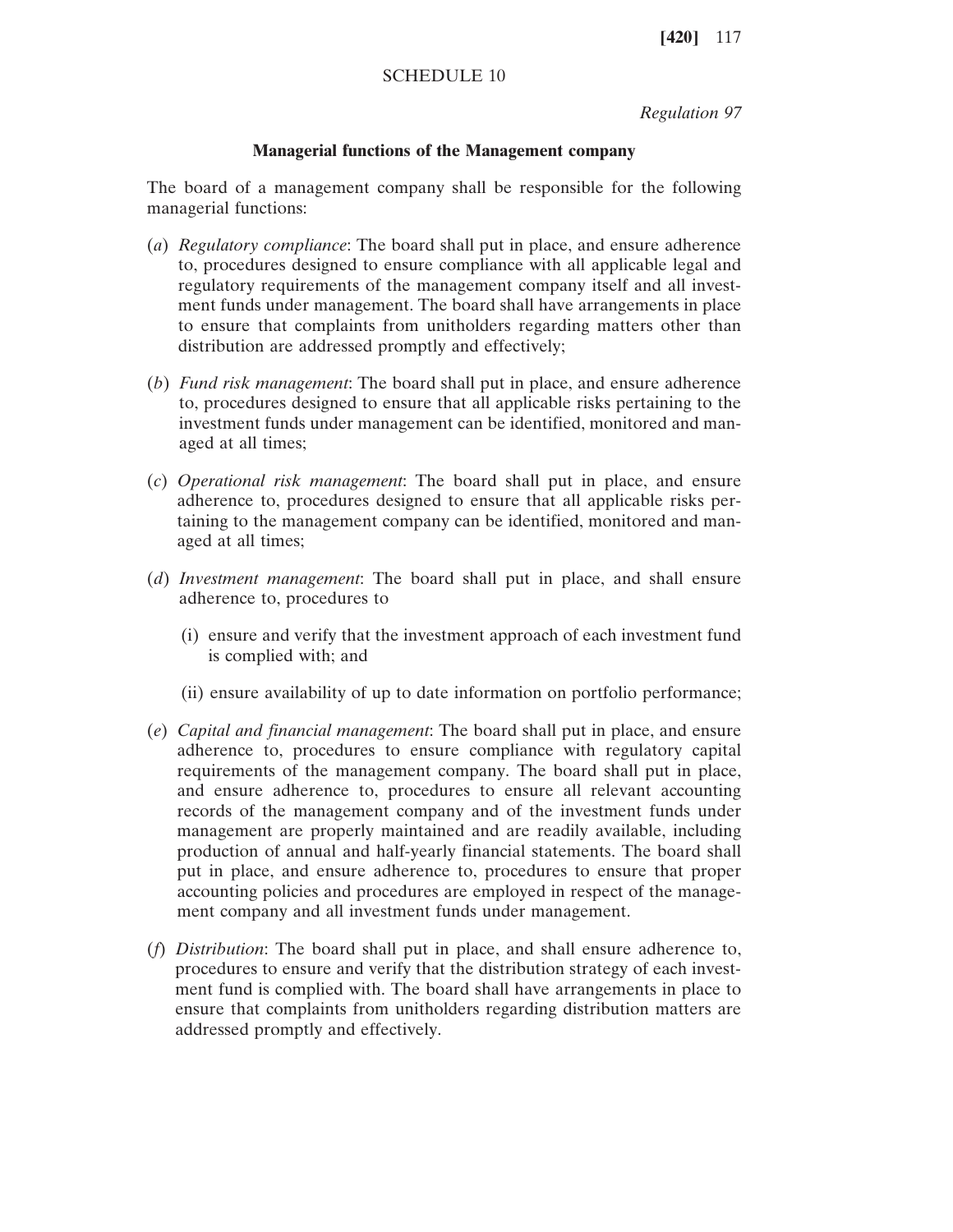# SCHEDULE 11

*Regulation 104*

## Records of a Management company

The types of material and level and nature of content for the purposes of Regulation 104 are:

## 1 Financial Materials

- (*a*) details of all money received and expended by the management company whether on its own behalf or on behalf of any investment fund that is under its management, together with details of how such receipts and payments arose;
- (*b*) a record of all income and expenditure of the management company explaining its nature;
- (*c*) a record of all assets and liabilities of the management company, long and short positions and off-balance sheet items, including any commitments or contingent liabilities;
- (*d*) details of all purchases and sales of investment instruments by the management company distinguishing those that have been made by the management company on its own account and those that have been made on behalf of any investment fund that is under its management;
- (*e*) any working papers that are necessary to show the preparation of any return that has been submitted to the Bank.

## 2 Management Information

Management information records maintained in a manner such that they disclose, or are capable of disclosing, in a prompt and appropriate manner, the financial and business information that will enable the management company to:

- (*a*) identify, quantify, control and manage the management company's risk exposures;
- (*b*) make timely and informed decisions;
- (*c*) monitor the performance of all aspects of the management company's business on an up-to-date basis; and
- (*d*) monitor the quality of the management company's assets.
- 3 Company Secretarial Material
	- (*a*) the share register;
	- (*b*) the register of interests of directors and the secretary;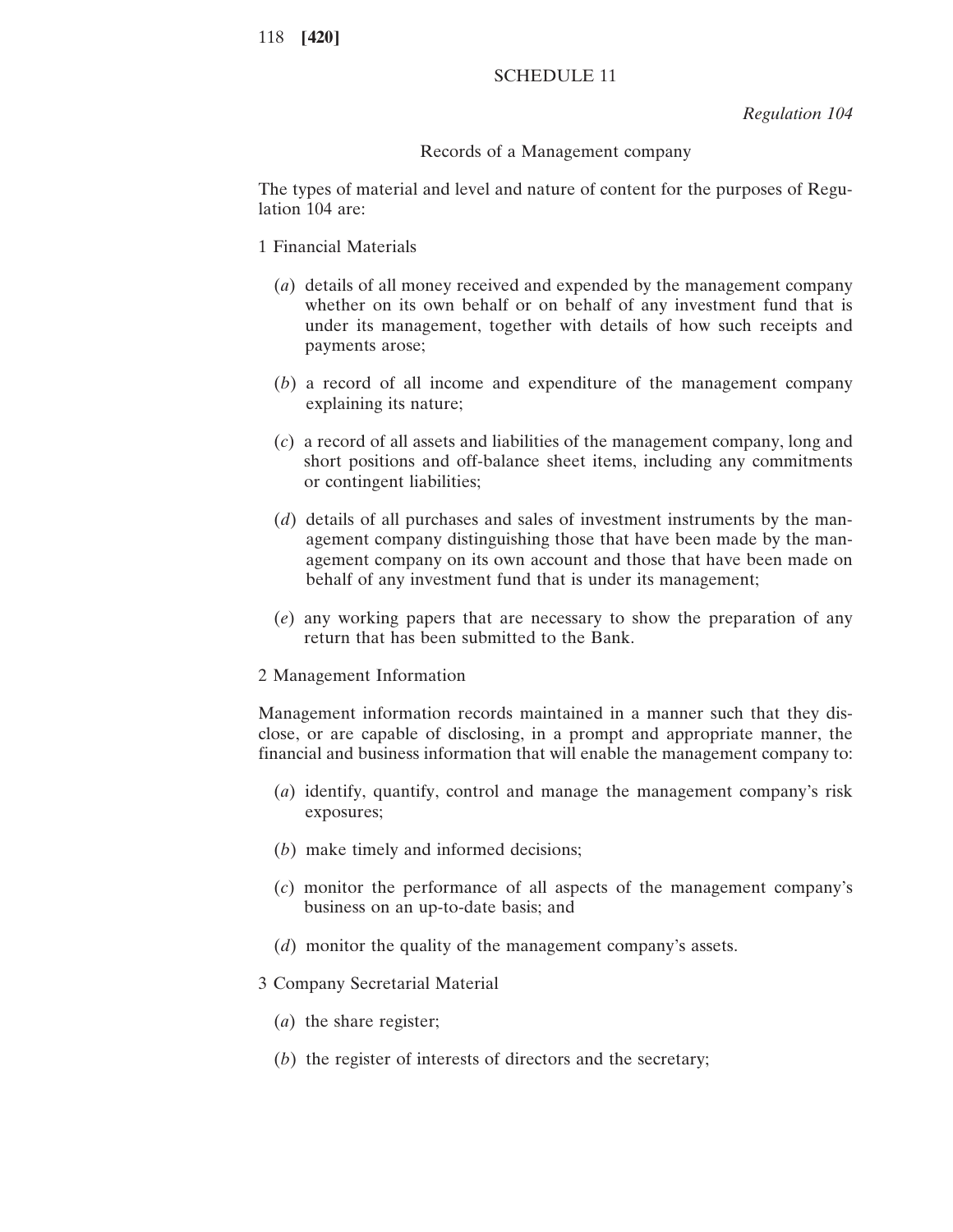- (*c*) copies of the signed minutes of meetings of the board of directors;
- (*d*) every other statutory document that the management company is, by statute, required to maintain.